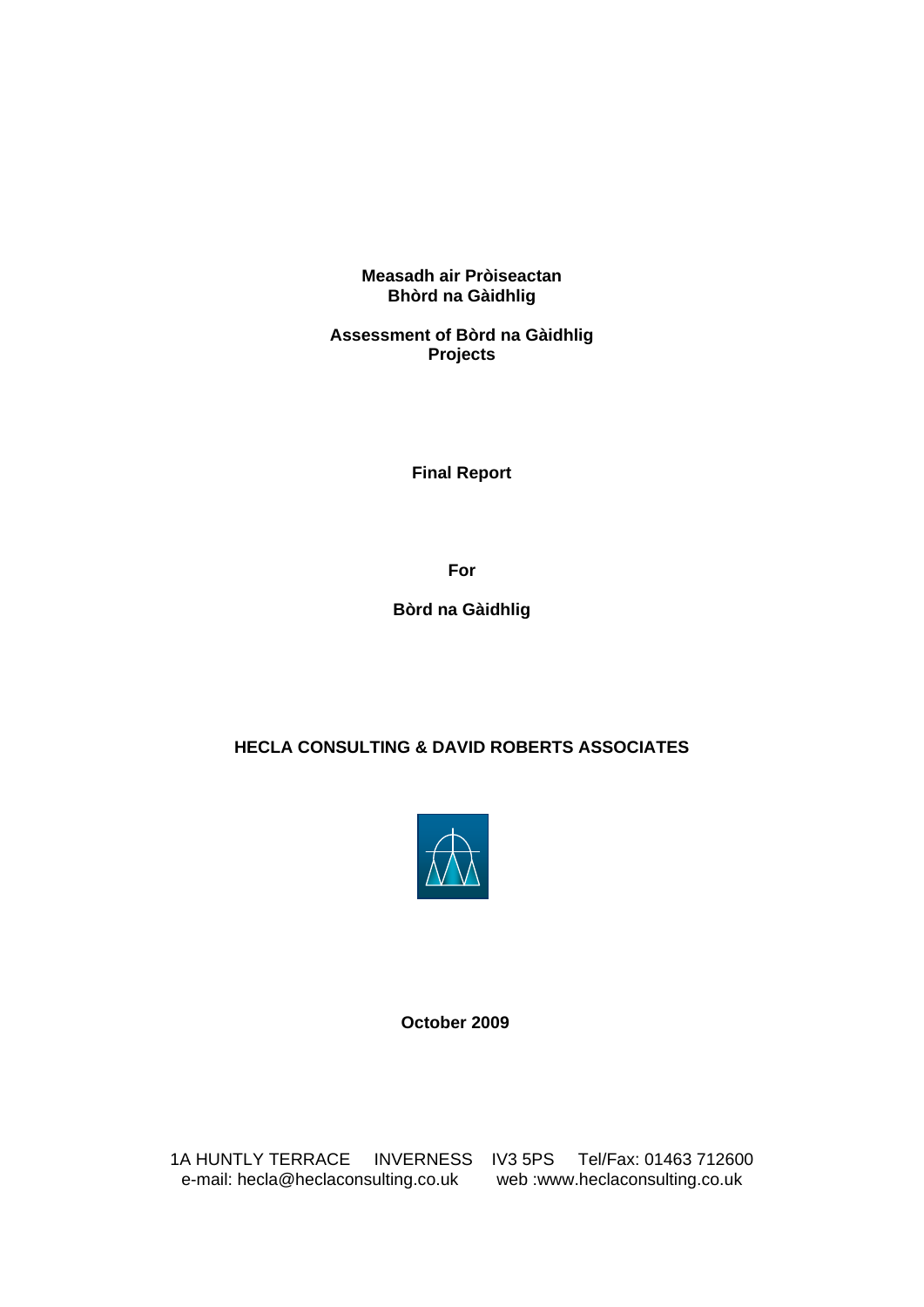## **Contents**

| Ť.               |                                                                 |                  |
|------------------|-----------------------------------------------------------------|------------------|
| <b>Section 1</b> |                                                                 | 1<br>1           |
|                  |                                                                 | $\mathbf 2$<br>3 |
|                  |                                                                 | $\overline{4}$   |
|                  |                                                                 | 4                |
| <b>Section 2</b> | National Plan Objectives, Priorities and Targets                | 6                |
|                  |                                                                 | 6                |
|                  |                                                                 | 10               |
|                  |                                                                 | 17               |
| <b>Section 3</b> | Appraisal and Performance Measurement Systems                   | 18               |
|                  |                                                                 | 18               |
|                  | Appraisal and Performance Measurement                           | 18               |
|                  | Design of Performance Measurement Systems                       | 21               |
|                  |                                                                 | 22               |
|                  | The Bòrd's Performance Measurement                              | 22               |
|                  | Policy Setting for the Assessment of Language Projects          | 23               |
|                  |                                                                 | 26               |
| <b>Section 4</b> | Profile of Gaelic Development Expenditures                      | 28               |
|                  |                                                                 | 28               |
|                  |                                                                 | 28               |
| <b>Section 5</b> | Review of the Taic Freumhan Project 2008-09                     | 32               |
|                  |                                                                 | 32               |
|                  | Background to the Taic Freumhan Fund                            | 32               |
|                  |                                                                 | 33               |
|                  |                                                                 | 34               |
|                  | Overview and Analysis of Project Sample                         | 41               |
|                  | Conclusions from the Review of Taic Freumhan Fund               | 50               |
|                  | Section 6 Review of the Gaelic Language Act Implementation Fund | 52               |
|                  |                                                                 | 52               |
|                  |                                                                 | 52               |
|                  |                                                                 | 53               |
|                  |                                                                 | 55               |
|                  |                                                                 | 57               |
|                  | Analysis of Gaelic Language Outcomes Generated from GLAIF       | 60               |
|                  | Conclusions from the Review of GLAIF Projects                   | 67               |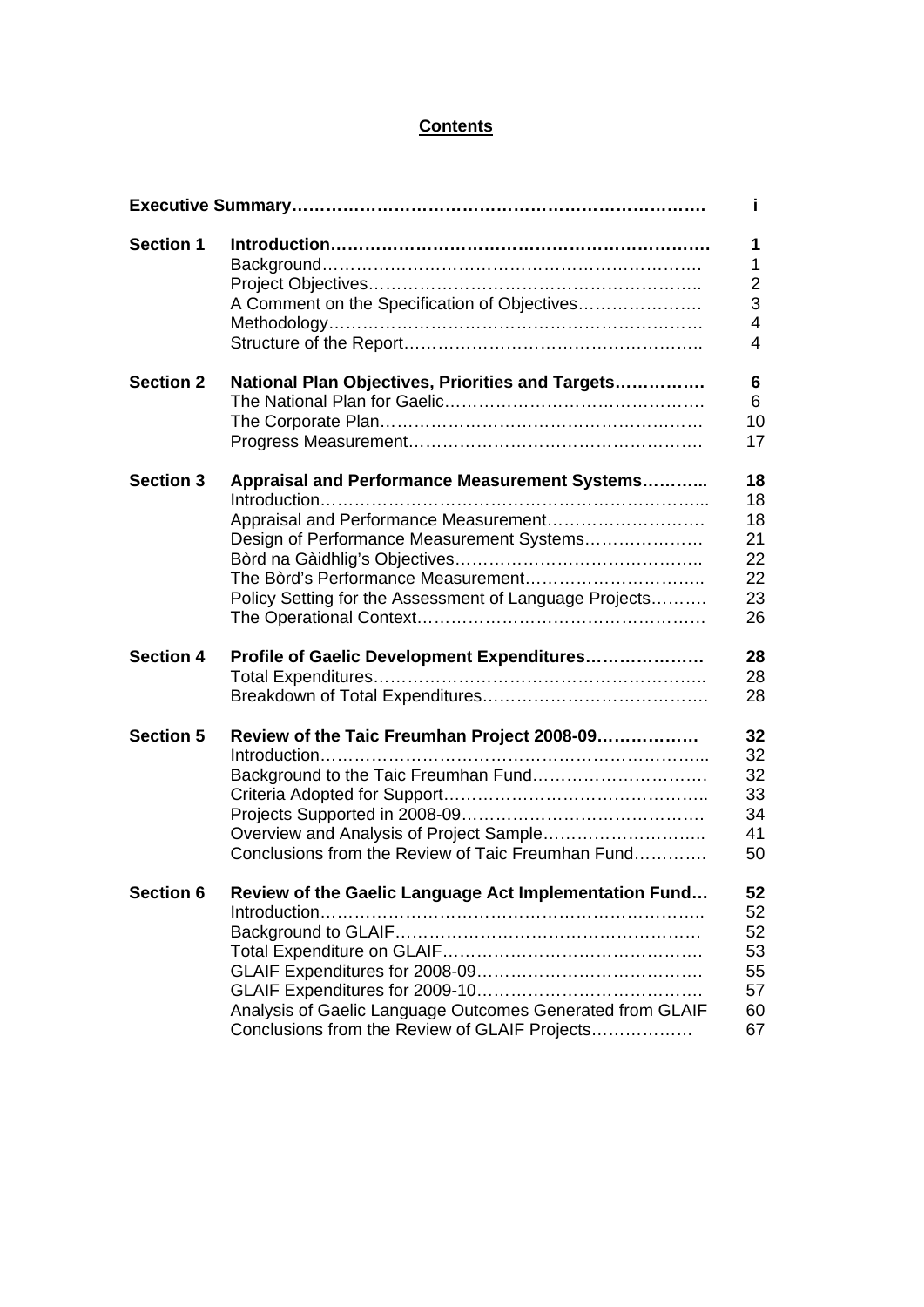| <b>Section 7</b> | The Performance Measurement Framework                                           | 72       |
|------------------|---------------------------------------------------------------------------------|----------|
|                  |                                                                                 | 72       |
|                  |                                                                                 | 72       |
|                  |                                                                                 | 73       |
|                  |                                                                                 | 76       |
|                  |                                                                                 | 76       |
|                  |                                                                                 | 77       |
|                  | The Bord's Strategic Approach to Language Development                           | 77       |
|                  |                                                                                 | 78       |
|                  |                                                                                 | 79       |
| <b>Section 8</b> | <b>Conclusions and Recommendations for Future Development.</b><br>Introduction. | 81<br>81 |
|                  |                                                                                 |          |
|                  |                                                                                 | 81       |
|                  |                                                                                 | 82       |
|                  |                                                                                 | 83       |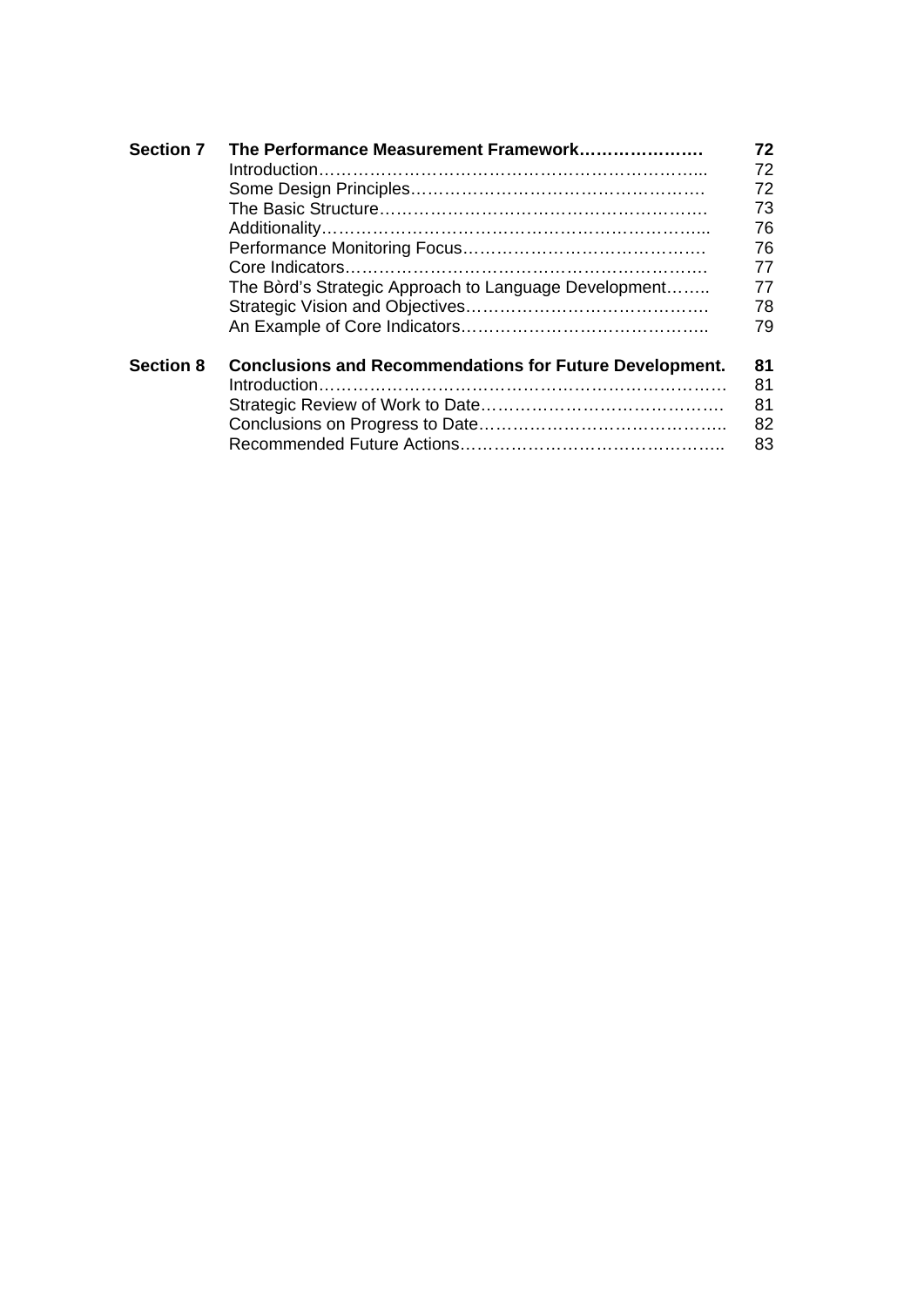# **List of Tables**

| 2.1  |                                                                                        | $\overline{7}$ |
|------|----------------------------------------------------------------------------------------|----------------|
| 2.2  |                                                                                        | 10             |
| 2.3  |                                                                                        | 12             |
| 2.4  |                                                                                        | 14             |
| 2.5  |                                                                                        | 15             |
| 2.6  |                                                                                        | 16             |
| 4.1  |                                                                                        | 28             |
| 4.2  |                                                                                        | 29             |
| 4.3  |                                                                                        | 29             |
| 4.4  | GLAIF Funding Allocation for 2006 to 2011 (£'000)                                      | 30             |
| 4.5  | Expenditures Allocated to Gaelic Development Organisations 2004-05 to 2009-10          | 31             |
| 5.1  |                                                                                        | 33             |
| 5.2  |                                                                                        | 34             |
| 5.3  |                                                                                        | 35             |
| 5.4  |                                                                                        | 35             |
| 5.5  |                                                                                        | 36             |
| 5.6  |                                                                                        | 37             |
| 5.7  | Summary Results from File Review of 15 Taic Freumhan Projects                          | 47             |
| 5.8  | Summary Results from File Review of 15 Taic Freumhan Projects                          | 48             |
| 5.9  | Summary Results from File Review of 15 Taic Freumhan Projects                          | 49             |
| 6.1  |                                                                                        | 53             |
| 6.2  |                                                                                        | 55             |
| 6.3  | Allocation of Projects by National Plan Priority and Guidance Area 2008-09             | 56             |
| 6.4  |                                                                                        | 57             |
| 6.5  | Allocation of Projects by National Plan Priority and Guidance Area 2009-10             | 58             |
| 6.6  | Allocation of Projects Across National Plan Priority & Plan Guidance Category 2008-09. | 59             |
| 6.7  | Allocation of Projects Across National Plan Priority & Plan Guidance Category 2009-10. | 59             |
| 6.8  | Project Costs and GLAIF Expenditures for 4 Key Public Bodies 2008-09                   | 60             |
| 6.9  | Distribution of Project Expenditures by National Plan Priority 2008-09                 | 61             |
| 6.10 |                                                                                        | 62             |
| 6.11 |                                                                                        | 63             |
| 6.12 |                                                                                        | 64             |
| 6.13 |                                                                                        | 65             |
| 6.14 |                                                                                        | 66             |
| 7.1  |                                                                                        | 73             |

# **List of Figures**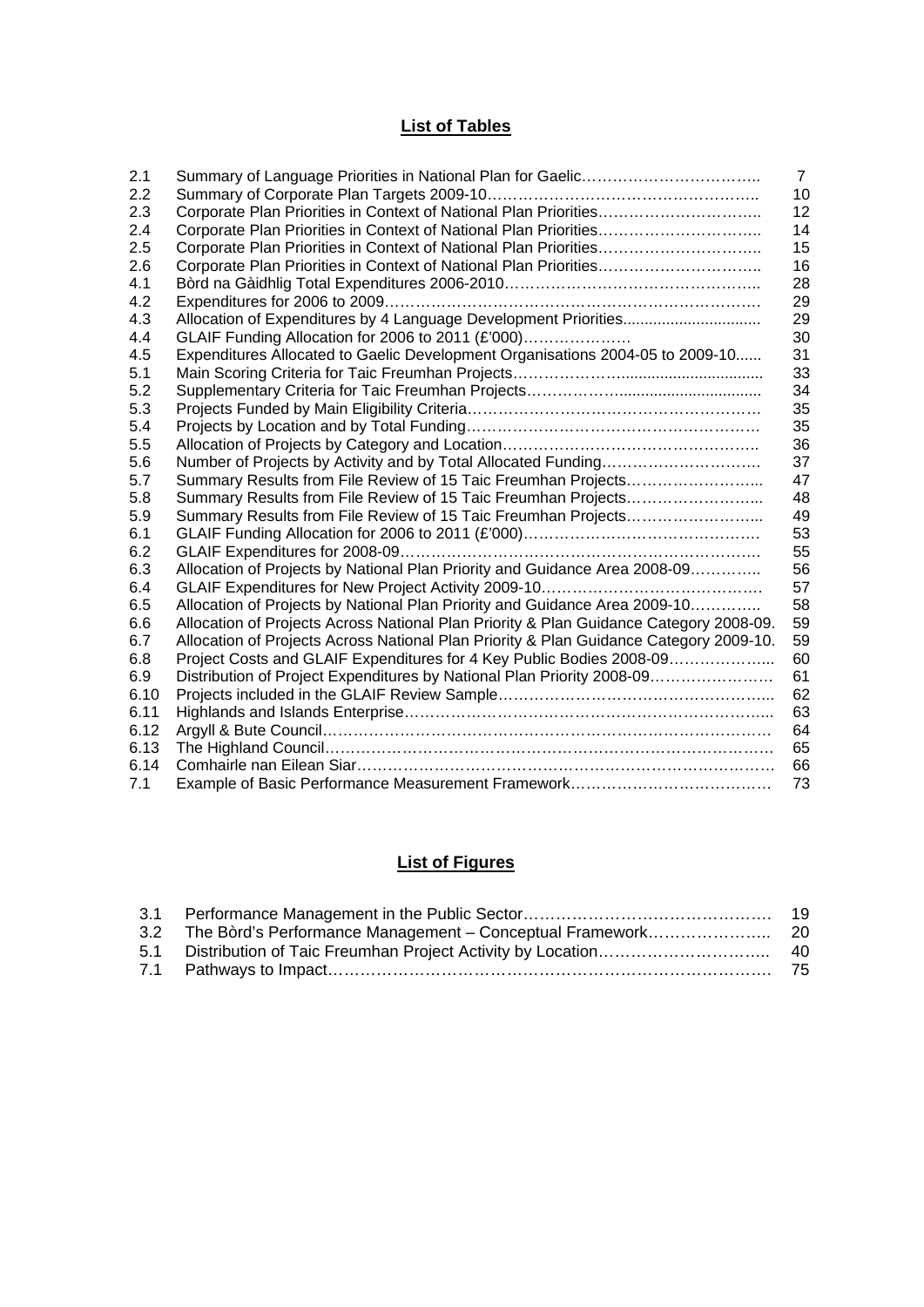## **EXECUTIVE SUMMARY**

#### **Background**

Funding from Bòrd na Gàidhlig supports a range of developmental projects that seek to deliver the aims and objectives of the National Plan for Gaelic. To understand the full range of outcomes that are generated by these Gaelic development projects, Bòrd na Gàidhlig commissioned research to assess (1) *the efficacy of funding schemes in terms of language planning and development; and (2)* to d*evelop measures by which to assess future awards in language development through project funding.* The research considered primarily the language outcomes generated by funding through the Taic Freumhan Community Fund and the Gaelic Language Act Implementation Fund (GLAIF).

\_\_\_\_\_\_\_\_\_\_\_\_\_\_\_\_\_\_\_\_\_\_\_\_\_\_\_\_\_\_\_\_\_\_\_\_\_\_\_\_\_\_\_\_\_\_\_\_\_\_\_\_\_\_\_\_\_\_\_\_\_\_\_\_\_\_\_

#### Assessment of Outcomes

Total expenditures and the number of projects supported by each Fund are shown in the Table below.

| <u>Item</u>   | <b>Total Grant Funding</b> | No. of Projects | Average Grant/Project |
|---------------|----------------------------|-----------------|-----------------------|
| <b>GLAIF</b>  | £1,353,900                 |                 | £19,069               |
| Taic Freumhan | £147,800                   | 101             | £1,463                |

Of the projects supported through Taic Freumhan 60% of projects were located in the Highlands and Islands. Nearly 50% of all projects involved Gaelic language classes and social/activity events. In general terms projects have promoted and raised awareness of Gaelic and have set down some foundations to build a sustainable future for the language. The outcomes generated by project activity are many and varied but it is difficult to say with any degree of certainty, based on the reporting information provided by project applicants, what impact this has had on Gaelic language revitalisation efforts and on reversing language shift. The Taic Freumhan Fund is an important element in the "tool-kit" of approaches that can be applied to improving the state of Gaelic in Scotland. However, the overall approach to revitalising the language and reversing language shift needs to be more explicitly linked to a focused "programme" of activities that has clear and measurable language outputs and outcomes than is presently the case.

The value of GLAIF is £1.4 million annually and it is expected that some £5.3 million will have been allocated to public bodies over the period 2006-07 to 2010-11. Three public bodies – Highland Council, Highlands and Islands Enterprise and Comhairle nan Eilean Siar are expected to account for around 45% of GLAIF expenditures with Highland Council accounting for 20% of the overall total.

Many of the projects funded through GLAIF should, if momentum is maintained, support Gaelic development processes over the long-term. From the review of a small sample of projects the conclusion is that the direction of change is positive. However, whilst a range of outcomes are undoubtedly being achieved across the projects being supported through GLAIF the present reporting process appears almost to discount the importance of recording any language related outcomes.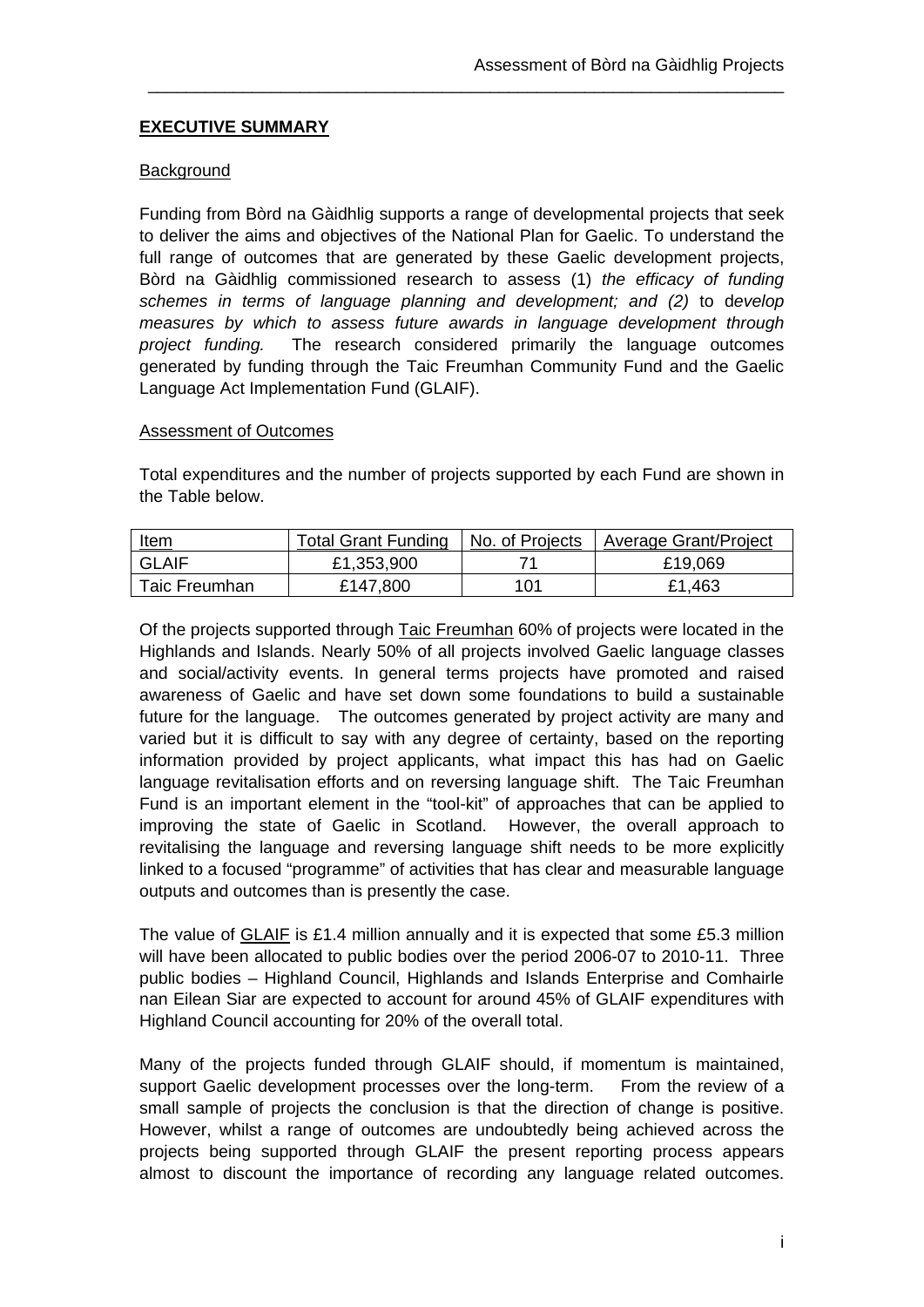Reporting systems need to be improved significantly to enable greater clarity to be brought to bear on the actual language outcomes being generated through the projects funded through GLAIF and managed by the public bodies. At the present time the effectiveness of GLAIF is largely undetermined, principally as result of the approach taken to setting targets by Bòrd na Gàidhlig and also in the reporting of language outcomes by the public bodies.

\_\_\_\_\_\_\_\_\_\_\_\_\_\_\_\_\_\_\_\_\_\_\_\_\_\_\_\_\_\_\_\_\_\_\_\_\_\_\_\_\_\_\_\_\_\_\_\_\_\_\_\_\_\_\_\_\_\_\_\_\_\_\_\_\_\_\_

#### Recommended Future Actions

The recommended actions for consideration fall into a number of areas of strategic development, namely:

#### *1. The Planning Process*

A fundamental element of language policy evaluation/assessment is in understanding the cause and effect factors that affect the overall desired policy outcomes. The primary outcome being sought by the National Plan for Gaelic … *the creation for a sustainable future for Gaelic in Scotland*… depends to a great extent on the behaviour and attitudes of people towards Gaelic. Many of the outcomes associated with the National Plan for Gaelic must be analysed in terms of the results emanating from people's behaviour in relation to the acquisition and use of the language.

Given the scope and ambition of the National Plan it is important to position the activities supported and facilitated by the Bòrd in those areas where they can be most effective in relation to language outcomes. This will involve:

- Explicit identification of key priorities with a maximum of 5-6 that will be the focus of activity over the next 12-15 months.
- An ordering/ranking of other actions to place them in order of significance.
- Defining expectations of the role of other "delivery" partners finding ways of securing support for outcomes from the other Gaelic bodies.

To improve the planning process and strengthen the feedback loop between language policy; language in action; and language in the community, a number of specific elements need to be present within the structures and systems managed by Bòrd na Gàidhlig, namely:

- The identification of core and support indicators that cover all the Gaelic language priority actions under the control and management of Bòrd na Gàidhlig.
- The development of a computer-based database management system for project control and performance reporting to track the inputs, activities, outputs and outcomes generated by Gaelic support programmes and projects that would inform the overall language planning processes employed by the Bòrd.
- Establishment of a research unit to manage the process of monitoring and evaluating programmes and projects. The unit would also have responsibility for the collection and dissemination of all statistics relating to Gaelic in Scotland.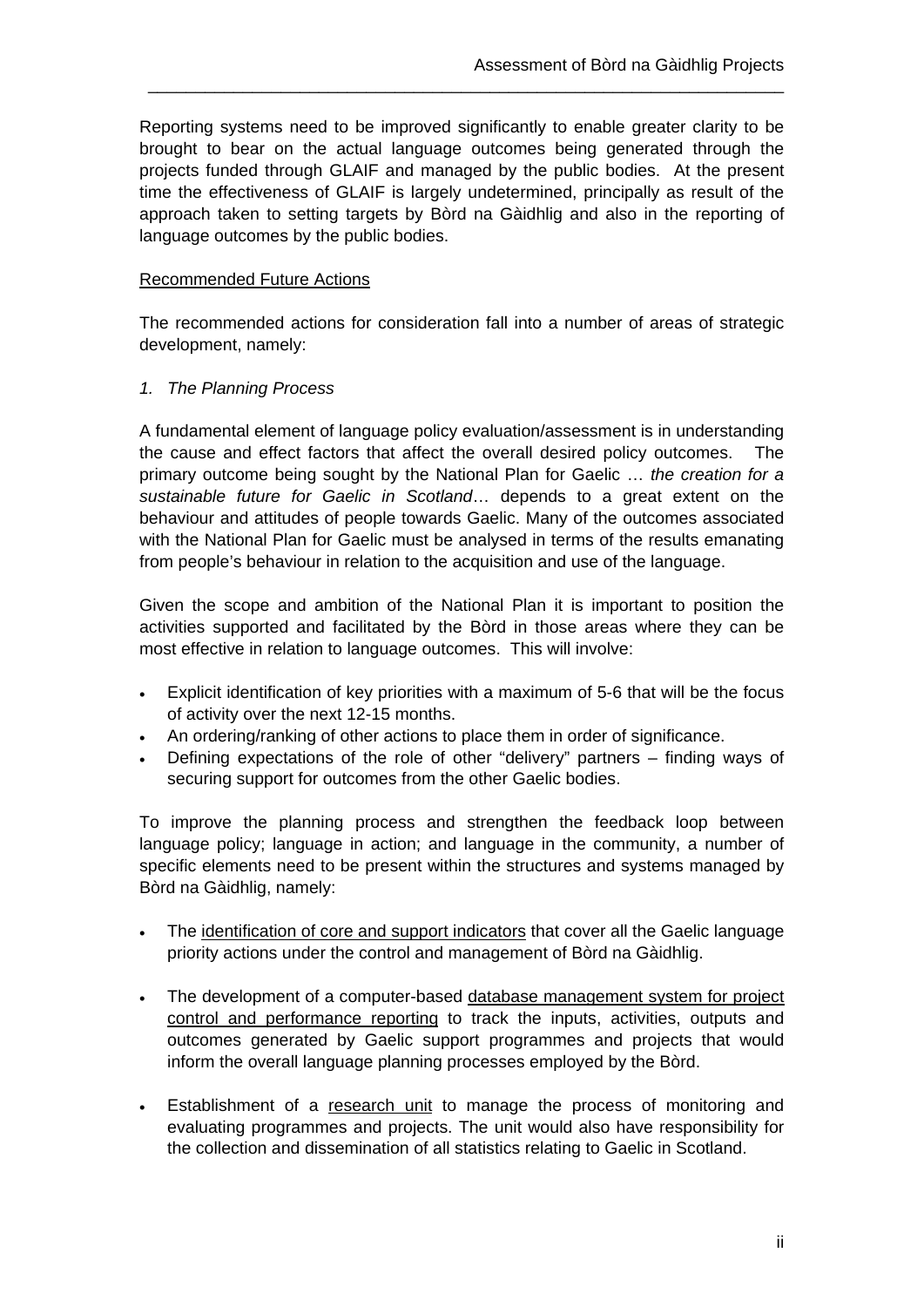A community engagement plan that communicates effectively across all stakeholder groups and which includes the requirement to disseminate data and information on progress towards the achievement of the Gaelic language priorities/targets set out in the National Plan, the Corporate Plan and other programmes and projects.

\_\_\_\_\_\_\_\_\_\_\_\_\_\_\_\_\_\_\_\_\_\_\_\_\_\_\_\_\_\_\_\_\_\_\_\_\_\_\_\_\_\_\_\_\_\_\_\_\_\_\_\_\_\_\_\_\_\_\_\_\_\_\_\_\_\_\_

## *2. The Delivery Process and Programme Development*

There is a need to revise and streamline the language development project funding process. It needs to be:

- A focused set of support priorities with explicit links to National Plan objectives.
- Structured onto a programme basis.
- Demonstrably focused on language outcomes.
- Delivered in partnership with other bodies.

A programme is a set of inter-related projects aimed at achieving strategic impact. Collectively, projects and the level of resources attached to them, when managed as a programme can demonstrate progress towards strategic priorities with a greater degree of clarity. This method of working would also address the comprehensive "under-recording" of language development benefits from Bòrd investment in projects such as Taic Freumhan and GLAIF.

The programme development process means a combination of potentially dropping projects, combining projects and/or re-defining actions. Unless a programme element is clearly contributing to one of the language planning priorities it should not be included within those areas that are eligible for support from the Bòrd's resources.

#### *3. Planning for Change*

The introduction of the recommended changes will take time and investment. As such it is important that Bòrd na Gàidhlig identifies budgets, responsibilities and a timeline to introduce the suggested actions. The recommended actions should be considered as the minimum required for creating a solid foundation for the Bòrd to make progress towards achieving the vision set out in the National Plan.

The next 12 months in the lead-up to renewing the National Plan is one that should provide Bòrd na Gàidhlig with the time to reflect on progress and to introduce systems and structures that will enable the required step-change in policy implementation to take effect and which will support a sustainable future for the Gaelic language in Scotland.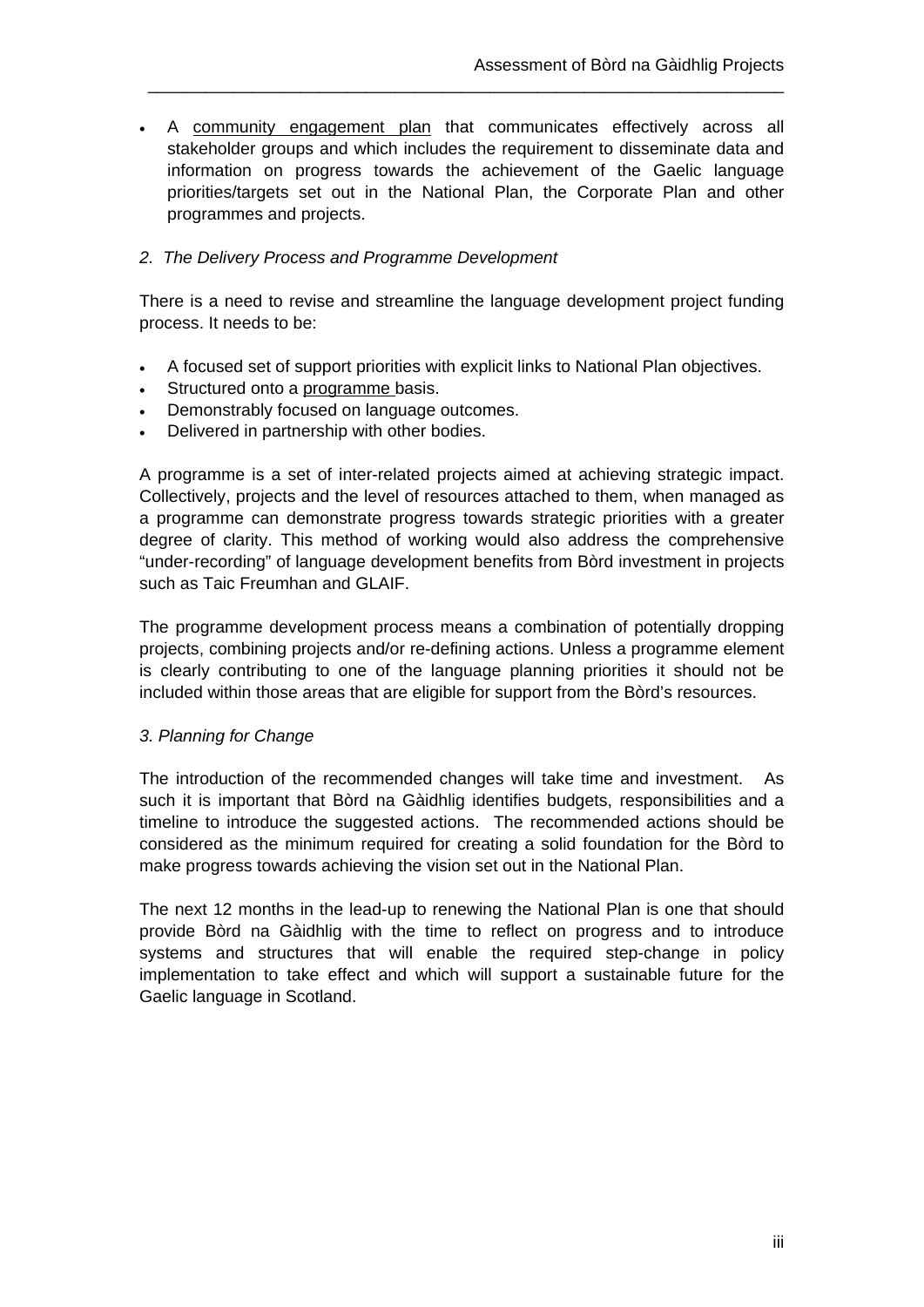## **1. Introduction**

This is the final report of the assessment of certain projects funded by Bòrd na Gàidhlig during the period 2008-09. The assessment was undertaken by Hecla Consulting and David Roberts Associates between March and August 2009.

\_\_\_\_\_\_\_\_\_\_\_\_\_\_\_\_\_\_\_\_\_\_\_\_\_\_\_\_\_\_\_\_\_\_\_\_\_\_\_\_\_\_\_\_\_\_\_\_\_\_\_\_\_\_\_\_\_\_\_\_\_\_\_\_\_\_\_

## 1.1 Background

Bòrd na Gàidhlig is an executive Non-Departmental Public Body established by the Gaelic Language (Scotland) Act 2005. The Bòrd is the principal public body in Scotland responsible for promoting Gaelic development and providing advice to the Scottish Ministers on Gaelic issues. The Bòrd's duties and functions include overseeing the National Plan for Gaelic; advising Scottish Ministers on Gaelic issues; working with public authorities to produce Gaelic language plans; and the delivery of a national strategy on Gaelic education. Bòrd na Gàidhlig's primary responsibilities are to:

- Secure the status of Gaelic as an official language of Scotland.
- Promote and facilitate the promotion of Gaelic.
- Provide advice and assistance on matters relating to Gaelic.
- Increase the number of people able to use and understand Gaelic.
- Encourage the use and understanding of Gaelic.
- Facilitate access to Gaelic.

The publication of the *National Plan for Gaelic* in 2007 by Bòrd na Gàidhlig was a significant milestone for Gaelic development. It set out a blueprint for the development of Gaelic across the areas of:

- Language Acquisition;
- Language Usage;
- Language Status; and
- Corpus Development.

Funding from Bòrd na Gàidhlig supports a range of developmental projects that seek to deliver the aims and objectives of the National Plan for Gaelic. To understand the full range of outcomes and impacts that are generated by these Gaelic development projects, the Bòrd requires research-based information to support future policy development and direction.

Thus, the outputs from this piece of research will add to the knowledge base of Bòrd na Gàidhlig. The research results will assist the Bòrd in developing appropriate policies that can address issues associated with the state of Gaelic in Scotland, gain a better understanding of the dynamics of languageshift and enable actions to be taken that will support the continuation and extension of Gaelic as a living and vibrant language of the community.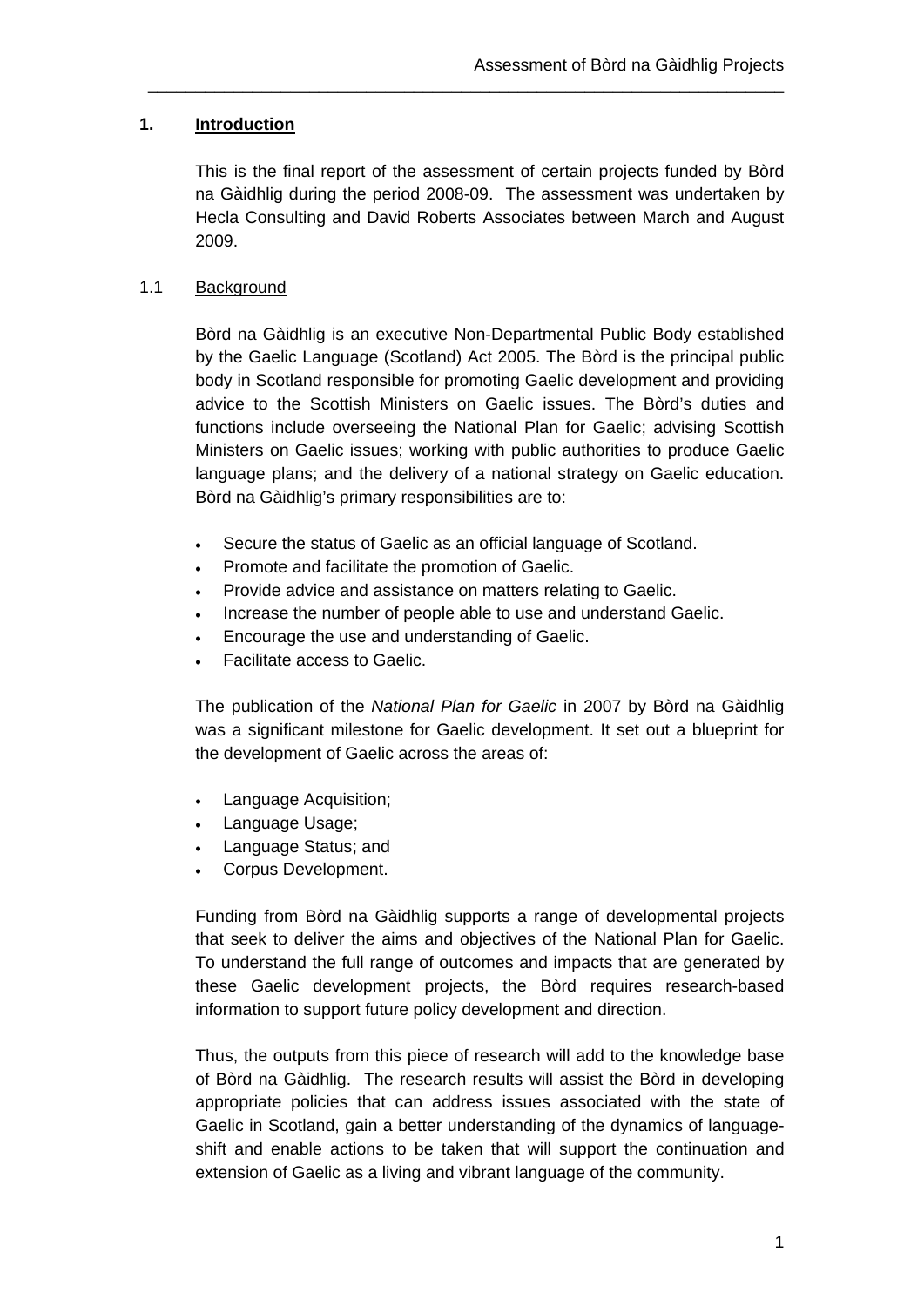## 1.2 Project Objectives

 $\overline{a}$ 

The Invitation to Tender (ITT) set out two primary objectives for the research contract. They were:

\_\_\_\_\_\_\_\_\_\_\_\_\_\_\_\_\_\_\_\_\_\_\_\_\_\_\_\_\_\_\_\_\_\_\_\_\_\_\_\_\_\_\_\_\_\_\_\_\_\_\_\_\_\_\_\_\_\_\_\_\_\_\_\_\_\_\_

*1. Assessment of the efficacy of funding delivered through schemes run by Bòrd na Gàidhlig, in terms of language planning and development.* 

In addressing this objective the following questions needed to be addressed in relation to the efficacy of past funding.

- What kinds of projects have been funded by or through Bòrd na Gàidhlig since the publication of the *National Plan for Gaelic* in 2007<sup>[1](#page-8-0)</sup>, which have delivered lasting positive or negative impacts on Gaelic language planning and development, and to what extent?
- What kinds of projects have been funded by or through Bòrd na Gàidhlig since the publication of the *National Plan for Gaelic* in 2007 which have delivered no lasting impact on Gaelic language development?
- What aspects of the above projects have significantly contributed to, detracted from or negated the potential of Gaelic language development, and how?
- *2. Development of measures by which to assess future awards to the end of efficient intervention in language development through project funding.*

In addressing this objective the following questions were to be addressed in relation to the efficacy of past funding.

- What measures can be used to avoid future funding of inefficient, ineffective and potentially damaging projects?
- What measures can be used to ensure funding of efficient and effective projects which benefit Gaelic development?
- What priorities of the *National Plan for Gaelic* remain to be addressed effectively and what priorities remain to be actioned through Bòrd na Gàidhlig project funding?

<span id="page-8-0"></span><sup>1</sup> The Gaelic Language Act Implementation Fund, 2007-08 and 2008-09; community challenge funds Tog is Cleachd, 2007-08, agus Taic Freumhan Coimhearsnachd, 2008; agus diofar thabhartasan fa leth.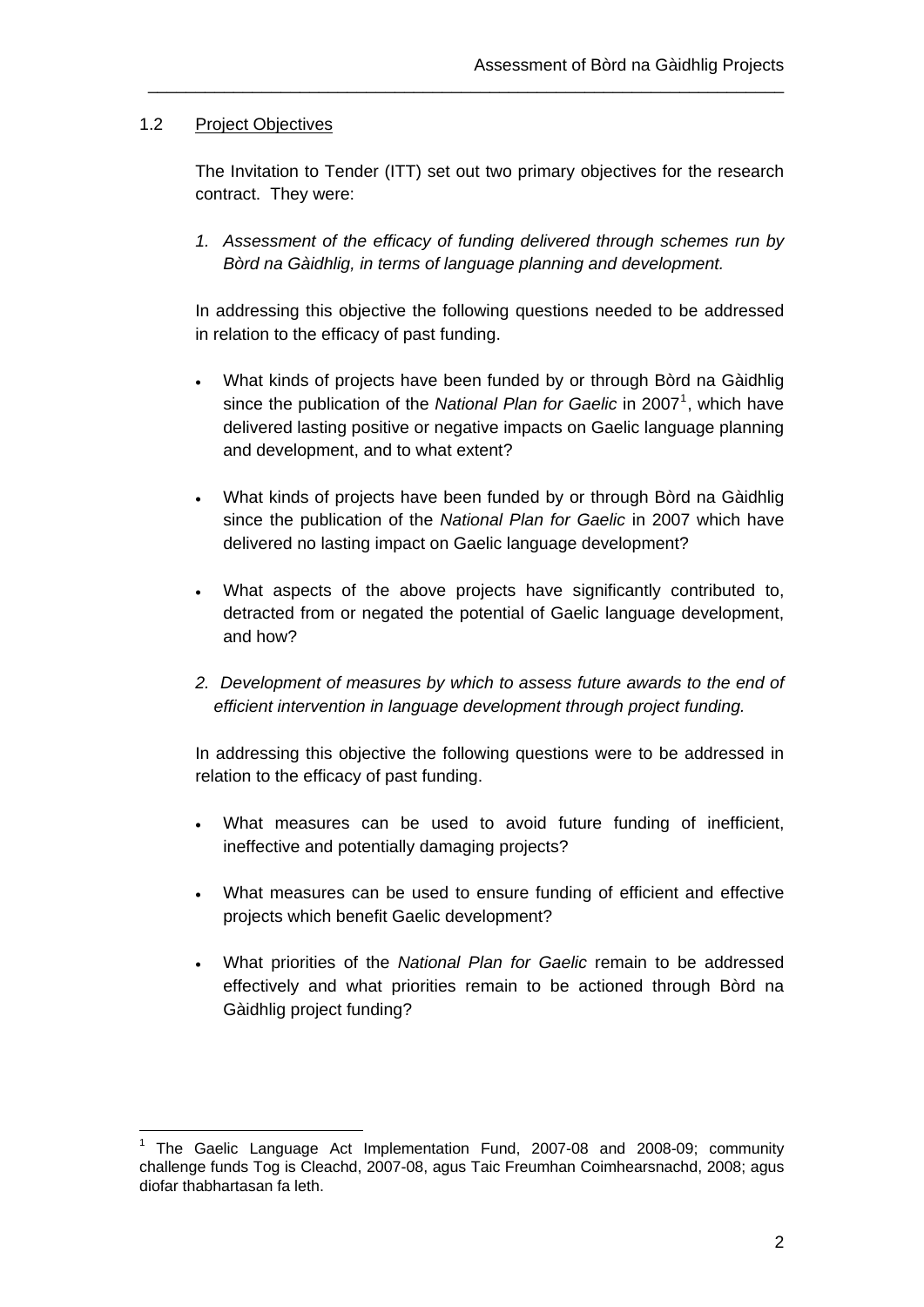## 1.3 A Comment on the Specification of Objectives

In providing a response to the Invitation to Tender, the consultants felt it was too early in the project delivery cycle to be considering the levels of outcomes/impacts that had been generated by projects supported by Bòrd na Gàidhlig at this point in the time-scale of the National Plan. In particular, the consultants considered that Objective 1, as stated in the ITT, raised a number of issues in relation to the measurement of language outcomes in the context of assessing the efficacy and effectiveness of projects supported by Bòrd na Gàidhlig.

\_\_\_\_\_\_\_\_\_\_\_\_\_\_\_\_\_\_\_\_\_\_\_\_\_\_\_\_\_\_\_\_\_\_\_\_\_\_\_\_\_\_\_\_\_\_\_\_\_\_\_\_\_\_\_\_\_\_\_\_\_\_\_\_\_\_\_

The evaluation of programme and project activities funded by public sector bodies is normally considered in terms of economy, efficiency and effectiveness<sup>[2](#page-9-0)</sup>. In relation to measuring performance there is also a time-lag between activity and impact. For some economic and community development activities this can take up to 5 years. In addition, language impacts can be difficult to attribute to a single programme/project action and as such they need to be considered in the context of the overall strategic vision that is driving the National Plan for Gaelic.

In essence, the Bòrd needs to be considering impacts across 3 specific dimensions: capacity to use the language; opportunity to use the language; and desire to use the language.

Furthermore, funding from the Bòrd has only been put in place for language development activity since 2007 and as such it is somewhat premature to be looking for any real and substantial outcomes/impacts.

Consequently, it would be more appropriate to consider the developmental areas where funding has been targeted and assess what particular outputs have been achieved to this point and the lessons that can be learned from the project management processes employed to support developmental activity.

As a result, the Objective 1 research question has been re-specified to address the following requirements:

- Review of funding awarded by Bòrd na Gàidhlig by programme, National Gaelic Plan priority, sector, location, and intended beneficiaries.
- A review of annual targets set for programme/project funding.
- An assessment of the appraisal procedures currently in place for the assessment of funding awards.
- Assessment of a sample of funded programmes/projects in relation to activities and outputs against any agreed targets.

 $\overline{a}$ 

<span id="page-9-0"></span> $^2$  http://www.hm-treasury.gov.uk/psp\_choosing\_the\_right\_fabric.htm http://www.publicservice.co.uk/pdf/central\_gov/spring2001/p82.pdf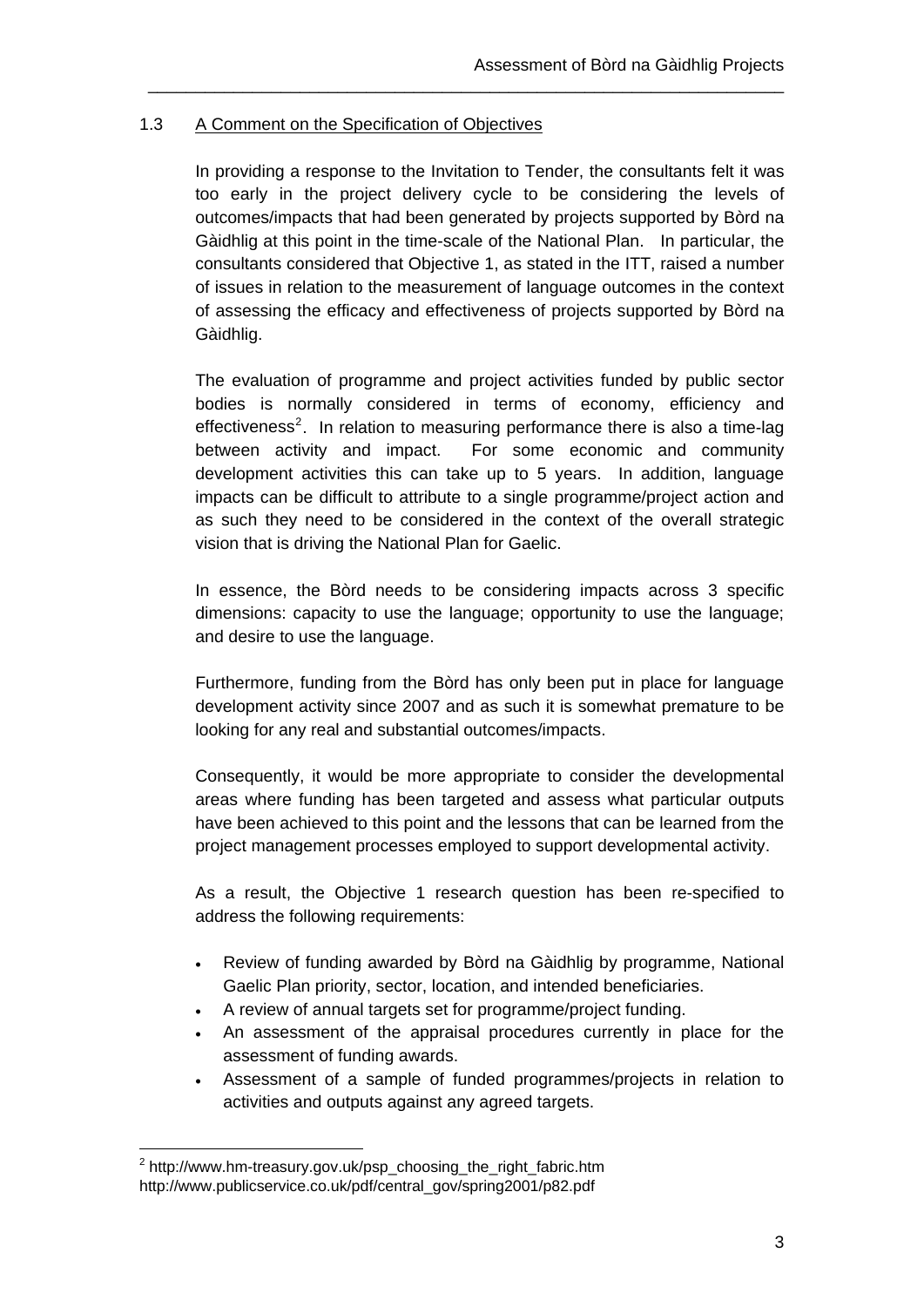## 1.4 Methodology

The main focus of the research analysis has been based on project development activity that took place within the timeframe of 2008-09. The research has looked principally at the community support fund - *Taic Freumhan* - and funding made through the *Gaelic Language Act Implementation Fund* (GLAIF). GLAIF supports new spending made on behalf of the Scottish Government to Scottish Public Authorities who are preparing Gaelic language plans.

\_\_\_\_\_\_\_\_\_\_\_\_\_\_\_\_\_\_\_\_\_\_\_\_\_\_\_\_\_\_\_\_\_\_\_\_\_\_\_\_\_\_\_\_\_\_\_\_\_\_\_\_\_\_\_\_\_\_\_\_\_\_\_\_\_\_\_

The research methodology utilised for this project comprised the following elements:

- A meeting with Bòrd na Gàidhlig's Research Group to discuss the details of the research methodology and expected outcomes from the contract.
- A number of meetings with the Bòrd's project management staff to discuss aspects related to managing GLAIF and the Taic Freumhan Fund.
- A review of background documentation held by the Bòrd of relevance to the research process. This included the National Plan for Gaelic, the latest version of the Corporate Plan and various guidance papers and reports associated with GLAIF and Taic Freumhan.
- A review and analysis of the funding awarded by Bòrd na Gàidhlig to support Gaelic language project development activity.
- An assessment of the appraisal procedures currently in place to assess funding awards.
- A detailed file review of 15 projects supported through the Taic Freumhan Fund.
- A review of the GLAIF funding awards made during the period 2008-09, including an assessment of 8 projects supported by the Fund.
- An assessment of the current approach to measuring progress towards achieving the aims and objectives of the National Plan for Gaelic.

The research methodology has been based on a learning approach that will inform future project development support processes and systems within Bòrd na Gàidhlig rather than a critical evaluation and/or audit of the impacts generated by project activity to support the Gaelic language revitalisation effort.

#### 1.5 Structure of Report

The research report is structured as follows:

*Section 2* provides a concise overview/review of the objectives, priorities and targets set out in the National Plan for Gaelic and the 2009-2011 Corporate Plan – this provides the strategic and operational context for the research.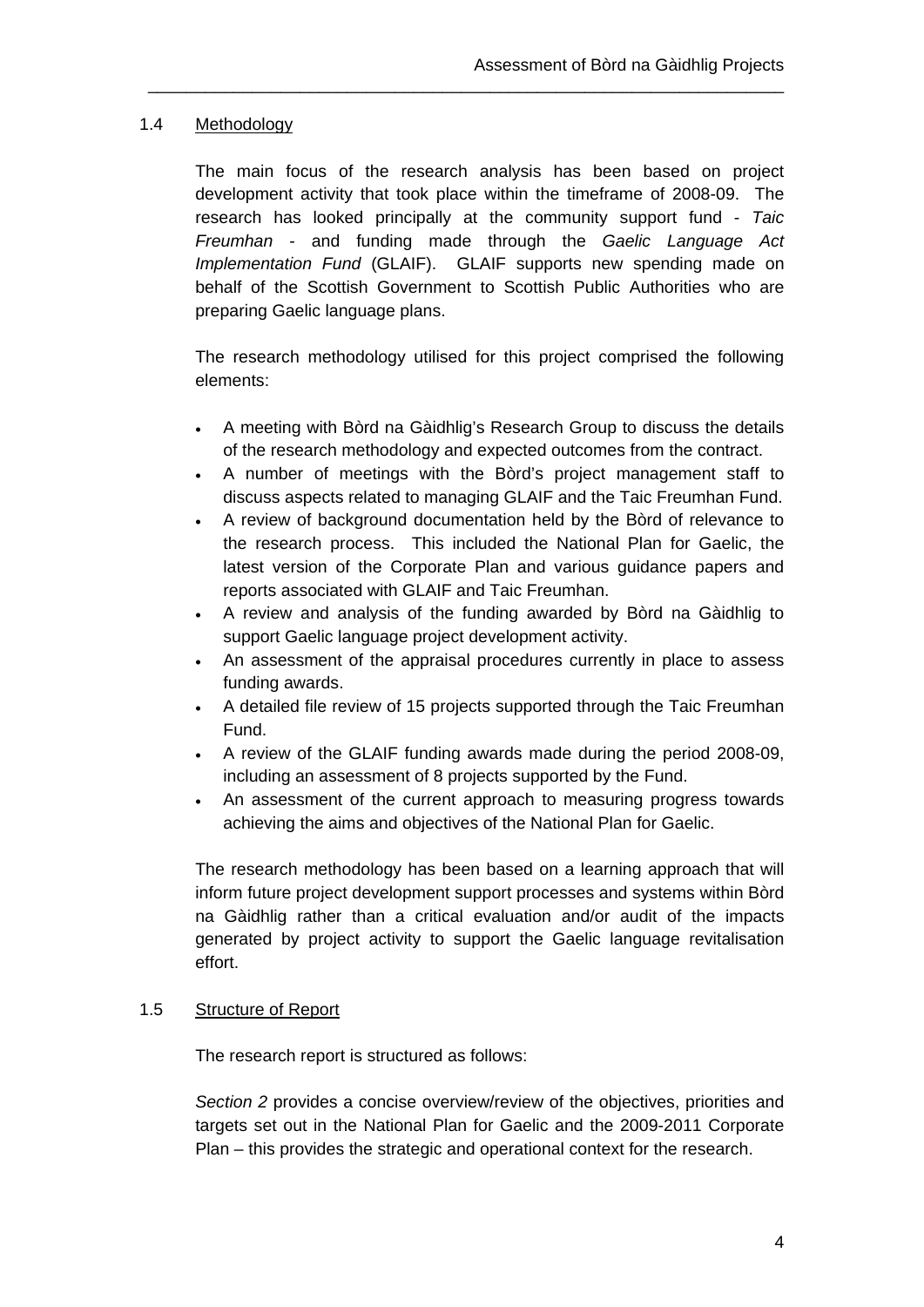*Section 3* gives a brief commentary on the use of appraisal and performance measurement systems generally employed across the public sector in the UK.

\_\_\_\_\_\_\_\_\_\_\_\_\_\_\_\_\_\_\_\_\_\_\_\_\_\_\_\_\_\_\_\_\_\_\_\_\_\_\_\_\_\_\_\_\_\_\_\_\_\_\_\_\_\_\_\_\_\_\_\_\_\_\_\_\_\_\_

*Section 4* gives a profile of all project expenditures made by Bòrd na Gàidhlig since 2007.

*Section 5* provides a review of projects support through the Taic Freumhan Fund for the period 2008-09.

*Section 6* provides a review of the GLAIF awards made during the 2008-09 period.

*Section 7* addresses the research objective related to the measurement of performance and associated issues.

*Section 8* sets out some conclusions from the research alongside recommendations for future development consideration based on the overall findings from the assessment of Bòrd na Gàidhlig projects.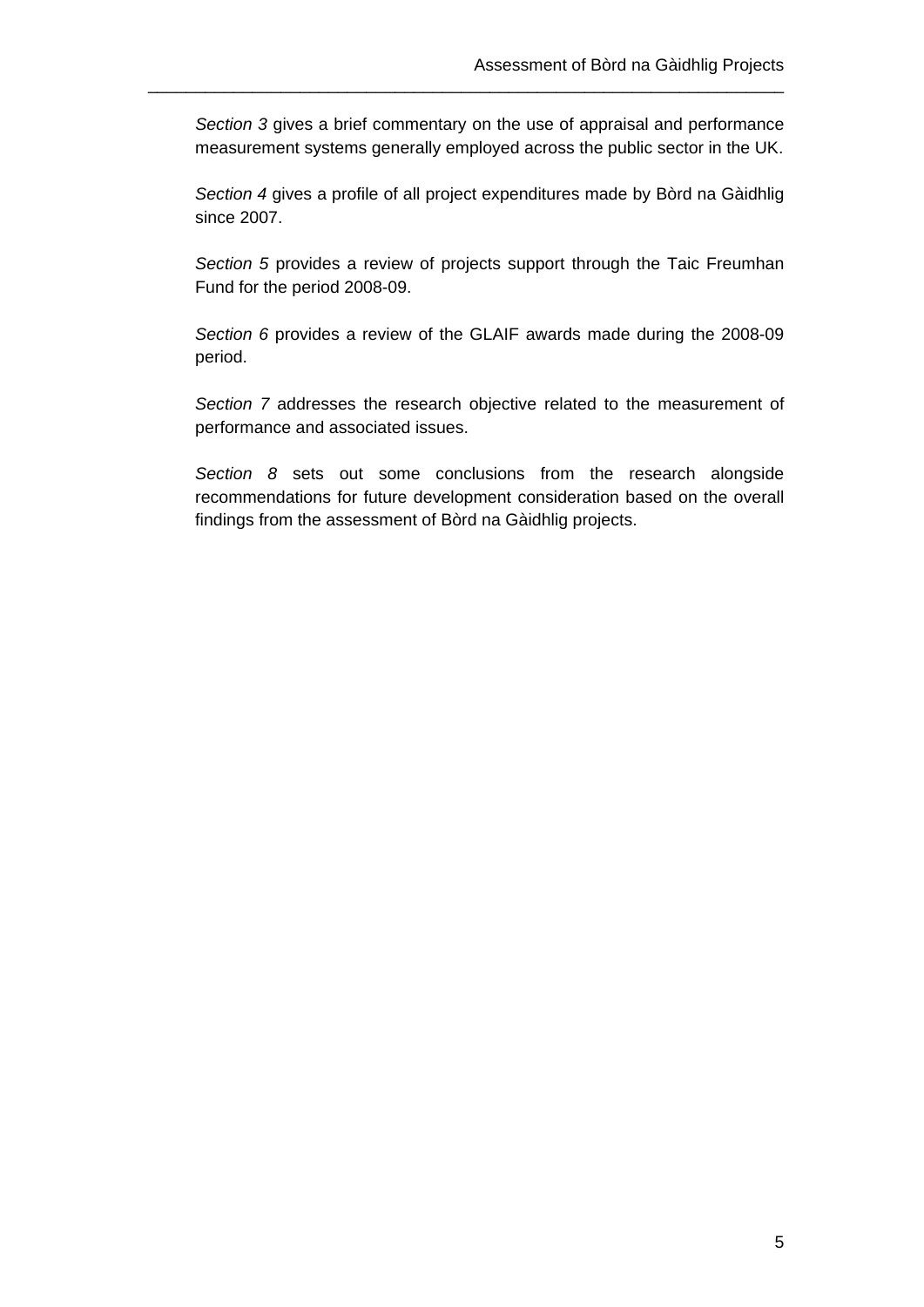## **2. National Plan Objectives, Priorities and Targets**

This section describes the planning framework within which the Bòrd has to operate to deliver certain language outcomes/impacts against National Plan priorities and project funding targets.

\_\_\_\_\_\_\_\_\_\_\_\_\_\_\_\_\_\_\_\_\_\_\_\_\_\_\_\_\_\_\_\_\_\_\_\_\_\_\_\_\_\_\_\_\_\_\_\_\_\_\_\_\_\_\_\_\_\_\_\_\_\_\_\_\_\_\_

## 2.1 The National Plan for Gaelic

Drawing up The National Plan for Gaelic is a statutory requirement placed upon the Bòrd by the 2005 Act. It sets out a vision for Gaelic where it becomes a 'healthy vibrant language; increasingly used, valued and respected in a modern, multi-cultural and multi-lingual Scotland.' Four targets drive the National Plan, namely:

- 1. To stabilise then increase the number of Gaelic Speakers in Scotland
- 2. To increase the number of children entering Gaelic medium education
- 3. To increase the number of Gaelic learners progressing to fluency
- 4. To increase literacy among Gaelic speakers

The National Plan sets out specific numbers to be achieved in each of these targets by 2021, 2031 and 2041

The actions envisaged by the Bòrd in order to achieve these challenging targets are guided by four language planning principles: Language Acquisition, Language Usage, Language Status and Language Corpus. Within each of these areas the plan identifies: priority areas, key projects and infrastructural projects to be actioned with relevant partner bodies.

A summary of the strategic language priorities set out in the National Plan is provided in Table 2.1.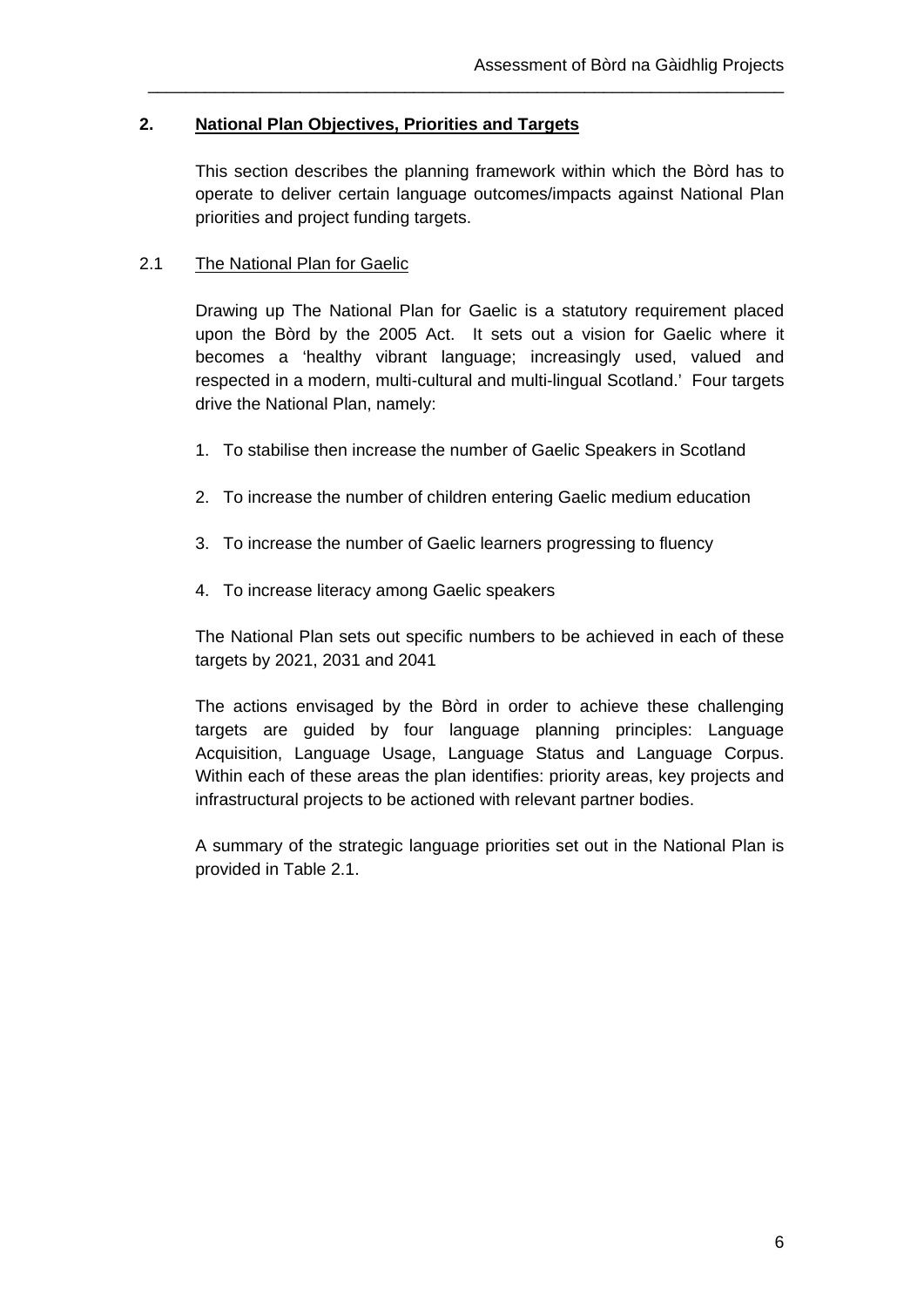| Language Acquisition and Entitlement |                                                                                                                              |
|--------------------------------------|------------------------------------------------------------------------------------------------------------------------------|
| <b>Priority area:</b>                | Key projects:                                                                                                                |
| Acquisition in the home              | Campaign to promote the use of Gaelic in the home                                                                            |
|                                      | • Review of Gaelic childcare provision                                                                                       |
| <b>Priority area:</b>                | Key projects:                                                                                                                |
| Acquisition through education        | • Establish National Gaelic Education                                                                                        |
|                                      | • Gaelic medium education promotional campaign                                                                               |
|                                      | Key infrastructural projects                                                                                                 |
|                                      | • Encourage Local Authorities to develop Gaelic medium schools                                                               |
|                                      | Increase the number of educational and associated health professionals able<br>to support the Gaelic medium education sector |
| <b>Priority area:</b>                | Key projects:                                                                                                                |
| Acquisition in adult learning        | • Survey of adult Gaelic learning opportunities to identify gaps in provision                                                |
|                                      | • Grant scheme for those seeking to improve Gaelic language skills                                                           |
|                                      | Key infrastructural project:                                                                                                 |
|                                      | • Encourage relevant bodies to develop provision of Gaelic learning                                                          |
|                                      |                                                                                                                              |

 *Table 2.1: Summary of Language Priorities in National Plan for Gaelic* 

| Language Usage                                              |                                                                                                                                                                                                        |  |
|-------------------------------------------------------------|--------------------------------------------------------------------------------------------------------------------------------------------------------------------------------------------------------|--|
| <b>Priority area:</b><br>The use of Gaelic in communities   | Key projects:<br>• Establish local development initiatives<br>• Commission a Gaelic Youth Strategy<br>• Introduce an awards programme to recognise achievement in the acquisition<br>and use of Gaelic |  |
| <b>Priority area:</b><br>The use of Gaelic in the workplace | Key projects:<br>• Promote opportunities to use Gaelic in the workplace<br>• Support a programme of work placement                                                                                     |  |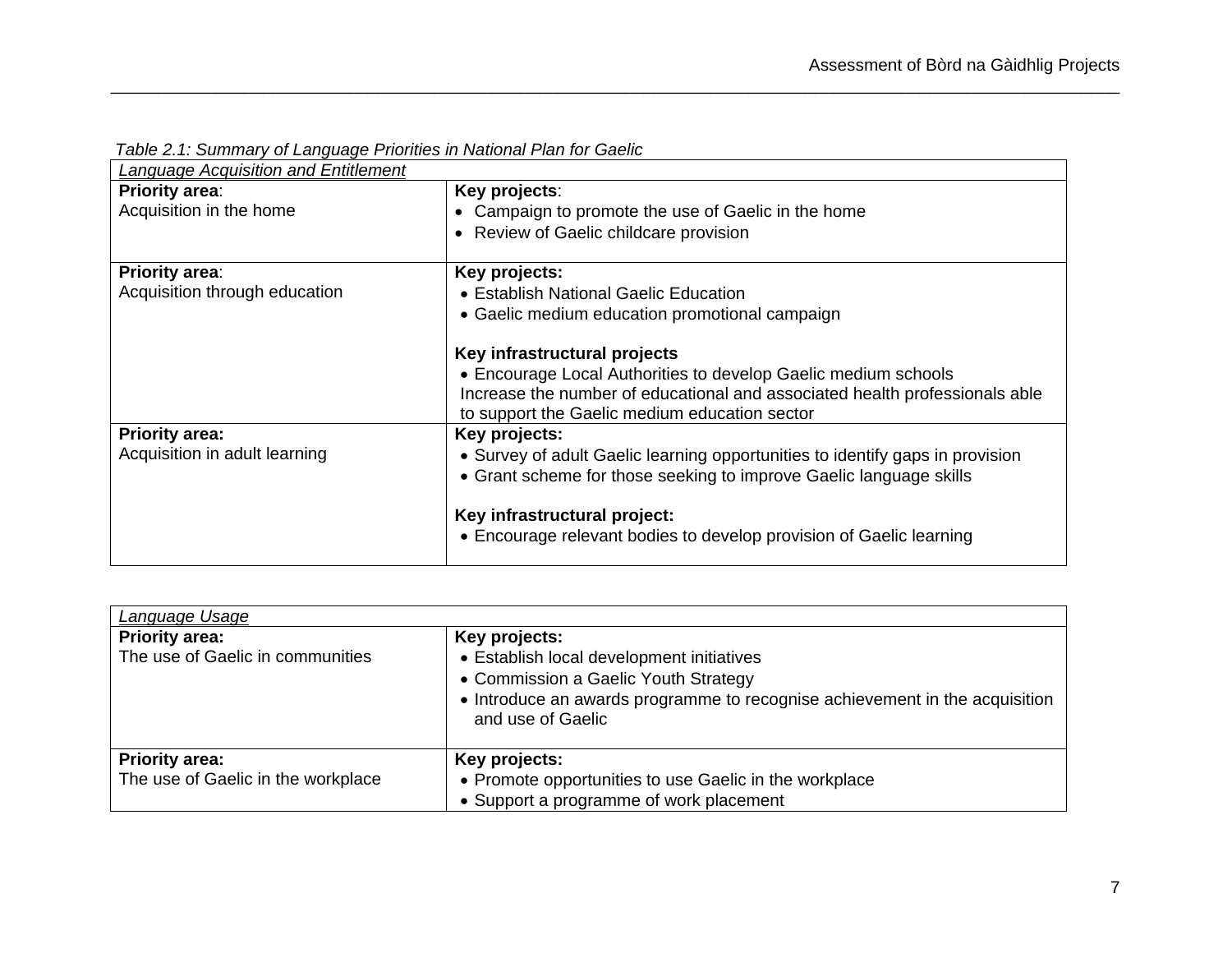| Language Usage contd.                                   |                                                                                                                                        |
|---------------------------------------------------------|----------------------------------------------------------------------------------------------------------------------------------------|
| <b>Priority area:</b>                                   | Key projects:                                                                                                                          |
| Promotion of Gaelic in the media                        | • Audit of current level of Gaelic in the media                                                                                        |
|                                                         | • Support training opportunities in Gaelic journalism                                                                                  |
|                                                         | Key infrastructural project                                                                                                            |
|                                                         | • Ensure continuous development of Gaelic Digital Service                                                                              |
| <b>Priority area:</b>                                   | Key projects:                                                                                                                          |
| Promotion of Gaelic in the arts                         | • Strategy to promote the Gaelic arts in Scotland                                                                                      |
|                                                         | • Increase the publication of Gaelic print materials                                                                                   |
| <b>Priority area:</b>                                   | Key projects:                                                                                                                          |
| Promotion of Gaelic tourism, heritage and<br>recreation | • Prepare advice for tourism sector on how to promote Gaelic related activities<br>• Develop Gaelic sports activities for young people |
|                                                         |                                                                                                                                        |

| <b>Language Status</b>                                                               |                                                                                                                                                                                     |  |
|--------------------------------------------------------------------------------------|-------------------------------------------------------------------------------------------------------------------------------------------------------------------------------------|--|
| <b>Priority area:</b><br>A positive image for Gaelic                                 | Key projects:<br>• Publicity campaign to promote positive image for Gaelic in Scotland<br>• Provide advice to Scottish Ministers and public bodies on matters relating to<br>Gaelic |  |
| <b>Priority area:</b><br>Preparation of Gaelic Language Plans                        | Key projects:<br>• Issue notices to Scottish public authorities for the preparation of Gaelic<br>Language Plans<br>• BnG will provide Gaelic planning advice                        |  |
| <b>Priority area:</b><br>Increased viability and audibility of Gaelic<br>in Scotland | Key projects:<br>• Produce and advice pack to increase visibility and audibility of Gaelic                                                                                          |  |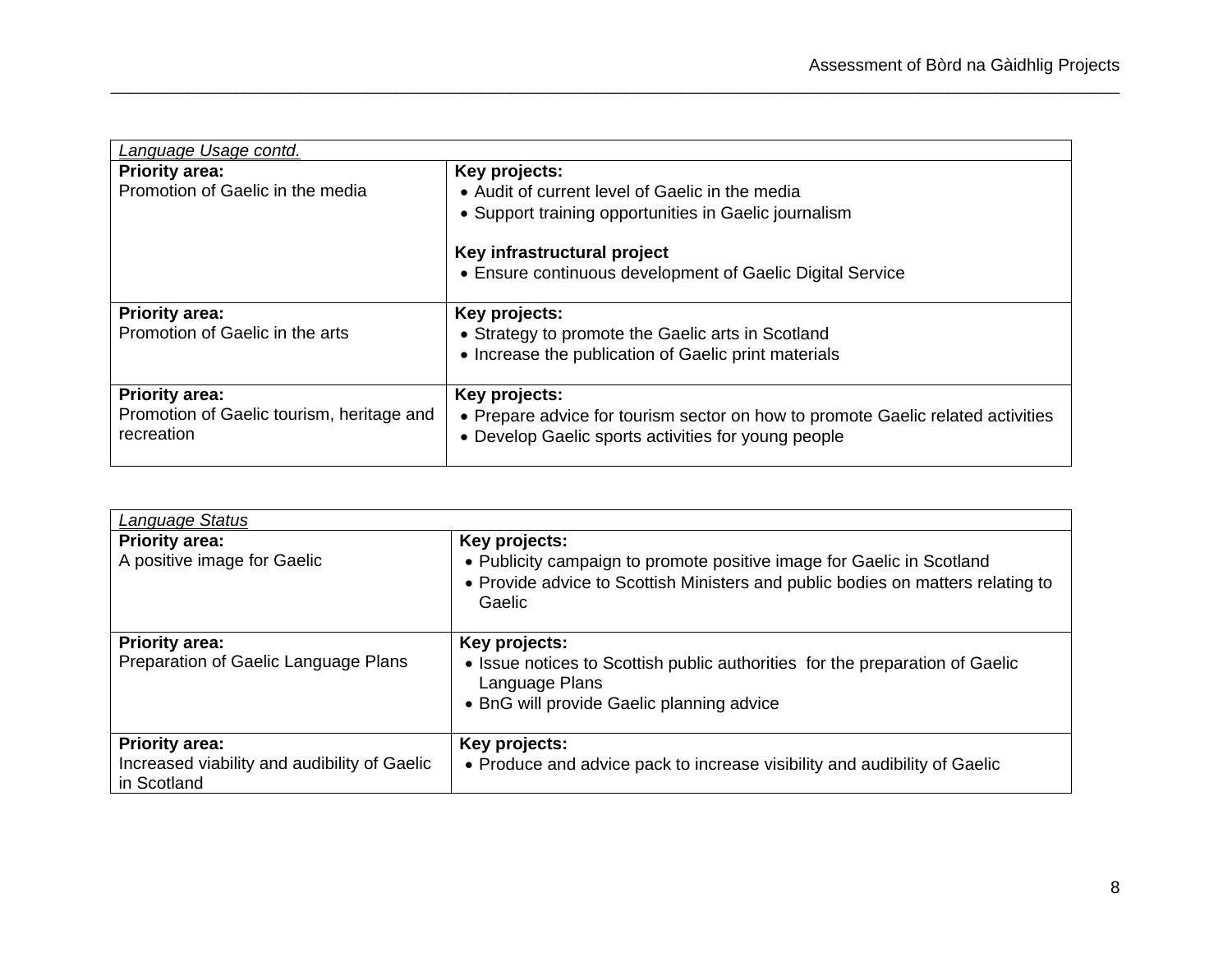| <b>Language Corpus</b>                                                                    |                                                                                                                                                                 |
|-------------------------------------------------------------------------------------------|-----------------------------------------------------------------------------------------------------------------------------------------------------------------|
| <b>Priority area:</b><br>Gaelic orthographic terminological and<br>place-name development | Key projects:<br>• Investigate the most suitable structure for a Gaelic Language Academy                                                                        |
| <b>Priority area:</b><br>Gaelic translation and interpretation                            | Key projects:<br>• Recommend best way of ensuring high standards and consistency in Gaelic<br>translation and interpretation                                    |
| <b>Priority area:</b><br>Gaelic in survey and research                                    | Key projects:<br>• Maintain a list of research needs<br>Key infrastructural project::<br>• Support and participate in the Multi-partner Gaelic Research Network |

Source: National Plan for Gaelic 2007-2012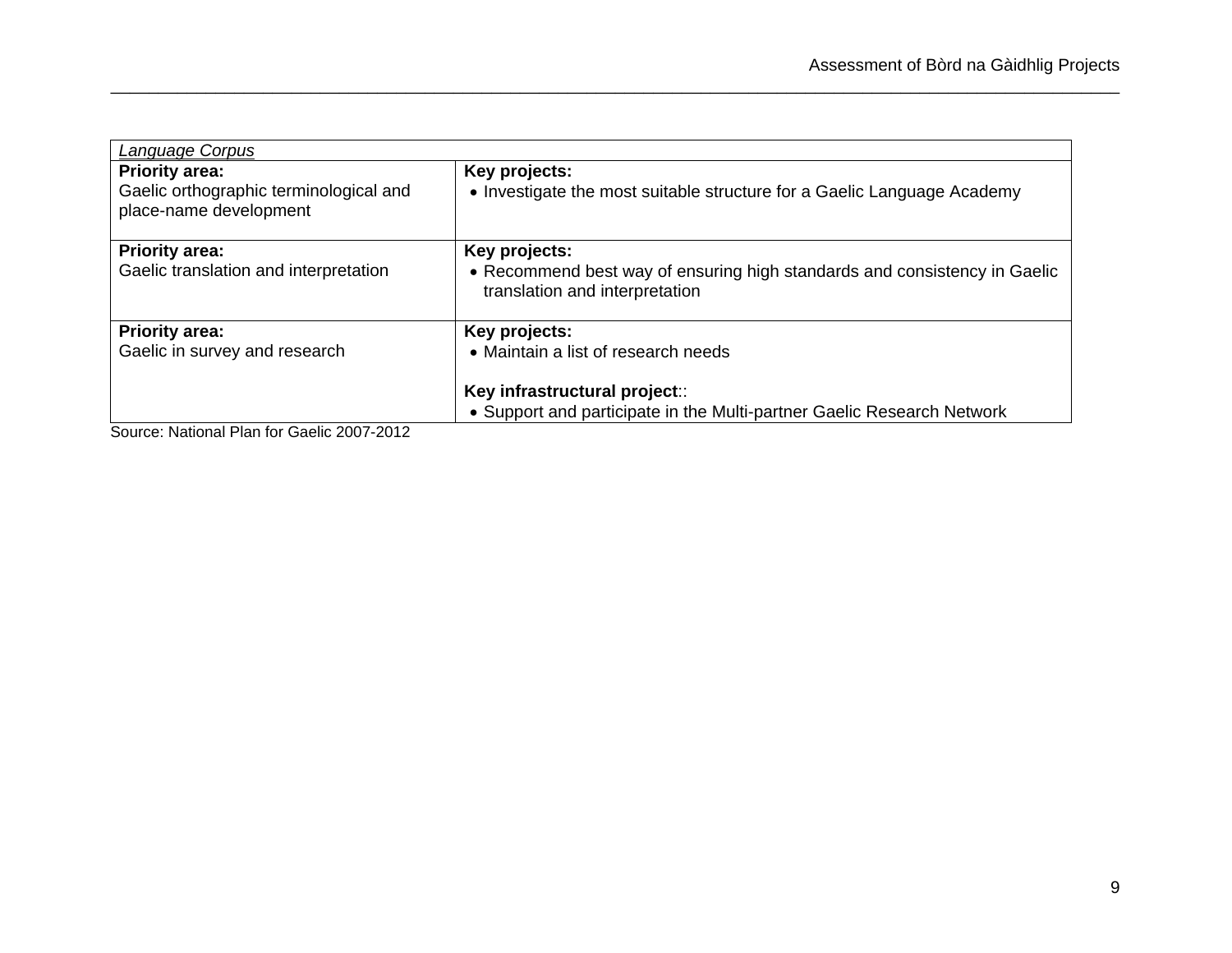The actions associated with these activities emphasise the role of the Bòrd in proactively engaging with all types of bodies – public, private, voluntary, Gaelic and non-Gaelic, including the Scottish Government in the delivery of the language priority areas.

\_\_\_\_\_\_\_\_\_\_\_\_\_\_\_\_\_\_\_\_\_\_\_\_\_\_\_\_\_\_\_\_\_\_\_\_\_\_\_\_\_\_\_\_\_\_\_\_\_\_\_\_\_\_\_\_\_\_\_\_\_\_\_\_\_\_\_

In identifying specific tasks to be undertaken in achieving key projects, the National Plan lists 75 tasks to be undertaken with a series of named bodies. These are broadly grouped under the four language planning principles but also include key tasks in Gaelic Medium education, Teacher Recruitment and Gaelic Education Resources. These key tasks are refined and provided with timescales, budgets and outcomes in Bòrd na Gàidhlig's Corporate Plan 2009-2011.

## 2.2 The Corporate Plan

The 2009-2011 Corporate Plan covers the latter part of the National Plan for Gaelic. The Corporate Plan sets out the Bòrd's Performance Indicators in relation to the Targets of the National Plan and it own Core Strategic Objectives.

These are summarised in Table 2.2.

| <b>National</b> |                                  |                                       |
|-----------------|----------------------------------|---------------------------------------|
| <b>Plan</b>     | Core Strategic Objective         | Performance indicator                 |
| <u>Target</u>   |                                  |                                       |
| 1               | Restoring the Gaelic language to | Reducing the rate of decline in the   |
|                 | a state of natural growth an     | number of Gaelic speakers recorded    |
|                 | usage in the home, community,    | between the 2001 and 2011 censuses    |
|                 | and in public life by 2031, and  | and arresting the decline by 2031     |
|                 | stabilising it in the short-term |                                       |
| 2               | Increasing the numbers entering  | For the immediate future, evidence of |
|                 | early years GME who progress     | year-on year increase of pupils in    |
|                 | through GM primary and           | Gaelic medium education and           |
|                 | secondary education              | progressing through education         |
|                 |                                  | continuum, with a longer-term aim of  |
|                 |                                  | securing a step-change in pupil       |
|                 |                                  | numbers                               |
| 3               | Increasing the number of adult   | Evidence of increased engagement by   |
|                 | learners progressing to fluency  | those adults learning and who have    |
|                 |                                  | learned Gaelic with Gaelic-medium     |
|                 |                                  | economic, social, cultural and        |
|                 |                                  | community activities                  |
| 4               | Increasing literacy among Gaelic | Achievement of a continued increase   |
|                 | speakers                         | in adult literacy at the 2011 census  |

 *Table 2.2: Summary of Corporate Plan Targets 2009-2011* 

Source: Bòrd na Gàidhlig Corporate Plan 2009-2011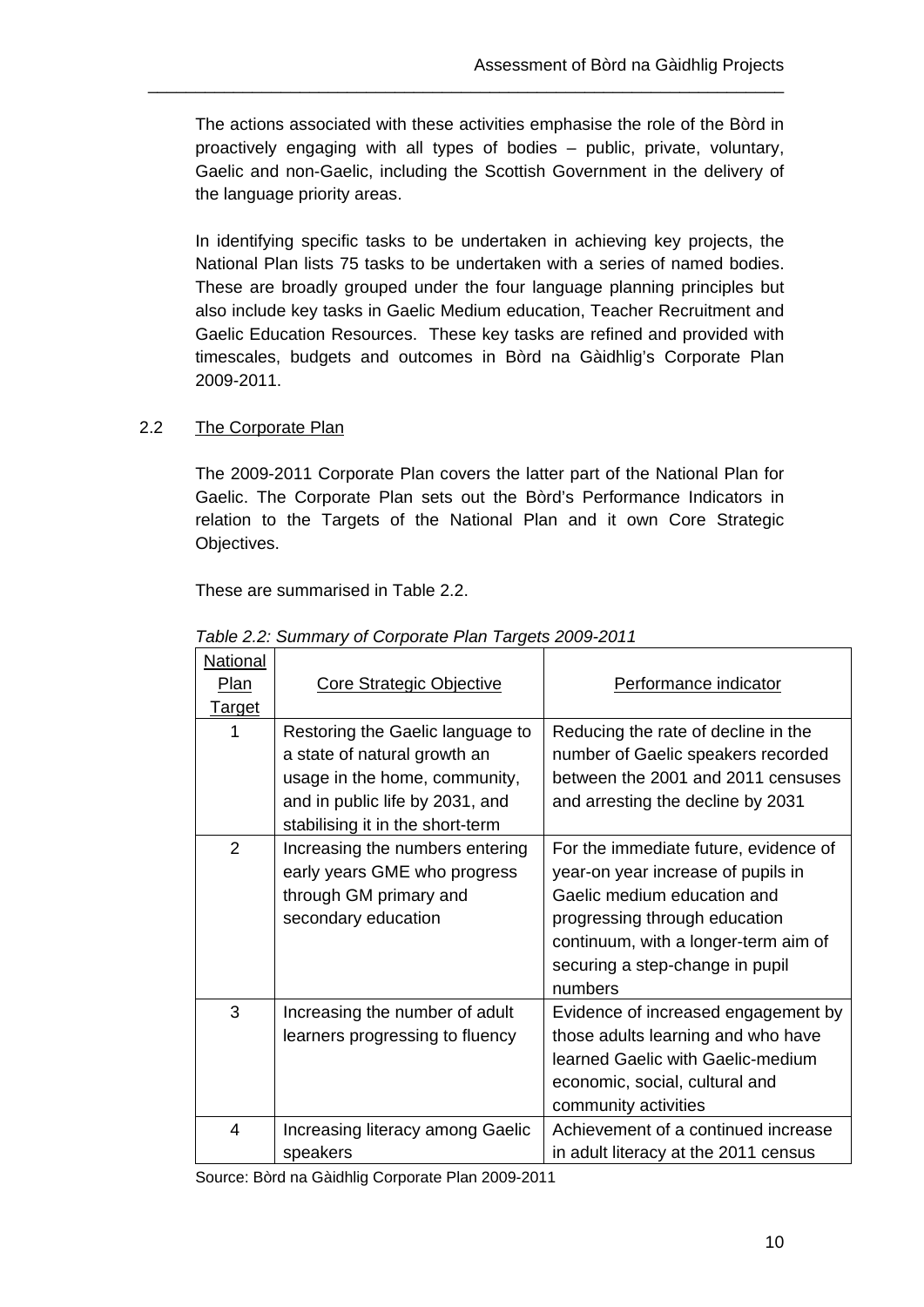As in the National Plan, the Corporate Plan emphasises the need to communicate and build strong relationships with its partner organisations.

\_\_\_\_\_\_\_\_\_\_\_\_\_\_\_\_\_\_\_\_\_\_\_\_\_\_\_\_\_\_\_\_\_\_\_\_\_\_\_\_\_\_\_\_\_\_\_\_\_\_\_\_\_\_\_\_\_\_\_\_\_\_\_\_\_\_\_

The Bòrd has a pivotal role in motivating, facilitating and encouraging non-Gaelic organisations to participate in achieving its targets of increasing the number of Gaelic speakers and widening access to Gaelic medium education. The Corporate Plan also identifies the creation of Gaelic 'Hubs' as a means to encourage the networking of Gaelic development activity between Gaelic organisations, thus enhancing the use of language in the workplace and improving fluency and generally strengthening the 'social capital' associated with the acquisition, use and status of the language.

The Corporate Plan lists 34 priorities for action. They are mapped against the Language Planning Priorities of the National Plan, National Outcome/ Indicators and National Plan Targets. The Annual Operating Plan supports the Corporate Plan and describes priority actions in detail breaking them down into: key tasks, performance indicators, outcomes, timescales, budgets and partners. The Bòrd, therefore, has relatively clear structures in place against which to measure its progress in achieving the key projects listed in the National Plan.

However, the performance indicators listed at Table 2.2 need to be developed further so they can be measured quantitatively and thereby be capable of tracking over time and space. In relation to understanding the impacts of language policy on language dynamics within communities it is imperative that there are performance indicators that lend themselves to measurement and to the tracking of progress over time and geographies.

Tables 2.3 to 2.6 overleaf, provide a summary of the priority actions listed in the Corporate Plan as mapped against the priority areas described in the National Plan.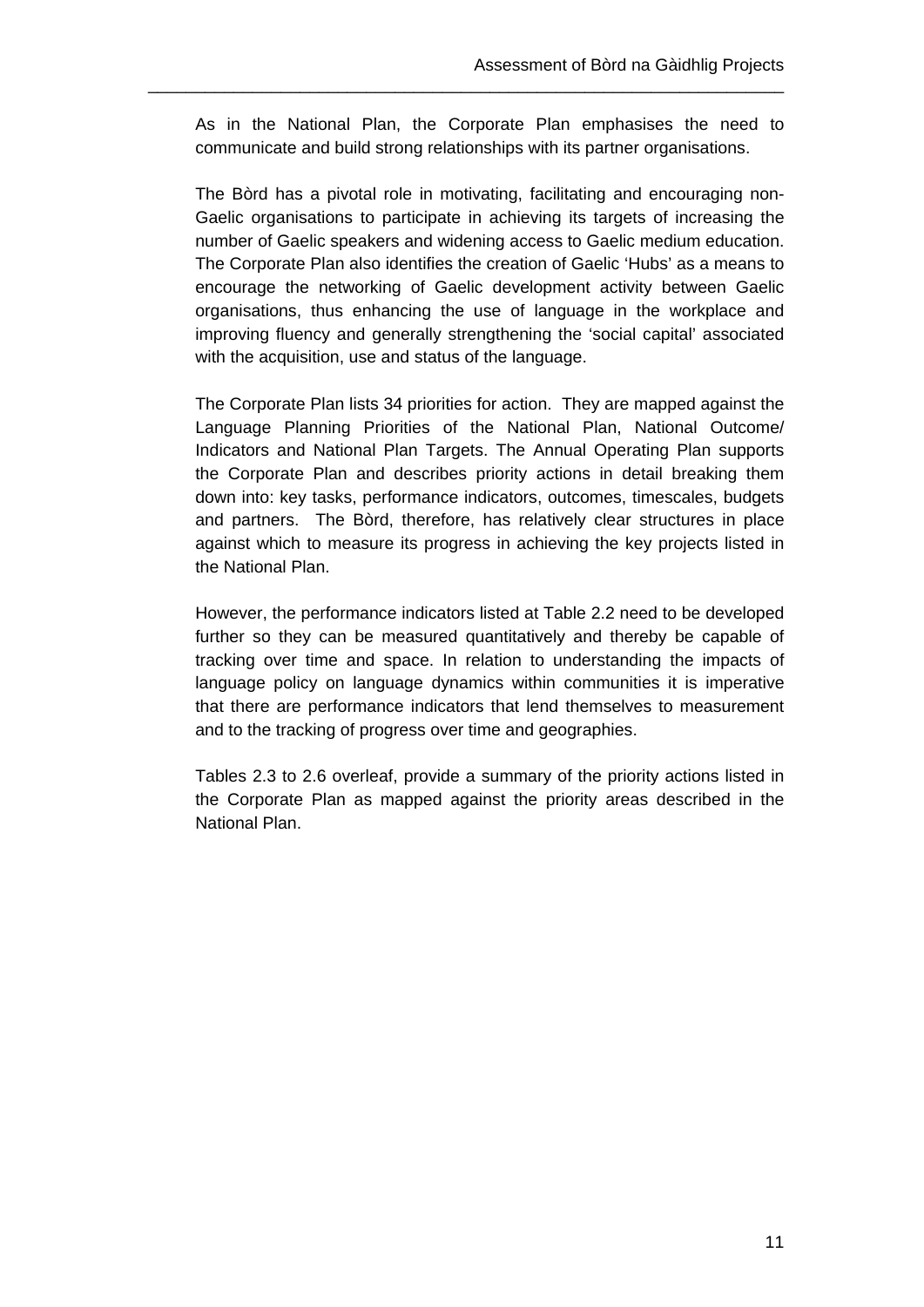*Table 2.3: Corporate Plan Priorities in the context of National Plan Priorities* 

| Language Acquisition and Entitlement                      |                                                                                                                                                                                                                                                                                      |                                                                                                                                                                                                                                                                                                                                                                                                                                                                                                                                             |
|-----------------------------------------------------------|--------------------------------------------------------------------------------------------------------------------------------------------------------------------------------------------------------------------------------------------------------------------------------------|---------------------------------------------------------------------------------------------------------------------------------------------------------------------------------------------------------------------------------------------------------------------------------------------------------------------------------------------------------------------------------------------------------------------------------------------------------------------------------------------------------------------------------------------|
| <b>National Pan</b>                                       |                                                                                                                                                                                                                                                                                      | Corporate Plan 2009 - 2011                                                                                                                                                                                                                                                                                                                                                                                                                                                                                                                  |
| <b>Priority area:</b><br>Acquisition in the<br>home       | Key projects:<br>• Campaign to promote the use of Gaelic<br>in the home<br>Review of Gaelic childcare provision<br>$\bullet$                                                                                                                                                         | <b>Priority Action 1</b><br>Implement a national publicity campaign to promote a positive image and perceptions<br>of Gaelic and perceptions of Gaelic and encourage the use and transmission of Gaelic<br>in the home (in particular through the use of myGaelic.com<br><b>Priority Action 10</b>                                                                                                                                                                                                                                          |
|                                                           |                                                                                                                                                                                                                                                                                      | Support Gaelic childcare and early years provision, and conduct a review of the sector<br>which will identify gaps and make recommendations for improvement                                                                                                                                                                                                                                                                                                                                                                                 |
| <b>Priority area:</b><br>Acquisition through<br>education | Key projects:<br><b>Establish National Gaelic Education</b><br>$\bullet$<br>Gaelic medium education promotional<br>$\bullet$<br>campaign                                                                                                                                             | <b>Priority Action 2</b><br>Develop and monitor implementation of an effective National Gaelic Education<br>Strategy through the National Gaelic Education Steering Group<br><b>Priority Action 3</b>                                                                                                                                                                                                                                                                                                                                       |
|                                                           | Key infrastructural projects<br>• Encourage Local Authorities to develop<br>Gaelic medium schools<br>Increase the number of educational and<br>associated health professionals able to<br>support the Gaelic medium education<br>sector                                              | Initiate action to identify opportunities for the development new dedicated Gaelic<br>Schools<br><b>Priority Action 4</b><br>Provide the Scottish Government with advice in the disbursement of Specific Grants for<br>Gaelic Education to local authorities<br><b>Priority Action 5</b><br>Initiate Parental Advocacy Initiative and extend home-visiting scheme                                                                                                                                                                           |
| <b>Priority area:</b><br>Acquisition in adult<br>learning | Key projects:<br>• Survey of adult Gaelic learning<br>opportunities to identify gaps in provision<br>• Grant scheme for those seeking to<br>improve Gaelic language skills<br>Key infrastructural project:<br>• Encourage relevant bodies to develop<br>provision of Gaelic learning | <b>Priority Action 6</b><br>Conduct an audit of the availability and effectiveness of adult Gaelic-learning<br>opportunities<br><b>Priority Action 7</b><br>Develop and implement a grant scheme to support those seeking to improve / develop<br>language skills and monitor and review effectiveness of use of funds<br><b>Priority Action 8</b><br>Support the roll out of Ulpan language learning and review its effectiveness<br><b>Priority Action 9</b><br>Take action to increase availability and uptake of learning opportunities |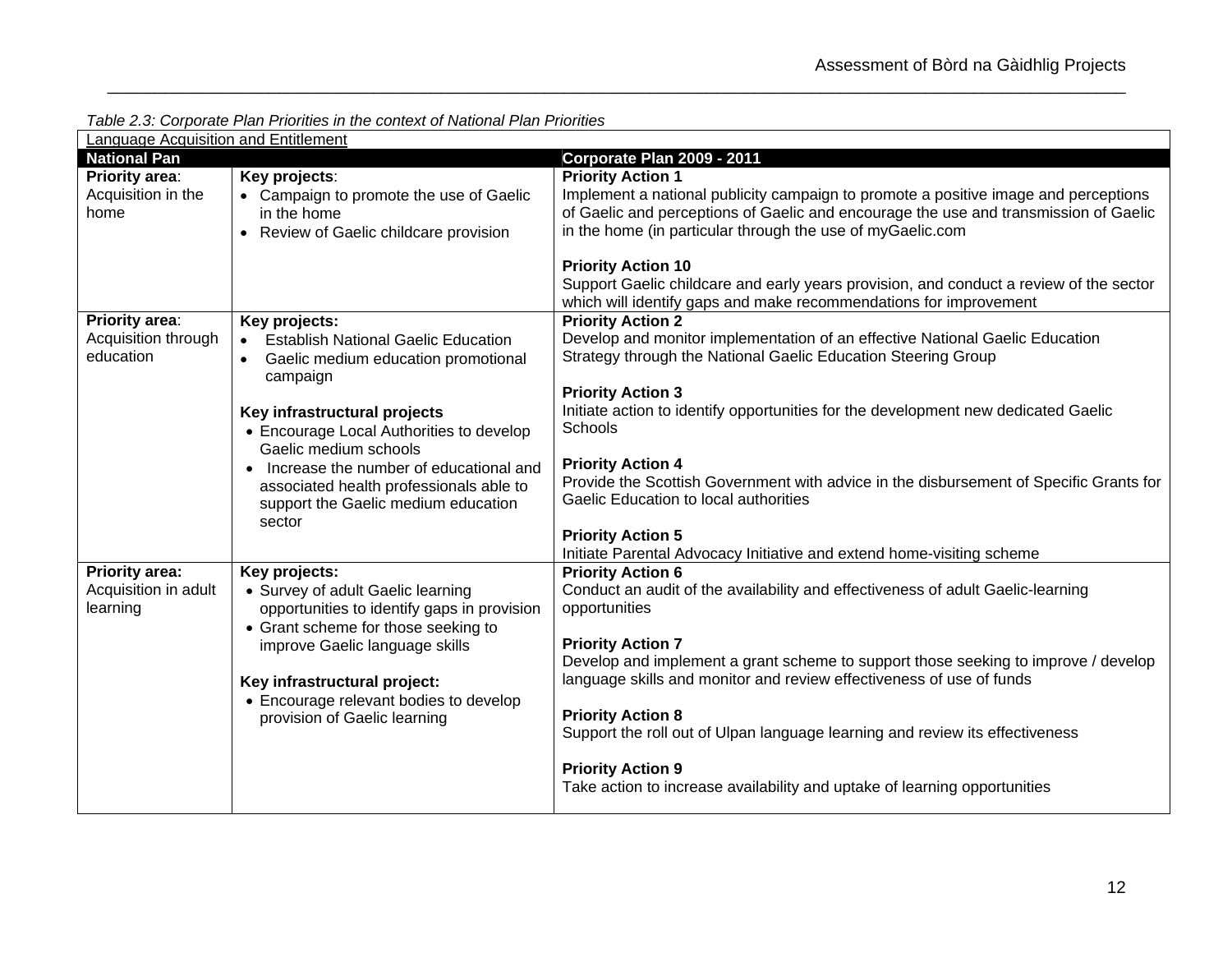| Language Usage                      |                                                                               |                                                                                                                                                    |  |  |
|-------------------------------------|-------------------------------------------------------------------------------|----------------------------------------------------------------------------------------------------------------------------------------------------|--|--|
| <b>National Plan</b>                |                                                                               | <b>Corporate Plan 2009 - 2011</b>                                                                                                                  |  |  |
| <b>Priority area:</b>               | Key projects:                                                                 | <b>Priority Action 13</b>                                                                                                                          |  |  |
| The use of Gaelic in                | • Establish local development initiatives                                     | Support communities to develop initiatives in partnership with others and to                                                                       |  |  |
| communities                         | • Commission a Gaelic Youth Strategy                                          | investigate the use of Gaelic in communities and communities of interest                                                                           |  |  |
|                                     | Introduce an awards programme to<br>$\bullet$<br>recognise achievement in the | <b>Priority Action 18</b>                                                                                                                          |  |  |
|                                     | acquisition and use of Gaelic                                                 | Support youth initiatives and with key partners establish a Youth Forum to agree an<br>co-ordinate the implementation of a National Youth Strategy |  |  |
|                                     |                                                                               | <b>Priority Action 20</b>                                                                                                                          |  |  |
|                                     |                                                                               | In collaboration with the Scottish Funding Council and others, identify action to<br>increase the use of Gaelic in tertiary education              |  |  |
| <b>Priority area:</b>               | Key projects:                                                                 | <b>Priority Action 12</b>                                                                                                                          |  |  |
| The use of Gaelic in                | • Promote opportunities to use Gaelic in                                      | Emphasise the internal and external use of Gaelic in places of work as a priority                                                                  |  |  |
| the workplace                       | the workplace                                                                 | element in the development of Gaelic Language Plans, and use resulting exemplars                                                                   |  |  |
|                                     | • Support a programme of work<br>placement                                    | with others                                                                                                                                        |  |  |
|                                     |                                                                               | <b>Priority Action 27</b>                                                                                                                          |  |  |
|                                     |                                                                               | Support the promotion of training and career opportunities through Gaelic and                                                                      |  |  |
|                                     |                                                                               | stimulate activity to match current and future demand for GME teachers                                                                             |  |  |
| <b>Priority area:</b>               | Key projects:                                                                 | <b>Priority Action 11</b>                                                                                                                          |  |  |
| Promotion of Gaelic in<br>the media | • Audit of current level of Gaelic in the<br>media                            | Promote the NUJ writing course and evaluate impact and benefit                                                                                     |  |  |
|                                     | • Support training opportunities in Gaelic                                    | <b>Priority Action 14</b>                                                                                                                          |  |  |
|                                     | journalism                                                                    | Develop an external communications plan to increase the presence of Gaelic in print,                                                               |  |  |
|                                     |                                                                               | broadcast and online media                                                                                                                         |  |  |
|                                     | Key infrastructural project                                                   |                                                                                                                                                    |  |  |
|                                     | • Ensure continuous development of                                            |                                                                                                                                                    |  |  |
|                                     | <b>Gaelic Digital Service</b>                                                 |                                                                                                                                                    |  |  |

*Table 2.4: Corporate Plan Priorities in the context of National Plan Priorities*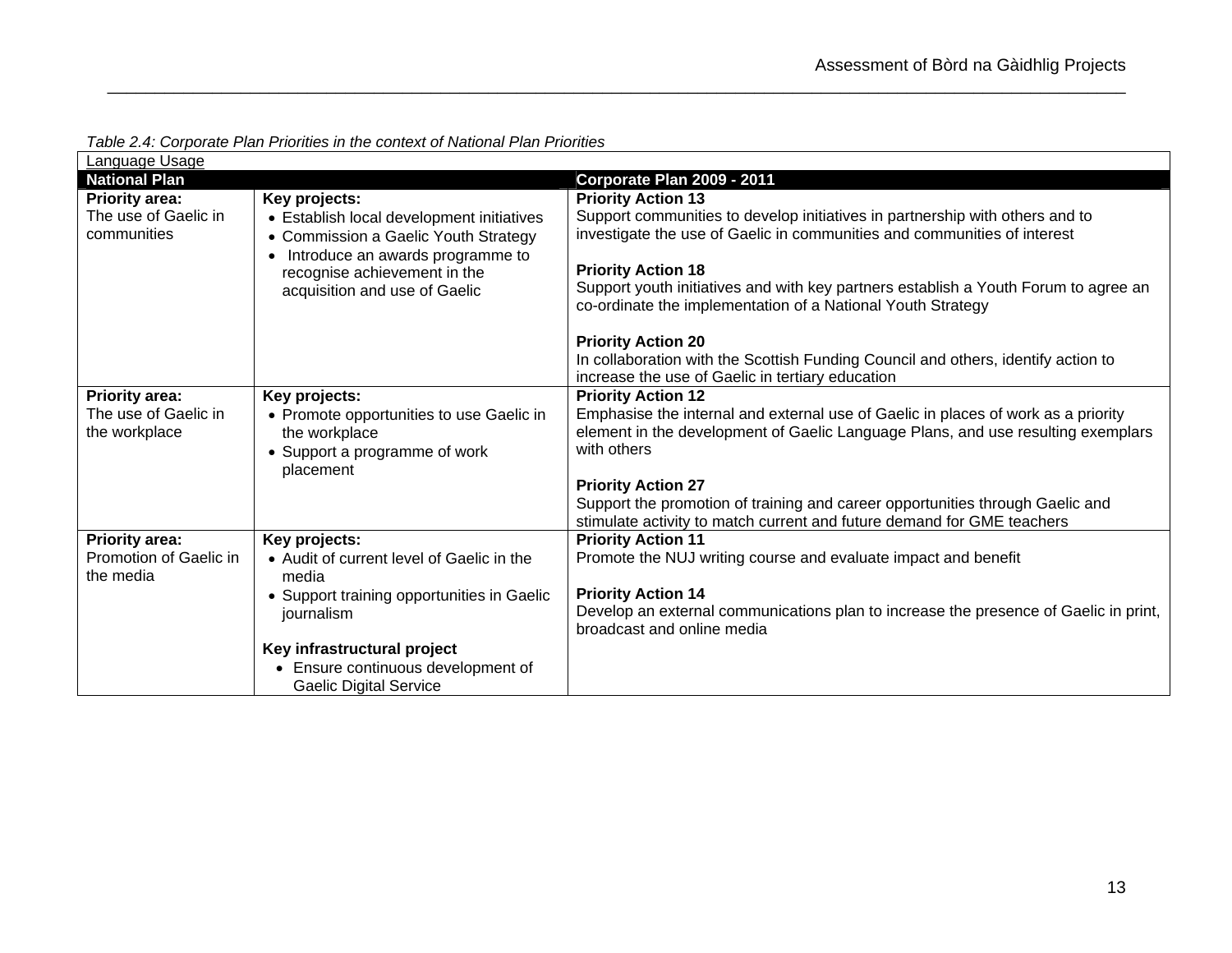| Language Usage contd.                                             |                                                                                                                                              |                                                                                                                                                              |  |  |  |
|-------------------------------------------------------------------|----------------------------------------------------------------------------------------------------------------------------------------------|--------------------------------------------------------------------------------------------------------------------------------------------------------------|--|--|--|
| <b>National Plan</b>                                              |                                                                                                                                              | <b>Corporate Plan 2009 - 2011</b>                                                                                                                            |  |  |  |
| <b>Priority area:</b>                                             | Key projects:                                                                                                                                | <b>Priority Action 15</b>                                                                                                                                    |  |  |  |
| Promotion of Gaelic in<br>the arts                                | Increase the publication of Gaelic print<br>materials                                                                                        | Develop a scheme to encourage and reward Gaelic authors, and work with<br>publishing houses to increase the output of Gaelic publications                    |  |  |  |
|                                                                   | Strategy to promote the Gaelic arts in                                                                                                       |                                                                                                                                                              |  |  |  |
|                                                                   | Scotland                                                                                                                                     | <b>Priority Action 16</b>                                                                                                                                    |  |  |  |
|                                                                   |                                                                                                                                              | Facilitate the development of a long term Gaelic Arts strategy and take action to<br>support access and participation in drama and other cultural activities |  |  |  |
|                                                                   |                                                                                                                                              | <b>Priority Action 19</b>                                                                                                                                    |  |  |  |
|                                                                   |                                                                                                                                              | Promote, support and encourage the provision of Gaelic learning materials to meet<br>demand                                                                  |  |  |  |
| <b>Priority area:</b>                                             | Key projects:                                                                                                                                | <b>Priority Action 17</b>                                                                                                                                    |  |  |  |
| <b>Promotion of Gaelic</b><br>tourism, heritage and<br>recreation | • Prepare advice for tourism sector on<br>how to promote Gaelic related activities<br>• Develop Gaelic sports activities for<br>young people | Work with key agencies to improve the profile of Gaelic in the tourism, heritage and<br>recreation sectors, including through sponsorship activities         |  |  |  |

*Table 2.4: Corporate Plan Priorities in the context of National Plan Priorities*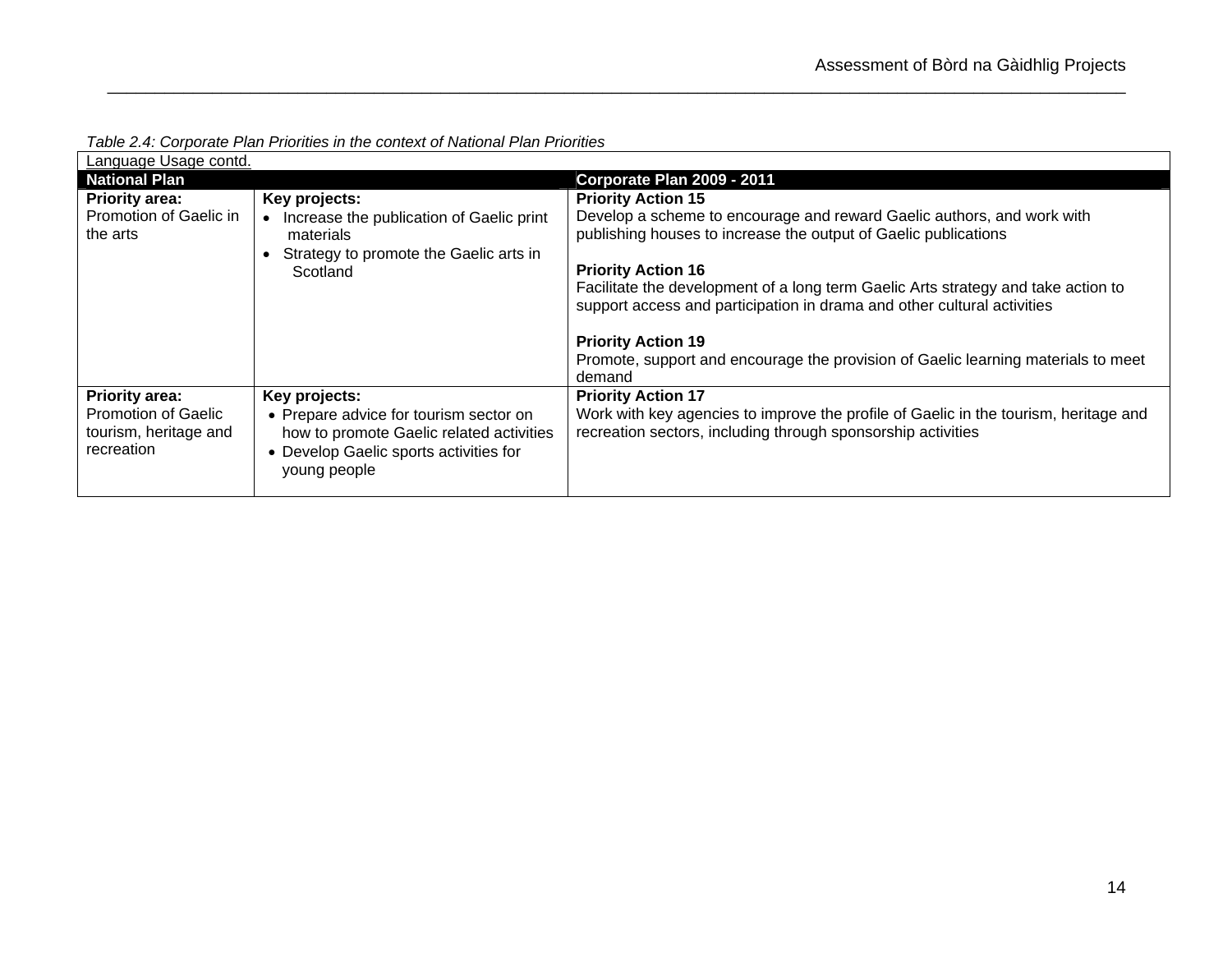| Language Status                                                                         |                                                                                                                                                                                              |                                                                                                                                                                                                                                                                                                                                                                                                                                                                                                                                                                                                 |  |  |  |
|-----------------------------------------------------------------------------------------|----------------------------------------------------------------------------------------------------------------------------------------------------------------------------------------------|-------------------------------------------------------------------------------------------------------------------------------------------------------------------------------------------------------------------------------------------------------------------------------------------------------------------------------------------------------------------------------------------------------------------------------------------------------------------------------------------------------------------------------------------------------------------------------------------------|--|--|--|
| <b>National Plan</b>                                                                    |                                                                                                                                                                                              | <b>Corporate Plan</b>                                                                                                                                                                                                                                                                                                                                                                                                                                                                                                                                                                           |  |  |  |
| <b>Priority area:</b><br>A positive image for<br>Gaelic                                 | Key projects:<br>• Publicity campaign to promote<br>positive image for Gaelic in<br>Scotland<br>• Provide advice to Scottish<br>Ministers and public bodies on<br>matters relating to Gaelic | <b>Priority Action 21</b><br>Use the leverage of Gaelic Language Plans to increase the use of Gaelic within / by<br>public and other bodies<br><b>Priority Action 25</b><br>Increase the profile and prestige of Gaelic through a national Annual Awards<br>programme<br><b>Priority Action 26</b><br>Encourage and support the development of a multimedia Gaelic course for learners of<br>Gaelic which utilises the new Gaelic Digital Service and online opportunities<br><b>Priority Action 28</b><br>Ensure that the development of key areas of public policy takes account of the needs |  |  |  |
| <b>Priority area:</b><br><b>Preparation of Gaelic</b><br>Language Plans                 | Key projects:<br>• Issue notices to Scottish public<br>authorities for the preparation of<br>Gaelic Language Plans<br>• BnG will provide Gaelic planning<br>advice                           | of Gaelic development through the provision of advice to Ministers and public bodies<br><b>Priority Action 22</b><br>Require the development of Gaelic Language Plans by public authorities and support<br>their development<br><b>Priority Action 23</b><br>Target the Gaelic Language Act Implementation Fund (GLAIF) to support the<br>implementation of Gaelic Language Plans<br><b>Priority Action 24</b><br>Monitor and review the implementation of Gaelic Language Plans and the use of funds<br>provided through GLAIF                                                                 |  |  |  |
| <b>Priority area:</b><br>Increased viability and<br>audibility of Gaelic in<br>Scotland | Key projects:<br>• Produce an advice pack to<br>increase visibility and audibility of<br>Gaelic                                                                                              | <b>Priority Action 29</b><br>Take action to establish and increase external links and international relationships                                                                                                                                                                                                                                                                                                                                                                                                                                                                               |  |  |  |

*Table 2.5: Corporate Plan Priorities in the context of National Plan Priorities*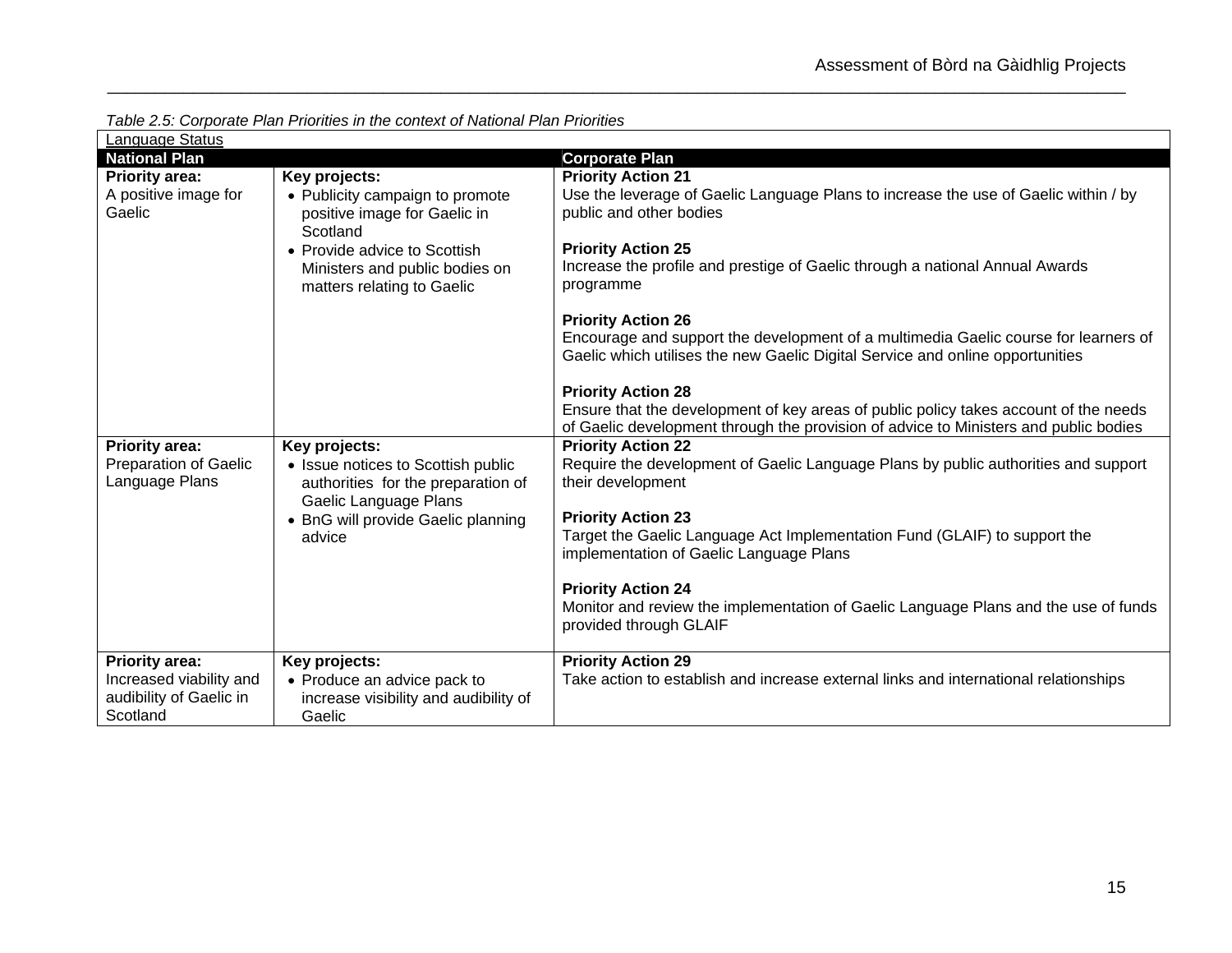*Table 2.6: Corporate Plan Priorities in the context of National Plan Priorities*

| Language Corpus                                                                               |                                                                                                                                    |                                                                                                                                                                                                         |
|-----------------------------------------------------------------------------------------------|------------------------------------------------------------------------------------------------------------------------------------|---------------------------------------------------------------------------------------------------------------------------------------------------------------------------------------------------------|
| <b>National Plan</b>                                                                          |                                                                                                                                    | <b>Corporate Plan</b>                                                                                                                                                                                   |
| <b>Priority area:</b><br>Gaelic orthographic<br>terminological and place-<br>name development | Key projects:<br>• Investigate the most suitable<br>structure for a Gaelic Language<br>Academy                                     | <b>Priority Action 31</b><br>Take action to improve relevance and consistency of Gaelic language through<br>facilitating a Gaelic Language Academy                                                      |
| <b>Priority area:</b><br>Gaelic translation and<br>interpretation                             | Key projects:<br>• Recommend best way of<br>ensuring high standards and<br>consistency in Gaelic translation<br>and interpretation | <b>Priority Action 32</b><br>Review the availability of translation services and take necessary actions to improve<br>quality and accessibility of translations across the country                      |
| <b>Priority area:</b>                                                                         | Key projects:                                                                                                                      | <b>Priority Action 30</b>                                                                                                                                                                               |
| Gaelic in survey and<br>research                                                              | Maintain a list of research needs<br>$\bullet$                                                                                     | Commission a national language and attitudinal survey                                                                                                                                                   |
|                                                                                               | Key infrastructural project::<br>• Support and participate in the<br>Multi-partner Gaelic Research<br><b>Network</b>               | <b>Priority Action 33</b><br>Establish a Research Committee to provide baseline data and to improve the<br>availability, evaluation and use of accurate research information to inform future<br>policy |
|                                                                                               |                                                                                                                                    | <b>Key Priority 34</b>                                                                                                                                                                                  |
|                                                                                               |                                                                                                                                    | Encourage and support the research and interpretation of Gaelic heritage and history                                                                                                                    |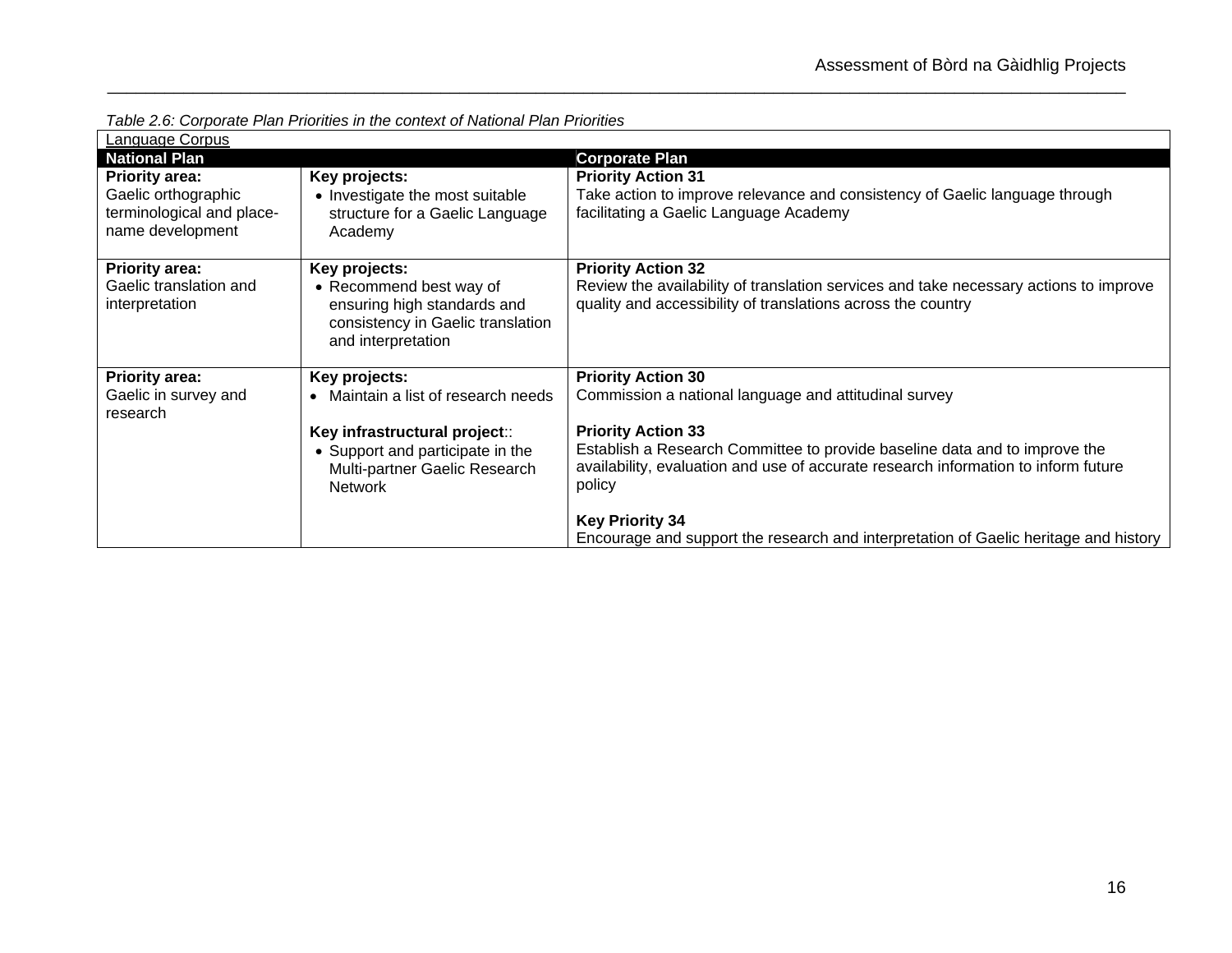As Tables 2.3 to 2.6 demonstrate, the Corporate Plan has a wide range of Priority Actions to implement in the near future covering all aspects of language planning. Emphasis is placed on Language Acquisition and Language Usage with many projects designed to directly address the urgency of increasing the number of speakers of Gaelic.

\_\_\_\_\_\_\_\_\_\_\_\_\_\_\_\_\_\_\_\_\_\_\_\_\_\_\_\_\_\_\_\_\_\_\_\_\_\_\_\_\_\_\_\_\_\_\_\_\_\_\_\_\_\_\_\_\_\_\_\_\_\_\_\_\_\_\_

However, the range and extent of priority actions listed in the Corporate Plan give rise to some questions over the resource capacity of Bòrd na Gàidhlig to fully implement the actions inherent within each priority. Importantly, this also includes the extent of the resource capability available to track performance against the stated priorities as these affect measurable progress in relation to the language outcomes generated by Bòrd na Gàidhlig's intervention. The design and management of future Gaelic language policy rests heavily on having a clear understanding of the language dynamics extant at the community level.

## 2.3 Progress Measurement

The National Plan attempts to address one of the most difficult issues facing the Bòrd, namely, how best to measure short term progress and tie that to the longer term goals listed in Tables 2.3 to 2.6 above. Ideally each of the Bòrd's priority actions would demonstrably take forward a strategic objective, the progress towards which could be illustrated readily.

Each priority action has a matching budget head for each financial year. This demonstrates a good degree of transparency and accountability in matching expenditures against actions.

It is less clear as to why individual priorities were selected or indeed what contribution they will make to the National Plan. This issue of drawing up strategic objectives, selecting language development priorities and identifying performance indicators is one dealt with later in this report.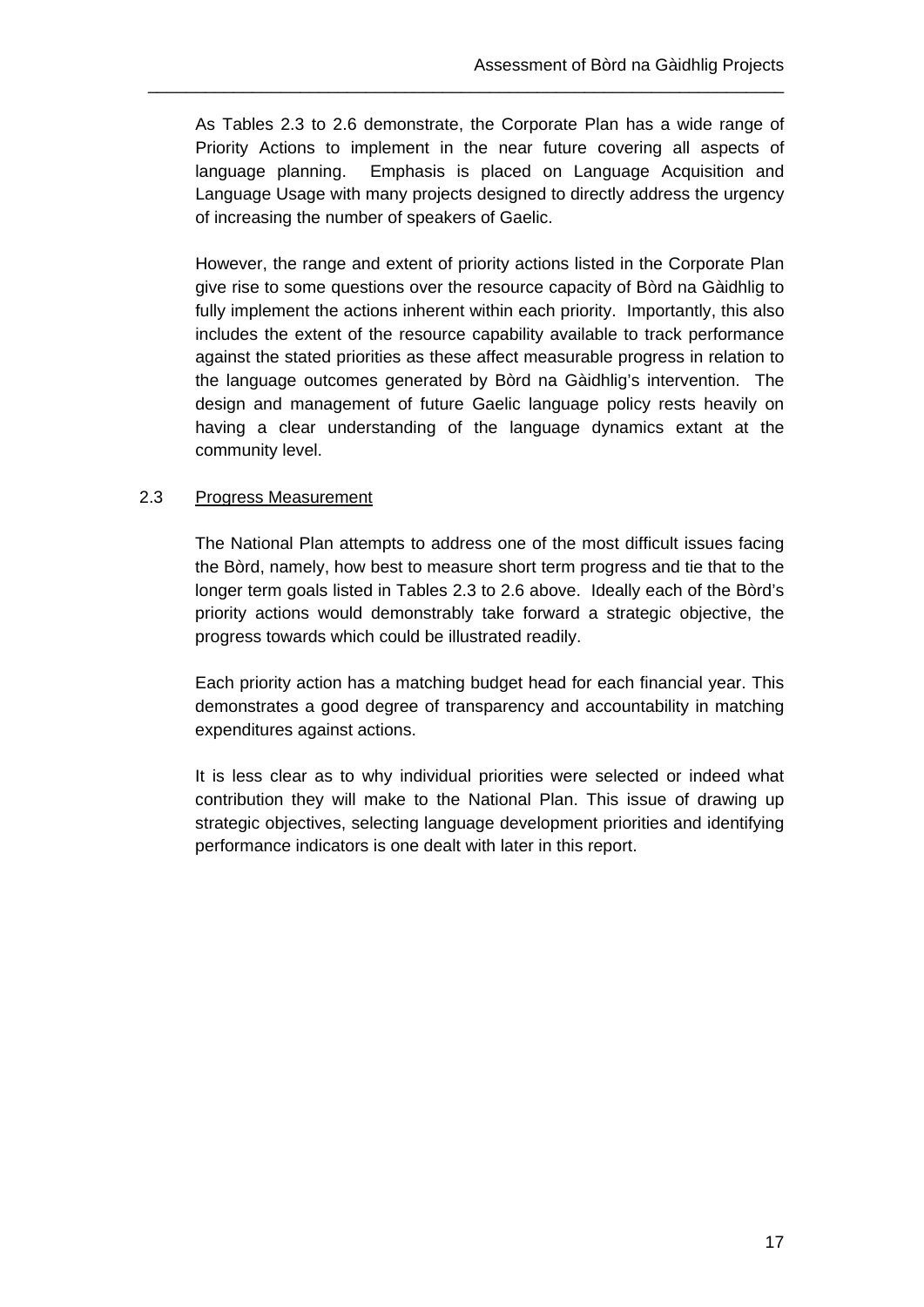#### **3. Appraisal and Performance Measurement Systems**

#### 3.1 Introduction

In this section of the report the use of appraisal and performance measurement systems as they affect the public sector is discussed.

\_\_\_\_\_\_\_\_\_\_\_\_\_\_\_\_\_\_\_\_\_\_\_\_\_\_\_\_\_\_\_\_\_\_\_\_\_\_\_\_\_\_\_\_\_\_\_\_\_\_\_\_\_\_\_\_\_\_\_\_\_\_\_\_\_\_\_

The principles of monitoring and evaluation have been clearly identified as good practice by many bodies from the European Union to the Scottish Government, including HM Treasury. The design and inclusion of a monitoring system during the set-up stages of public sector interventions is now seen as vital in the achievement of best practice in the use of public resources.

#### 3.2 Appraisal and Performance Measurement

**Appraisal** is invariably undertaken before a programme or a project is implemented. It should, in line with best practice, provide an assessment of investment that is worthwhile and should also clearly communicate conclusions and recommendations. The essential technique is options appraisal, whereby interventions are validated, objectives set and options created by looking at overall costs and benefits<sup>[3](#page-24-0)</sup>.

**Performance measurement** shows the extent to which an organisation is performing against its stated objectives. This knowledge is essential in understanding how well activities are progressing and in developing strategies and actions to further the organisation's aims and objectives.

In reality these two areas form part of the cycle where policy is developed, implemented, monitored and evaluated, and future development informed by all of these elements. Together, appraisal and performance measurement help shape strategy and priorities, inform decision makers, and crucially, provide learning from past performance. Appraisal and performance measurement provide one of the platforms upon which the central priority for all public bodies, that of improving public services, is based.

Performance measurement is the regular and systematic collection of information that is then used to help manage a project or programme. The information is often quantitative and related to finances or to other outputs. It is employed to judge progress especially in relation to targets. Traditionally tracking the level of public spending or inputs, it is now increasingly focused on the effects of public spending  $-$  on outcomes<sup>4</sup>. A general framework is illustrated at Figure 3.1.

 $\overline{a}$ 

<span id="page-24-0"></span><sup>&</sup>lt;sup>3</sup> Source: <u>[www.hm-treasury.gov.uk/d/229.pdf](http://www.hm-treasury.gov.uk/d/229.pdf)</u>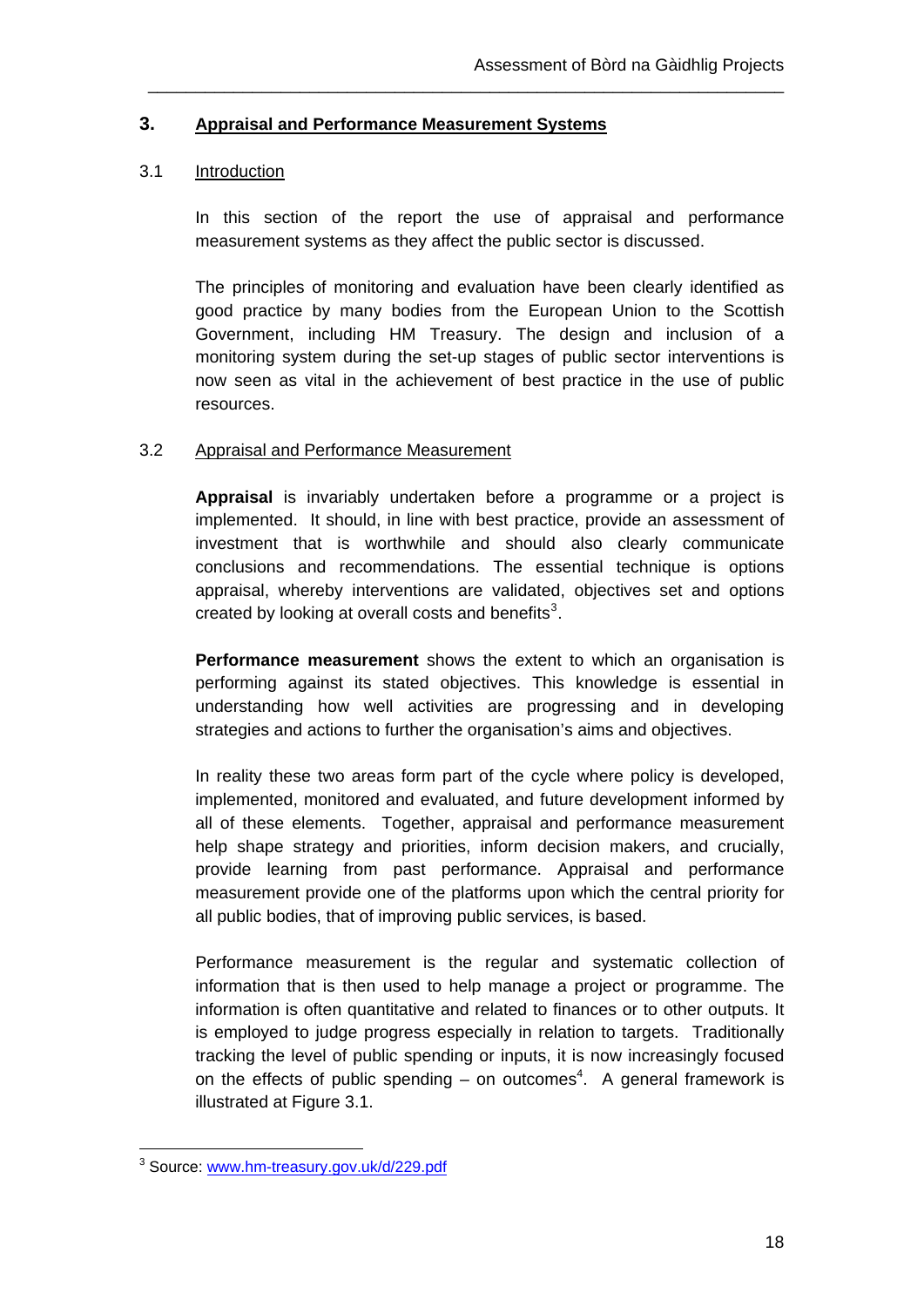

\_\_\_\_\_\_\_\_\_\_\_\_\_\_\_\_\_\_\_\_\_\_\_\_\_\_\_\_\_\_\_\_\_\_\_\_\_\_\_\_\_\_\_\_\_\_\_\_\_\_\_\_\_\_\_\_\_\_\_\_\_\_\_\_\_\_\_

Source – Based on FABRIC, HM Treasury

The various building blocks in the above framework are associated with different stages in the policy development and performance management cycle.

**Bold vision** involves a challenging vision as to what the future can look like and how it can be influenced. The National Plan for Gaelic contains such a vision. Crucially a vision is only real if it forms a shared understanding held by those most important to it being realised. The importance placed by the Bòrd on communications is a central means of working towards this wider appreciation.

**Performance measures and targets** illustrate the outcome of the process by which it is decided how resources should be allocated across competing priorities and projects and forms the basis of the performance monitoring framework.

**Ownership and accountability** reflects the need to ensure individuals – and the whole organisation – feel responsibility for their actions and are held accountable for them. This is a process that must be led by the Bòrd's Directors and the senior management team.

**Rigorous performance review** overseen by the Board and the responsibility of managers and staff - to ensure that performance monitoring and review is built into work plans and regular tasks. Above all, it has to be seen as learning, and not as a threatening process.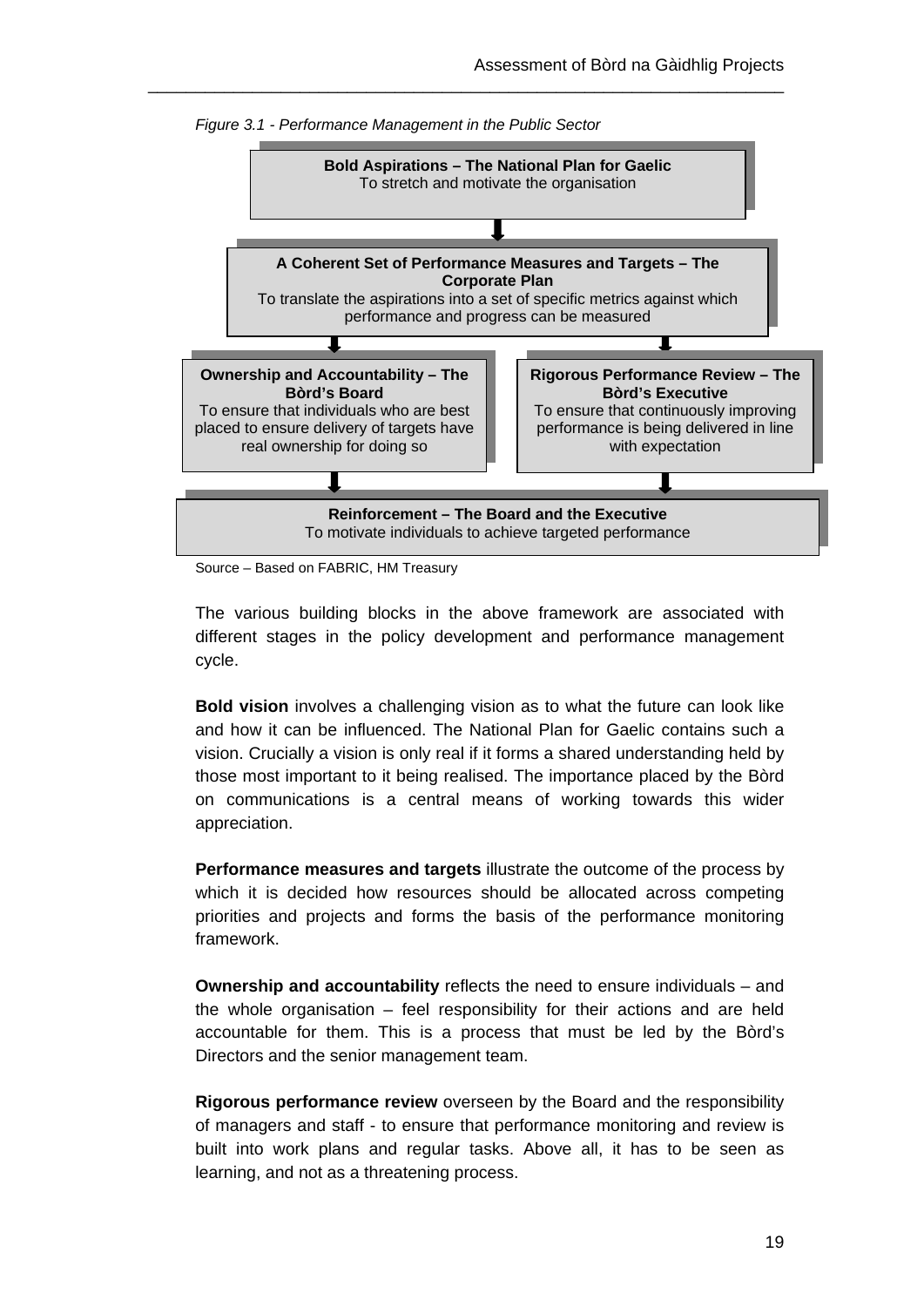**Reinforcement underpinning** all of the above is the requirement for individuals to feel they are being motivated by the targets set by the Bòrd and that their effort in achieving progress towards them is acknowledged.

\_\_\_\_\_\_\_\_\_\_\_\_\_\_\_\_\_\_\_\_\_\_\_\_\_\_\_\_\_\_\_\_\_\_\_\_\_\_\_\_\_\_\_\_\_\_\_\_\_\_\_\_\_\_\_\_\_\_\_\_\_\_\_\_\_\_\_

**Performance Indicators** the main method of tracking, managing and understanding progress, or its lack, is through the use of performance indicators. These play several roles and make an essential contribution:

- Indicators must be chosen that fit the objectives of the organisation, its plans and its activities.
- Indicators, sometimes known as measures, track progress, illustrate success (or the lack of it). Indicators can relate to outputs and outcomes. More usually they involve some assessment of progress that can be readily measured. Progress towards outcome measures is usually established by evaluation rather than by performance measurement.

A conceptual framework within which to set the Bòrd's performance measurement system is set out in Figure 3.2.



*Figure 3.2: The Bòrd's Performance Measurement – Conceptual Framework*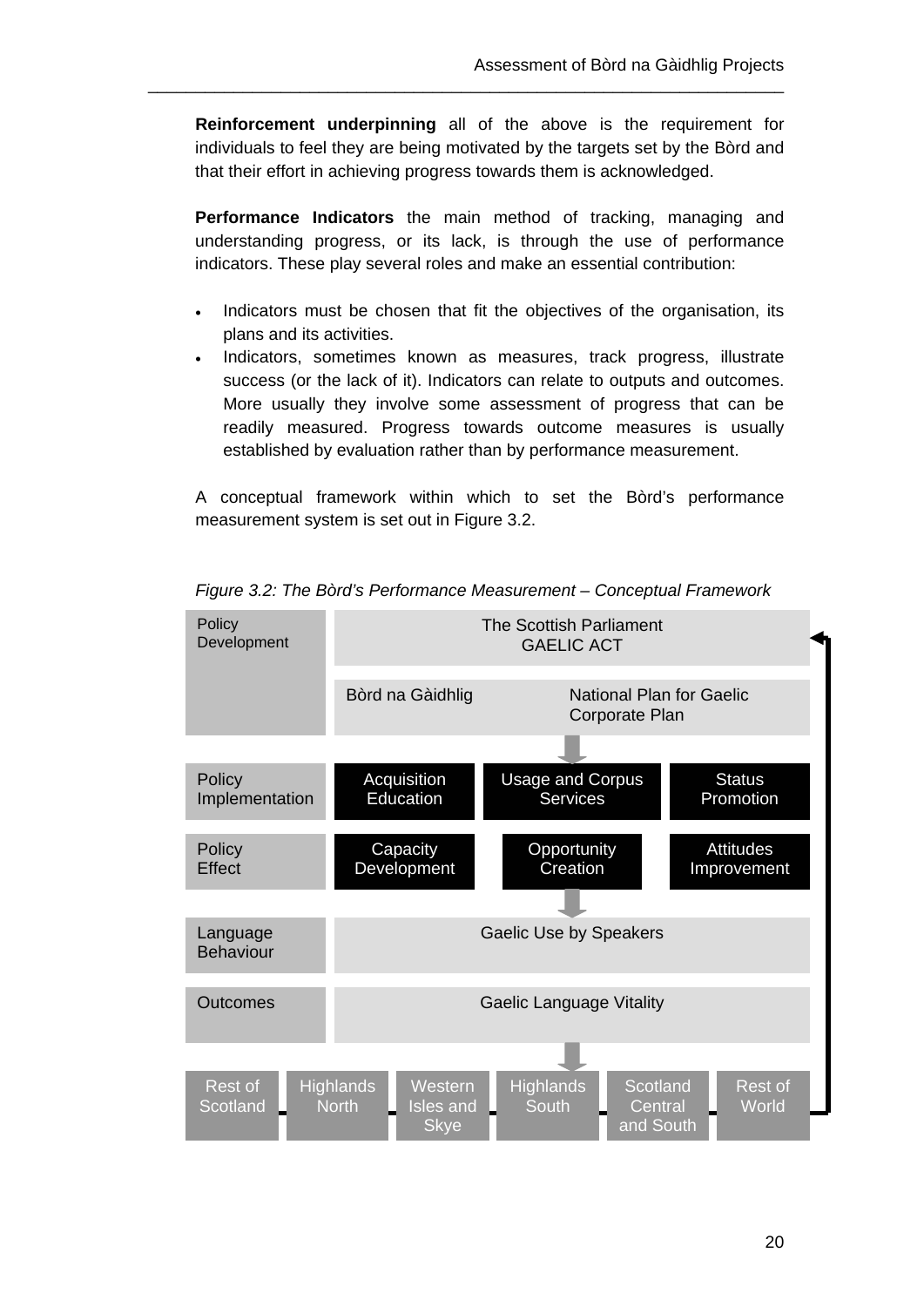In Section 7 of the report we describe the proposed framework for monitoring the activities of the Bòrd in order that its progress toward the achievement of National Plan targets can be measured over time and space.

\_\_\_\_\_\_\_\_\_\_\_\_\_\_\_\_\_\_\_\_\_\_\_\_\_\_\_\_\_\_\_\_\_\_\_\_\_\_\_\_\_\_\_\_\_\_\_\_\_\_\_\_\_\_\_\_\_\_\_\_\_\_\_\_\_\_\_

**Evaluation** has a much wider scope than monitoring. It is concerned with making an assessment of the overall achievements of an intervention. An evaluation may address issues such as:

- Have the original objectives of the programme/project been met?
- Have the intended outputs been achieved?
- How efficiently were the outputs achieved?
- Could the outputs have been achieved in another way, more effectively or more efficiently?
- What would have happened without the investment?

Evaluation will usually include an analysis of performance monitoring data. It will also seek to develop a rounded judgement of success including questions on the quality of achievement, and consideration of the contextual factors which have helped to bring about that achievement<sup>[4](#page-27-0)</sup>.

## 3.3 Design of Performance Measurement Systems

Sustainable socio-linguistic development depends upon achieving progress on several fronts: progress in one area can and will contribute to progress in other language planning domains. It also depends upon everyone contributing to and benefiting from language development related activity.

**Transparency**: an effective performance monitoring system should provide high levels of transparency, enabling all stakeholders to understand the nature and pace of change on the ground. Using the information provided by the key stakeholders involved in Gaelic language development, measures are included that the stakeholders will be familiar with and in many cases they should already be collecting the relevant data and intelligence.

**Robustness**: the results should provide a strong basis for determining which actions are moving forward and which are having the greatest impact. The design needs to ensure that monitoring and measurement is soundly based and capable of external scrutiny and challenge.

**Relevance:** the system must be comprehensive, open and robust, but above all it must be relevant. Successful systems engage stakeholders and draw in information from related activities that contribute to overall impact. The system must address the key activities undertaken in pursuit of Gaelic language development priorities and monitor these effectively.

 $\overline{a}$ 

<span id="page-27-0"></span><sup>4</sup> www.wefo.wales.gov.uk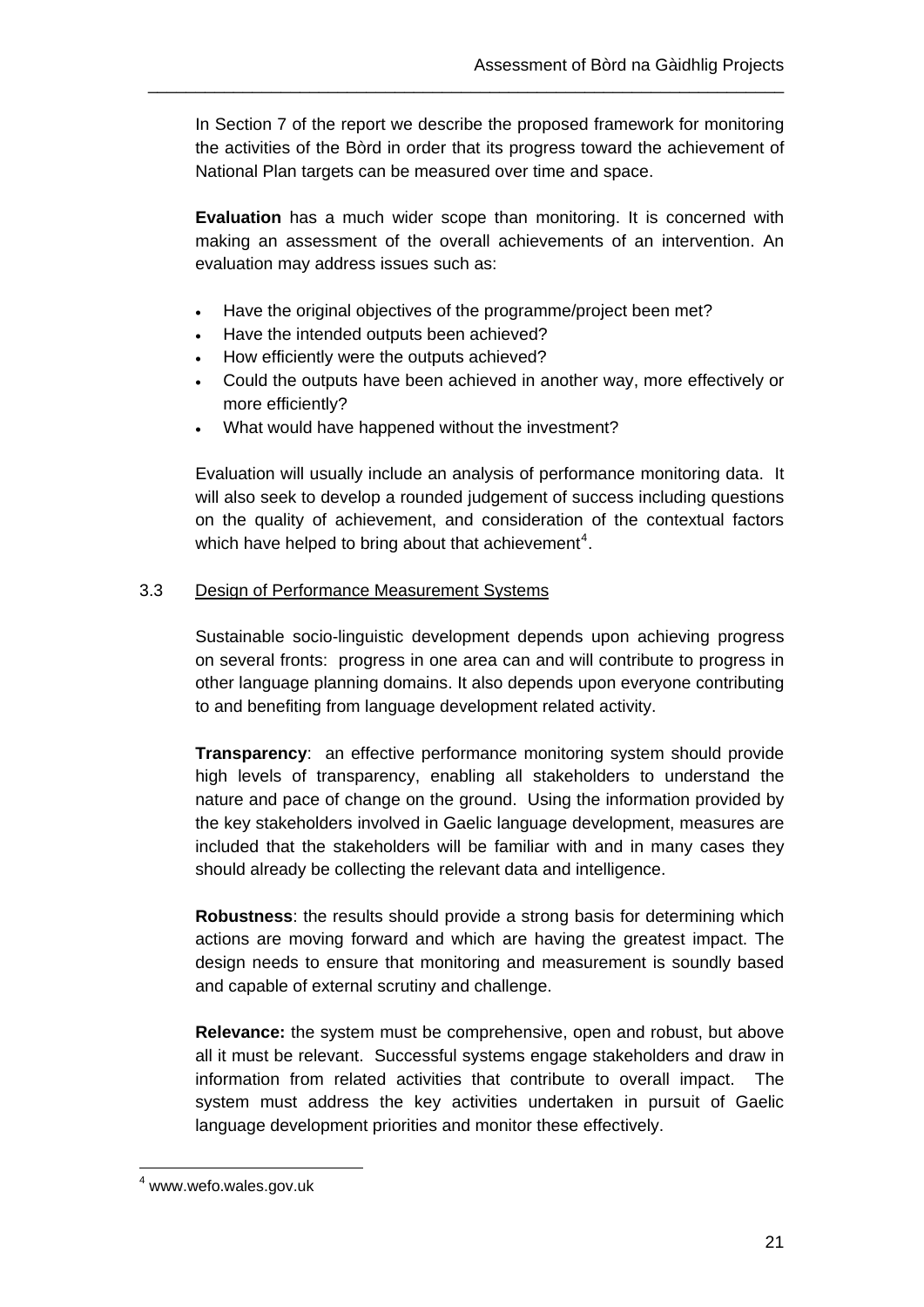This means that effort and resources should be focused on a relatively small number of core indicators which reflect key aims and actions. In this way it will provide an accurate reflection of progress and be of value to stakeholders, both the public bodies and the wider community.

\_\_\_\_\_\_\_\_\_\_\_\_\_\_\_\_\_\_\_\_\_\_\_\_\_\_\_\_\_\_\_\_\_\_\_\_\_\_\_\_\_\_\_\_\_\_\_\_\_\_\_\_\_\_\_\_\_\_\_\_\_\_\_\_\_\_\_

**Best Practice lessons (Benchmarking):** while it is vital to review and understand the changes taking place in Scotland, there is a need to place these within the context and understanding of wider experience. Wider, national and international experience should be drawn on in designing and developing any performance monitoring system. The lessons from previous work in this area include a much stronger focus on a limited number of meaningful measures or indicators of change; the use of realistic comparisons based on sensible expectations; and a focus on the value and importance being attached to the whole area of Gaelic language development in Scotland.

## 3.4 Bòrd na Gàidhlig's Objectives

To measure the performance of the Bòrd's investment requires a strong objectives-led approach. Clear strategic aims and objectives identified at the start mean that it is possible to set appropriate targets against which to measure movement towards (or away from) the objectives over time.

This means that the Bòrd's objectives and priorities should be:

- Measurable in terms of how they are worded and defined.
- Realistic in the changes they are trying to bring about, by reference to measures for implementation.
- Defined in terms of the degree and speed at which change is required.
- Associated with ownership by stakeholders.

Measures and targets are central to achieving the above: they are the primary measures of the performance - as they are directly linked to those areas of development over which the Bòrd can exert the most influence.

#### 3.5 The Bòrd's Performance Measurement

Much of what the Bòrd seeks to achieve will be difficult to measure. That does not entail however, a commitment of significant resources to try and measure all its activities. It should commit appropriate effort to this and do so on a basis that is commensurate to the value of doing so. Performance measurement is valuable as it:

 Provides the means and the opportunity to monitor and review performance at the appropriate strategic level.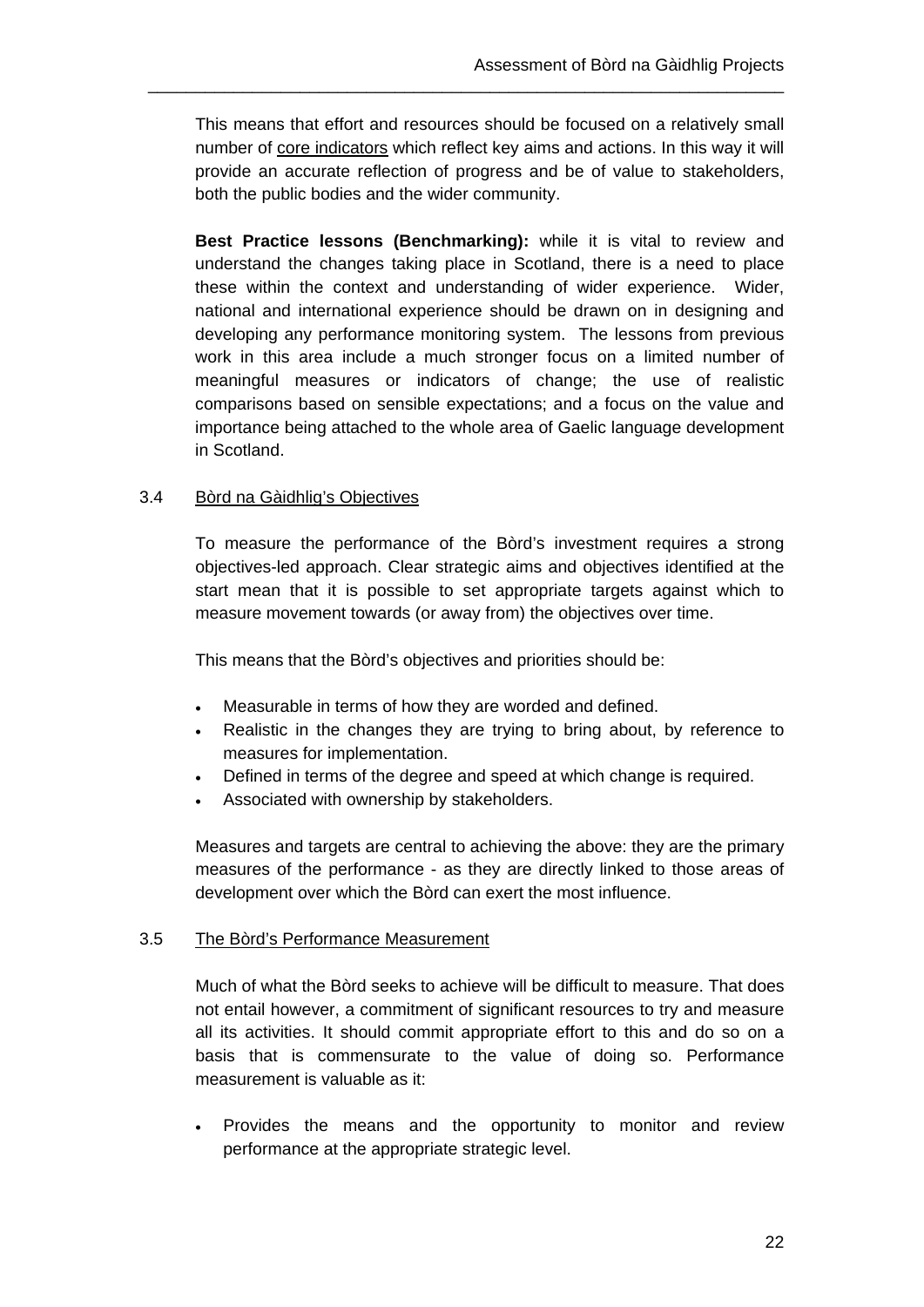Can when used properly bring a very necessary focus on achievements – outputs, results, effects, one that is separate from the detail of activities and financial inputs.

\_\_\_\_\_\_\_\_\_\_\_\_\_\_\_\_\_\_\_\_\_\_\_\_\_\_\_\_\_\_\_\_\_\_\_\_\_\_\_\_\_\_\_\_\_\_\_\_\_\_\_\_\_\_\_\_\_\_\_\_\_\_\_\_\_\_\_

- Provides information and assessment to enable informed decision making by the Bòrd and by the Scottish Government.
- Enables a means to be used in communicating progress to stakeholders, partners and the community at large.
- Allows partner organisations, local communities and others to see how and where they might engage and contribute to supporting Gaelic developmental effort.
- Allows the Bòrd to demonstrate where it is making a contribution to other agendas.
- Places demands on good governance, requiring visible leadership and ownership by the Bòrd of its achievements and a consequent need to champion this process.
- Creates the opportunity to build and to re-enforce partnership development and communications both identified as major priorities for the Bòrd.

Employed in these ways performance measurement can play its rightful role, applying the lessons of the past to future performance improvement.

#### 3.6 Policy Setting for the Assessment of Language Projects

Any analysis of progress needs to take cognisance of some basic principles that underpin the evaluation of language policy as these are implemented through various programmes and projects that come under the auspices of Bòrd na Gàidhlig. The National Plan for Gaelic sets out the language planning policy objectives that aim to secure the future for Gaelic. Gaelic language policy as stated in the Plan should achieve certain results, which can generally be termed "language outcomes". This statement has some profound implications in the sense that it starts to reveal or ask questions about the processes and linkages that enable the policy statements in the National Plan to become language outcomes within Gaelic communities.

More specifically, which particular language outcomes do we expect to be linked to the National Plan priorities of, *Language Acquisition; Language Usage; Language Status;* and *Language Corpus*, and how does Bòrd na Gàidhlig know that the language policies of the National Plan will give rise to the Gaelic language outputs that are desired?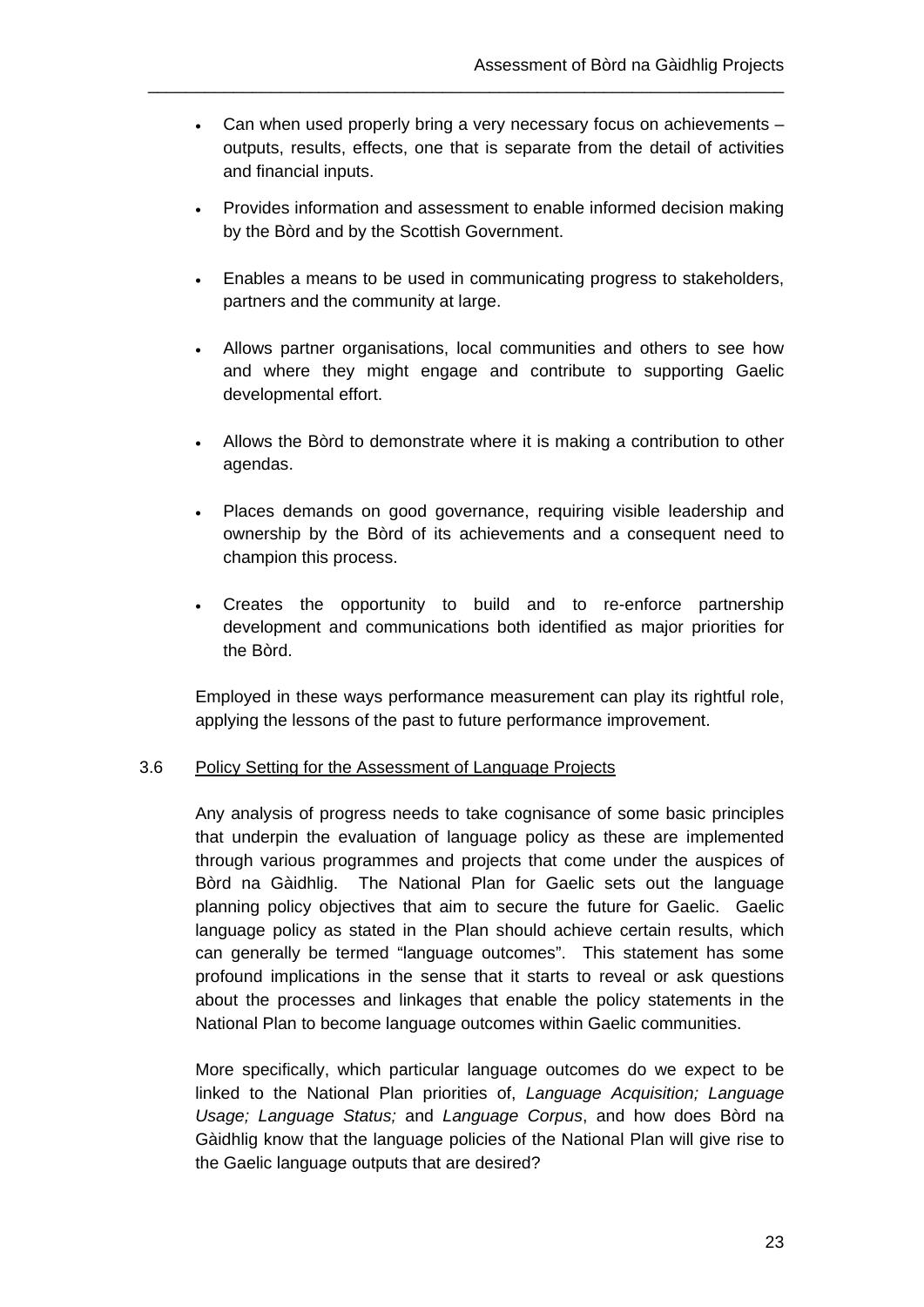In order to understand this crucial point it is useful to develop a representation of the language planning policy process, connecting the policy decision with the language outcome that manifests itself within the community.

\_\_\_\_\_\_\_\_\_\_\_\_\_\_\_\_\_\_\_\_\_\_\_\_\_\_\_\_\_\_\_\_\_\_\_\_\_\_\_\_\_\_\_\_\_\_\_\_\_\_\_\_\_\_\_\_\_\_\_\_\_\_\_\_\_\_\_

The conceptual framework that illustrates the linkages between language policy and language outcomes is as shown above at Figure 3.2.

A general frame of reference is found in Fishman's Graded Intergenerational Disruption Scale (GIDS)<sup>[5](#page-30-0)</sup>. GIDS consists of eights stages which represent the threat level to a particular minority language where stage 8 is the highest threat, and stage 1 the lowest.

Thus the desired outcome of Gaelic language policy measures can be described as a general movement towards stage 1 of the GIDS scale. Stage 1 suggests that a minority language at this level would be used in higher education and in the higher reaches of government, media and professional life. However, it does not mean that Gaelic language revitalisation objectives have been achieved and that language support policies are no longer necessary. Nevertheless, by reaching stage 1 the language policy has enabled a solid foundation to be established whereby a natural language community exists and which to all extent and purposes it could be argued that the minority language has achieved a state of normality, all other things being equal.

A fundamental element of Gaelic language policy evaluation/assessment is in understanding the cause and effect factors that affect the overall desired language policy outcomes. How do we know that stage 1 has been reached and how is the direction of travel towards this goal being tracked by Bòrd na Gàidhlig and the other public bodies that are making expenditures on programmes and projects that support the overall aim of achieving the goal of Gaelic language 'normalisation'?

The primary outcome being sought by the National Plan for Gaelic … *the creation for a sustainable future for Gaelic in Scotland*… depends to a great extent on the behaviour and attitudes of people towards Gaelic. Even if the systems and resources available for Gaelic language teaching are operating at the optimal level, this will not guarantee the long-term survival of Gaelic if people do not use it. Hence, many of the outcomes associated with the National Plan must be analysed in terms of the results emanating from peoples' behaviour. However, responsibility for success does not rely solely on the actions and behaviour of Scotland's Gaelic speaking and learning community. The design and implementation of public policy in relation to Gaelic also has a significant role to play in creating the environment to enable a sustainable future for the language across the communities of Scotland.

 $\overline{a}$ 

<span id="page-30-0"></span><sup>&</sup>lt;sup>5</sup> Fishman, J. (1991). Reversing Language Shift. Theoretical and Empirical Foundations of Assistance to Threatened Languages. Clevedon: Multilingual Matters.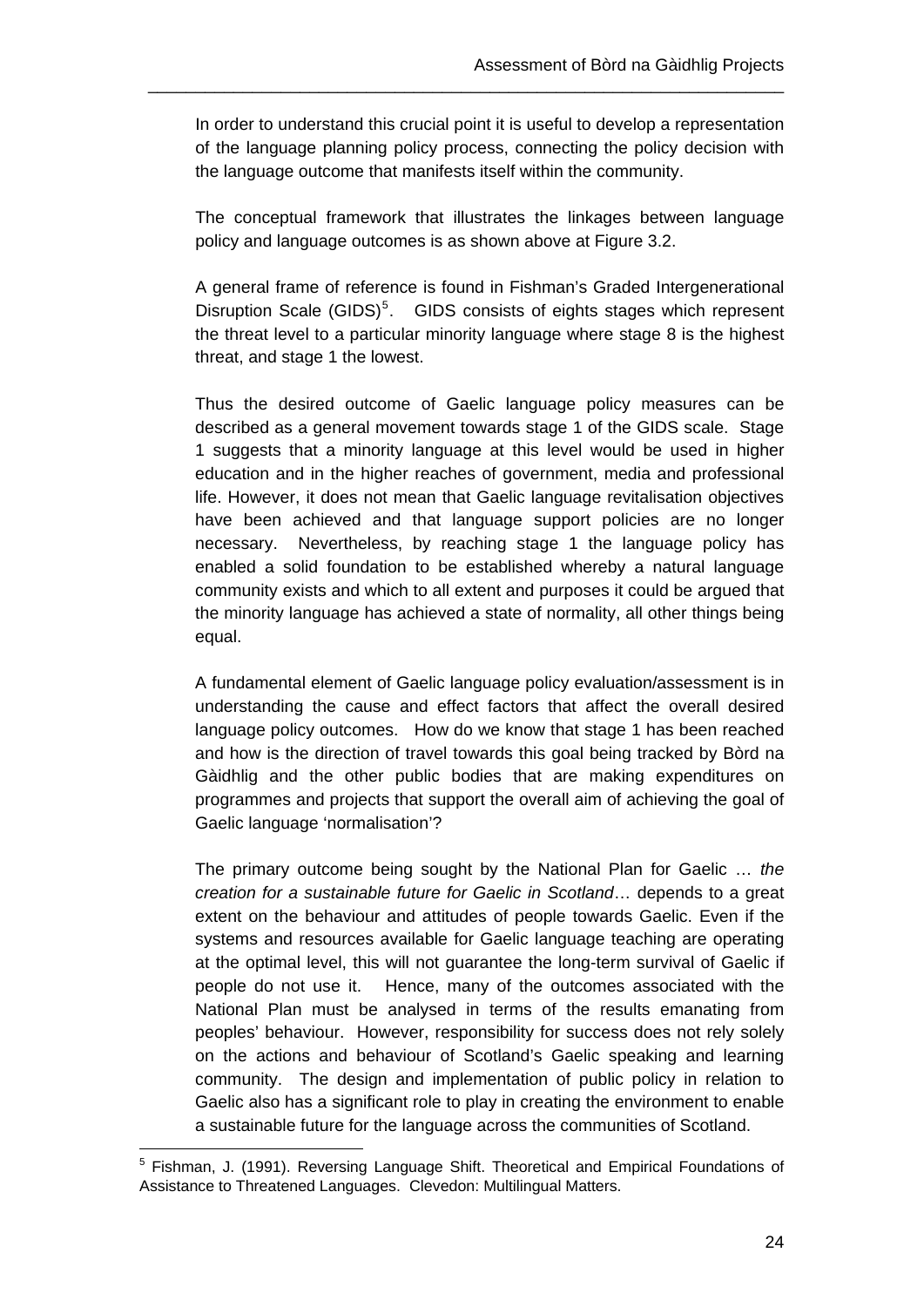As illustrated at Figure 3.2, three conditions $<sup>6</sup>$  $<sup>6</sup>$  $<sup>6</sup>$  must be present for people to</sup> use the language. They are:

\_\_\_\_\_\_\_\_\_\_\_\_\_\_\_\_\_\_\_\_\_\_\_\_\_\_\_\_\_\_\_\_\_\_\_\_\_\_\_\_\_\_\_\_\_\_\_\_\_\_\_\_\_\_\_\_\_\_\_\_\_\_\_\_\_\_\_

- 1. **Capacity** to use the language: members of the community must know the language, and if they do not know it, or only to a small degree, they should be given the opportunity to learn the language.
- 2. Even if Gaelic speakers are capable of using their language and have the willingness to use it, they also need **opportunities** to use it. In this regard the Gaelic language policies supported by the Scottish Government play a crucial role in the sense that public bodies contribute through the implementation of their respective language plans to the creation of a Gaelic linguistic environment.
- 3. The **behaviour/attitude** of people towards the use of Gaelic also plays an important role in the overall level of vitality associated with the language within communities. People who are capable of speaking, reading and writing Gaelic clearly have a choice in relation to which language they use to undertake various activities in the home, at work or within the community in general.

Hence, beyond the paramount importance attached to education, there is the need to create a positive environment that can add to the prestige attached to Gaelic within Scottish society as a whole. In assessing/evaluating the effect of a programme on Gaelic language development there should be an emphasis on following the policy-to-outcome pathway shown above at Figure 3.2.

This requires the tracking of particular indicators that serve to show how programmes and/or projects are making a contribution in terms of capacity, opportunity and attitudes towards the language. A range of measures can be utilised and can be set at both the strategic and operational levels. It is important to demonstrate the language outcomes that are being generated by particular policies and this can only be done through a robust and consistent performance measurement system that is based on realistic indicators. The situation of Gaelic is somewhat critical and the degree of latitude available to absorb any sustained failure in the design and the implementation of appropriate policy actions is somewhat muted.

In relation to outcome measures associated with language policy the situation is not as straightforward as other forms of economic or community development interventions. This is because of the complex nature of language development processes as these affect the behaviour and attitudes of people and communities towards the acquisition and use of Gaelic.

 $\overline{a}$ 

<span id="page-31-0"></span><sup>&</sup>lt;sup>6</sup> See Grin, F. (2003). Language Policy Evaluation and the European Charter for Regional and Minority Languages. Palgrave, MacMillan.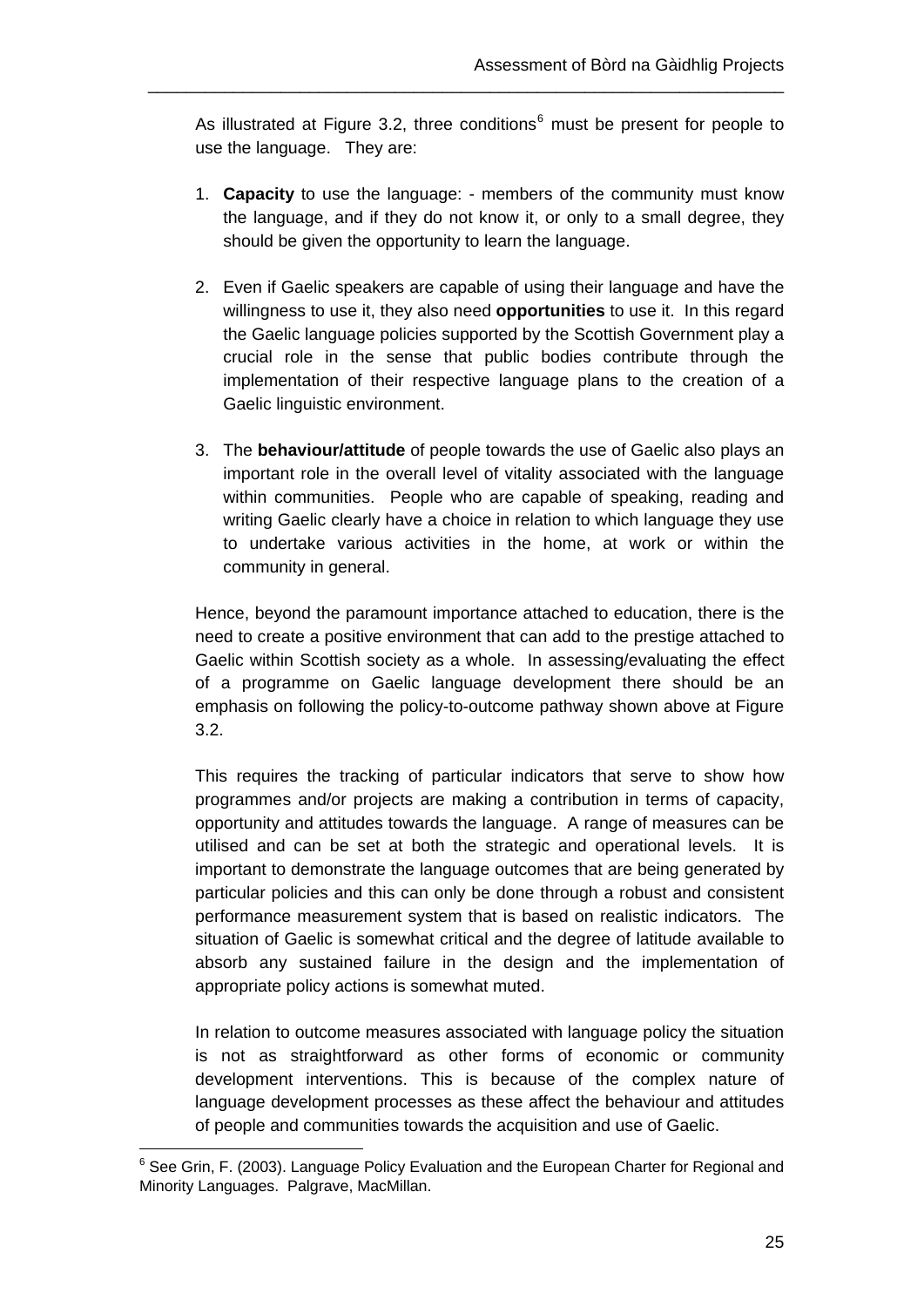However, to measure the effectiveness of the policy intervention requires the tracking of appropriate indicators that demonstrate both the direction and the extent of change in relation to the three conditions necessary for language use. In turn these conditions manifest themselves within the community in terms of factors such as:

\_\_\_\_\_\_\_\_\_\_\_\_\_\_\_\_\_\_\_\_\_\_\_\_\_\_\_\_\_\_\_\_\_\_\_\_\_\_\_\_\_\_\_\_\_\_\_\_\_\_\_\_\_\_\_\_\_\_\_\_\_\_\_\_\_\_\_

- *The number of Gaelic speakers within the community.*
- *The Gaelic language competence of speakers and learners across generational groups;*
- *Attitudes towards Gaelic; and*
- *Supply-side factors that support a Gaelic linguistic environment.*

Prominent academic researchers such as MacKinnon<sup>[7](#page-32-0)</sup> have published extensively on such language policy areas from which language outcome indicators can be created and linked to the language policy areas identified in the National Plan for Gaelic.

#### 3.7 The Operational Context

All of the above comments on good practice, the policy analysis setting and their linkage/relevance to the work of the Bòrd in developing its activities and its performance measurement need to be placed in the appropriate context.

The operational context has several clear characteristics:

- The target audiences for the development of the language are quite small relative to the population of Scotland as a whole. Careful targeting of effort and resources is needed.
- There is no "natural" demand for Gaelic language development in the way that exists for the support provided for other public services (compared with, for example, economic and community development funding support from HIE and/or Scottish Enterprise). There is of course considerable localised community demand for Taic Freumhan funding support.
- This leads to a limited capacity among Gaelic language groups to absorb new initiatives. The issue of "initiative fatigue" has to be monitored to avoid unproductive engagement and investment.

<span id="page-32-0"></span> $\overline{a}$ 7 MacKinnon, K. (1998) 'Gaelic in Family, Work and Community Domains: Euromosaic Project 1994/95', Paper presented at the Fifth International Conference on the Languages of Scotland and Ulster, Aberdeen 1 – 5 August 1997, Aberdeen.

MacKinnon, K. (2001) 'Identity, Attitudes, and Support for Gaelic policies: Gaelic speakers in the Euromosaic Survey 1994/95', in Kirk, J. M. and Ó Baoill, D. P. (eds.) Language Links: the Languages of Scotland and Ireland. Belfast: Queen's University Press.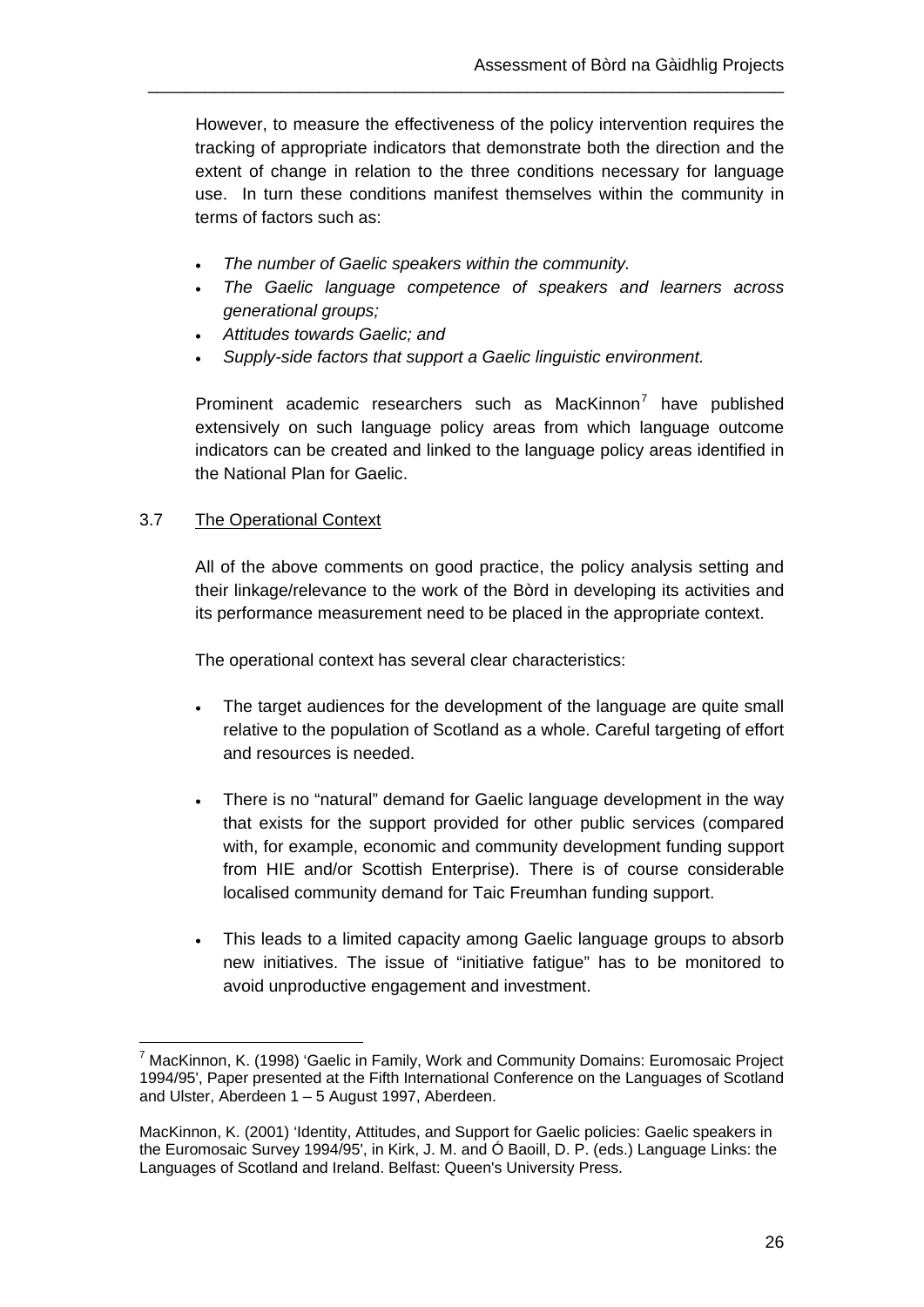. It is extremely important that the existing and potential Gaelic 'audiences' – Gaelic learners, speakers and other consumers of Gaelic language based outputs - who are a key focus for language development support, do not become confused or discouraged by what they may see as a plethora of initiatives requiring their time and attention. The Bòrd needs to be aware of the constraint and the direction this places on its own work and on its facilitation role with other public bodies and the community at large.

\_\_\_\_\_\_\_\_\_\_\_\_\_\_\_\_\_\_\_\_\_\_\_\_\_\_\_\_\_\_\_\_\_\_\_\_\_\_\_\_\_\_\_\_\_\_\_\_\_\_\_\_\_\_\_\_\_\_\_\_\_\_\_\_\_\_\_

 The Bòrd is a national, vitally important body, but is only one of a number of public bodies engaged in supporting Gaelic language and culture. It has to take into account the roles of others when framing its actions and is dependent upon the performance of third parties in some areas. As such, effective partnerships must be developed to achieve the language priorities set out in the National Plan for Gaelic.

These issues add to the challenges facing the Bòrd in designing, developing and implementing actions to take forwards the National Plan for Gaelic.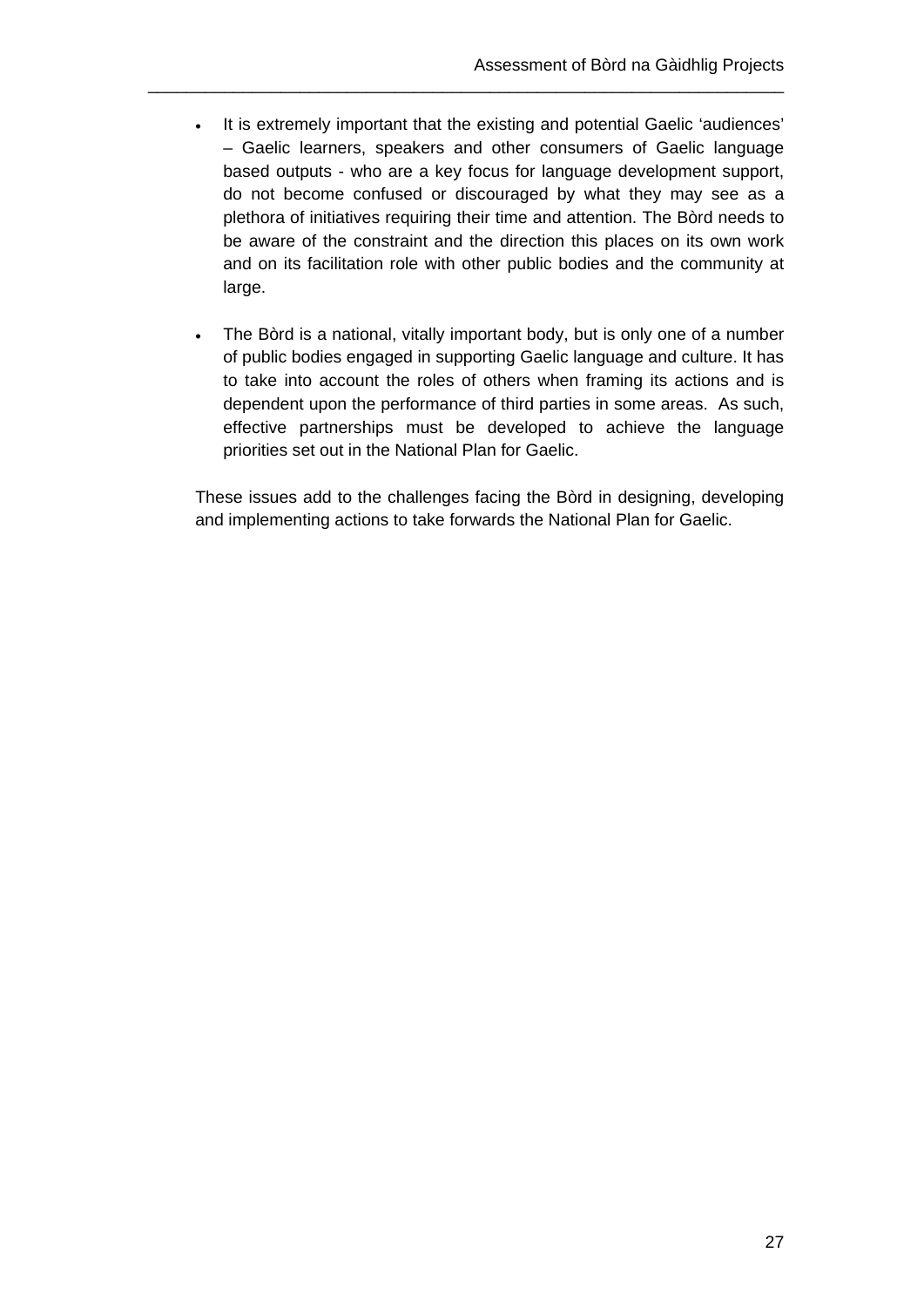## **4. Profile of Gaelic Development Expenditures**

This section presents a profile of expenditure allocations made by Bòrd na Gàidhlig since April 2006 to the present.

\_\_\_\_\_\_\_\_\_\_\_\_\_\_\_\_\_\_\_\_\_\_\_\_\_\_\_\_\_\_\_\_\_\_\_\_\_\_\_\_\_\_\_\_\_\_\_\_\_\_\_\_\_\_\_\_\_\_\_\_\_\_\_\_\_\_\_

## 4.1 Total Expenditures

Table 4.1 shows the total level of Gaelic development expenditures made/budgeted by Bòrd na Gàidhlig over the period 2006 - 07 to 2009 -10.

#### *Table 4.1: Bòrd na Gàidhlig Total Expenditures 2006-2010*

|              | Actual          |                                         |           | <b>Budget</b>  |
|--------------|-----------------|-----------------------------------------|-----------|----------------|
|              | Apr 06 - Mar 07 | <u>Apr 07 - Mar 08   Apr 08- Mar 09</u> |           | Apr 09- Mar 10 |
| Totals $(E)$ | 3,447,928       | 3,734,713                               | 4,476,131 | 4,315,950      |

Total expenditures amount to £15,974,722 over the period with a 25% increase in expenditures over the four-year profile. However, the budgeted expenditure for 2009-10 is 4% lower than that of 2008-09.

## 4.2 Breakdown of Total Expenditures

Bòrd na Gàidhlig expenditures can be allocated to two periods for the purposes of the present analysis. This reflects the transitional nature of the funding inherited by the Bòrd and the reconfiguration of developmental activity under the four priorities of language acquisition, usage, status and corpus.

The first period is from April 2006 to March 2009 and the second period from April 2009 onwards. The later period reflects the priorities and actions set out in the Bòrd's corporate plan for 2009-11.

Table 4.2 shows Bòrd na Gàidhlig's expenditure allocations for the period 2006 to 2009.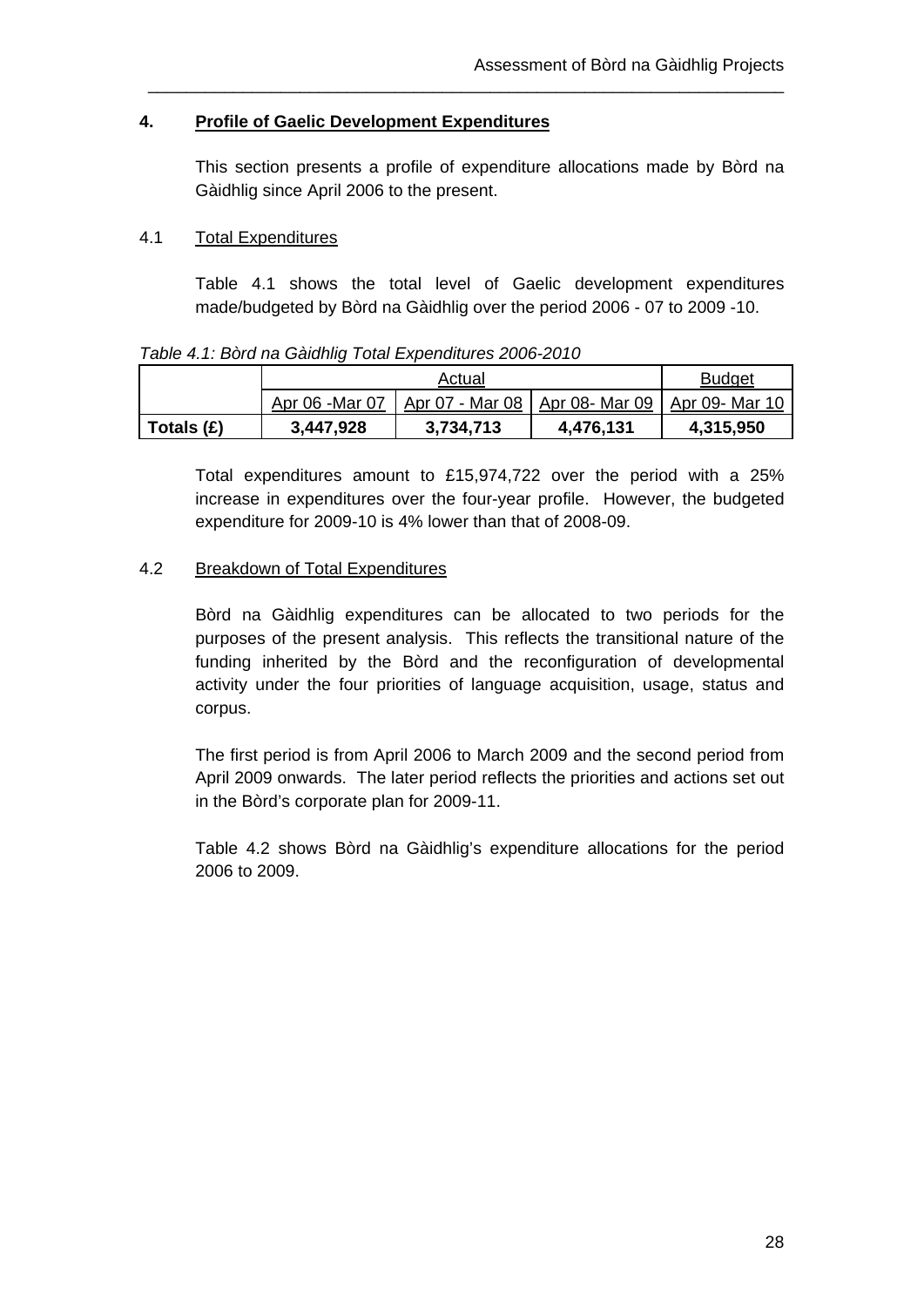| Category of expenditure                 | <b>Actual</b>   |                |
|-----------------------------------------|-----------------|----------------|
|                                         |                 | <u>As % of</u> |
|                                         | Apr 06 - Mar 09 | <u>Total</u>   |
| Gaelic Language Act Implementation Fund | 3,706,742       | 42.48%         |
| Gaelic Development Organisations        | 3,212,509       | 36.82%         |
| <b>Grant Awards</b>                     | 1,221,935       | 14.00%         |
| <b>Education Department Allocation</b>  | 208,489         | 2.39%          |
| <b>Taic Freumhan Community Fund</b>     | 128,973         | 1.48%          |
| National Plan for Gaelic                | 121,451         | 1.39%          |
| Advertising campaign                    | 58,750          | 0.67%          |
| Tog & Cleachd                           | 43,823          | 0.50%          |
| <b>General Research</b>                 | 12,421          | 0.14%          |
| Arts                                    | 4,230           | 0.05%          |
| Economy & Social                        | 2,987           | 0.03%          |
| Drama seminar                           | 2,183           | 0.03%          |
| Education                               | 1,088           | 0.01%          |
| Totals (£)                              | 8,725,580       | 100.00%        |

\_\_\_\_\_\_\_\_\_\_\_\_\_\_\_\_\_\_\_\_\_\_\_\_\_\_\_\_\_\_\_\_\_\_\_\_\_\_\_\_\_\_\_\_\_\_\_\_\_\_\_\_\_\_\_\_\_\_\_\_\_\_\_\_\_\_\_

*Table 4.2: Expenditures for 2006 to 2009* 

Over £8.7 million of Gaelic development expenditures were made over the 3-year period April 2006 to March 2009. £3.7 million (42%) of expenditures were allocated through the Gaelic Language Act Implementation Fund (GLAIF) with £3.2 million (37%) awarded to the Gaelic development organisations. At the present the funding allocations made through GLAIF to public bodies and funding to the Gaelic development organisations are "ring-fenced" by the Scottish Government. Other awards made by Bòrd na Gàidhlig accounted for just less than £1.4 million (16%).

From April 2008 expenditures also started to be allocated to the four language development priorities: acquisition; usage; status and corpus. The allocation by the four priorities is shown in Table 4.3.

| Priority             | Actual    | As % of Total | <b>Budget</b> | As % of Total |
|----------------------|-----------|---------------|---------------|---------------|
|                      | 2008-09   |               | 2009-10       |               |
| Language Acquisition | 892,871   | 30%           | 634,100       | 16%           |
| Language Usage       | 1,408,458 | 48%           | 1,421,850     | 35%           |
| Language Status      | 243,604   | 8%            | 1,650,000     | 41%           |
| Language Corpus      | 388,259   | 13%           | 320,000       | 8%            |
| Totals (£)           | 2,933,192 | 100%          | 4,025,950     | 100%          |

*Table 4.3: Allocation of Expenditures by 4 Language Development Priorities* 

In 2008-09, 78% of expenditures were allocated to the acquisition and usage priorities with 8% to language status. In 2009-10, 41% of the available development budget has been allocated to the 'status' priority. The significant increase reflects the inclusion of GLAIF within this language priority. However, project activity supported by GLAIF funding takes place across all of the four language planning priorities.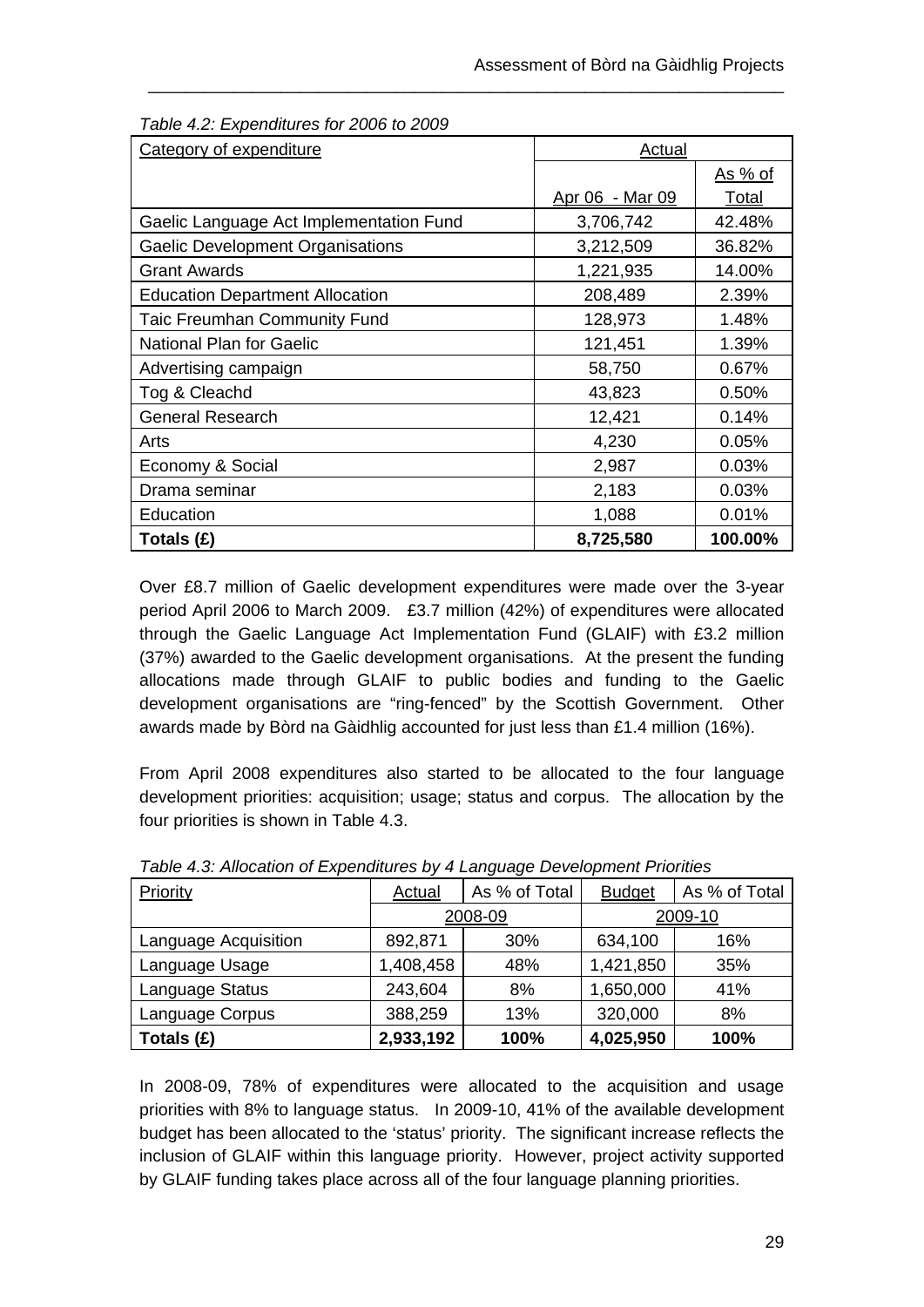Gaelic organisations are in receipt of substantial levels of developmental funding. Table 4.5, overleaf shows the breakdown by each organisation. Over the last six financial periods some £10 million of development funding has been awarded to 16 Gaelic organisations. Nearly £2 million (19%) has been awarded to Comunn na Gàidhlig with £1.4 million (15%) allocated to Stòrlann Nàiseanta na Gàidhlig. Since 2004-05 Gaelic development funding as allocated to the 16 organisations has increased by 35%. The funding budgeted for 2009-10 is an increase of 7% on the previous financial year. However, the Corporate Plan does not seem to indicate whether any evaluations are to take place to ascertain the benefits or otherwise of this funding to the overall policy drive to revitalise the state of the Gaelic language.

\_\_\_\_\_\_\_\_\_\_\_\_\_\_\_\_\_\_\_\_\_\_\_\_\_\_\_\_\_\_\_\_\_\_\_\_\_\_\_\_\_\_\_\_\_\_\_\_\_\_\_\_\_\_\_\_\_\_\_\_\_\_\_\_\_\_\_

Another major funding stream is the Gaelic Language Act Implementation Fund. GLAIF is for new spending made available by the Scottish Government to Scottish Public Authorities for the preparation of Gaelic language plans and associated Gaelic language projects.

The allocation of GLAIF funding from 2006-07 to the present is shown at Table 4.4.

| ັ<br>Organisation                       | 2006-07  | 2007-08  | 2008-09   | 2009-10  | 2010-11 | Total    |
|-----------------------------------------|----------|----------|-----------|----------|---------|----------|
|                                         |          | Actual   | Projected |          |         |          |
| <b>Highland Council</b>                 | 327.50   | 196.50   | 193.10    | 199.10   | 167.80  | 1,084.00 |
| <b>Highlands and Islands Enterprise</b> | 82.00    | 375.50   | 124.00    | 93.30    | 35.70   | 710.50   |
| Comhairle nan Eilean Siar               | 250.20   | 142.00   | 94.80     | 74.90    | 22.10   | 584.00   |
| Argyll and Bute Council                 | 93.07    | 206.69   | 107.20    | 49.90    | 30.20   | 487.06   |
| <b>UHI Millennium Institute</b>         | 8.80     | 9.06     | 130.80    | 250.40   | 75.30   | 474.36   |
| CalMac                                  | 173.95   | 170.00   | 31.30     | 0.00     | 0.00    | 375.25   |
| Ainmean-Àite na h-Alba                  | 0.00     | 65.00    | 32.00     | 54.00    | 57.00   | 208.00   |
| Learning and Teaching Scotland          | 0.00     | 2.76     | 91.50     | 67.00    | 12.00   | 173.26   |
| <b>Historic Scotland</b>                | 0.00     | 0.00     | 0.00      | 0.00     | 0.00    | 0.00     |
| <b>National Trust For Scotland</b>      | 200.00   | 0.00     | 0.00      | 0.00     | 0.00    | 200.00   |
| <b>Other Allocations</b>                | 6.58     | 157.02   | 510.52    | 236.82   | 131.82  | 1,042.76 |
| Total (£)                               | 1,142.10 | 1.324.53 | 1,315.22  | 1.025.42 | 531.92  | 5,339.19 |

*Table 4.4: GLAIF Funding Allocation for 2006 to 2011 (£'000)* 

According to the data shown in Table 4.4 some £4.8 million of funding has been awarded through GLAIF over the period 2006-07 to 2009-10, an average of £1.2 million per annum.

For the period to 2009-10, Highland Council accounts for 19% (£916,000); Highland and Islands Enterprise, 14% (£675,000); and Comhairle nan Eilean Siar 12% (£562,000).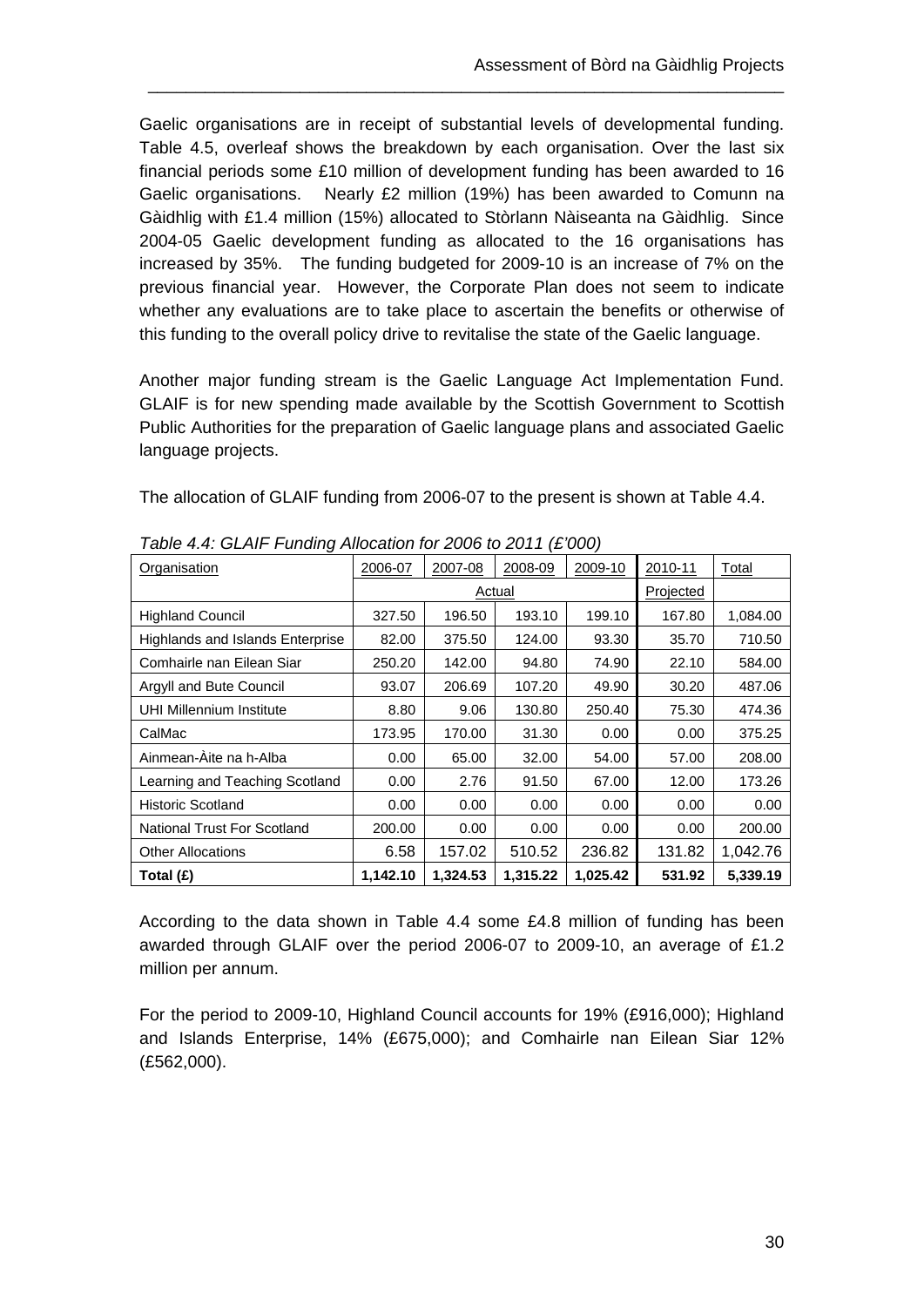| <b>Gaelic Organisation</b>        | 2004-05   | 2005-06   | 2006-07   | 2007-08   | 2008-09   | 2009-10   | <b>Total</b> | % of total |
|-----------------------------------|-----------|-----------|-----------|-----------|-----------|-----------|--------------|------------|
|                                   |           |           |           |           |           |           |              |            |
| Comunn na Gàidhlig                | 300,000   | 307,000   | 311,000   | 311,000   | 350,000   | 335,000   | 1,914,000    | 19%        |
| Stòrlann Nàiseanta na Gàidhlig    | 190,000   | 240,000   | 252,000   | 252,000   | 257,040   | 272,140   | 1,463,180    | 15%        |
| Colm Cille                        | 180,000   | 180,000   | 180,000   | 180,000   | 180,000   | 180,000   | 1,080,000    | 11%        |
| Comhairle nan Sgoiltean Àraich    | 143,000   | 143,000   | 150,000   | 150,000   | 153,000   | 156,000   | 895,000      | 9%         |
| Pròiseact nan Ealan               | 83,000    | 98,000    | 128,000   | 130,000   | 140,000   | 190,000   | 769,000      | 8%         |
| Comhairle nan Leabhraichean/Acair | n/a       | 80,000    | 140,000   | 140,000   | 155,000   | 240,000   | 755,000      | 8%         |
| An Comunn Gàidhealach             | 100,000   | 120,000   | 130,000   | 130,000   | 113,000   | 121,500   | 714,500      | 7%         |
| Sabhal Mòr Ostaig                 | 250,000   | 250,000   | 0         | 4,750     | $\Omega$  | 0         | 504,750      | 5%         |
| Clì Gàidhlig                      | 48,600    | 55,000    | 85,000    | 85,000    | 110,000   | 115,000   | 498,600      | 5%         |
| Ionad Chalum Chille Ìle           | 50,000    | 54,500    | 60,980    | 63,824    | 65,100    | 65,000    | 359,404      | 4%         |
| Fèisean nan Gàidheal              | n/a       | 60,000    | 65,000    | 65,356    | 80,000    | 105,000   | 375,356      | 4%         |
| Colaisde a' Chaisteil             | 32,500    | 35,000    | 42,000    | 45,400    | 50,000    | 50,000    | 254,900      | 3%         |
| An Lòchran                        | 20,000    | 22,500    | 27,000    | 30,000    | 30,600    | 31,120    | 161,220      | 2%         |
| Tobar an Dualchais                | 35,000    | 35,000    | 35,000    | 35,000    | $\Omega$  | $\Omega$  | 140,000      | 1%         |
| Comann nam Parant                 | 0         | $\Omega$  | $\Omega$  | $\Omega$  | $\Omega$  | 100,000   | 100,000      | $1\%$      |
| An Gàidheal Ùr                    | 20,000    | n/a       | n/a       | n/a       | 50,000    | 0         | 70,000       | $1\%$      |
|                                   |           |           |           |           |           |           |              |            |
| Totals                            | 1,452,100 | 1,680,000 | 1,605,980 | 1,622,330 | 1,733,740 | 1,960,760 | 10,054,910   | 100%       |
| Annual % increase in funding      | n/a       | 16%       | $-4%$     | $1\%$     | 7%        | 7%        | n/a          |            |

*Table 4.5: Expenditures Allocated to Gaelic Development Organisations 2004-05 to 2009-10*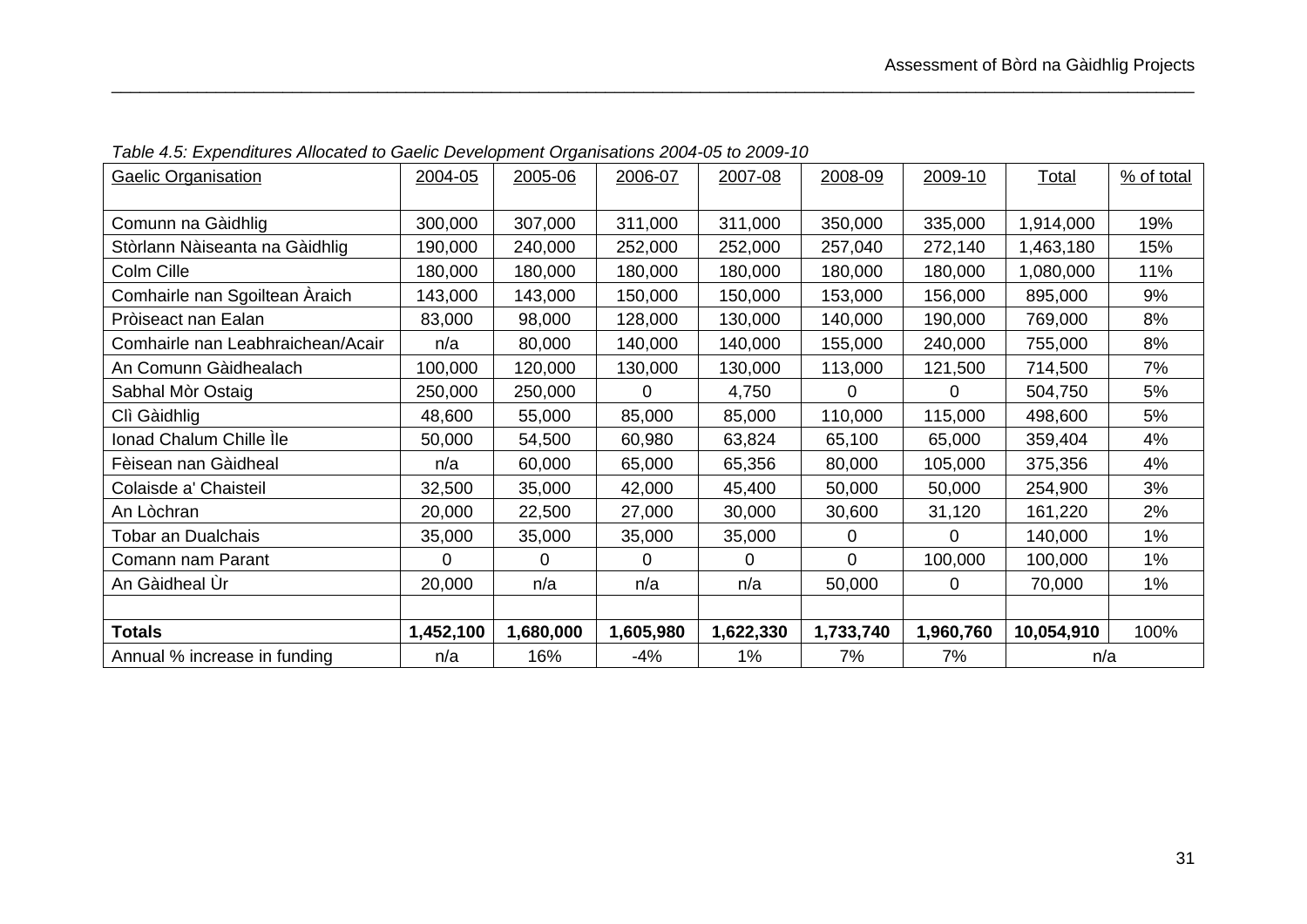## **5. Review of Taic Freumhan Projects 2008-09**

### 5.1 Introduction

 $\overline{a}$ 

This section presents an overview of the project activity supported by the Taic Freumhan Community Fund over the period 2008-09.

\_\_\_\_\_\_\_\_\_\_\_\_\_\_\_\_\_\_\_\_\_\_\_\_\_\_\_\_\_\_\_\_\_\_\_\_\_\_\_\_\_\_\_\_\_\_\_\_\_\_\_\_\_\_\_\_\_\_\_\_\_\_\_\_\_\_\_

The review includes an analysis of:

- Financial inputs;
- Projects supported by activity and location;
- A detailed file review of 15 selected projects; and
- The outputs generated by project activity.

The four projects that were awarded the highest scores by the appraisal criteria are also analysed and the section closes with a number of conclusions based on the findings of the overall review process.

### 5.2 Background to Taic Freumhan Fund

Since 2004 Bòrd na Gàidhlig has managed a number of funding schemes<sup>[8](#page-38-0)</sup> that have provided financial support to Gaelic language community-based projects. The primary focus of these particular schemes has been the acquisition and usage of Gaelic in the home and amongst the younger age groups of Scotland's population.

Following the "*Growing Gaelic in Communities*" conference at Breasclete on Lewis during September 2008, Bòrd na Gàidhlig re-established a small grants scheme to help make progress in supporting Gaelic language development activities across communities.

This took the form of a £150,000 per annum community challenge fund. The purpose of the fund – *Taic Freumhan Coimhearsnachd* – is to fund small projects which will support the use and acquisition of Gaelic within the wider community.

<span id="page-38-0"></span> $8$  Taic Iomairt Gàidhlig had an annual budget of £200,000 and operated between 2004-05 and 2006-07. Togail & Cleachdadh Gaelic Projects Fund operated in the last quarter of 2007-08 with a budget of £50,000.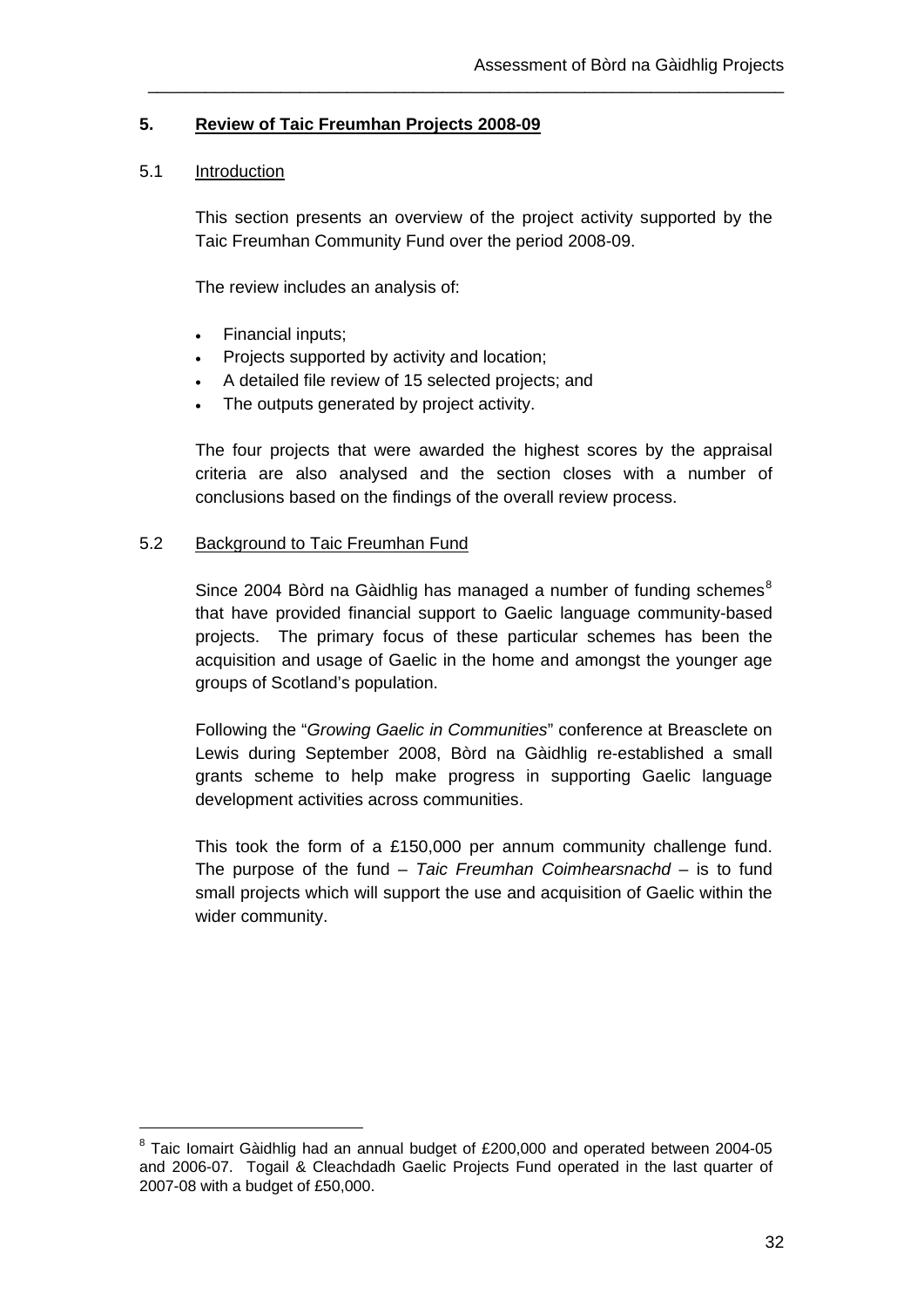Bòrd na Gàidhlig background papers indicate that the strategic intent of the fund is to: "….*provide an opportunity for individuals and groups within communities to engage in effective micro-level language planning. By focusing their energies on activities that influence language use in the home, school, community and workplace and, if appropriate, working in partnership with other organisations, they can contribute significantly to raising the profile of Gaelic and ensure the language's future viability*."

\_\_\_\_\_\_\_\_\_\_\_\_\_\_\_\_\_\_\_\_\_\_\_\_\_\_\_\_\_\_\_\_\_\_\_\_\_\_\_\_\_\_\_\_\_\_\_\_\_\_\_\_\_\_\_\_\_\_\_\_\_\_\_\_\_\_\_

## 5.3 Criteria Adopted for Support

To enable the Taic Freumhan fund to be administered in an accountable and transparent way a set of criteria was developed to guide the decision making of project managers in the selection of projects that were deemed suitable for funding support.

Applications for funding support were initially screened for eligibility based on the following parameters which established if the proposed project:

- Strengthened learning and usage of Gaelic in the home; or
- Strengthened learning and usage of Gaelic among young people; or
- Strengthened the learning and usage of Gaelic within the community.

Other core criteria assessed the application on whether the project demonstrated an innovative approach to facilitating learning and usage of Gaelic; demonstrated the ability to deliver on project objectives; and demonstrated overall value for money in the use of public funding.

A scoring mechanism was established to rank projects against set criteria.

The scoring criteria for Taic Freumhan projects are set out in Tables 5.1 and 5.2, respectively.

| Score                                                                                         |
|-----------------------------------------------------------------------------------------------|
|                                                                                               |
| 3                                                                                             |
|                                                                                               |
|                                                                                               |
|                                                                                               |
| Note: The criteria adopted for project scoring does not provide a definition of what is meant |
|                                                                                               |

*Table 5.1: Main Scoring Criteria for Taic Freumhan Projects* 

Note: The criteria adopted for project scoring does not provide a definition of what is meant by the terms "exceptional", "significant benefits" or "legacy" in relation to the Gaelic outcomes envisaged from the projects supported through the Community Fund.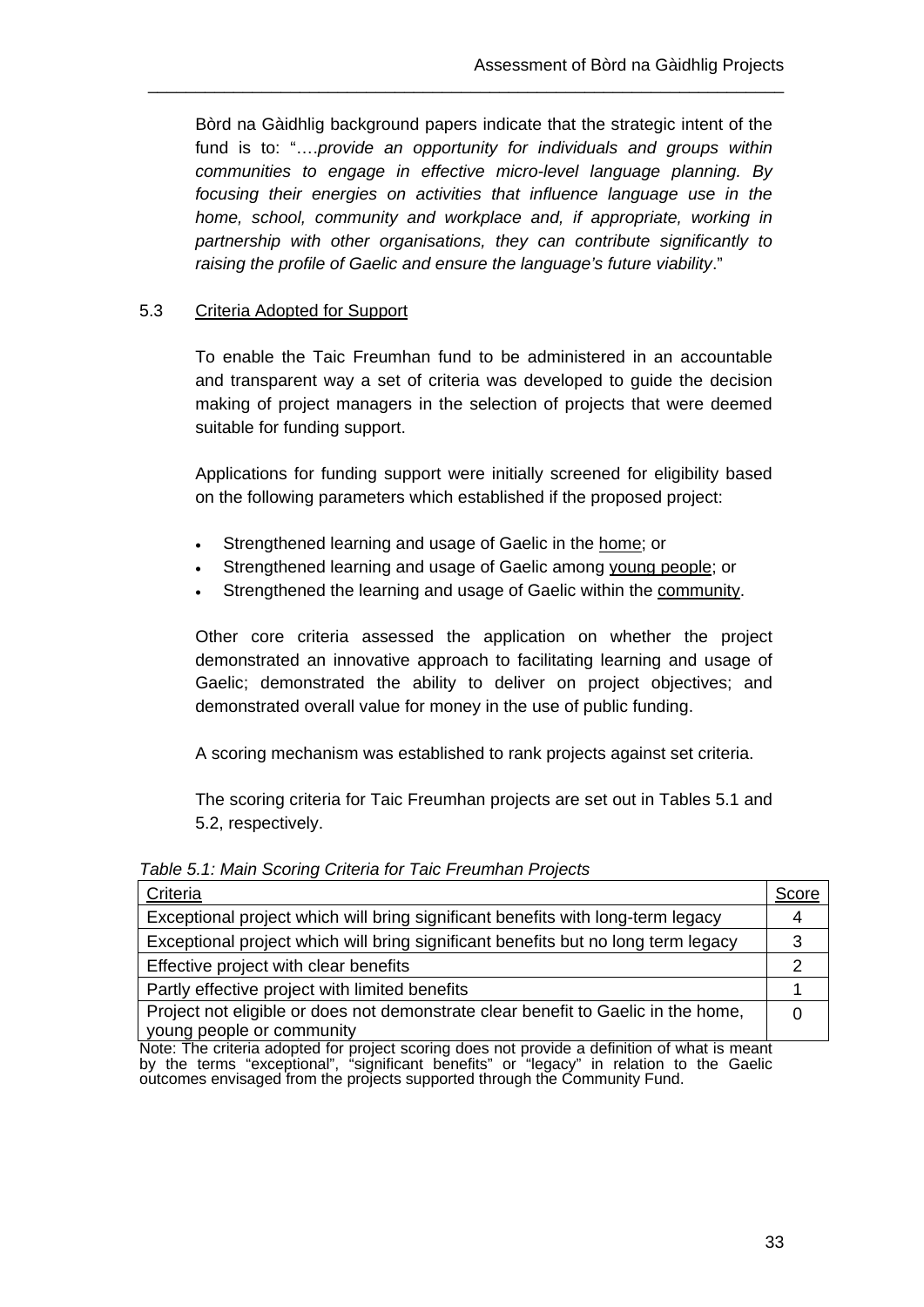| rabic o.z. Ouppicinomary Ontona for raid Froumman Frojocto                         |               |
|------------------------------------------------------------------------------------|---------------|
| <b>Eligibility of Organisation</b>                                                 | Score         |
| Community organisation                                                             | 3             |
| Public body/Gaelic organisation/company in partnership with community organisation |               |
| Public body, Gaelic organisation or company                                        |               |
| <b>Capacity to deliver</b>                                                         |               |
| Fully demonstrated                                                                 | 3             |
| Partly demonstrated                                                                | 2             |
| Not clearly demonstrated                                                           |               |
| Value for money                                                                    |               |
| Fully demonstrated                                                                 | 3             |
| Partly demonstrated                                                                | $\mathcal{P}$ |
| Not clearly demonstrated                                                           |               |

*Table 5.2:* Supplementary Criteria *for Taic Freumhan Projects*

As shown in Table 5.1 the main scoring criteria range from 0 to 4. A project scoring 4 was considered as being exceptional in that it would bring significant benefits with a long-term legacy. In the analysis of the supported projects, 4 projects scored the maximum of 4 with 33 scoring 3 and 64 scoring 2 based on the criteria set out in Table 5.1. Furthermore, the main score is then double weighted (i.e. a project which scored as being 4 was multiplied by 2) to ensure the Gaelic community aspect of a project was suitably recognised.

In addition, projects are scored in relation to the criteria set out in Table 5.2 with any project that delivered a combination of home, youth and community receiving an additional point. Therefore, the total number of points that any project could score would be 18 points.

### 5.4 Projects Supported in 2008-09

In 2008-09 Bòrd na Gàidhlig held one funding round to allocate the £150,000 available to support language development activities across communities. For the 2008-09 allocation round the Bòrd received 146 requests for funding. 27 requests were refused; 13 of the funding applications had a start date in financial year 2009-10; 5 of the proposed projects were re-directed to other organisations and 101 projects were approved for assistance from the Taic Freumhan Fund.

Table 5.3 shows the breakdown of the projects approved for funding by main categories of eligibility: home, youth and/or community.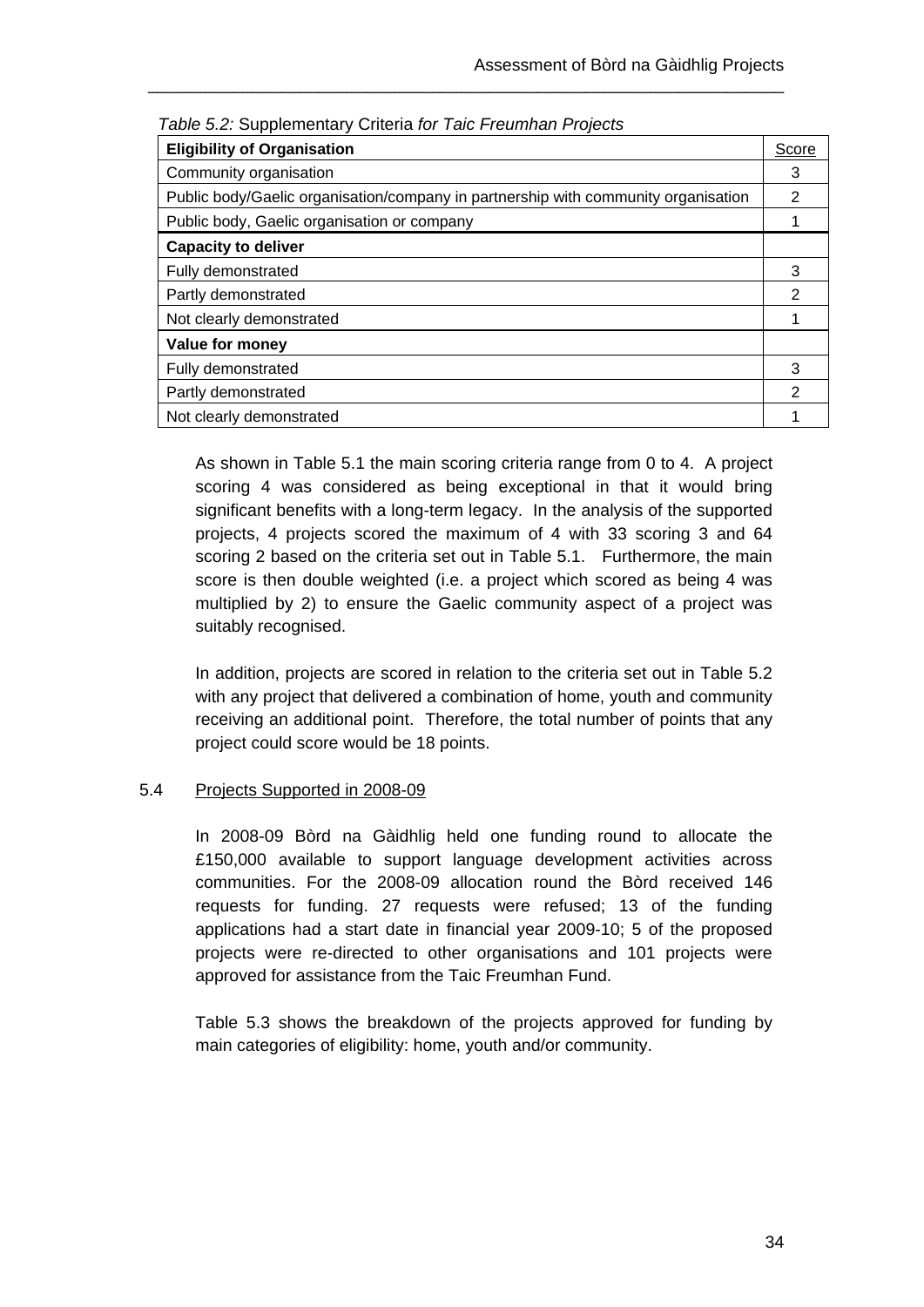| Category                | Number of | Funding  | Cost per | % Project by | % Funding   |
|-------------------------|-----------|----------|----------|--------------|-------------|
|                         | Projects  | Approved | Project  | Category     | by Category |
| Youth                   | 32        | 56,100   | 1,753    | 32%          | 38%         |
| Community               | 24        | 36,550   | 1,523    | 24%          | 25%         |
| Home & Community        | 17        | 19,680   | 1,158    | 17%          | 13%         |
| Home                    | 14        | 12,350   | 882      | 14%          | 8%          |
| Youth & Community       | 7         | 13,600   | 1,943    | 7%           | 9%          |
| Home & Youth            | 4         | 4,620    | 1,155    | 4%           | 3%          |
| Home, Youth & Community | 3         | 4,900    | 1,633    | 3%           | 3%          |
| <b>Totals</b>           | 101       | 147,800  | 1,463    | 100%         | 100%        |

*Table 5.3: Projects Funded by Main Eligibility Category 2008-09* 

56 projects were assessed as supporting youth and community activities with youth accounting for 32% of projects and 38% of funding. The cost per youth project was £1,753 with the cost per community project at £1,523. Home & Community projects accounted for 17% of all projects but only 3 projects were assessed as supporting activity across all categories. In total, £147,800 of funding was awarded for projects under the Taic Freumhan Fund in 2008-09, which represents funding of £1,463 per project supported. Table 5.4 sets out the funding allocated through Taic Freumhan to each of the main geographical locations associated with project activity.

| Location               | No. of Projects | <b>Bòrd Funding</b> | <b>Funding as % of Total</b> |
|------------------------|-----------------|---------------------|------------------------------|
| Western Isles          | 16              | 25,220              | 17.06%                       |
| Ross & Cromarty        | 13              | 18,590              | 12.58%                       |
| Inverness & Nairn      | 10              | 16,300              | 11.03%                       |
| Skye & Lochalsh        | 9               | 14,400              | 9.74%                        |
| Argyll                 | 12              | 10,240              | 6.93%                        |
| Glasgow                | 6               | 10,100              | 6.83%                        |
| Edinburgh              | 6               | 9,450               | 6.39%                        |
| Caithness & Sutherland | 5               | 6,070               | 4.11%                        |
| North Lanarkshire      | 5               | 6,000               | 4.06%                        |
| Lochaber               | 3               | 5,700               | 3.86%                        |
| Midlothian             | 1               | 4,750               | 3.21%                        |
| Germany                | 1               | 4,500               | 3.04%                        |
| Dunbartonshire         | 5               | 4,300               | 2.91%                        |
| Badenoch & Strathspey  | 1               | 3,500               | 2.37%                        |
| Aberdeen               | 1               | 3,000               | 2.03%                        |
| Moray                  | $\overline{2}$  | 1,900               | 1.29%                        |
| Perthshire             | $\overline{2}$  | 1,380               | 0.93%                        |
| <b>Falkirk</b>         |                 | 1,000               | 0.68%                        |
| East Ayrshire          |                 | 900                 | 0.61%                        |
| Renfrewshire           | 1               | 500                 | 0.34%                        |
| <b>Totals</b>          | 101             | 147,800             | 100%                         |

*Table 5.4: Projects by Location and Total Funding*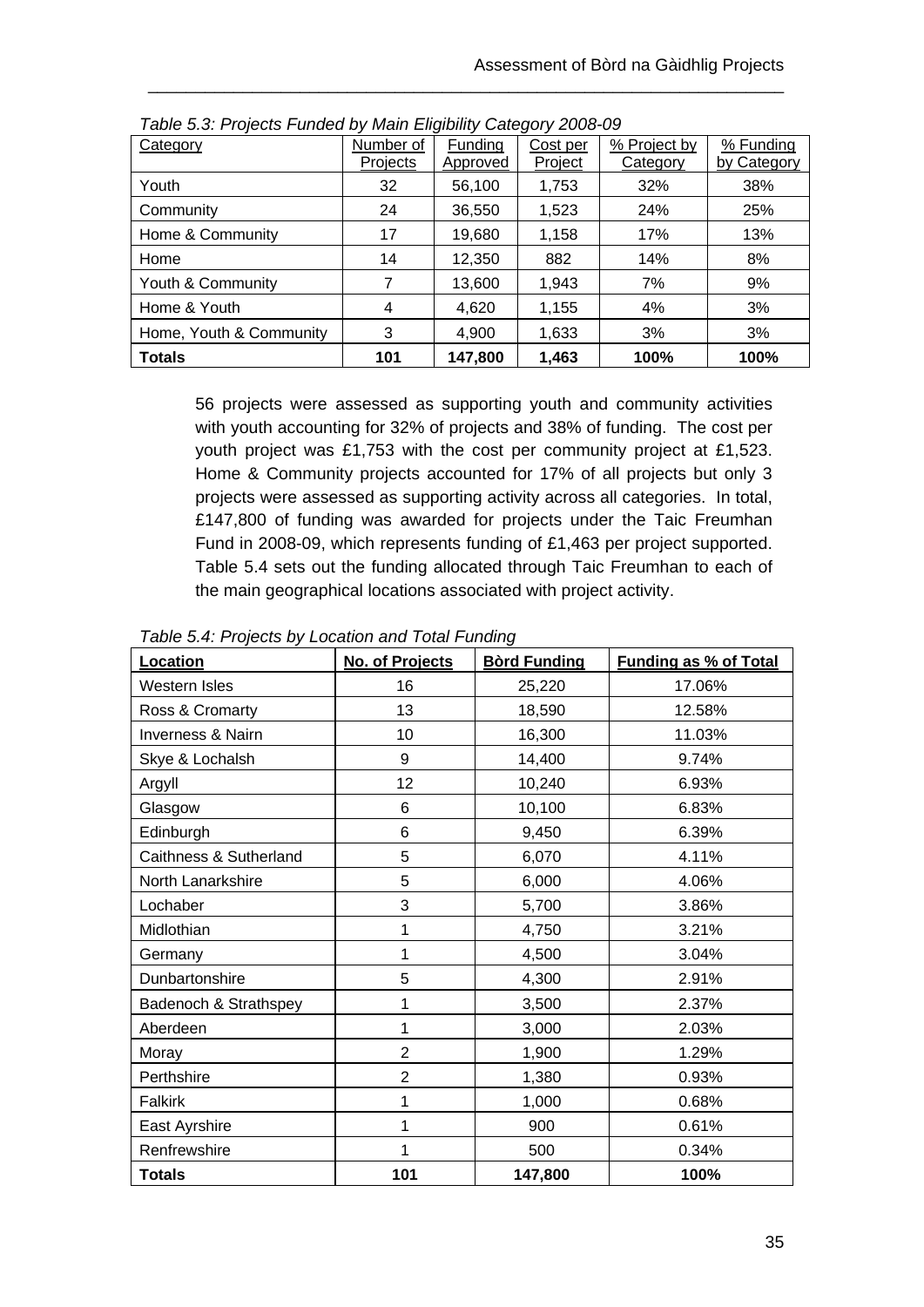Three locations – Western Isles, Ross & Cromarty and Inverness & Nairn accounted for 41% of project funding and 39% of the number of projects supported during the 2008-09 round of the Taic Freumhan Community Fund.

\_\_\_\_\_\_\_\_\_\_\_\_\_\_\_\_\_\_\_\_\_\_\_\_\_\_\_\_\_\_\_\_\_\_\_\_\_\_\_\_\_\_\_\_\_\_\_\_\_\_\_\_\_\_\_\_\_\_\_\_\_\_\_\_\_\_\_

The allocation of projects supported within the home, youth and community categories and by the main geographical areas is shown at Table 5.5.

The number of projects and the total value of projects within specific activity categories are shown at Table 5.6.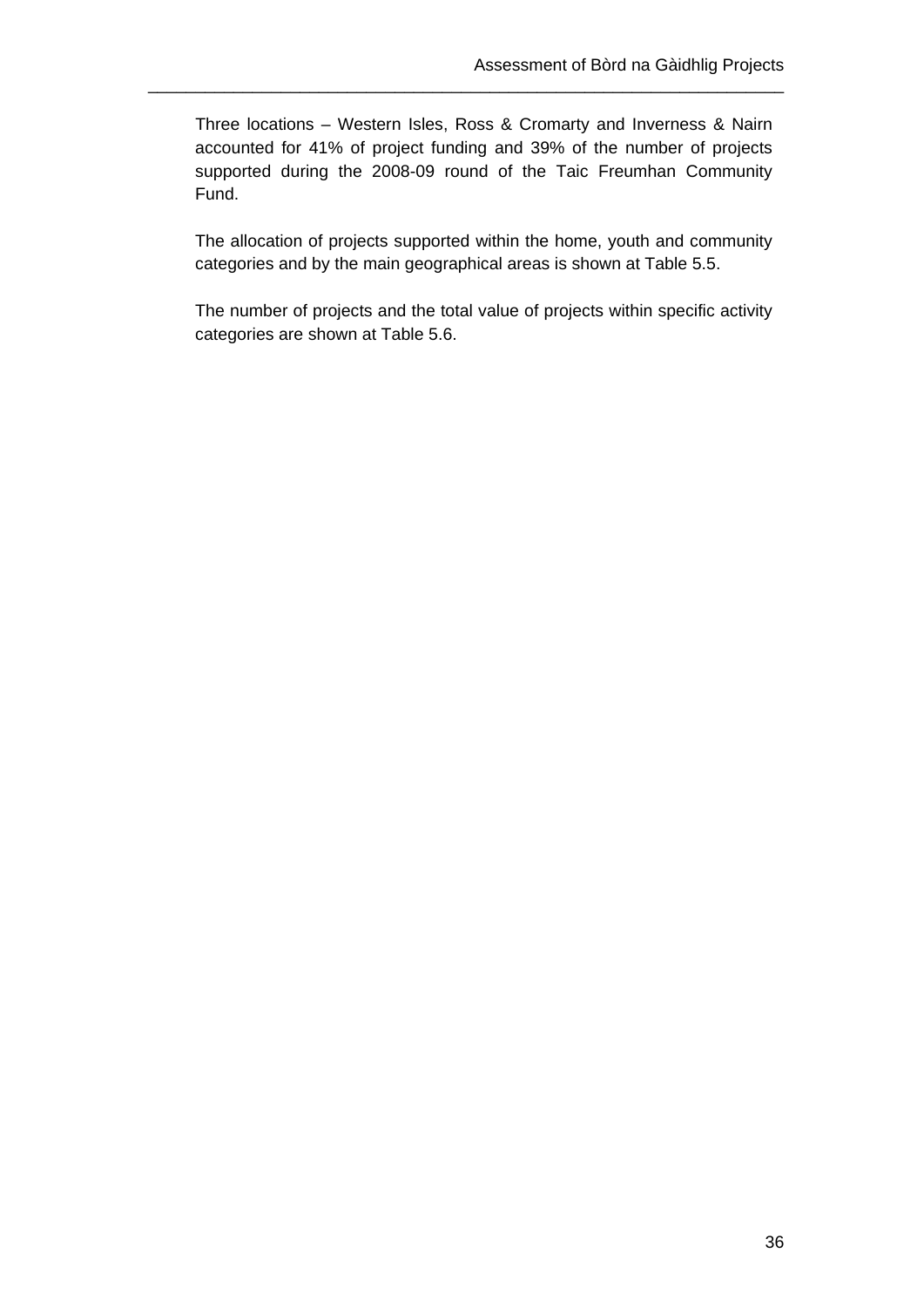| Location               | Youth          | Community    | Home           | Home &<br>Community | Home &<br>Youth | Community<br>& Youth | Home, Youth<br>& Community | <b>Totals</b>    |
|------------------------|----------------|--------------|----------------|---------------------|-----------------|----------------------|----------------------------|------------------|
|                        |                |              |                |                     |                 |                      |                            |                  |
| Western Isles          | 3              | 4            | 0              | 4                   |                 | 3                    |                            | 16               |
| Ross & Cromarty        | 5              |              | $\overline{2}$ | 3                   | $\overline{0}$  | $\overline{2}$       | $\mathbf 0$                | 13               |
| Argyll                 | 5              |              |                | 4                   |                 | $\mathsf 0$          | 0                          | 12               |
| Inverness & Nairn      | 7              | $\mathbf 0$  | $\overline{2}$ | 0                   |                 | 0                    | 0                          | 10               |
| Skye & Lochalsh        |                | 3            |                | $\overline{2}$      |                 |                      | 0                          | $\boldsymbol{9}$ |
| Edinburgh              | $\overline{2}$ | 3            |                | 0                   | $\mathbf 0$     | 0                    | 0                          | 6                |
| Glasgow                |                | 3            | 0              | $\overline{2}$      | $\mathbf 0$     | 0                    | 0                          | 6                |
| Caithness & Sutherland |                |              |                | $\overline{0}$      | $\overline{0}$  | 1                    | 1                          | 5                |
| Dumbartonshire         | $\mathbf 0$    | $\mathbf{3}$ | $\overline{2}$ | 0                   | $\mathbf 0$     | $\mathsf 0$          | 0                          | 5                |
| North Lanarkshire      | $\mathbf 0$    | $\mathbf 0$  | 4              |                     | $\mathbf 0$     | 0                    | 0                          | 5                |
| Lochaber               |                |              | 0              | 0                   | $\overline{0}$  | 0                    | 1                          | 3                |
| Moray                  |                |              | 0              | 0                   | $\overline{0}$  | $\mathsf 0$          | 0                          | $\overline{2}$   |
| Perthshire             |                | $\mathbf 0$  | 0              |                     | $\mathbf 0$     | $\boldsymbol{0}$     | 0                          | $\overline{2}$   |
| Aberdeen               | $\overline{0}$ |              | 0              | 0                   | $\overline{0}$  | $\boldsymbol{0}$     | 0                          |                  |
| Badenoch & Strathspey  | 1              | $\mathbf 0$  | 0              | $\mathbf 0$         | $\mathbf 0$     | $\mathsf 0$          | 0                          |                  |
| East Ayrshire          |                | $\mathbf 0$  | 0              | 0                   | $\mathbf 0$     | $\mathbf 0$          | $\overline{0}$             |                  |
| Falkirk                | $\overline{0}$ |              | 0              | 0                   | $\mathbf 0$     | 0                    | 0                          |                  |
| Germany                | $\overline{0}$ |              | 0              | 0                   | $\overline{0}$  | $\mathsf 0$          | 0                          |                  |
| Midlothian             |                | $\mathbf 0$  | 0              | 0                   | $\mathbf 0$     | 0                    | 0                          |                  |
| Renfrewshire           |                | $\mathbf 0$  | 0              | 0                   | $\mathbf 0$     | 0                    | 0                          |                  |
| <b>Totals</b>          | 32             | 24           | 14             | 17                  | 4               | $\overline{7}$       | 3                          | 101              |

*Table 5.5: Allocation of Projects by Category and Location* 

Note: Geographical areas identified by consultants.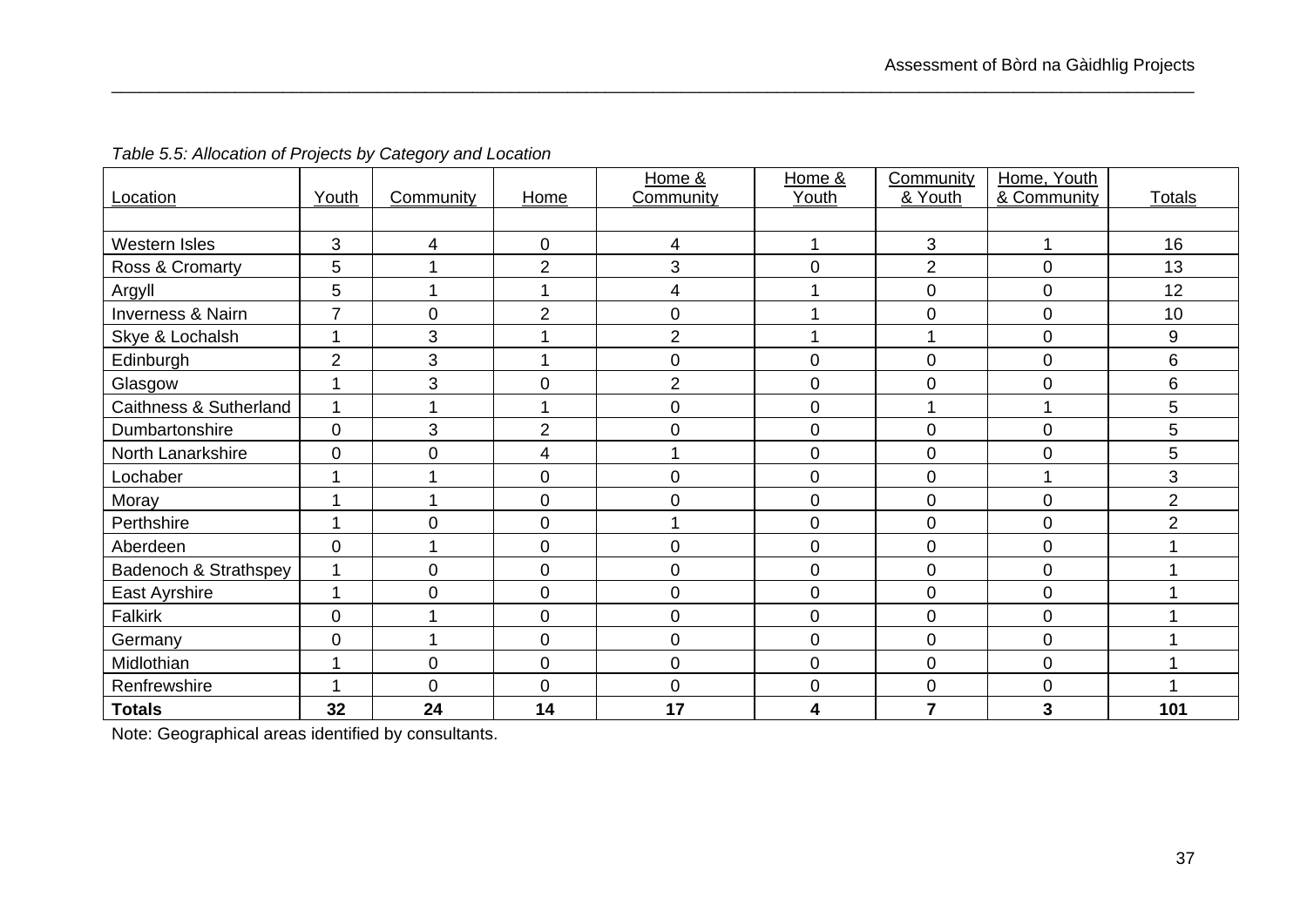| <b>Activity</b>                           | No. of         | <b>Total Funding</b> | <b>Total Funding</b> | <b>Bòrd Approved</b> | Funding per | Bòrd funding | Bòrd funding  |
|-------------------------------------------|----------------|----------------------|----------------------|----------------------|-------------|--------------|---------------|
|                                           | Projects       | stated for Project   | Requested by         | <b>Funding</b>       | project     | as % of      | as % of Total |
|                                           |                |                      | Applicant            |                      |             | Requested    | Project       |
|                                           |                |                      |                      |                      |             | Funding      | Funding       |
| Gaelic language classes                   | 24             | 54,184               | 44,183               | 27,180               | 1,133       | 62%          | 50%           |
| Gaelic social and activity events         | 23             | 98,624               | 70,061               | 44,660               | 1,942       | 64%          | 45%           |
| Cròileagan support                        | 10             | 31,627               | 23,991               | 8,470                | 847         | 35%          | 27%           |
| Gaelic workshops                          | 9              | 37,153               | 28,539               | 11,300               | 1,256       | 40%          | 30%           |
| Gaelic after school event                 | 6              | 8,821                | 7,371                | 5,390                | 898         | 73%          | 61%           |
| CD production                             | 5              | 27,521               | 19,221               | 14,800               | 2,960       | 77%          | 54%           |
| Gaelic club                               | 4              | 10,926               | 8,836                | 4,950                | 1,238       | 56%          | 45%           |
| Community media                           | 4              | 13,329               | 7,329                | 3,500                | 875         | 48%          | 26%           |
| Gaelic signage and information            | 4              | 12,995               | 9,745                | 6,520                | 1,630       | 67%          | 50%           |
| <b>Establishing Group</b>                 | 3              | 11,562               | 8,562                | 3,500                | 1,167       | 41%          | 30%           |
| Management support                        | 3              | 4,501                | 3,201                | 2,200                | 733         | 69%          | 49%           |
| Research                                  | $\overline{2}$ | 7,230                | 6,730                | 4,730                | 2,365       | 70%          | 65%           |
| <b>Equipment &amp; Learning Materials</b> | $\overline{2}$ | 9,820                | 9,270                | 8,500                | 4,250       | 92%          | 87%           |
| <b>Website Training</b>                   | 1              | 3,189                | 2,000                | 1,200                | 1,200       | 60%          | 38%           |
| Drama                                     | 1              | 1,500                | 1,500                | 900                  | 900         | 60%          | 60%           |
|                                           |                |                      |                      |                      |             |              |               |
| <b>Totals</b>                             | 101            | 332,982              | 250,539              | 147,800              | 1,463       | 59%          | 44%           |

*Table 5.6: Number of Projects by Activity and by Total Allocated Funding* 

Note: Activity categories created by consultants.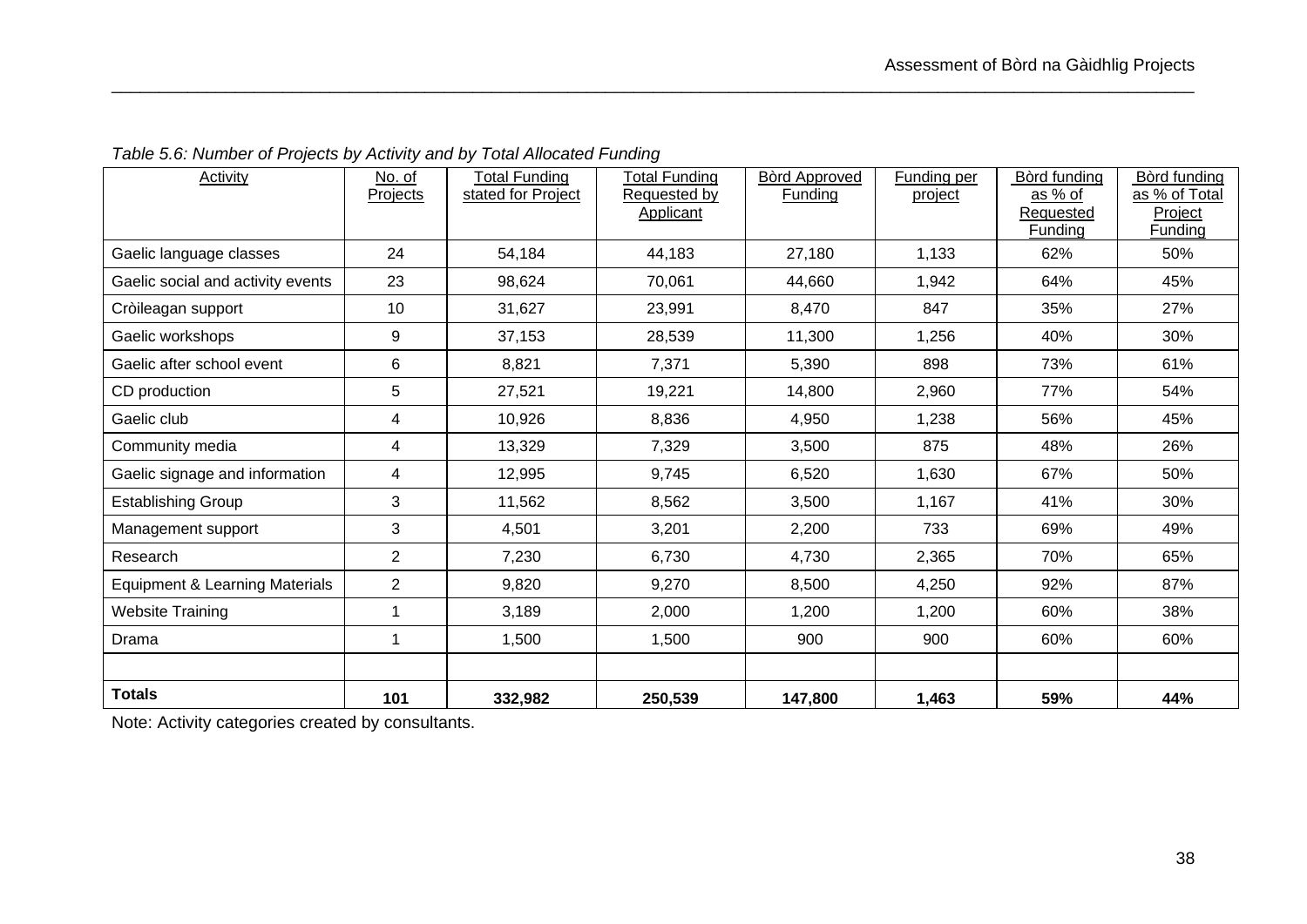Table 5.5 shows that 16 projects located in the Western Isles were awarded funding with 13 projects in Ross and Cromarty being funded, 12 projects were funded in the Argyll and Bute area and 10 within the Inverness and Nairn locality. These four areas accounted for 51% of all projects supported through the Taic Freumhan Fund. The Inverness and Nairn area had 7 projects in the youth category with an additional 5 projects being supported in this category within Argyll and within Ross and Cromarty, respectively. Community projects were distributed across 13 of the 20 locations listed in Table 5.5 with the highest number of projects supported (4) being in the Western Isles.

\_\_\_\_\_\_\_\_\_\_\_\_\_\_\_\_\_\_\_\_\_\_\_\_\_\_\_\_\_\_\_\_\_\_\_\_\_\_\_\_\_\_\_\_\_\_\_\_\_\_\_\_\_\_\_\_\_\_\_\_\_\_\_\_\_\_\_

Project activity is recorded at Table 5.6. Gaelic language classes accounted for 24 projects with Gaelic social and activity type events accounting for 23 projects supported through the Taic Freumhan Fund. The cost per Gaelic language class supported was £1,133 with Gaelic social and activity events costing £1,942 per project supported by the Taic Freumhan Fund.

Ten Cròileagan projects were supported through the Fund at an average cost of £847 per project. 7 projects were located in Argyll and the Highlands with 3 being located in North Lanarkshire (2) and Dunbartonshire (1).

The highest cost per project was recorded for equipment and learning materials at an average of £4,250 for the 2 projects supported, one of which was located in Germany.

An analysis of the funding approved by the Bòrd as a percentage of the funding requested by the applicant indicates a range of support levels. Funding support for Cròileagan projects was at 35% of the project funding requested by the 10 groups with two projects in the equipment and learning activity category being awarded 92% of the funding requested. Interestingly, the two categories that could be classed as acquisition (Gaelic classes) and usage (social and activity events) were awarded 62% and 64% respectively of the requested funding.

Of the total funding requested by applicants (£250,539) the Taic Freumhan Fund was able to support 59%. Of the total value of projects stated in application forms submitted by applicants, the Fund was able to support 44% of this value.

Such data indicate some interesting issues in relation to project additionality factors, how applicants value projects and how Bòrd na Gàidhlig assesses such value for money factors within project appraisal and project monitoring processes.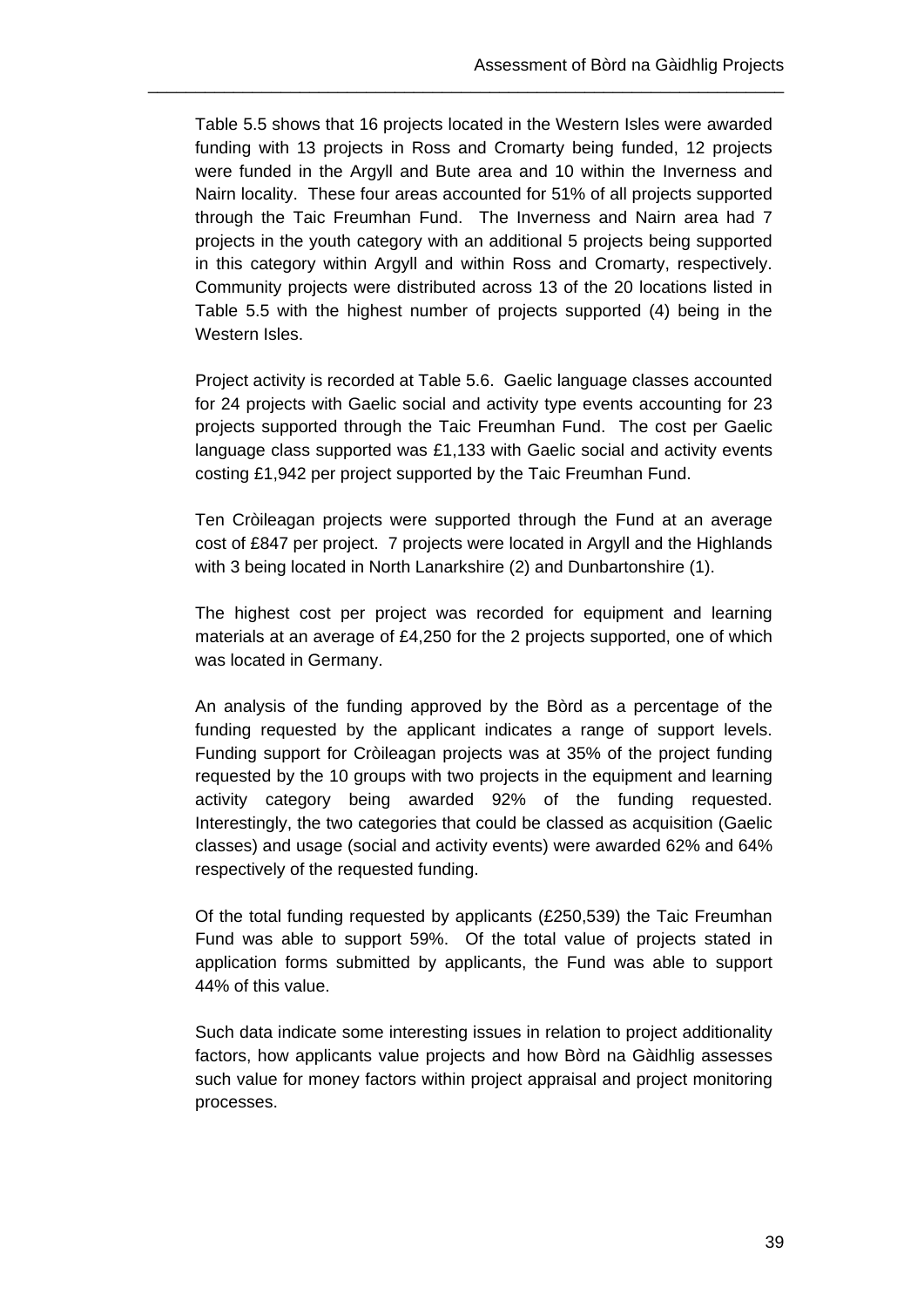The differential between the total project funding stated by the applicant, the funding requested and the level of the Bòrd funding allocation are significant in relation to value for money factors, particularly since the analysis of a selected number of project files indicates that projects were wholly dependent on the Taic Freumhan Fund if they were to be implemented by the community group/applicant.

\_\_\_\_\_\_\_\_\_\_\_\_\_\_\_\_\_\_\_\_\_\_\_\_\_\_\_\_\_\_\_\_\_\_\_\_\_\_\_\_\_\_\_\_\_\_\_\_\_\_\_\_\_\_\_\_\_\_\_\_\_\_\_\_\_\_\_

Figure 5.1 gives an indication of the distribution of project activity by location for the Taic Freumhan Fund during 2008-09.



*Figure 5.1: Distribution of Taic Freumhan Project Activity by Location* 

Figure 5.1 illustrates that the Western Isles accounted for 16 projects supported through the Taic Freumhan Fund. These projects covered 6 specific areas of activity: CD production; community media; Gaelic language classes; Gaelic signage and information; Gaelic social and activity events and Gaelic workshops.

The analysis of Taic Freumhan support by specific activity as a whole raises a number of discussion points in relation to funding support from other Gaelic organisations and also in terms of partnership operation across all Gaelic organisations funded through Bòrd na Gàidhlig.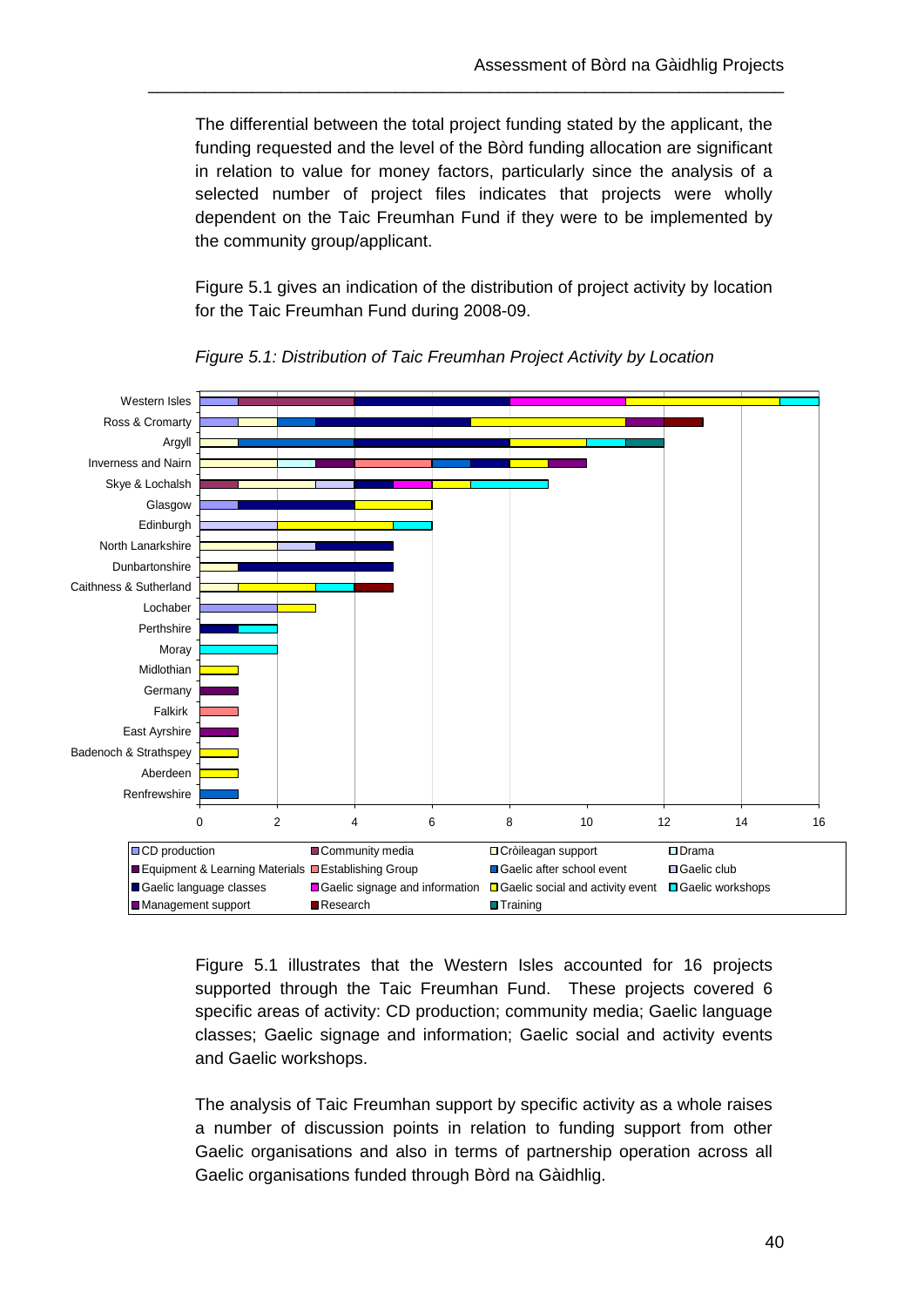For example, it is surprising to record that 10 Cròileagan have been supported through the Fund along with 4 signage and information projects particularly since Comunn na Gàidhlig are already funded to support such developmental activity. Similarly, there are some questions over the funding of a number of the Gaelic language classes through Taic Freumhan. A number of these classes utilised the Ùlpan method of learning or variations thereof and this approach is already being funded and managed through other sources. Whilst there is nothing inherently incorrect about the funding of these projects through Taic Freumhan, the Fund was however, set up as a challenge fund, which implies some degree of innovation in relation to the projects selected for support. As such in the key priority areas of Gaelic language acquisition and usage there is the need to ensure a transparent route exists to access funding and other developmental support for individuals and community groups in order that the primary objectives of the National Plan for Gaelic are achieved over the mid to long-term.

\_\_\_\_\_\_\_\_\_\_\_\_\_\_\_\_\_\_\_\_\_\_\_\_\_\_\_\_\_\_\_\_\_\_\_\_\_\_\_\_\_\_\_\_\_\_\_\_\_\_\_\_\_\_\_\_\_\_\_\_\_\_\_\_\_\_\_

### 5.5 Overview and Analysis of the Project Sample

### 5.5.1 *Review of projects*

A review was undertaken of background papers and 15 project files to assess the process of awarding funding and to record the range of outputs generated by the projects supported through the Taic Freumhan Fund. It should be noted that this is not a full-scale evaluation and the analysis provided below relies solely on the contents of documentation produced by Bòrd na Gàidhlig in relation to this Fund and on the contents of the application and reporting forms completed by applicants.

## 5.5.2 *Purpose of the Fund*

The Taic Freumhan Fund was established to provide support for innovative Gaelic based activity at the level of the family and the community. Organisations were invited to bid for funding to develop and deliver projects which would "*support the increased use of, and confidence in, Gaelic in all communities in Scotland*."

Applications were invited from community organisations, voluntary groups and small businesses, including partnership organisations of these main bodies. Interestingly, no applications were invited from individuals that had community support for a project and which would be of benefit to strengthening Gaelic within families and communities.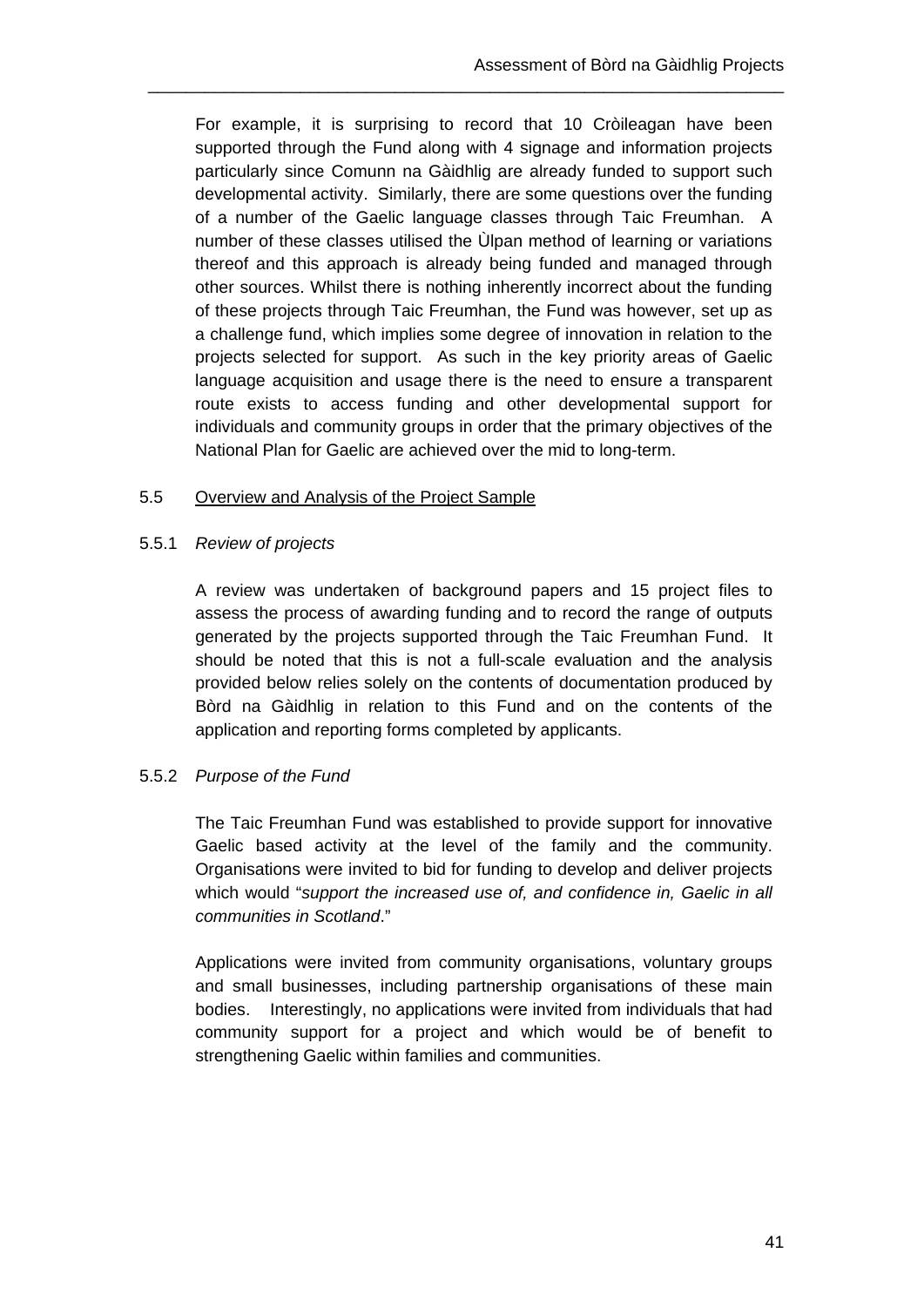Each project application for funding would be assessed on its potential to increase learning and usage of Gaelic in communities principally in terms of the following 3 parameters:

\_\_\_\_\_\_\_\_\_\_\_\_\_\_\_\_\_\_\_\_\_\_\_\_\_\_\_\_\_\_\_\_\_\_\_\_\_\_\_\_\_\_\_\_\_\_\_\_\_\_\_\_\_\_\_\_\_\_\_\_\_\_\_\_\_\_\_

- 1. Strengthen learning and usage of Gaelic in the home, or
- 2. Strengthen learning and usage of Gaelic among young people, or
- 3. Strengthen learning and usage of Gaelic in the community.

Over a period of 3 years the Fund plans to award some £450,000 of funding to support Gaelic centred projects that raise the usage and profile of the language in the groups encompassed by the parameters listed above.

#### 5.5.3 *Performance Measurement*

Whilst the background papers and application forms inviting support for funding clearly indicate the target groups for the Fund - home, youth and community – no indicators have been set for the outputs and outcomes expected to be achieved by the Fund over the duration of its operation. This is a significant omission – without identifying and tracking specific activity, outputs and outcomes it is difficult to identify opportunities for improvement in the allocation of resources and to assess whether the stated objectives of the Fund are being achieved and to what extent.

Importantly, it is also somewhat difficult to review performance of the Fund in the context of the direction of the Bòrd's strategic activities in support of the acquisition and usage of Gaelic in Scotland. Additionally, without some baseline performance measures it is not possible to evaluate with any degree of clarity and certainty the success of the Fund in generating Gaelic language outcomes/impacts across the target groups of home, youth and community.

#### 5.5.4 *Additionality of Taic Freumhan Investment*

Additionality is a critical factor in the evaluation of programmes and projects. It raises the question of what difference is made by a public intervention and whether the difference justifies the intervention. There are three dimensions to additionality: input, behaviour and output additionality. All of these dimensions are important in relation to Gaelic language development activity as these relate to acquisition, usage and status: three of the principal language priorities of the National Plan. Input additionality measures how an organisation's own investment behaviour in relation to Gaelic language changes when it receives public funding. Input additionality occurs when one currency unit of public funding increases the organisation's own funding/resources by at least one additional currency unit.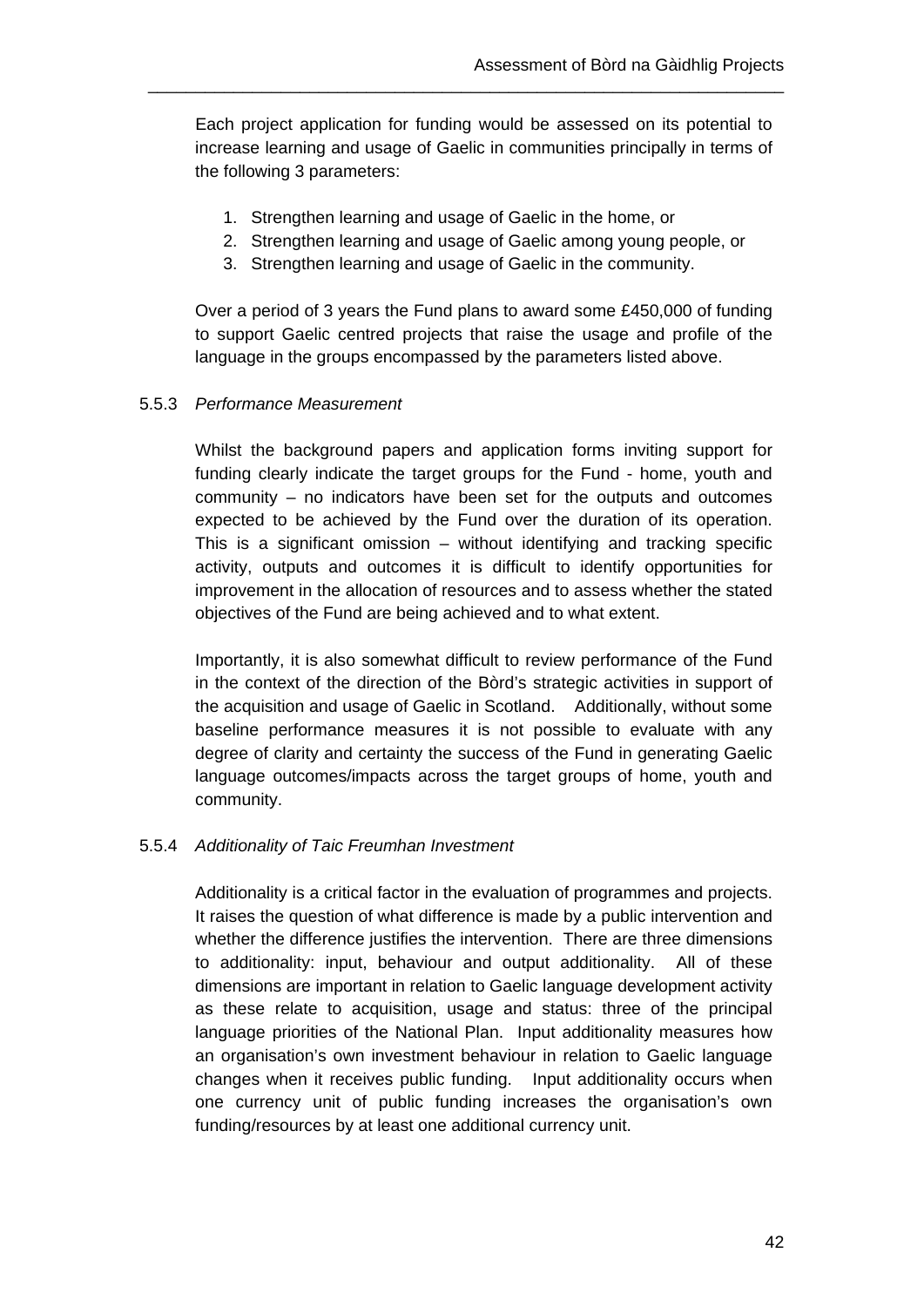More or less qualitative methods have been used to measure behavioural additionality. In the context of this research the concept is aimed at explaining how public funding has changed the behaviour of organisations and/or the communities/individuals in the desired direction as that relates to the acquisition and usage objectives of the National Plan for Gaelic.

\_\_\_\_\_\_\_\_\_\_\_\_\_\_\_\_\_\_\_\_\_\_\_\_\_\_\_\_\_\_\_\_\_\_\_\_\_\_\_\_\_\_\_\_\_\_\_\_\_\_\_\_\_\_\_\_\_\_\_\_\_\_\_\_\_\_\_

Behavioural additionality should be an important concept in relation to Gaelic language development activity $9$ . Behavioural additionality would be mainly measured in two ways. The first is to measure how public funding has influenced the behaviour of the organisation/community/individual during a publicly funded project compared to the situation without funding – the counterfactual situation.

The second way is to measure whether public funding has contributed to the behaviour of the organisation/community/individual more permanently, i.e. after the project. This would be the legacy effects of the project as stated in the main appraisal criteria set out for Taic Freumhan.

The definition of output additionality tries to answer the question: would we have obtained the same outputs without a policy action? In reality it is difficult to separate out the proportion of outputs caused by public funding support from the other dimensions of additionality briefly discussed above. However, it is important to understand the difference that is made by public intervention and how such an intervention is justified.

Unfortunately, no questions of additionality have been included in the Taic Freumhan monitoring systems. As such it is difficult to provide any robust assessment of the overall impacts generated by Taic Freumhan funding – we can, however, flag-up areas that appear to indicate particular trends as they relate to the overall objectives of the Fund.

### 5.5.5 *Appraisal of Projects*

 $\overline{a}$ 

Bòrd na Gàidhlig staff operate a robust and generally transparent system for appraising projects to establish eligibility for funding support. However, there are a number of areas for improvement within the appraisal process that would help assessment and any subsequent evaluations of the Fund.

<span id="page-49-0"></span> $9$  The authors of this report are not aware of any research that has explicitly assessed behavioural additionality as it would relate to Gaelic language revitalisation processes. Research on attitudes towards the acquisition, use and the perceived status of the language would act as a proxy measure but it would be important to link attitudinal research to language outcomes generated by programme and project activities.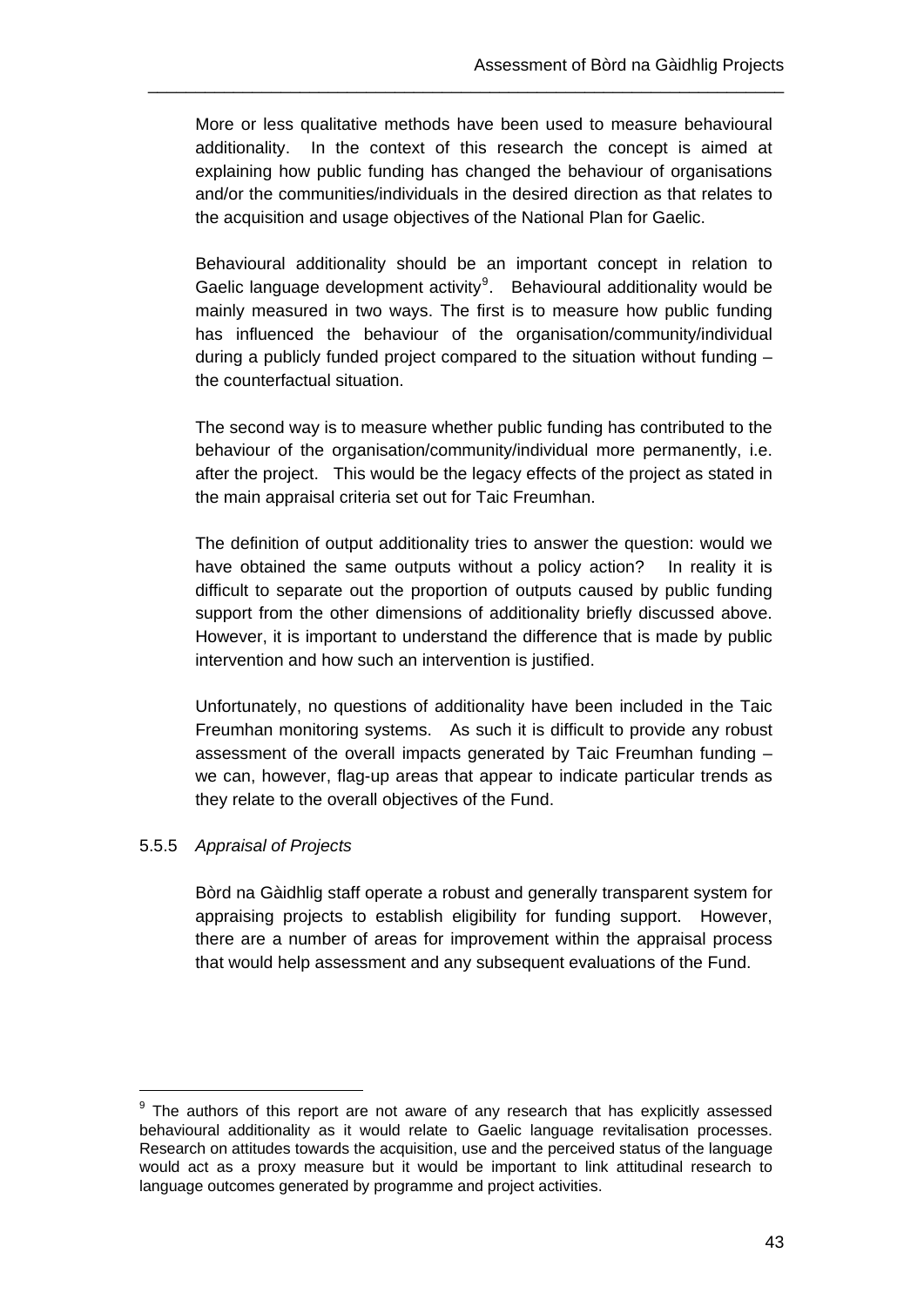The main points are briefly discussed below:

*Scoring criteria*: - the present scoring mechanism can be overly specified, particularly in relation to projects that are being awarded funding in the region of £300. The process of "double-weighting" a project to recognise the Gaelic community aspect (which should be present in all projects) along with awarding an additional "point" if the project cuts across the dimensions of home, youth and community is unnecessary and could lead to a lack of transparency in how decisions are made in relation to funding awards. Whilst the present application form does include many of the questions that are required to be addressed by the applicant, the assessment criteria could be set around seven key areas as follows:

\_\_\_\_\_\_\_\_\_\_\_\_\_\_\_\_\_\_\_\_\_\_\_\_\_\_\_\_\_\_\_\_\_\_\_\_\_\_\_\_\_\_\_\_\_\_\_\_\_\_\_\_\_\_\_\_\_\_\_\_\_\_\_\_\_\_\_

- 1. How closely does the project meet the aims of the National Plan for Gaelic? (In relation to a relevant theme: Acquisition; Usage).
- 2. How well does the project engage community involvement with language acquisition and usage?
- 3. How sustainable is the project?
- 4. Is the project achievable within set parameters?
- 5. Does the project achieve value for money?
- 6. How innovative is the project?
- 7. Does the project link with other local language projects and strategies within the locality? (E.g. strengthening social capital).

Each of these questions could have a set list of criteria with each question being scored in the range of +3 to -1.

*Additionality*: - As discussed above the concept of additionality is important in relation to public funding of development projects. A question on additionality should be included that would ask the following questions:

Taic Freumhan support will:

- Allow the project to proceed
- Accelerate the implementation of the project
- Increase the scale of the project
- Improve the quality of the project
- Secure other financial contributions to the project
- Allow other language based projects to proceed in the community
- Change attitudes towards the language in the community

Applicants would be invited to indicate which of these parameters are relevant and to give a brief explanation as to why this is the case. The issue and the extent of additionality would then be tested later through a more formal evaluation process.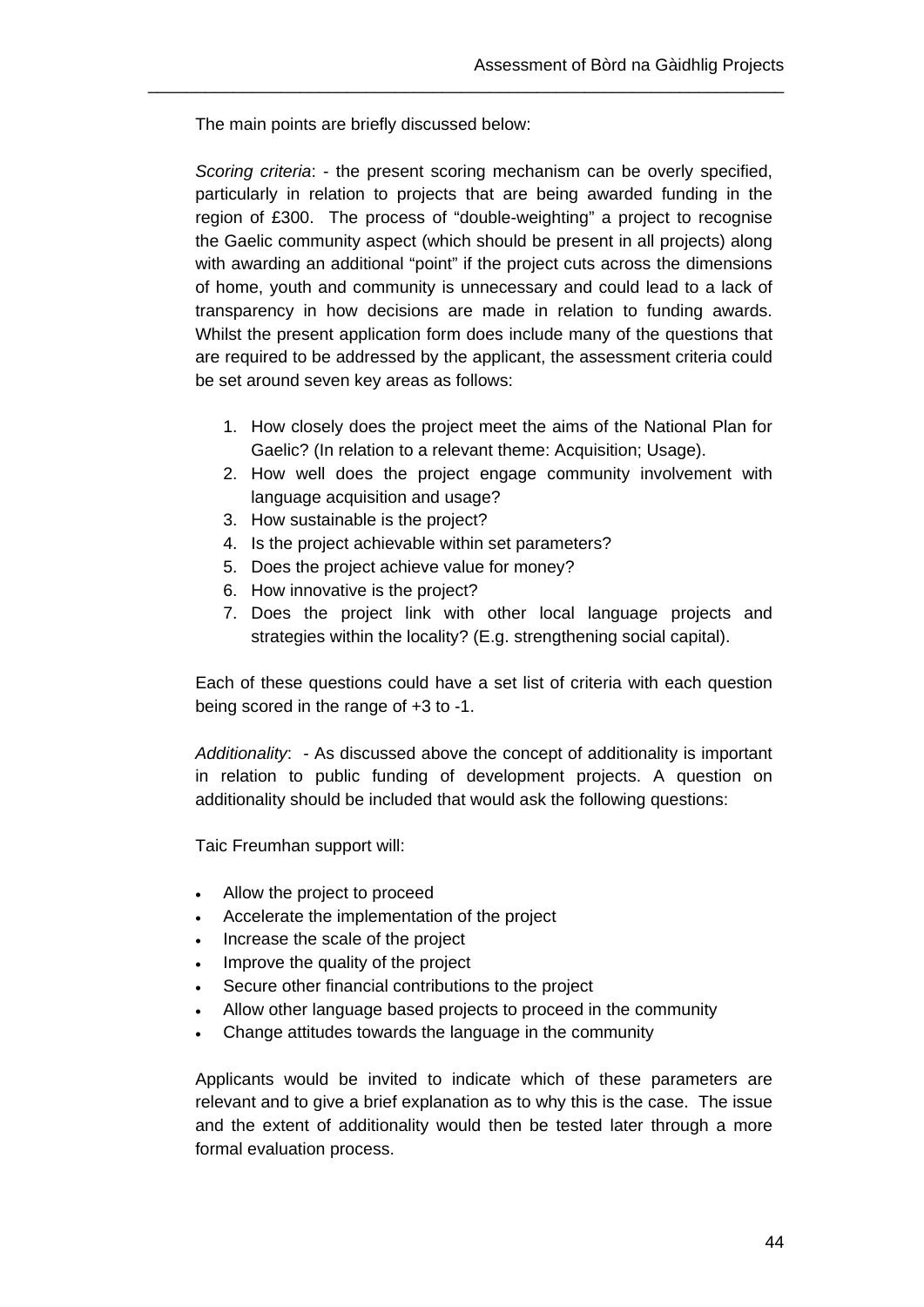*Value of grant*: - The value of the Taic Freumhan grants awarded by the Bòrd over the period 2008-09 ranged from £250 to £4,750. 49 (48.5%) of the project grants awarded were less than £1,000 with 10 grants valued at £1,000. In effect, nearly 60% of all grants awarded through Taic Freumhan were £1,000 or less in value. All these applications were assessed and monitored by Bòrd staff. This would appear to be a resource management issue for the Bòrd: valuable staff resources are being used to administer what are very small amounts of grant funding.

\_\_\_\_\_\_\_\_\_\_\_\_\_\_\_\_\_\_\_\_\_\_\_\_\_\_\_\_\_\_\_\_\_\_\_\_\_\_\_\_\_\_\_\_\_\_\_\_\_\_\_\_\_\_\_\_\_\_\_\_\_\_\_\_\_\_\_

There also appears to be a time resource incompatibility between the award of a £250 grant and the application and assessment process currently being administered by the Bòrd. In addition, most, if not all of the grants awarded, are for "stand-alone" projects i.e. there appears to be no strategic or operational linkage between projects that take place within a specific geography. Some thought should be given to setting a minimum project cost of £1,000 with smaller value projects being considered only if they are linked to a local Gaelic development strategy and/or a cluster of projects. This would provide a more strategic approach to supporting Gaelic language development activities at local level, including establishing local accountability and ownership to language development processes, creating better linkages to the National Plan for Gaelic and enabling a shift away from the ad-hoc and fragmented approach to Gaelic language development activity that has tended to occur over past years.

*Confirmation of other funding*: - The current application form asks applicants to indicate "other sources of funding" but there does not appear to be any system in place to verify either the availability or the award of such funding to the project in addition to Bòrd funding. The review of the files would seem to suggest that Taic Freumhan funding is awarded for all intents and purposes at a 100% intervention rate.

As Table 5.6 shows, the Bòrd's database of projects funded through Taic Freumhan in 2008-09 indicates that applicants claimed some £332,982 as being the total value of projects that they were submitting for funding support.

Of the total funding stated on application forms the Bòrd awarded 44% (£147,800), yet all of these projects took place albeit with reduced funding levels. To avoid potential issues in relation to double-funding of projects, including the over-funding of projects and generally creating a situation where "value for money" in the use of public funds is diminished, it would be appropriate to ensure that projects were costed appropriately and where other funded sources are stated that these were verified before funding for a particular project was released.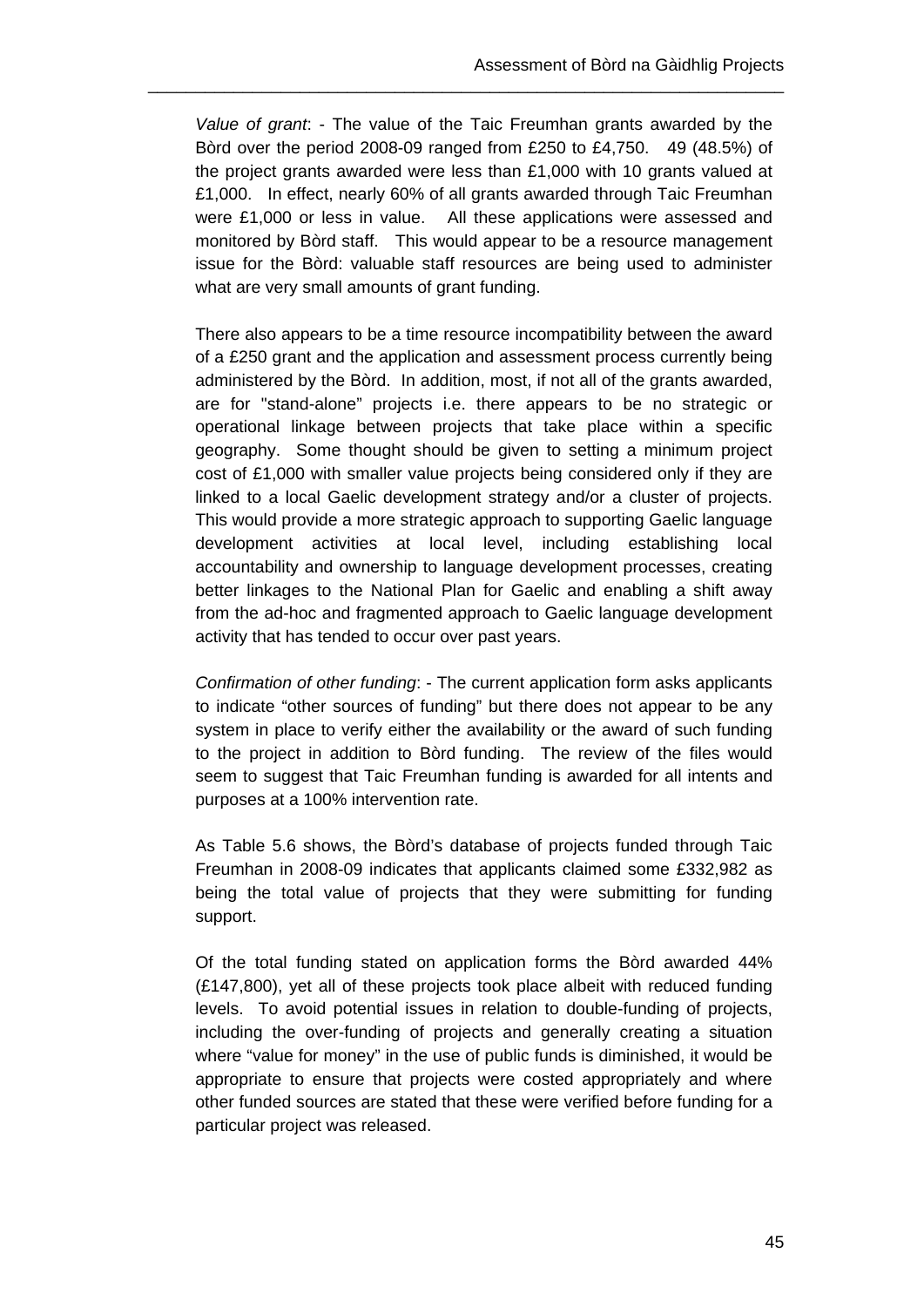*Measures of performance*: - The application form asks for project outcomes in relation to the three language development priorities of home, youth and community to be listed by the applicant.

\_\_\_\_\_\_\_\_\_\_\_\_\_\_\_\_\_\_\_\_\_\_\_\_\_\_\_\_\_\_\_\_\_\_\_\_\_\_\_\_\_\_\_\_\_\_\_\_\_\_\_\_\_\_\_\_\_\_\_\_\_\_\_\_\_\_\_

The review of files indicates that a wide range of "outcomes" are stated by applicants but these tend to be a mix of activity, outputs and outcomes leading to the situation whereby it is somewhat difficult to generate any summary measures that would indicate the degree of success of Taic Freumhan against stated objectives in relation to the categories of home, youth and community. As such it would be appropriate to generate a standardised set of measures: project targets; project outputs; and project outcomes that could be "rolled-up" into a summary set of measures for the Taic Freumhan Fund as a whole. Aspects related to legacy and impacts on language acquisition and usage would be assessed through evaluation and other whole-community language research projects.

#### 5.5.6 *Reporting of Results*

Activities undertaken through individual projects are reported to Bòrd staff through an interim progress report and a final report. These reports are systematically filed and the review of 15 projects indicates compliance with expected internal financial audit procedures.

At the present time there does not appear to be any meaningful assessment undertaken internally by the Bòrd of outputs and outcomes generated by the funded projects. It would also be appropriate to standardise both project geography and project activity to enable better intelligence to be gathered on project outcomes at community level etc. In addition, there is a mismatch in relation to the level of initial appraisal that is undertaken to award relatively small amounts of funding in relation to the analysis of actual language outcomes generated by project activity.

A greater deal of time needs to be expended by Bòrd staff on actual project development and the provision of hands-on support within communities to enable a step change to occur in the acquisition, usage and status of Gaelic. Some form of "after-care" assessment should also be considered postproject funding to ascertain language developmental gains and which would give Bòrd staff a greater level of understanding of language dynamics at a community level.

Tables 5.7 to 5.9 provide a summary of the findings from the file review of the 15 projects supported through Taic Freumhan during 2008-09.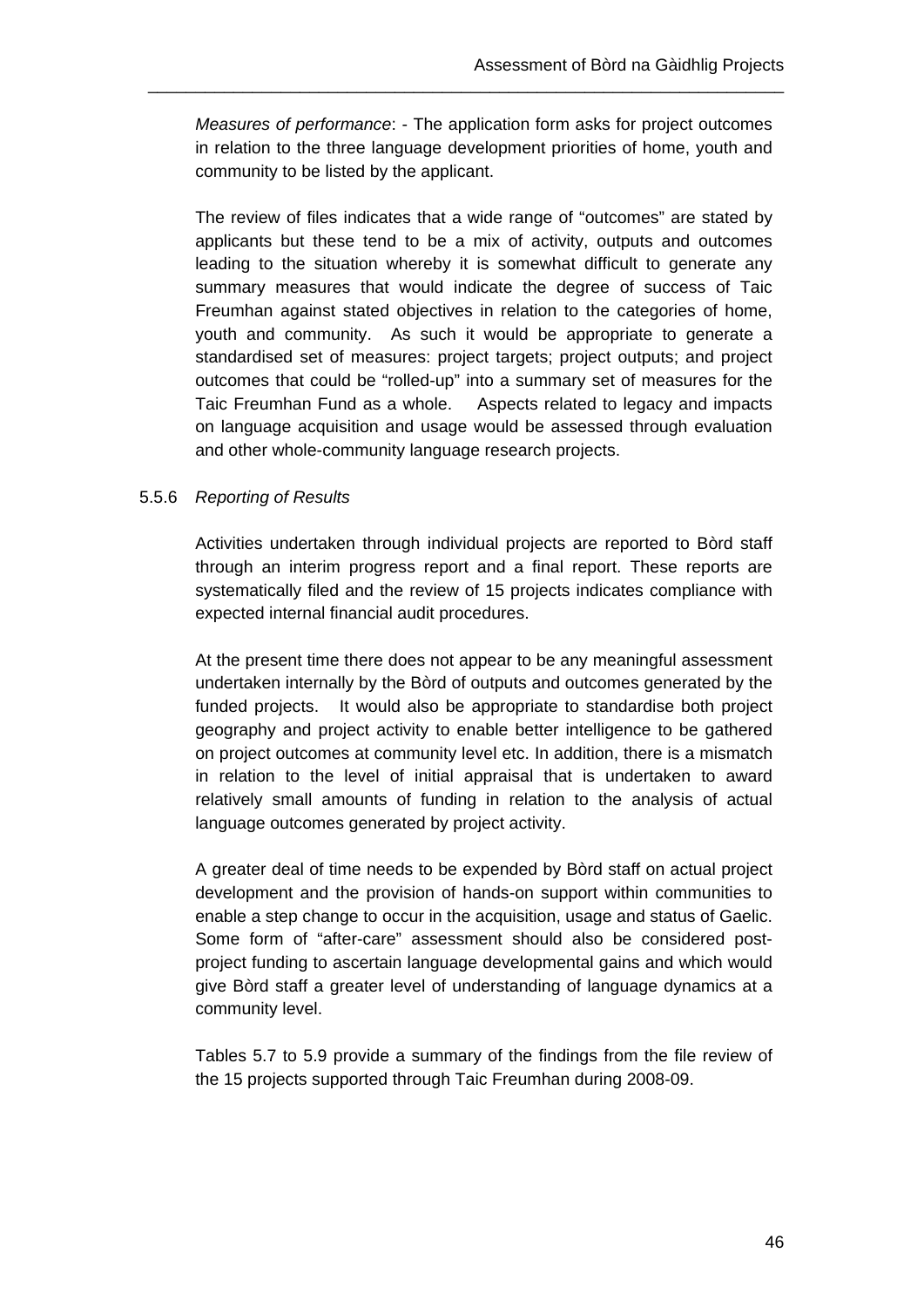| Project                               | 1                                                                                                                                                  | $\overline{2}$                                                                                                                   | 3                                                                                                                                                                  | $\overline{\mathbf{4}}$                                                                                                                                                                             | 5                                                                                                                                                                                    |
|---------------------------------------|----------------------------------------------------------------------------------------------------------------------------------------------------|----------------------------------------------------------------------------------------------------------------------------------|--------------------------------------------------------------------------------------------------------------------------------------------------------------------|-----------------------------------------------------------------------------------------------------------------------------------------------------------------------------------------------------|--------------------------------------------------------------------------------------------------------------------------------------------------------------------------------------|
| <b>Type</b>                           | Gaelic social/activity event                                                                                                                       | Gaelic workshops                                                                                                                 | Gaelic language classes                                                                                                                                            | Gaelic social/activity event                                                                                                                                                                        | Gaelic social/activity event                                                                                                                                                         |
| Location of<br>applicant              | Midlothian                                                                                                                                         | Skye                                                                                                                             | Lewis                                                                                                                                                              | Edinburgh                                                                                                                                                                                           | Gairloch, Wester Ross                                                                                                                                                                |
| Bòrd Funding                          | £4,750                                                                                                                                             | £4,000                                                                                                                           | £3,800                                                                                                                                                             | £3,000                                                                                                                                                                                              | £2,000                                                                                                                                                                               |
|                                       |                                                                                                                                                    |                                                                                                                                  |                                                                                                                                                                    |                                                                                                                                                                                                     |                                                                                                                                                                                      |
| Overall score                         | 16                                                                                                                                                 | 15                                                                                                                               | 15                                                                                                                                                                 | 15                                                                                                                                                                                                  | 15                                                                                                                                                                                   |
| Main criteria score                   | $\overline{4}$                                                                                                                                     | 3                                                                                                                                | 3                                                                                                                                                                  | 3                                                                                                                                                                                                   | 3                                                                                                                                                                                    |
| Activity                              | The attendance by 24<br>pupils at Sabhal Mòr Ostaig                                                                                                | Using Gaelic whilst<br>attending 3<br>drawing/painting workshops<br>for 12-15 year olds and<br>adults                            | A week long course for<br>Gaelic learners                                                                                                                          | Extra-curricular activities for<br>fluent high school children                                                                                                                                      | Gaelic conversation class<br>established with 10 classes<br>taking place. 8 adults and<br>9 children attending.                                                                      |
| Outcomes                              | An increased awareness<br>and interest in Gaelic                                                                                                   | 35 people on average<br>attending workshops                                                                                      | Improved Gaelic fluency for<br>14 students on course.<br>Economic benefit for host<br>community through B&Bs                                                       | Expected outcomes will be<br>to strengthen learning and<br>use of Gaelic among young<br>people; to begin to<br>strengthen and empower<br>the youth end of the Gaelic<br>community. No final report. | 1 fluent Gaelic speaker<br>improved their teaching<br>skills. Gàidhlig san<br>Dachaigh Gearrloch now<br>has 18 learners. Gaelic<br>menus/ signage introduced<br>in 1 local business. |
|                                       |                                                                                                                                                    |                                                                                                                                  |                                                                                                                                                                    |                                                                                                                                                                                                     |                                                                                                                                                                                      |
| <b>Benefits to Gaelic</b><br>language | Opportunity to speak and<br>learn Gaelic in an informal<br>setting.                                                                                | Use of Gaelic in an activity<br>setting. Transmission of<br>language from old to young<br>and from fluent speaker to<br>learner. | Values Gaelic as a local<br>resource. Positive in host<br>community and continuing<br>learning by students                                                         | Collaboration with high<br>school -potential benefits to<br>Gaelic medium subjects<br>and with potential to reach<br>8 classes.                                                                     | Adults and young learning<br>Gaelic and participating in<br>Gaelic cultural activities.                                                                                              |
|                                       |                                                                                                                                                    |                                                                                                                                  |                                                                                                                                                                    |                                                                                                                                                                                                     |                                                                                                                                                                                      |
| Legacy to Gaelic<br>language          | General support for<br>language in years ahead.<br>Awareness and<br>appreciation of Gaelic<br>culture. Potential students<br>at Sabhal Mòr Ostaig. | Undetermined.                                                                                                                    | The courses will maximise<br>the community's Gaelic<br>speaking resource and<br>demonstrate that this is a<br>valuable part of the area's<br>heritage and culture. | Helping teenagers to<br>acquire Gaelic will deliver<br>benefits throughout adult<br>life as these people take<br>their place in the<br>community.                                                   | Potential to add to numbers<br>of fluent Gaelic speakers.                                                                                                                            |

*Table 5.7: Summary Results from File Review of 15 Taic Freumhan Projects*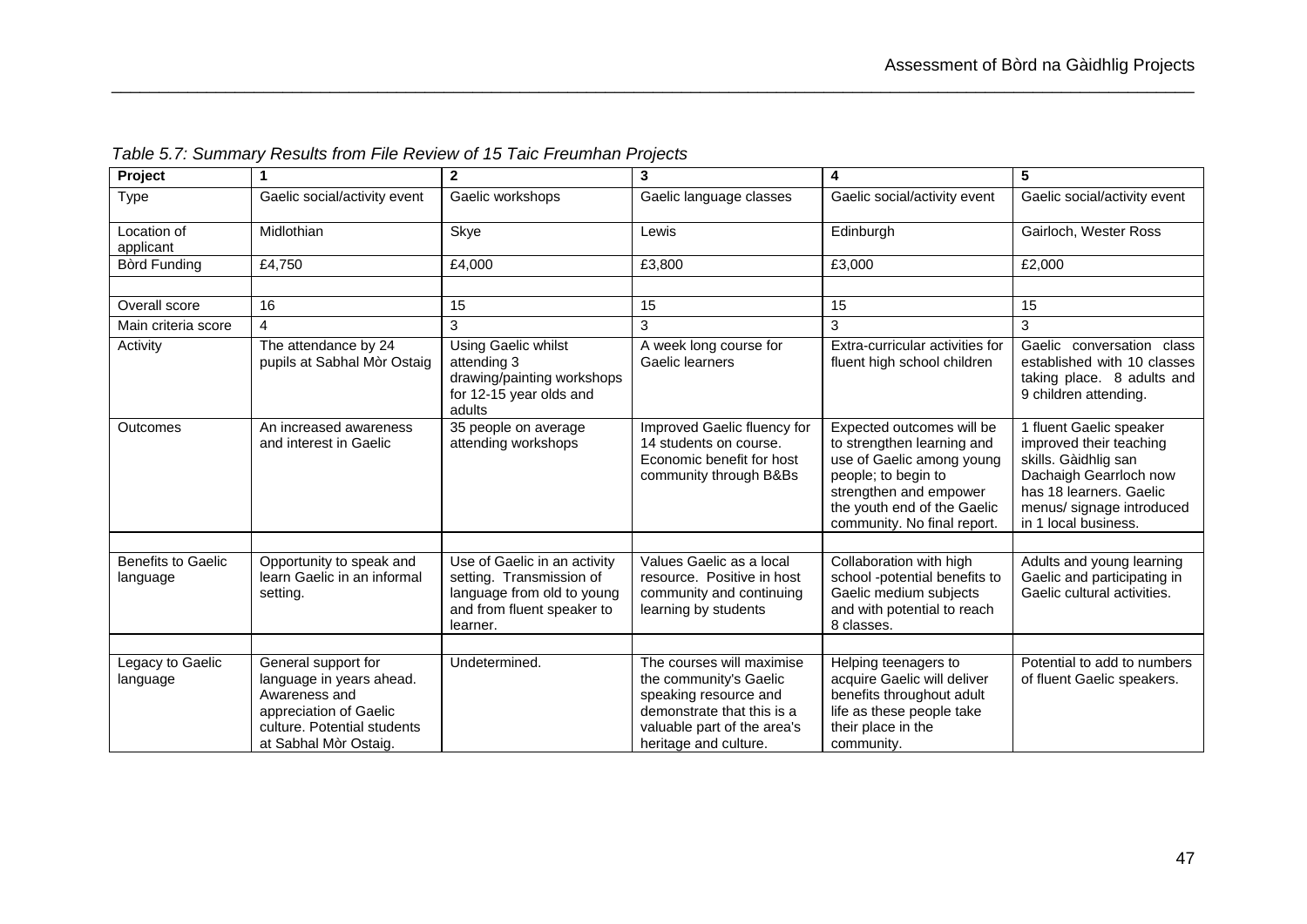| Project                               | 6                                                                                                                                                                                       | $\overline{7}$                                                                                                                                                              | 8                                                                                                                                   | 9                                                                                                                                                       | 10                                                                                                                          |
|---------------------------------------|-----------------------------------------------------------------------------------------------------------------------------------------------------------------------------------------|-----------------------------------------------------------------------------------------------------------------------------------------------------------------------------|-------------------------------------------------------------------------------------------------------------------------------------|---------------------------------------------------------------------------------------------------------------------------------------------------------|-----------------------------------------------------------------------------------------------------------------------------|
| <b>Type</b>                           | Gaelic Club                                                                                                                                                                             | Gaelic language classes                                                                                                                                                     | Gaelic language classes                                                                                                             | Gaelic language classes                                                                                                                                 | Gaelic language classes                                                                                                     |
| Location of<br>applicant              | Lanarkshire                                                                                                                                                                             | Airdrie                                                                                                                                                                     | Hamilton                                                                                                                            | Oban                                                                                                                                                    | Cumbernauld<br><b>North</b><br>Lanarkshire                                                                                  |
| Bòrd Funding                          | £1,800                                                                                                                                                                                  | £900                                                                                                                                                                        | £900                                                                                                                                | £900                                                                                                                                                    | £900                                                                                                                        |
|                                       |                                                                                                                                                                                         |                                                                                                                                                                             |                                                                                                                                     |                                                                                                                                                         |                                                                                                                             |
| Overall score                         | 15                                                                                                                                                                                      | 15                                                                                                                                                                          | 13                                                                                                                                  | 13                                                                                                                                                      | 12                                                                                                                          |
| Main criteria score                   | 3                                                                                                                                                                                       | 3                                                                                                                                                                           | $\overline{c}$                                                                                                                      | 2                                                                                                                                                       | $\overline{2}$                                                                                                              |
| Activity                              | Provided Saturday morning<br>classes at Beginner and<br>Intermediate levels and a<br>Gaelic medium Saturday<br>club for children with sports<br>and art/craft activities.               | Tutoring<br>οf<br>parents<br>alongside the children will<br>enable<br>them<br>to<br>more<br>confidently support their<br>children as they progress<br>through GM education. | 21 people participating in<br>classes.<br>Progress<br>reported                                                                      | Teaching sessions based<br>around general household<br>activities.                                                                                      | Financial support for 3 x 6<br>day courses in Ulpan for<br>10 students.                                                     |
| Outcomes                              | Beginners Gaelic: 12<br>learners.<br>Intermediate/Advanced<br>course: 12 learners. 18<br>children at Saturday club.<br>Orain Luaidh group: around<br>12 adults learned Gaelic<br>songs. | Volunteer tutor<br>working<br>with parents on a Tuesday<br>Reinforce<br>morning.<br>learning on Thursday with<br>visit to classes.                                          | No outcomes reported in<br>final report.                                                                                            | Benefit to children learning<br>Gaelic by teaching their<br>parents/adult family<br>and<br>friends in a similar way to<br>the way they learn at school. | Total of 7 students have<br>been funded by since Jan<br>09. Each given £123, the<br>current fee for a 6 day<br>Ulpan course |
| <b>Benefits to Gaelic</b><br>language | Improved infrastructure for<br>learning Gaelic and higher<br>levels of participation by<br>parents.                                                                                     | Parent numbers and<br>participation has increased<br>as result of project                                                                                                   | Course members are<br>parents/grandparents of<br>children attending GME -<br>development of language<br>skills helpful in the home. | Strengthens Gaelic usage in<br>the community by bringing<br>people who wish to learn<br>useful Gaelic together.                                         | Structured<br>programme<br>enabling people to learn<br>Gaelic                                                               |
| Legacy to Gaelic<br>language          | Creating foundation in<br>locality for Gaelic learning<br>for early age groups.                                                                                                         | Potential to expand to<br>parents of nursery/primary<br>school children.                                                                                                    | Promotes language and<br>culture in the home within<br>and community - long-term<br>effect undetermined.                            | Creating a new cadre of<br>young people with Gaelic<br>language skills.                                                                                 | Undetermined as long-term<br>effectiveness of Ulpan not<br>evaluated.                                                       |

*Table 5.8: Summary Results from File Review of 15 Taic Freumhan Projects*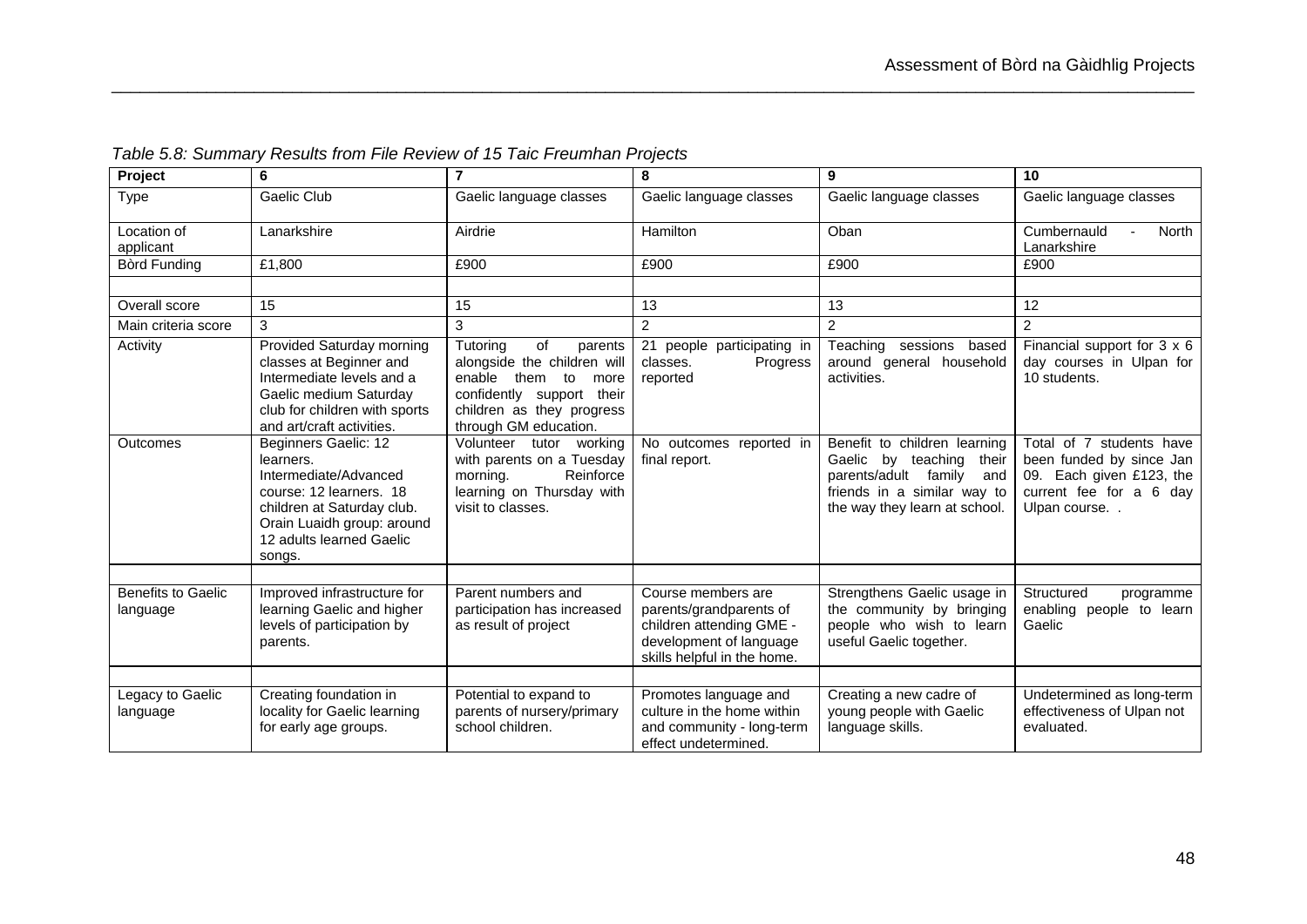| Project                                 | 11                                                                                                                                                                                                | 12                                                                                                                                                                                  | 13                                                                                                                                                                          | $\overline{14}$                                                                                                                                                | 15                                                                                                                                                                     |
|-----------------------------------------|---------------------------------------------------------------------------------------------------------------------------------------------------------------------------------------------------|-------------------------------------------------------------------------------------------------------------------------------------------------------------------------------------|-----------------------------------------------------------------------------------------------------------------------------------------------------------------------------|----------------------------------------------------------------------------------------------------------------------------------------------------------------|------------------------------------------------------------------------------------------------------------------------------------------------------------------------|
| <b>Type</b>                             | Gaelic language classes                                                                                                                                                                           | Gaelic language classes                                                                                                                                                             | Equipment<br>&<br>Learning<br><b>Materials</b>                                                                                                                              | Gaelic language classes                                                                                                                                        | CD production                                                                                                                                                          |
| Location of applicant                   | Dumbarton                                                                                                                                                                                         | Lewis                                                                                                                                                                               | Bonn-Germany                                                                                                                                                                | Ardyne, Cromarty                                                                                                                                               | Lewis                                                                                                                                                                  |
| Bòrd funding                            | £700                                                                                                                                                                                              | £500                                                                                                                                                                                | £4,500                                                                                                                                                                      | £1,800                                                                                                                                                         | £4,500                                                                                                                                                                 |
|                                         |                                                                                                                                                                                                   |                                                                                                                                                                                     |                                                                                                                                                                             |                                                                                                                                                                |                                                                                                                                                                        |
| Overall score                           | 12                                                                                                                                                                                                | 13                                                                                                                                                                                  | 15                                                                                                                                                                          | 17                                                                                                                                                             | 16                                                                                                                                                                     |
| Main criteria score                     | $\overline{2}$                                                                                                                                                                                    | $\overline{2}$                                                                                                                                                                      | 4                                                                                                                                                                           | $\overline{4}$                                                                                                                                                 | $\overline{4}$                                                                                                                                                         |
| Activity                                | 2 full days of Gaelic tuition<br>and 2 full evenings of<br>Gaelic tuition                                                                                                                         | 2 Gaelic classes each week<br>(total of four hours/ week).<br>Classes aimed at families<br>with children who have<br>conversational Gaelic.                                         | Learning book on Gaelic<br>with 40 units including CD.                                                                                                                      | 6 starter weekly classes for<br>families to learn together<br>and a weekend of activities<br>for children in summer<br>based on animations using<br>Gaelic.    | Visiting secondary schools<br>in Western Isles - delivering<br>professional live show and<br>running<br>workshops<br>in in<br>contemporary<br>music<br>through Gaelic. |
| Outcomes                                | Number of participants not<br>recorded but 12 evaluation<br>file.<br>sheets<br>Local<br>on<br>Council<br>actively<br>are<br>considering promoting a<br>Gaelic day as a result of<br>this project. | No final report. Progress<br>report: - 1 x 2 hour class<br>during week and 2 x 2 hour<br>each<br>classes<br>week<br>thereafter. 10 pupils some<br>of whom attend only one<br>class. | Gaelic course at continuing<br>education level at the<br>Gaelic Centre in Bonn but<br>plan to provide course at<br>lifelong<br>other<br>learning<br>Centres across Germany. | Gaelic awareness day with<br>12 participants. 8 classes<br>for parents and children of<br>Booklet of<br>P4 onwards.<br>children's drawings to be<br>published. | No final report. Progress<br>report: - Schools contacted<br>and live performance visits<br>agreed. Songs have been<br>decided on for CD (2 Gaelic<br>and 2 English)    |
| <b>Benefits to Gaelic</b><br>language   | Increasing participation in<br>using Gaelic and raise<br>profile of language in<br>community.                                                                                                     | Increasing participation in<br>using Gaelic and raise<br>profile of language in<br>community.                                                                                       | 100 people learning Gaelic<br>Germany. Aim<br>in<br>for<br>sufficient competence to<br>take part in everyday<br>conversations in the Gaelic<br>community in Scotland.       | Increasing participation in<br>using Gaelic and raise<br>profile<br>of<br>language in<br>community.                                                            | Raises profile and usage of<br>Gaelic in a more creative<br>setting.                                                                                                   |
|                                         |                                                                                                                                                                                                   |                                                                                                                                                                                     |                                                                                                                                                                             |                                                                                                                                                                |                                                                                                                                                                        |
| Legacy of project to<br>Gaelic language | language<br>Promotes<br>and<br>culture in the home within<br>and community - long-term<br>effect undetermined.                                                                                    | Promotes<br>language<br>and<br>culture in the home within<br>and community - long-term<br>effect undetermined.                                                                      | First book of German to<br>Gaelic - considered as the<br>Standard.<br>It<br>will<br>be<br>available through libraries<br>and in universities.                               | Promotes<br>language<br>and<br>culture in the home within<br>and community - long-term<br>effect undetermined.                                                 | Undetermined.                                                                                                                                                          |

*Table 5.9: Summary Results from File Review of 15 Taic Freumhan Projects*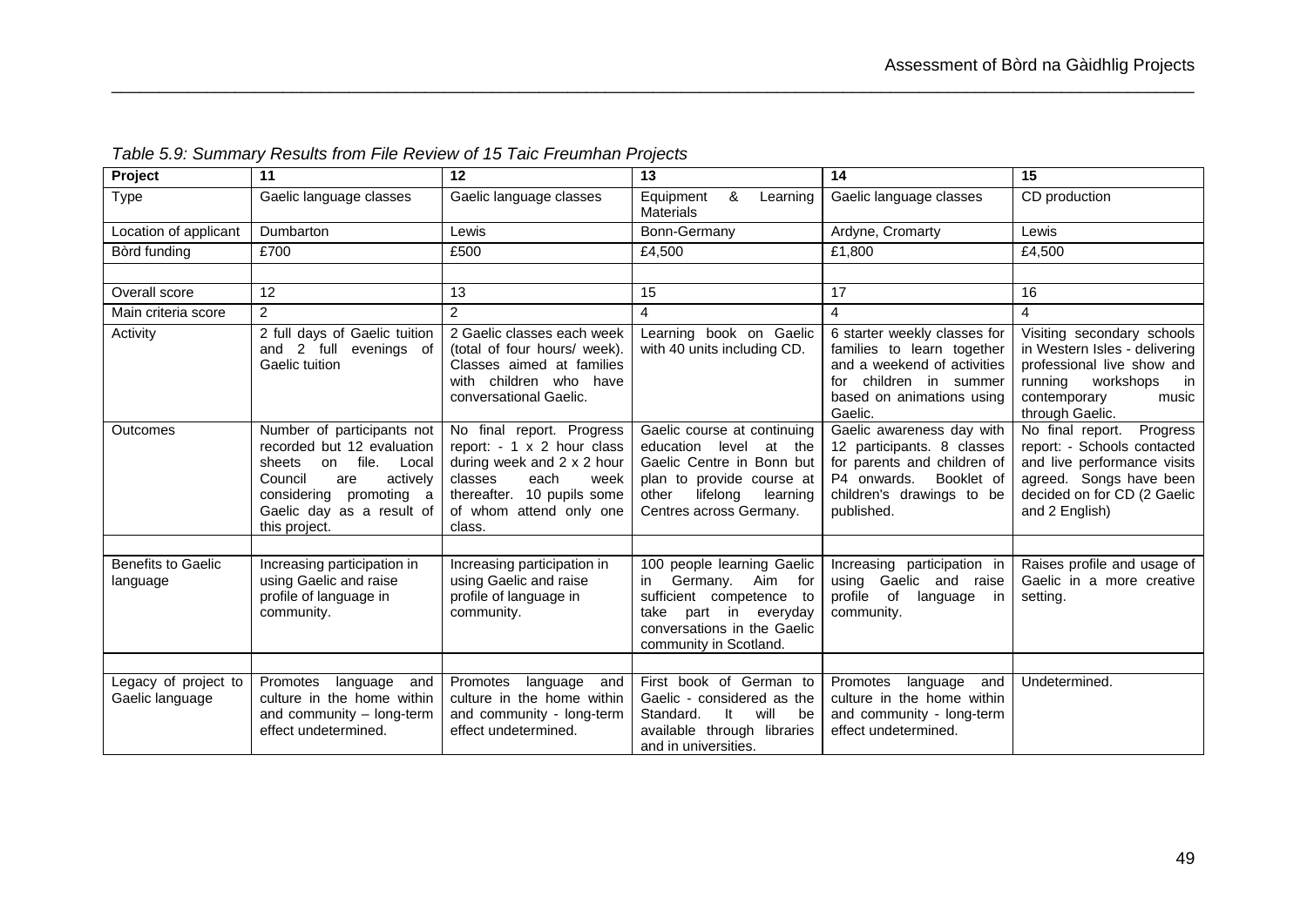### 5.6 Conclusions from the Review of Taic Freumhan Fund

The purpose of the review of a selected number of projects was to assess and to some degree evaluate progress against agreed targets and outputs. Our review of the available documentation associated with Taic Freumhan suggests that there are no explicit performance indicators set for the Fund that would enable progress, or the lack of it, to be measured with any degree of certainty. As such we can only provide a general commentary on the outcomes that have been recorded on file for each project.

\_\_\_\_\_\_\_\_\_\_\_\_\_\_\_\_\_\_\_\_\_\_\_\_\_\_\_\_\_\_\_\_\_\_\_\_\_\_\_\_\_\_\_\_\_\_\_\_\_\_\_\_\_\_\_\_\_\_\_\_\_\_\_\_\_\_\_

*Scoring of projects*: - The file review included the four projects awarded the highest scores in the appraisal process. These projects were included principally to ascertain if they had any particular characteristics that set them apart from other projects in similar activity categories. A project with a main criteria score of 4 was considered to be an "*exceptional project which will bring significant benefits with long-term legacy*". Falling into this category are projects 1, 13, 14 and 15 that are summarised at Tables 5.6 to 5.8. In our view only one project, project 13 based in Bonn, Germany could claim to meet with any degree of confidence the criteria stated that would merit an appraisal score of 4. We find it difficult to understand how project 14 – Gaelic language classes – could score the highest marks of any of the projects funded through Taic Freumhan during 2008-09. From the evidence on the project file this project is not exceptionally different to other Gaelic language classes supported through the Fund. Indeed, there would be some merit in highlighting project 3 as being an exceptional project and which also meets the legacy criteria. This project explicitly reports that the Gaelic language classes held in this community have "*maximised the community's Gaelic speaking resource and has demonstrated that this is a valuable part of the area's heritage and culture*".

Project 15 could claim to be creative and innovative in that it engages with young people through music and live performance workshops run by a newly formed Celtic Rock band who have had a highly successful year in 2008. No final report was on file as the band was in the process of completing their visits to schools across the Western Isles. The legacy effects of this project are undetermined at present but this particular project approach has a high degree of merit for the future.

Project 1 revolved around a school visit by pupils from Midlothian to Sabhal Mòr Ostaig. There is clearly merit for these types of visits to raise awareness, participation and interest in Gaelic language and culture in young people but classifying such a project as exceptional is overstating the benefits and long-term impacts that are likely to materialise in due course.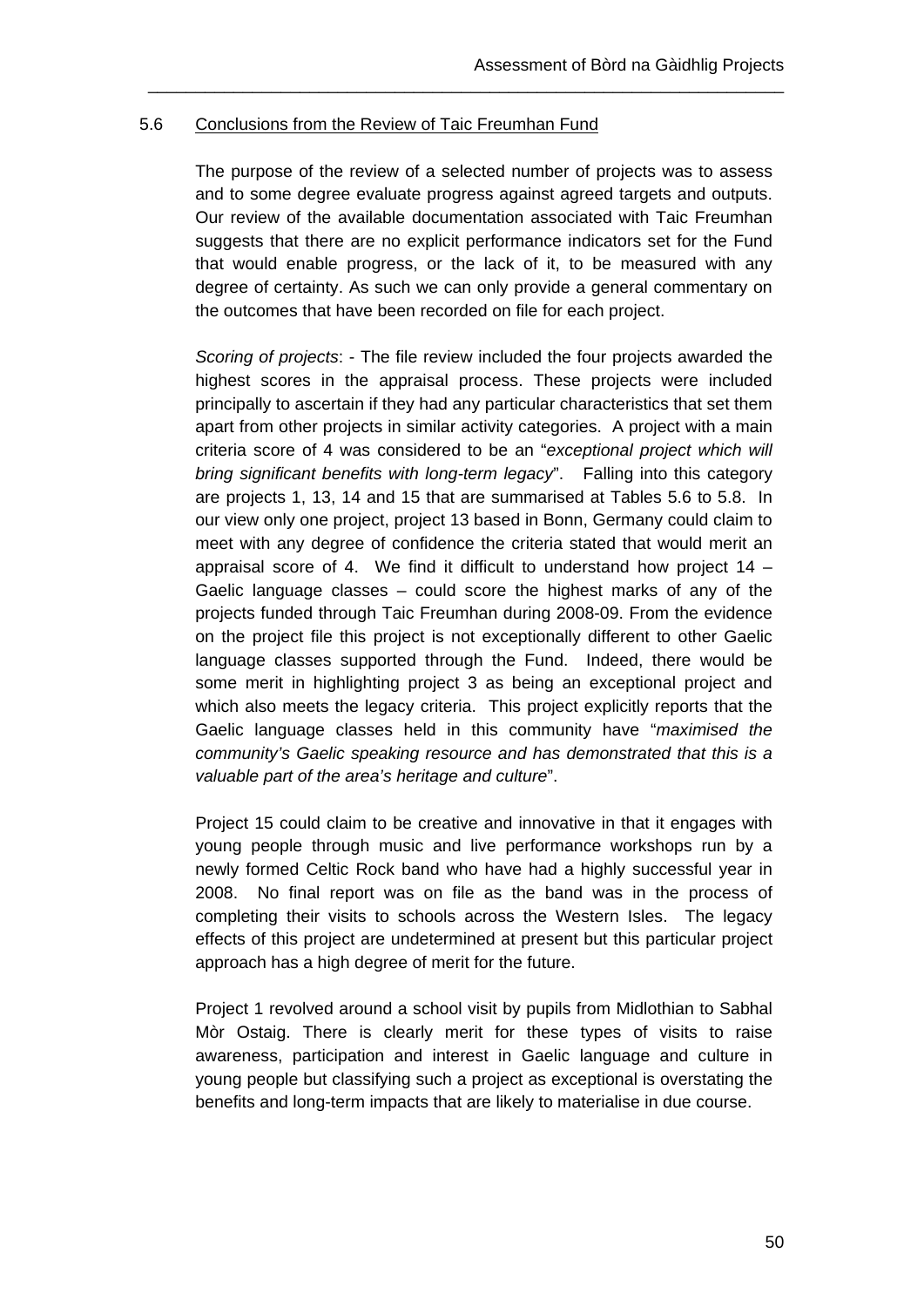*Outputs*: - Taic Freumhan funding supported a wide range of activity of which language classes and social/activity events accounted for almost 50% of all projects. A wide range of outputs are associated with the 101 projects supported through Taic Freumhan in 2008-09. Projects that focused on language classes and activities involving young people have clearly increased the numbers of people attending language classes and raised levels of participation in activities associated with Gaelic generally. As such these projects have added value through promoting the language; raising awareness of the language and by setting down some foundations on which to build the future sustainability of the language. However, it would have been useful to have recorded in a systematic way the numbers of people attending the language classes funded through Taic Freumhan.

\_\_\_\_\_\_\_\_\_\_\_\_\_\_\_\_\_\_\_\_\_\_\_\_\_\_\_\_\_\_\_\_\_\_\_\_\_\_\_\_\_\_\_\_\_\_\_\_\_\_\_\_\_\_\_\_\_\_\_\_\_\_\_\_\_\_\_

*Impact on Gaelic*: - Whilst the outcomes generated by project activity are many and varied it is difficult to say with any degree of certainty what impact this has had on Gaelic language revitalisation efforts. Equally, it is not possible to say that one project has had a lasting positive effect and another project has had no effect or a negative effect. Generally speaking the projects that have been reviewed have added to Gaelic development efforts, albeit in localised situations. However, greater effort needs to be brought to bear in engaging communities in both the process and the execution of Gaelic project development activity. Whilst the Taic Freumhan approach has engaged communities/individuals to some degree there is now a need to develop a more "programmed" approach whereby the strategic and operational links between the aims of the National Plan, the priorities set out in the Corporate Plan and language revitalisation efforts across communities are more explicitly linked to a focused 'Programme' of language development activities that have clear and measurable performance indicators.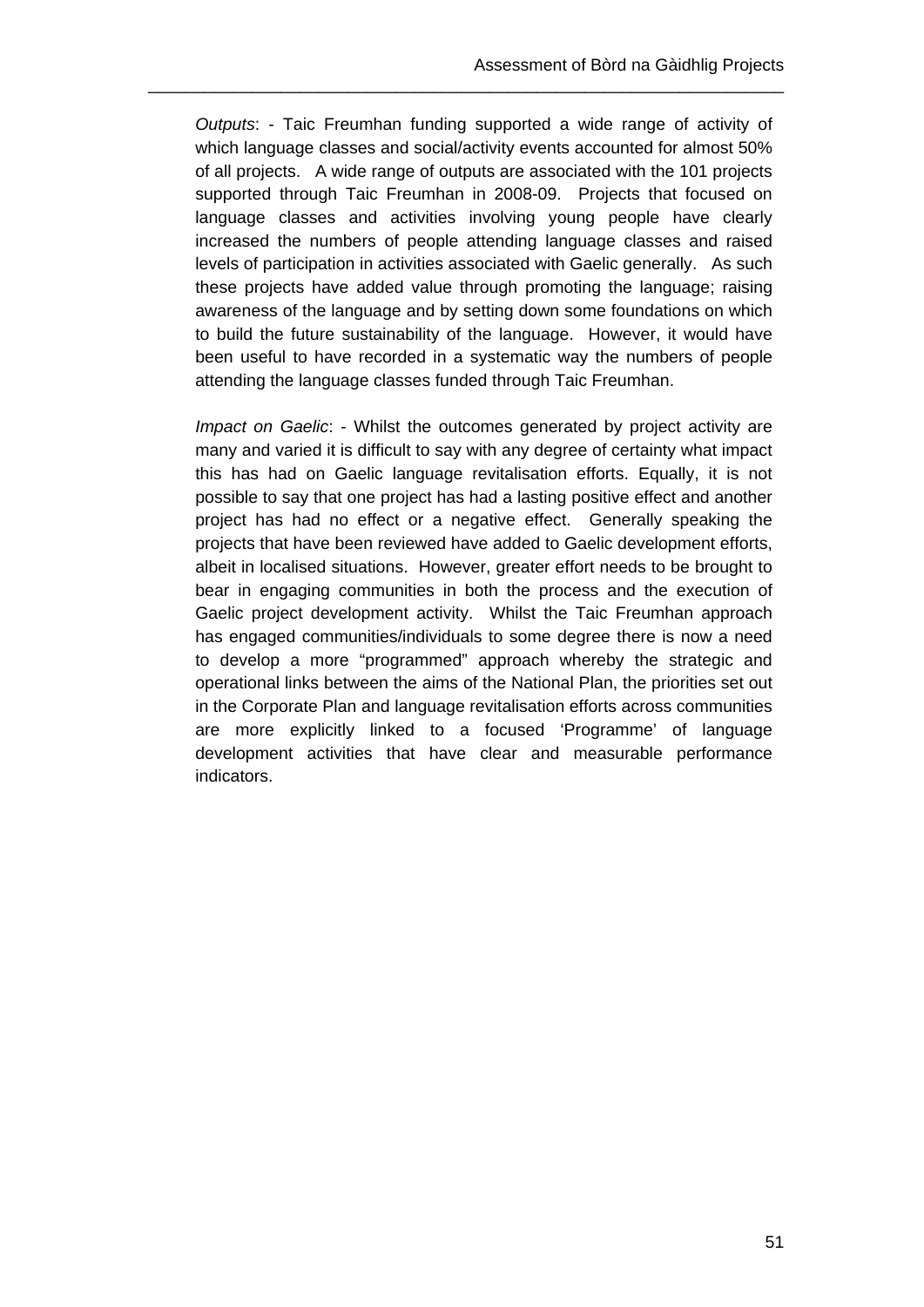### **6. Review of Gaelic Language Act Implementation Fund**

### 6.1 Introduction

This section presents a review of the project activity supported by the Gaelic Language Act Implementation Fund (GLAIF). The review includes an analysis of: financial inputs; projects supported by National Plan Priority and Plan Guidance category; and an assessment of project activity in relation to reporting of impacts associated with the development of Gaelic Language Plans of 4 key public bodies.

\_\_\_\_\_\_\_\_\_\_\_\_\_\_\_\_\_\_\_\_\_\_\_\_\_\_\_\_\_\_\_\_\_\_\_\_\_\_\_\_\_\_\_\_\_\_\_\_\_\_\_\_\_\_\_\_\_\_\_\_\_\_\_\_\_\_\_

## 6.2 Background to GLAIF

The 2005 Gaelic Language Act provides Bòrd na Gàidhlig with the enabling legislation to require relevant public authorities to produce Gaelic language plans. To support this intervention, the Bòrd manages on behalf of the Scottish Government, the Gaelic Language Act Implementation Fund. GLAIF is primarily for the purpose of supporting the implementation of Gaelic Language Plans prepared by public authorities under the framework of the 2005 Act. The Fund will be used to support initiatives which develop the capacity of public authorities to deliver on their Gaelic Language Plans.

The Bòrd's view on the utilisation of financial resources is that expenditures on Gaelic-medium services should not be seen as 'expenditure on Gaelic' but as expenditure on services which happen to be through the medium of Gaelic. According to policy papers the Bòrd wishes to create a culture amongst public authorities that Gaelic services and operations are "*normal, regular and should be planned for, with the long-term aim being that Gaelic language expenditures should be mainstreamed and supported from existing budgets*".

The value of the Fund is £1.4 million annually and it is available to the Bòrd to enable projects to be supported for any agreed period of time up to the end of March 2011. Policy papers indicate that the Bòrd will not normally expect to provide 100% funding for projects. Applicants will be required to show in their application forms the level of matched funding, from their own resources, which they intend to contribute to any proposed project.

The Bòrd would expect to provide grant funding for multiple-year projects on a reducing percentage basis, for example, Year 1 - 80%, Year 2 - 50%, Year 3 - 30%, Year 4 – 0%. Continued funding for multiple-year projects will be subject to satisfactory monitoring reports.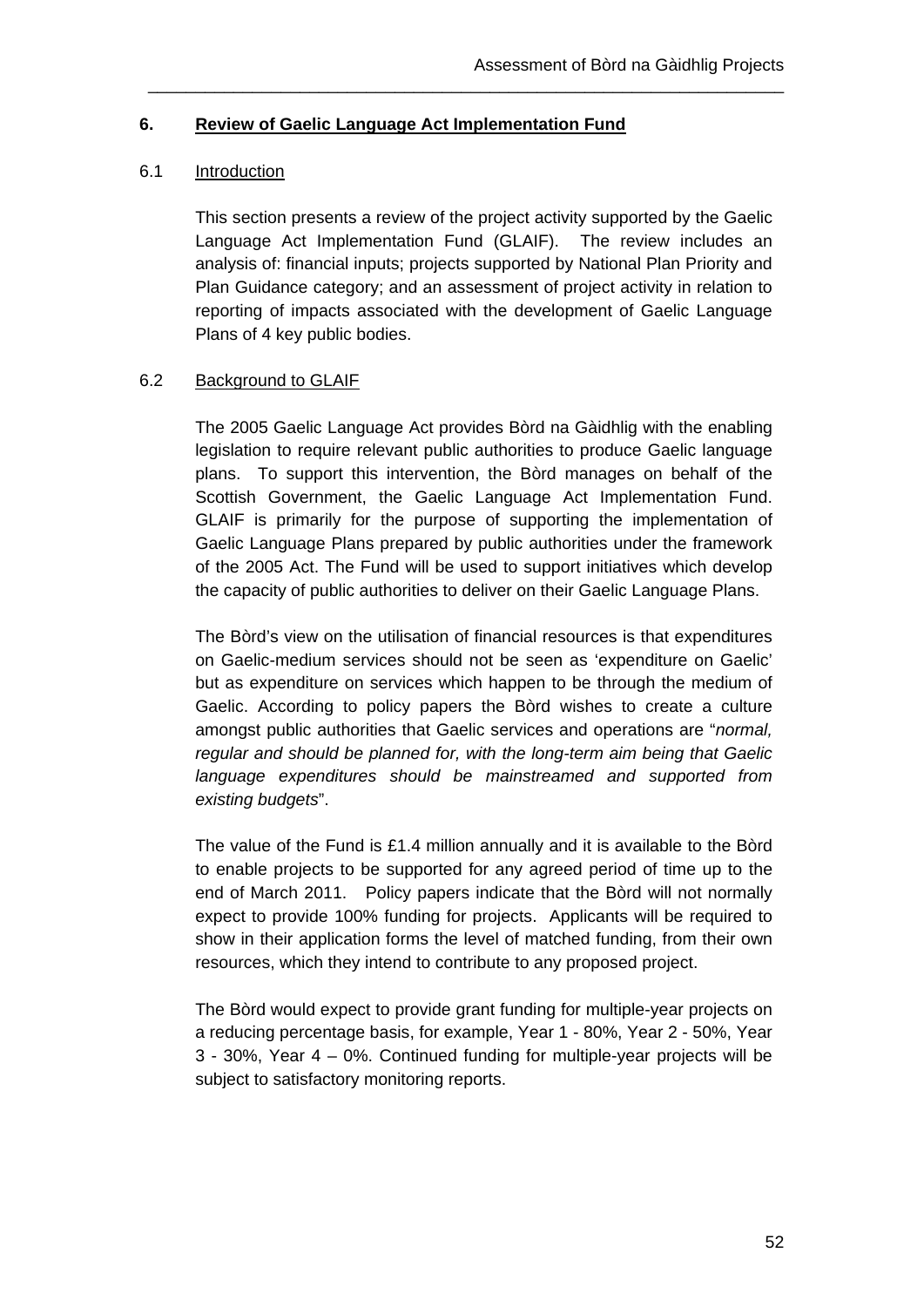# 6.3 Total Expenditures on GLAIF

A profile of GLAIF expenditures to participating organisations is shown at Table 6.1.

| Organisation                             | 2006-07  | 2007-08       | 2008-09  | 2009-10  | 2010-11   | Total    |
|------------------------------------------|----------|---------------|----------|----------|-----------|----------|
|                                          |          | <b>Actual</b> |          |          | Projected |          |
| <b>Highland Council</b>                  | 327.50   | 196.50        | 193.10   | 199.10   | 167.80    | 1,084.00 |
| Highlands and Islands Enterprise         | 82.00    | 375.50        | 124.00   | 93.30    | 35.70     | 710.50   |
| Comhairle nan Eilean Siar                | 250.20   | 142.00        | 94.80    | 74.90    | 22.10     | 584.00   |
| Argyll and Bute Council                  | 93.07    | 206.69        | 107.20   | 49.90    | 30.20     | 487.06   |
| <b>UHI Millennium Institute</b>          | 8.80     | 9.06          | 130.80   | 250.40   | 75.30     | 474.36   |
| CalMac                                   | 173.95   | 170.00        | 31.30    | 0.00     | 0.00      | 375.25   |
| Ainmean-Àite na h-Alba                   | 0.00     | 65.00         | 32.00    | 54.00    | 57.00     | 208.00   |
| Learning and Teaching Scotland           | 0.00     | 2.76          | 91.50    | 67.00    | 12.00     | 173.26   |
| <b>Historic Scotland</b>                 | 0.00     | 0.00          | 0.00     | 0.00     | 0.00      | 0.00     |
| National Trust For Scotland              | 200.00   | 0.00          | 0.00     | 0.00     | 0.00      | 200.00   |
| <b>HMI Education</b>                     | 0.00     | 0.00          | 115.00   | 30.00    | 15.00     | 160.00   |
| <b>Scottish Qualifications Authority</b> | 0.00     | 1.68          | 47.80    | 72.40    | 36.20     | 158.08   |
| Clì Gàidhlig                             | 0.00     | 0.00          | 36.00    | 52.20    | 55.80     | 144.00   |
| <b>Glasgow City Council</b>              | 0.00     | 0.00          | 0.00     | 0.00     | 0.00      | 0.00     |
| Scottish Parliament                      | 0.00     | 57.47         | 27.80    | 1.80     | 1.10      | 88.17    |
| <b>Highland Health Board</b>             | 0.00     | 39.50         | 35.30    | 0.00     | 0.00      | 74.80    |
| Comhairle na Leabhraichean               | 0.00     | 0.00          | 43.00    | 16.00    | 6.60      | 65.60    |
| <b>Forestry Commission Scotland</b>      | 0.00     | 0.00          | 31.30    | 11.90    | 2.30      | 45.50    |
| Dumfries and Galloway Council            | 0.00     | 0.00          | 0.00     | 0.00     | 0.00      | 0.00     |
| <b>Caledonian Maritime Assets</b>        | 0.00     | 0.00          | 25.30    | 0.00     | 0.00      | 25.30    |
| <b>Edinburgh City Council</b>            | 0.00     | 24.50         | 15.00    | 0.00     | 0.00      | 39.50    |
| <b>Glasgow University</b>                | 0.00     | 0.00          | 5.00     | 19.42    | 14.42     | 38.85    |
| <b>Stirling Council</b>                  | 0.00     | 0.00          | 0.00     | 0.00     | 0.00      | 0.00     |
| <b>Eden Court Theatre</b>                | 0.00     | 0.00          | 17.60    | 15.10    | 0.00      | 32.70    |
| Scottish Natural Heritage                | 0.00     | 0.00          | 12.30    | 18.00    | 0.40      | 30.70    |
| North Lanarkshire Council                | 0.00     | 3.00          | 4.80     | 0.00     | 0.00      | 7.80     |
| Dualchas na Cloinne                      | 0.00     | 0.00          | 0.00     | 0.00     | 0.00      | 0.00     |
| Northern Constabulary                    | 0.00     | 0.00          | 8.00     | 0.00     | 0.00      | 8.00     |
| Aonach Mòr Ski Centre                    | 0.00     | 0.00          | 18.50    | 0.00     | 0.00      | 18.50    |
| <b>Crofters Commission</b>               | 0.00     | 14.60         | 3.00     | 0.00     | 0.00      | 17.60    |
| Glencoe Ski Centre                       | 0.00     | 0.00          | 15.74    | 0.00     | 0.00      | 15.74    |
| Lecht Skin Centre                        | 0.00     | 0.00          | 14.78    | 0.00     | 0.00      | 14.78    |
| Glenshee Ski Centre                      | 0.00     | 0.00          | 13.90    | 0.00     | 0.00      | 13.90    |
| Ionad Chalum Chille Ile (ICCI)           | 0.00     | 10.00         | 0.00     | 0.00     | 0.00      | 10.00    |
| Perth and Kinross Council                | 0.00     | 0.00          | 0.00     | 0.00     | 0.00      | 0.00     |
| Western Isles Health Board               | 0.00     | 5.00          | 4.00     | 0.00     | 0.00      | 9.00     |
| Cairngorm Ski Centre                     | 0.00     | 0.00          | 7.50     | 0.00     | 0.00      | 7.50     |
| Western Isles Language Plan              | 6.58     | 0.00          | 0.00     | 0.00     | 0.00      | 6.58     |
| East Dumbartonshire Council              | 0.00     | 0.00          | 5.90     | 0.00     | 0.00      | 5.90     |
| Scottish Seabird Centre                  | 0.00     | 0.00          | 3.00     | 0.00     | 0.00      | 3.00     |
| <b>Consumer Focus Scotland</b>           | 0.00     | 0.00          | 0.00     | 0.00     | 0.00      | 0.00     |
| Cairngorms Park Authority                | 0.00     | 1.28          | 0.00     | 0.00     | 0.00      | 1.28     |
| Total (£)                                | 1,142.10 | 1,324.53      | 1,315.22 | 1,025.42 | 531.92    | 5,339.19 |

*Table 6.1: GLAIF Funding Allocation for 2006 to 2011 (£'000)*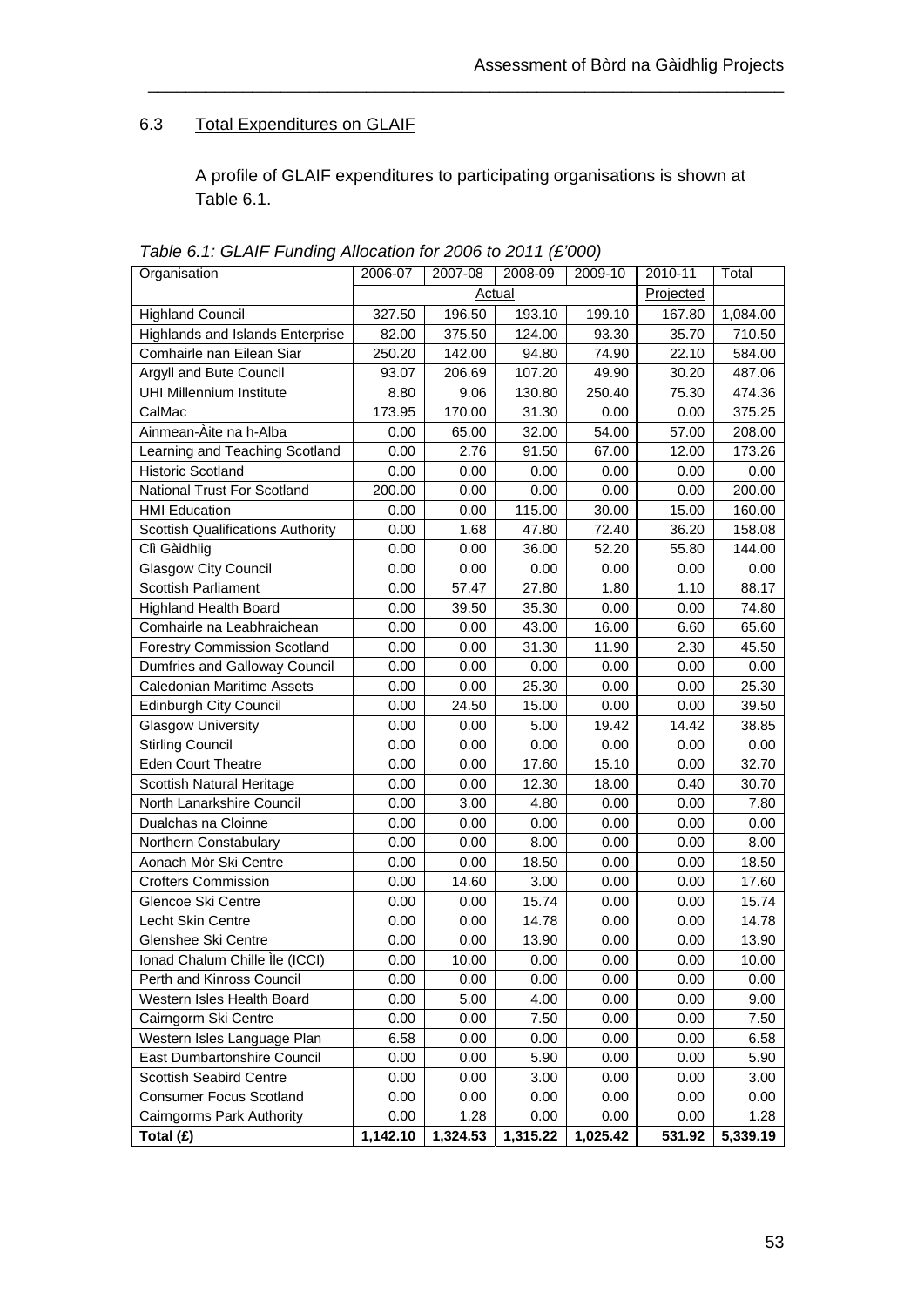Table 6.1 shows that some £5.3 million is expected to be allocated to public bodies for specific project activities over the period 2006-07 to 2010-11. In the context of overall Gaelic language development this is a significant allocation of funding. As such there should be in place a robust system of performance measurement with relevant indicators which would provide Bòrd na Gàidhlig and other stakeholders with a relatively clear picture as to impact of this level of expenditures on Gaelic language vitality and overall revitalisation processes.

\_\_\_\_\_\_\_\_\_\_\_\_\_\_\_\_\_\_\_\_\_\_\_\_\_\_\_\_\_\_\_\_\_\_\_\_\_\_\_\_\_\_\_\_\_\_\_\_\_\_\_\_\_\_\_\_\_\_\_\_\_\_\_\_\_\_\_

Three public bodies – Highland Council; Highlands and Islands Enterprise; and Comhairle nan Eilean Siar account for 44.5% of the total GLAIF expenditures set out at Table 6.1 with the Highland Council accounting for 20% of the total. In all 42 organisations have been supported through GLAIF with 5 public bodies producing Gaelic language plans that have been approved by Bòrd na Gàidhlig.

At Tables 6.10 to 6.13 we provide an analysis of the outcomes produced from a selection of projects managed by the four public bodies in receipt of 54% of the total GLAIF funding within the context of their respective Gaelic language plans.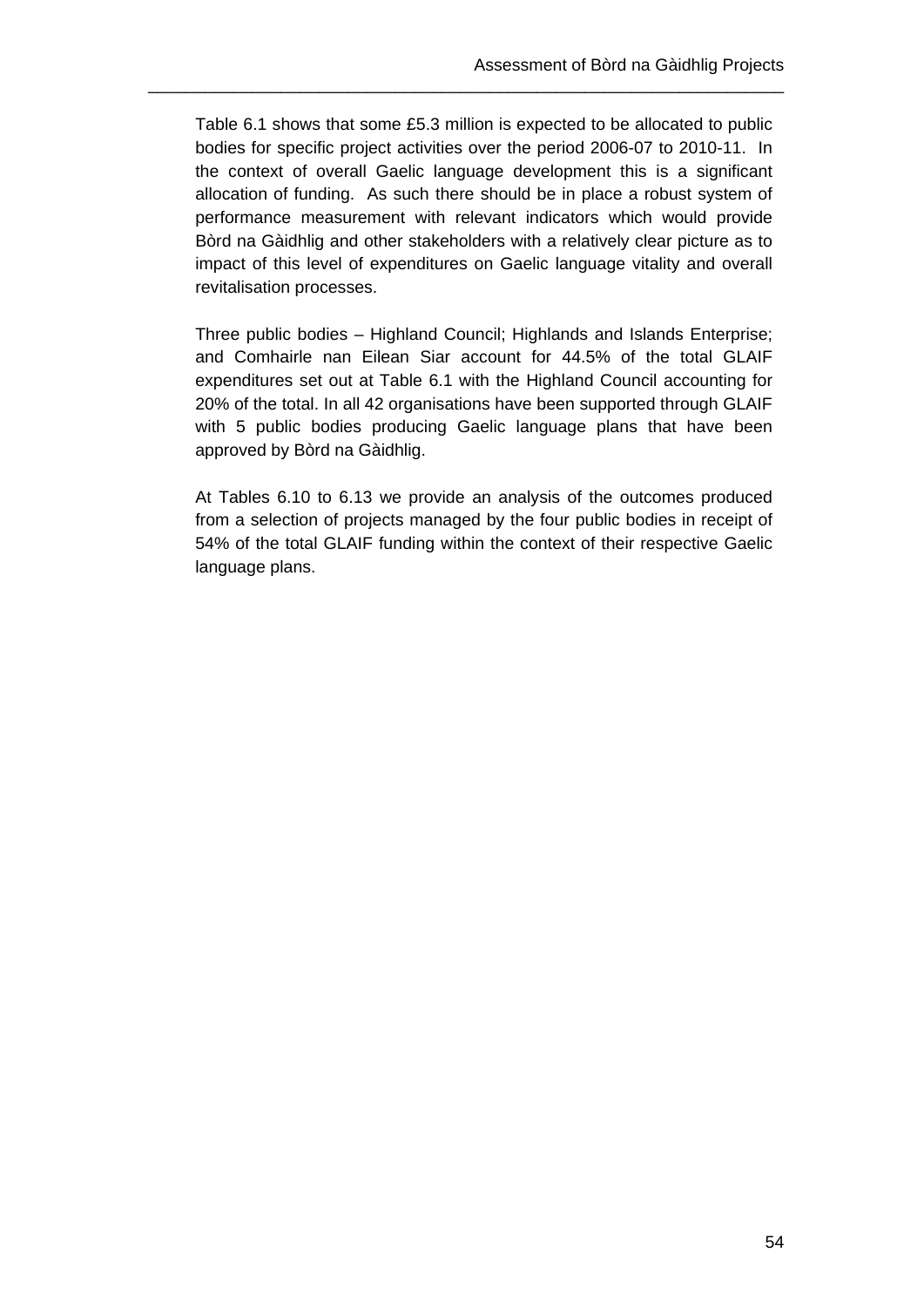## 6.4 GLAIF Expenditures for 2008-09

GLAIF expenditures for 2008-9 are set out in Table 6.2.[10](#page-61-0)

\_\_\_\_\_\_\_\_\_\_\_\_\_\_\_\_\_\_\_\_\_\_\_\_\_\_\_\_\_\_\_\_\_\_\_\_\_\_\_\_\_\_\_\_\_\_\_\_\_\_\_\_\_\_\_\_\_\_\_\_\_\_\_\_\_\_\_

|                                          | No. of          | Value of        | <b>Average Cost per</b> |
|------------------------------------------|-----------------|-----------------|-------------------------|
| Organisation                             | <b>Projects</b> | <b>Projects</b> | project                 |
| <b>Highland Council</b>                  | 12              | £228,100        | £19,008.33              |
| Highlands & Islands Enterprise           | 5               | £174,000        | £34,800.00              |
| Comhairle nan Eilean Siar                | 8               | £132,900        | £16,612.50              |
| <b>UHI Millennium Institute</b>          | $\overline{c}$  | £130,800        | £65,400.00              |
| HM Inspectorate of Education             | 1               | £115,000        | £115,000.00             |
| Argyll & Bute Council                    | 11              | £109,200        | £9,927.27               |
| Learning & Teaching Scotland             | 4               | £91,500         | £22,875.00              |
| <b>Scottish Qualifications Authority</b> | $\overline{2}$  | £47,800         | £23,900.00              |
| <b>Gaelic Books Council</b>              | 3               | £43,000         | £14,333.33              |
| Clì Gàidhlig                             | 1               | £36,000         | £36,000.00              |
| <b>NHS Highland</b>                      | 3               | £35,300         | £11,766.67              |
| Ainmean-Àite na h-Alba                   | 1               | £32,000         | £32,000.00              |
| <b>CalMac Ferries</b>                    | $\overline{2}$  | £31,300         | £15,650.00              |
| <b>Forestry Commission Scotland</b>      | 1               | £31,300         | £31,300.00              |
| Scottish Parliament Corporate Body       | 5               | £27,800         | £5,560.00               |
| <b>Caledonian Maritime Assets</b>        | 1               | £25,300         | £25,300.00              |
| <b>Eden Court Theatre</b>                | 1               | £17,600         | £17,600.00              |
| City of Edinburgh Council                | 1               | £15,000         | £15,000.00              |
| <b>Scottish Natural Heritage</b>         | 3               | £12,300         | £4,100.00               |
| <b>East Dunbartonshire Council</b>       | 1               | £5,900          | £5,900.00               |
| North Lanarkshire Council                | 1               | £4,800          | £4,800.00               |
| <b>NHS Western Isles</b>                 | 1               | £4,000          | £4,000.00               |
| <b>Crofters Commission</b>               | 1               | £3,000          | £3,000.00               |
| <b>Total/Average</b>                     | 71              | £1,353,900      | £19,069.01              |

*Table 6.2: GLAIF Expenditures for 2008-2009* 

In 2008-09 GLAIF expenditures of £1,353,900 supported a total of 71 projects with an average project cost of just over £19,000. Highland Council, Argyll and Bute Council and Comhairle nan Eilean Siar accounted for 44% (31) of all projects supported over this period.

The general allocation of these projects to the National Plan Priorities and the four corporate areas identified in the Guidance to Public Bodies is shown at Table 6.3.

 $\overline{a}$ 

<span id="page-61-0"></span> $10$  The analysis of data in relation to the 2008-09 GLAIF payments are based on the Bòrd na Gàidhlig Board paper dated 3 September 2008, reference P08-042.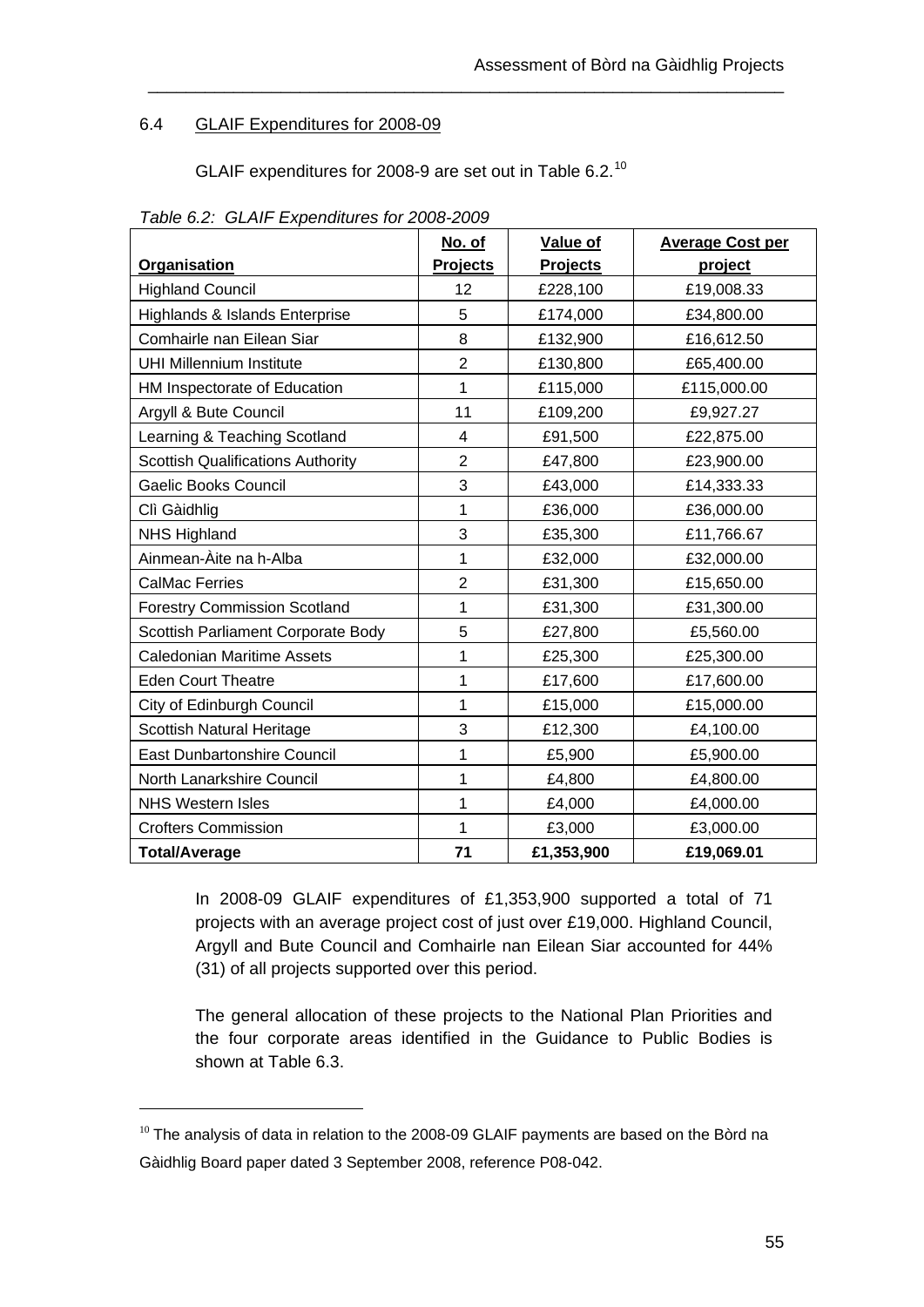| <b>Plan Priorities</b> | No. of projects | Value of projects |
|------------------------|-----------------|-------------------|
| Usage                  | 20              | £591,200          |
| Corpus                 | 21              | £347,900          |
| Acquisition            | 11              | £215,300          |
| <b>Status</b>          | 13              | £161,900          |
| Total                  | 65              | £1,316,300        |
|                        |                 |                   |
| Plan Guidance          |                 |                   |
| Identity               | 12              | £163,700          |
| Publications           | 9               | £162,700          |
| Communications         | 4               | £63,900           |
| Staffing               | 2               | £36,600           |

*Table 6.3: Allocation of Projects by National Plan Priorities and Guidance Areas 2008-2009* 

As indicated at Table 6.3, a total of 65 projects were allocated to a National Plan Priority with 27 projects associated with any one of the four priority areas indicated in the "Guidance" issued by the Bòrd for the development of Gaelic language plans.

From the above analysis there seems to be a misalignment between the extent to which projects have been allocated to a National Plan Priority and also to a "Guidance" category. Ordinarily it would be expected that all projects supported through GLAIF (and all other programmes/projects) would be assigned to a National Plan Priority and then also linked to a subcategory of activity, in this case one of the four Guidance areas of: Identity; Communications; Publications; and Staffing. This appears not to have happened to the level expected during 2008-09 and as a consequence it makes it extremely difficult to evaluate/assess the 'path to impacts' associated with expenditures made through GLAIF.

The analysis of projects allocated to both a National Plan Priority and a Guidance category during 2008-09 is shown at Table 6.7 on page 59. This suggests that only 9 projects were allocated to a National Plan Priority and to a Plan Guidance Category. 11 projects were allocated jointly to two National Plan Priorities. Thus, only 22 (31%) of projects from the 71 supported through GLAIF in 2008-09 are allocated to both a National Plan Priority and/or a Language Plan Guidance category.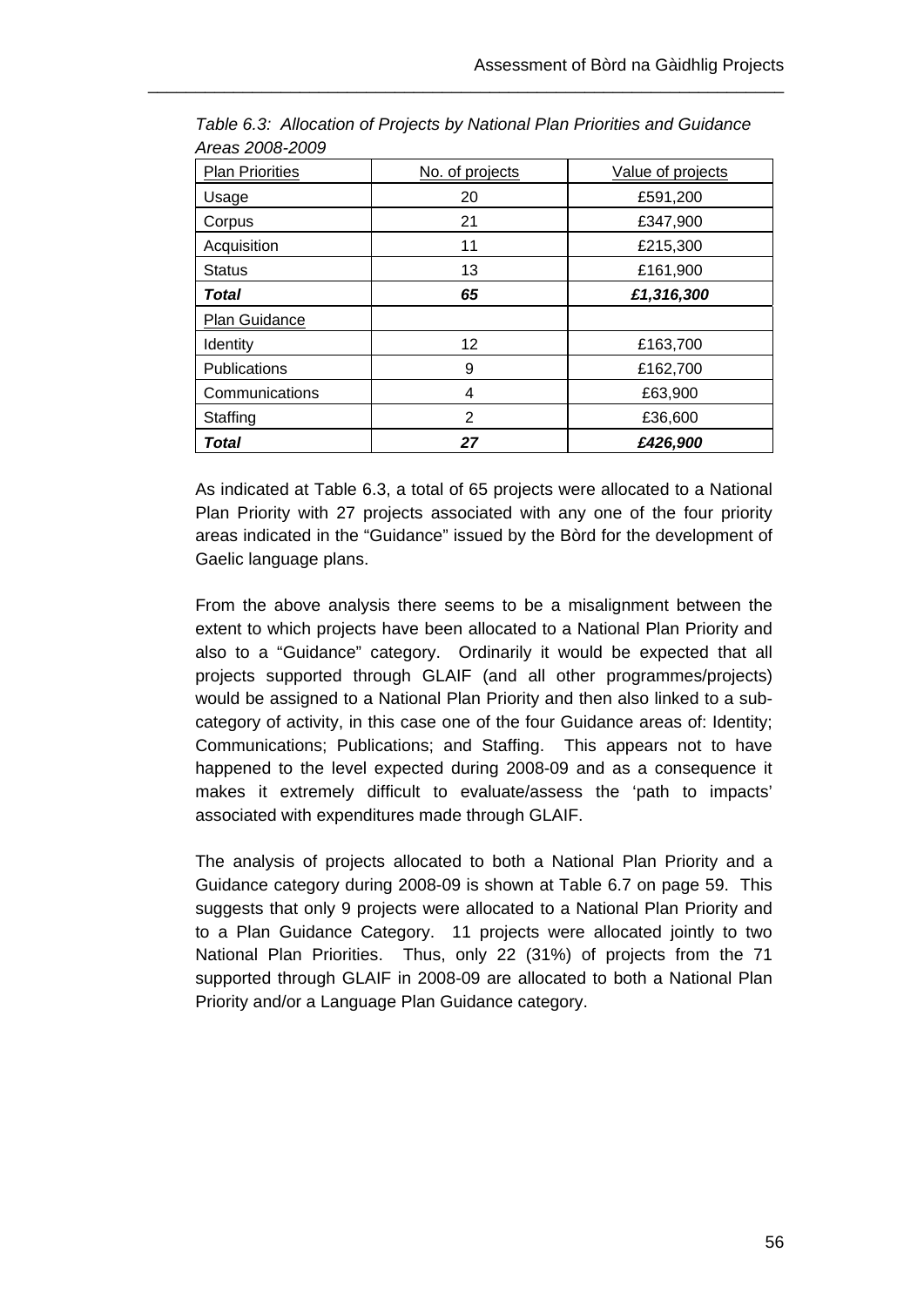## 6.5 GLAIF Expenditures for 2009-10

The GLAIF payments awarded to for new project activity for 2009-10 are set out in Table 6.4<sup>[11](#page-63-0)</sup>.

\_\_\_\_\_\_\_\_\_\_\_\_\_\_\_\_\_\_\_\_\_\_\_\_\_\_\_\_\_\_\_\_\_\_\_\_\_\_\_\_\_\_\_\_\_\_\_\_\_\_\_\_\_\_\_\_\_\_\_\_\_\_\_\_\_\_\_

|                                | No. of          | Value of        | <b>Average Cost</b> |
|--------------------------------|-----------------|-----------------|---------------------|
| Organisation                   | <b>Projects</b> | <b>Projects</b> | per project         |
| <b>Historic Scotland</b>       | 10              | £141,590        | £14,159             |
| Comhairle nan Eilean Siar      | 5               | £85,500         | £17,100             |
| <b>Glasgow City Council</b>    | 9               | £65,340         | £7,260              |
| <b>Highland Council</b>        | $\overline{2}$  | £33,280         | £16,640             |
| Dumfries & Galloway Council    | 1               | £28,517         | £28,517             |
| <b>Stirling Council</b>        | $\overline{2}$  | £20,000         | £10,000             |
| Learning and Teaching Scotland | 2               | £20,000         | £10,000             |
| Argyll & Bute Council          |                 | £18,450         | £18,450             |
| <b>CMAL</b>                    |                 | £14,320         | £14,320             |
| Dualchas na Cloinne            |                 | £13,890         | £13,890             |
| Northern Constabulary          | 1               | £12,000         | £12,000             |
| Perth & Kinross Council        | 1               | £9,900          | £9,900              |
| North Lanarkshire Council      | 1               | £8,800          | £8,800              |
| <b>Consumer Focus Scotland</b> | 1               | £2,000          | £2,000              |
| <b>Crofters Commission</b>     |                 | £250            | £250                |
| Total                          | 39              | £473,837        | £12,150             |

*Table 6.4: GLAIF Expenditures for New Project Activity 2009-2010* 

In 2009-10 additional GLAIF expenditures of £473,837 supported a total of 39 new projects with an average project cost of just over £12,000. Some of this expenditure was allocated to existing organisations participating in GLAIF but the majority element was awarded to organisations entering the GLAIF funding stream for the first time. As such Historic Scotland and Glasgow City Council accounted for 19 (49%) of the new projects awarded funding through GLAIF in 2009-10. Funding awards to these two organisations amounted to 44% of the GLAIF funding allocated in 2009-10.

The general allocation of these projects to the National Plan Priorities and the four corporate areas identified in the Development Plan Guidance to public bodies is shown at Table 6.5.

 $\overline{a}$ 

<span id="page-63-0"></span> $11$  The analysis of data in relation to the 2009-10 GLAIF payments are based on the Bòrd na Gàidhlig Board paper dated 23 June 2009, reference P09-023.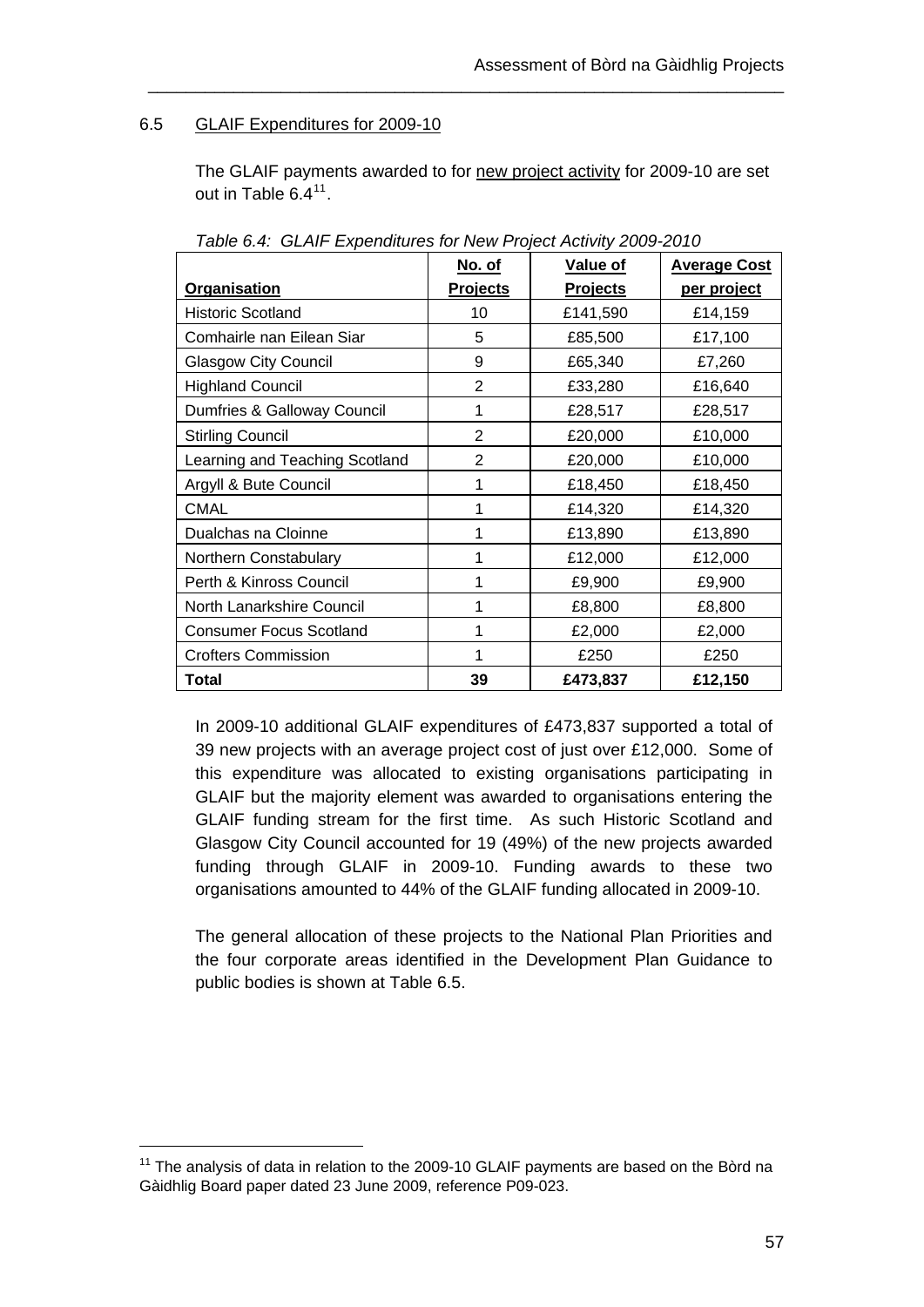| <b>Plan Priorities</b> | No. of projects | Value of projects |
|------------------------|-----------------|-------------------|
| Usage                  | 19              | £237,270          |
| Corpus                 |                 | £10,000           |
| Acquisition            | 8               | £80,907           |
| <b>Status</b>          | 11              | £127,210          |
| <b>Total</b>           | 39              | £455,387          |
| Plan Guidance          |                 |                   |
| Identity               | 8               | £98,390           |
| <b>Publications</b>    |                 | £95,350           |
| Communications         | 11              | £138,827          |
| Staffing               | 11              | £114,020          |
| Total                  | 37              | £446,587          |

*Table 6.5: Allocation of Projects by National Plan Priorities and Guidance Areas 2009-2010* 

Table 6.5, shows that a total of 39 projects were allocated to a National Plan Priority with 37 of these projects also associated with one of the four corporate areas indicated in the "Guidance" for the development of Gaelic language plans.

The alignment of projects to a National Plan Priority and to a Guidance category has improved significantly since the 2008-09 allocations (Table 6.6) perhaps suggesting an element of learning and a greater degree of awareness and knowledge within the project management team managing the GLAIF process.

The analysis of the 2009-10 projects and their subsequent allocation to both a National Plan Priority and a Guidance category is shown at Table 6.7 overleaf.

The data presented in Table 6.7 indicates that 38 of the 39 projects awarded GLAIF funding in 2009-10 were allocated to both a National Plan Priority and to a Plan Guidance Category. In terms of the National Plan Priorities, 18 (47%) were allocated to the "Usage" priority with 11 (29%) allocated to "Status". Projects allocated to the "Usage" priority also accounted for 53% (£246,920) of the additional GLAIF expenditures during 2009-10. "Usage/Communications" (6 projects) and Usage/Staffing" (6 projects) accounted in total for 12 of the projects supported with "Status/Identity", accounting for 5 projects.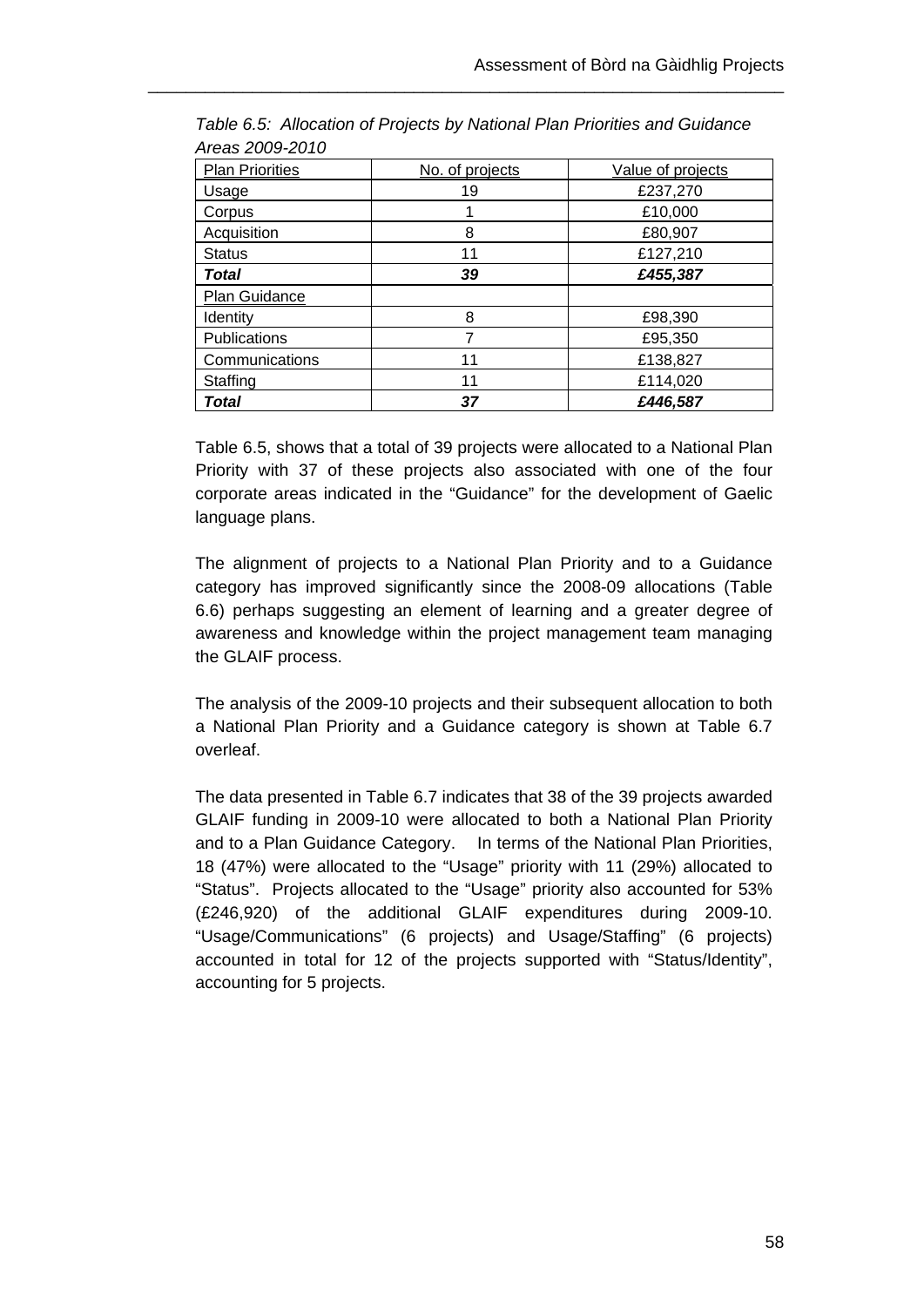| Category        | Usage       | Corpus         | <b>Acquisition</b> | <b>Status</b> | Identity       | Publications | Communications | Staffing    | <b>Totals</b>  |
|-----------------|-------------|----------------|--------------------|---------------|----------------|--------------|----------------|-------------|----------------|
| Usage           |             |                |                    |               |                |              |                |             |                |
| Number          | $\mathbf 0$ | $\mathfrak{p}$ | 4                  |               | $\Omega$       | 0            | 0              | $\mathbf 0$ | $\overline{ }$ |
| Value           | $\Omega$    | 36,000         | 46,600             | 50,000        | 0              | 0            | 0              | 0           | 132,600        |
| Corpus          |             |                |                    |               |                |              |                |             |                |
| Number          | $\mathbf 0$ | $\mathbf 0$    |                    | 3             | $\overline{2}$ | 0            |                |             | 8              |
| Value           | $\Omega$    | 0              | 44,200             | 29,600        | 18,300         | 0            | 8,300          | 8,300       | 108,700        |
| Acquisition     |             |                |                    |               |                |              |                |             |                |
| Number          | $\Omega$    | $\Omega$       | 0                  | $\Omega$      | $\Omega$       | 0            |                |             | 2              |
| Value           | $\mathbf 0$ | 0              | 0                  | 0             | 0              | 0            | 29,000         | 33,100      | 62,100         |
| <b>Status</b>   |             |                |                    |               |                |              |                |             |                |
| Number          | $\Omega$    | $\mathbf 0$    | 0                  | $\Omega$      | $\mathcal{P}$  | $\Omega$     | $\Omega$       |             | 3              |
| Value           | $\mathbf 0$ | $\mathbf 0$    | 0                  | $\Omega$      | 41,300         | 0            | 0              | 4,000       | 45,300         |
| Totals - Number | $\Omega$    | $\mathcal{P}$  | 5                  |               | 4              | 0            | $\mathcal{P}$  | 3           | 20             |
| Totals - Value  | $\mathbf 0$ | £36,000        | £90,800            | £79,600       | £59,600        | 0            | £37,300        | £45,400     | £348,700       |

*Table 6.6: Allocation of Projects across National Plan Priority and Plan Guidance Category - 2008-09* 

*Table 6.7: Allocation of Projects across National Plan Priority and Plan Guidance Category - 2009-10* 

| Category        | Identity | Publications  | Communications | Staffing | Totals   |
|-----------------|----------|---------------|----------------|----------|----------|
| Usage           |          |               |                |          |          |
| Number          | 3        | 3             | 6              | 6        | 18       |
| Value           | 27,090   | 36,560        | 86,360         | 96,910   | 246,920  |
| Corpus          |          |               |                |          |          |
| Number          | ∩        | 0             | 0              |          |          |
| Value           | $\Omega$ | 0             | 0              | 10,000   | 10,000   |
| Acquisition     |          |               |                |          |          |
| Number          |          | 2             | 2              | 3        | 8        |
| Value           | 3,000    | 24,470        | 30,717         | 22,720   | 80,907   |
| <b>Status</b>   |          |               |                |          |          |
| Number          | 5        | $\mathcal{P}$ | 3              |          | 11       |
| Value           | 68,300   | 34,320        | 21,750         | 2,840    | 127,210  |
| Totals - Number | 9        |               | 11             | 11       | 38       |
| Totals - Value  | £98,390  | £95,350       | £138,827       | £132,470 | £465,037 |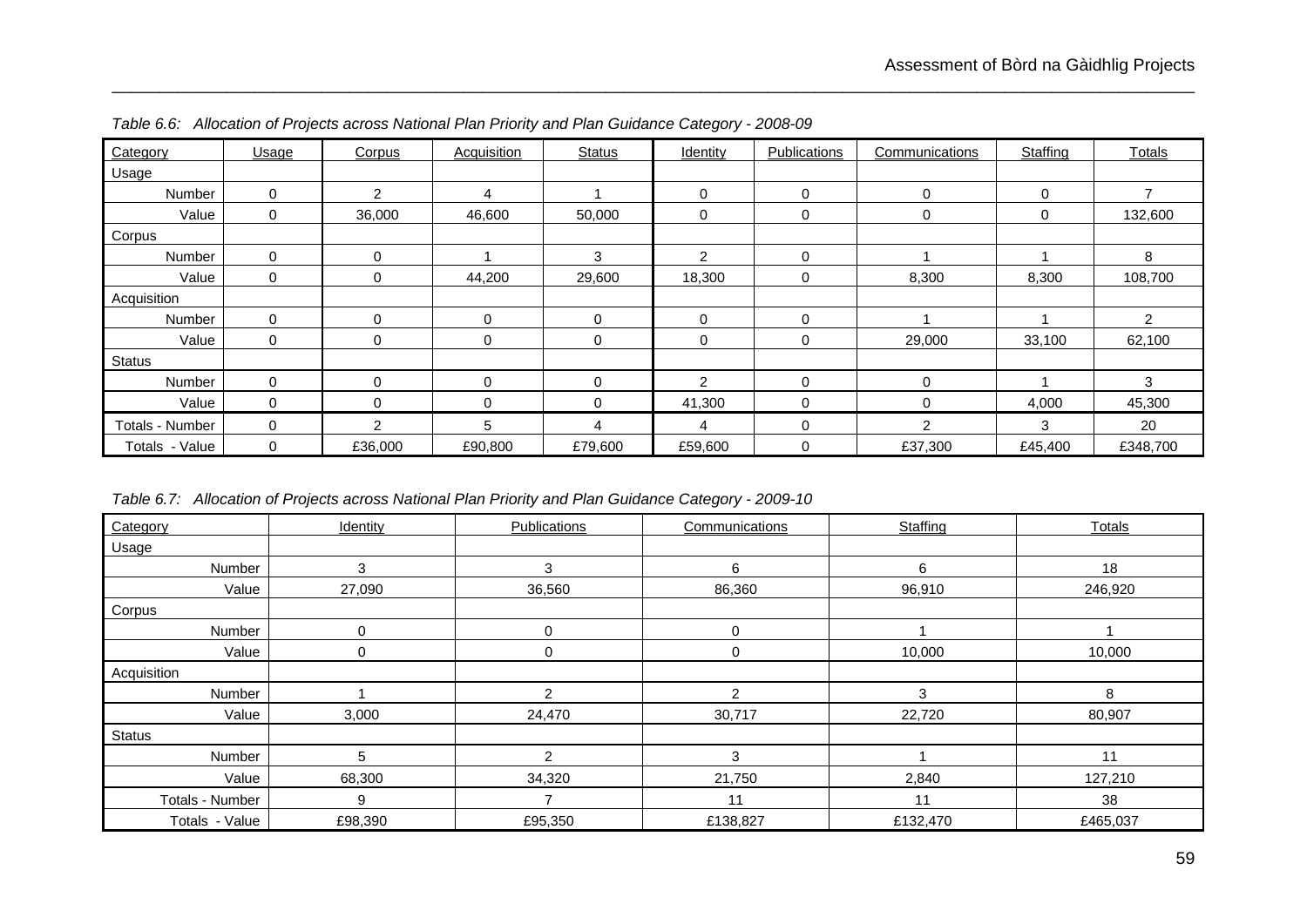#### 6.6 Analysis of the Gaelic Language Outcomes generated from GLAIF

\_\_\_\_\_\_\_\_\_\_\_\_\_\_\_\_\_\_\_\_\_\_\_\_\_\_\_\_\_\_\_\_\_\_\_\_\_\_\_\_\_\_\_\_\_\_\_\_\_\_\_\_\_\_\_\_\_\_\_\_\_\_\_\_\_\_\_

#### 6.6.1 Introduction

As indicated previously GLAIF has the primary purpose of supporting the implementation of Gaelic Language Plans prepared by public authorities under the framework of the 2005 Act. In this part of our assessment of projects supported by Bòrd na Gàidhlig we consider the language outcomes that have been generated by GLAIF. The focus of the analysis is on the four public bodies that accounted for the majority of funding awarded through GLAIF in 2008-09. The analysis of language outcomes is based on a sample of eight projects selected from across all the projects funded by the 4 public bodies through GLAIF funding.

### 6.6.2 GLAIF Financial Inputs - 4 Public Bodies

Table 6.8 provides a breakdown of the financial inputs from GLAIF to the four public bodies Highland Council; Highlands and Islands Enterprise; Comhairle nan Eilean Siar; and Argyll and Bute Council.

| Organisation                   | <b>Total Project</b> | <b>GLAIF</b> | Estimated                 | Leverage |
|--------------------------------|----------------------|--------------|---------------------------|----------|
|                                | Costs                | Contribution | <b>Other Contribution</b> |          |
| <b>Highland Council</b>        | 392,145              | 228,100      | 164.045                   | 1:0.42   |
| Highlands & Islands Enterprise | 290,595              | 174,000      | 116.595                   | 1:0.40   |
| Comhairle nan Eilean Siar      | 166,125              | 132,900      | 33,225                    | 1:0.20   |
| Argyll & Bute Council          | 134,450              | 109.200      | 27,250                    | 1:0.20   |
| Total $(E)$                    | 985,315              | 644,200      | 341,115                   | 1:0.35   |

*Table 6.8: Project Costs and GLAIF Expenditures for 4 Key Public Bodies 2008-09* 

Notes: Total Project Costs are based on Bòrd na Gàidhlig intervention rates as stated in Board paper P08-042. Leverage is expressed as 1:X where X is expenditures by public bodies (estimated other contribution) divided by the Total Project Costs. 'Estimated Other Contribution' is the contribution from public bodies in receipt of GLAIF funding

Total GLAIF funding during 2008-09 for the four public bodies listed at Table 6.4 was £644,200. This represents 65% of the total projects costs for the GLAIF projects supported by these four organisations during 2008-09.

The four organisations are estimated to have contributed some £341,000 (35%) to the total costs of the projects supported. A notional leverage ratio has also been calculated and this ranges from 1:0.20 to 1:0.42.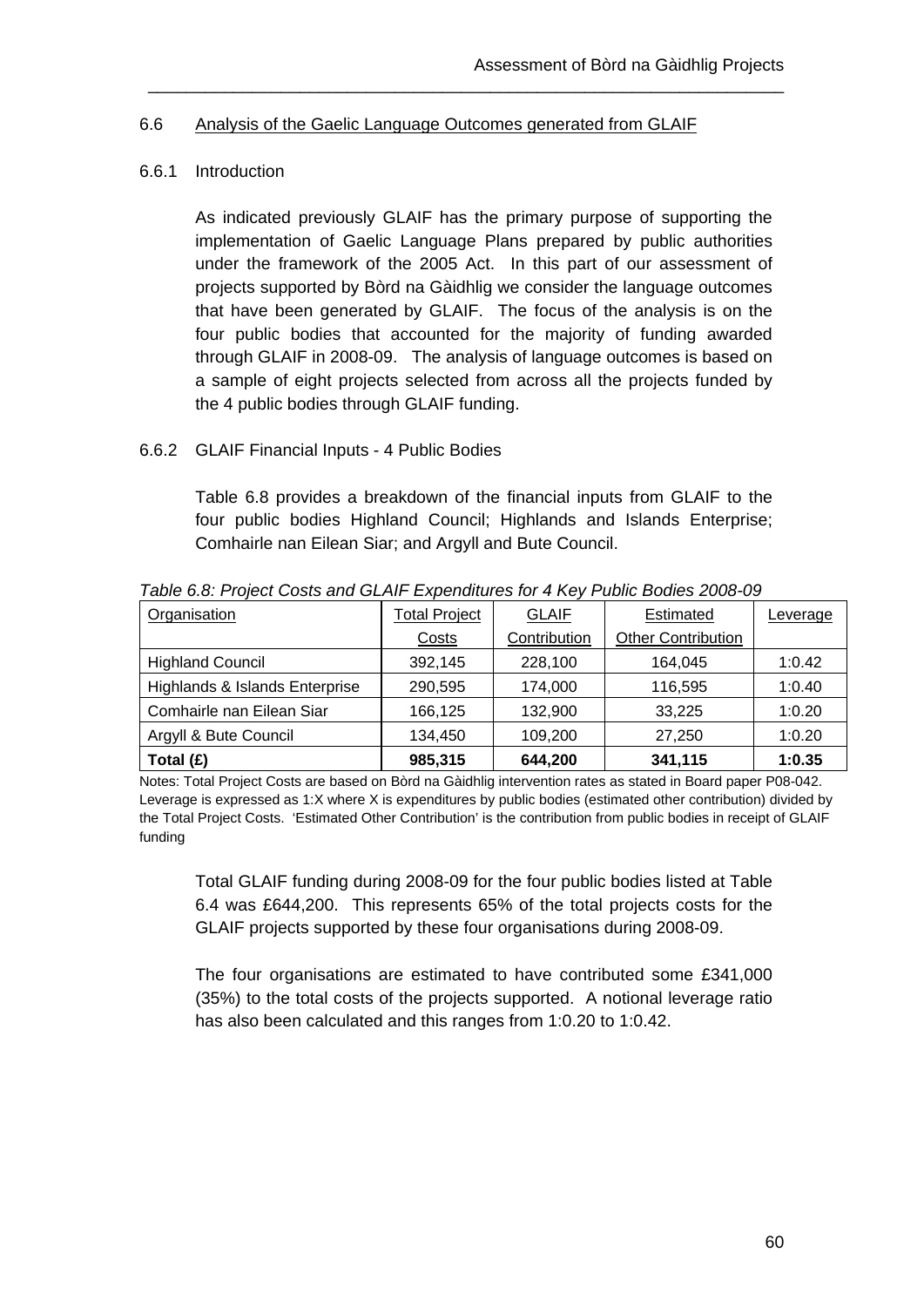It would be expected that this ratio would increase in future years as public bodies increase their respective contributions to Gaelic language projects supported by Bòrd funds. This would reflect the objective of mainstreaming Gaelic developmental activity within normal operational activities undertaken by the public bodies.

\_\_\_\_\_\_\_\_\_\_\_\_\_\_\_\_\_\_\_\_\_\_\_\_\_\_\_\_\_\_\_\_\_\_\_\_\_\_\_\_\_\_\_\_\_\_\_\_\_\_\_\_\_\_\_\_\_\_\_\_\_\_\_\_\_\_\_

The distribution of GLAIF project expenditures across the National Plan Priorities and the categories set out in the 'Guidance' to public bodies is set out at Table 6.9.

| Priority                       | No. of         | Total   | <b>GLAIF</b> | <b>Estimated Other</b> | Leverage |
|--------------------------------|----------------|---------|--------------|------------------------|----------|
|                                | Projects       | Project | Contribution | Contribution           |          |
|                                |                | Costs   |              |                        |          |
| Usage                          | 12             | 287,491 | 185,700      | 101,791                | 1:0.35   |
| Acquisition                    | $\overline{7}$ | 150,625 | 97,800       | 52,825                 | 1:0.35   |
| Corpus                         | 4              | 123,167 | 97,200       | 25,967                 | 1:0.21   |
| Identity                       | 3              | 177,429 | 84,800       | 92,629                 | 1:0.52   |
| Staffing                       | 2              | 47,500  | 38,000       | 9,500                  | 1:0.20   |
| <b>Status</b>                  | 2              | 21,500  | 17,200       | 4,300                  | 1:0.20   |
| <b>Acquisition &amp; Usage</b> | 2              | 19,950  | 15,600       | 4,350                  | 1:0.22   |
| Staffing & Acquisition         | 1              | 42,987  | 33,100       | 9,887                  | 1:0.23   |
| Status & Corpus                | 1              | 23,500  | 18,800       | 4,700                  | 1:0.20   |
| Usage & Corpus                 | 1              | 26,667  | 4,000        | 22,667                 | 1:0.85   |
| Usage & Status                 | 1              | 62,500  | 50,000       | 12,500                 | 1:0.20   |
| Total (£)                      | 36             | 983,315 | 642,200      | 341,115                | 1:0.35   |

 *Table 6.9: Distribution of Project Expenditures by National Plan Priorities 2008-09* 

In 2008-09, GLAIF expenditures supported 36 projects across the four public bodies considered in this analysis. The National Plan Priority 'Usage' accounted for 12 (33%) of projects and 29% of GLAIF expenditures with 'Acquisition' accounting for 19% of the projects supported and for 15% of the GLAIF expenditures.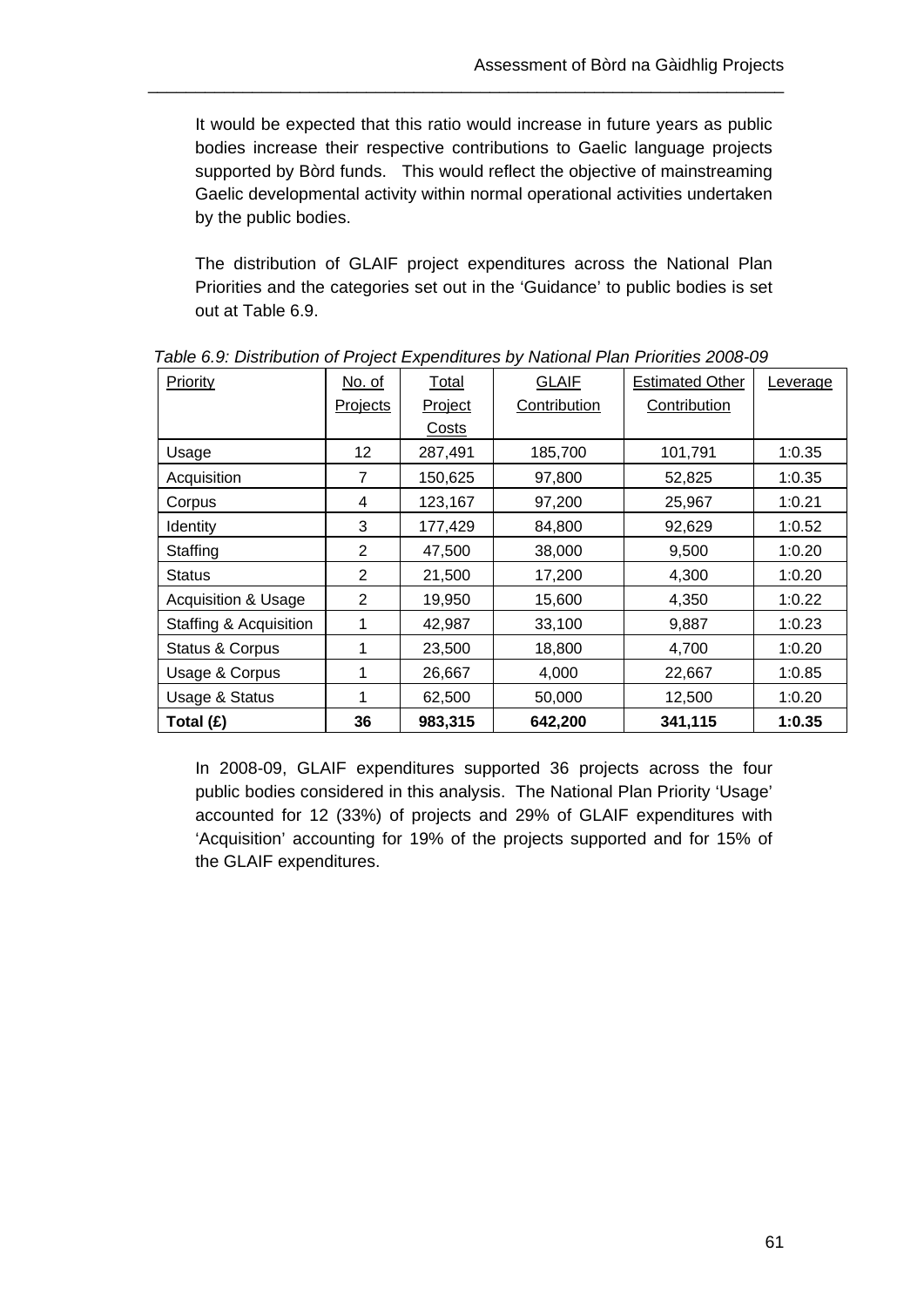# 6.6.3 The Sample of GLAIF Funded Projects

Our sample analysis is based on 8 projects supported through GLAIF and managed by the four public bodies. Table 6.10 lists the 8 projects by each of the public bodies.

\_\_\_\_\_\_\_\_\_\_\_\_\_\_\_\_\_\_\_\_\_\_\_\_\_\_\_\_\_\_\_\_\_\_\_\_\_\_\_\_\_\_\_\_\_\_\_\_\_\_\_\_\_\_\_\_\_\_\_\_\_\_\_\_\_\_\_

|                                  |                    | . as to the thing of the state of the theory of the state of the state of the state of the state of the state o |  |  |  |  |
|----------------------------------|--------------------|-----------------------------------------------------------------------------------------------------------------|--|--|--|--|
| Organisation                     | No. of<br>Projects | Name of Project                                                                                                 |  |  |  |  |
| Highlands and Islands Enterprise | $\overline{2}$     | Language Learning for HIE staff<br><b>Business Challenge Fund</b><br>2.                                         |  |  |  |  |
| Argyll & Bute Council            | $\overline{2}$     | 1. Community Language Development<br>2. Family Learning Seminars                                                |  |  |  |  |
| <b>Highland Council</b>          | 2                  | An Sgàilean Ùr<br>Sgrìobhadh sa Sgìre<br>2.                                                                     |  |  |  |  |
| Comhairle nan Eilean Siar        | $\overline{2}$     | <b>Ulpan Gaelic Immersion Classes</b><br><b>Promotion of Gaelic Medium Education</b>                            |  |  |  |  |

*Table 6.10: Projects included in the GLAIF Review Sample* 

### 6.6.4 Analysis of Project Activity and Outcomes

Tables 6.11 to 6.14 summarise the activities and language outcomes generated by the projects included in the selected sample.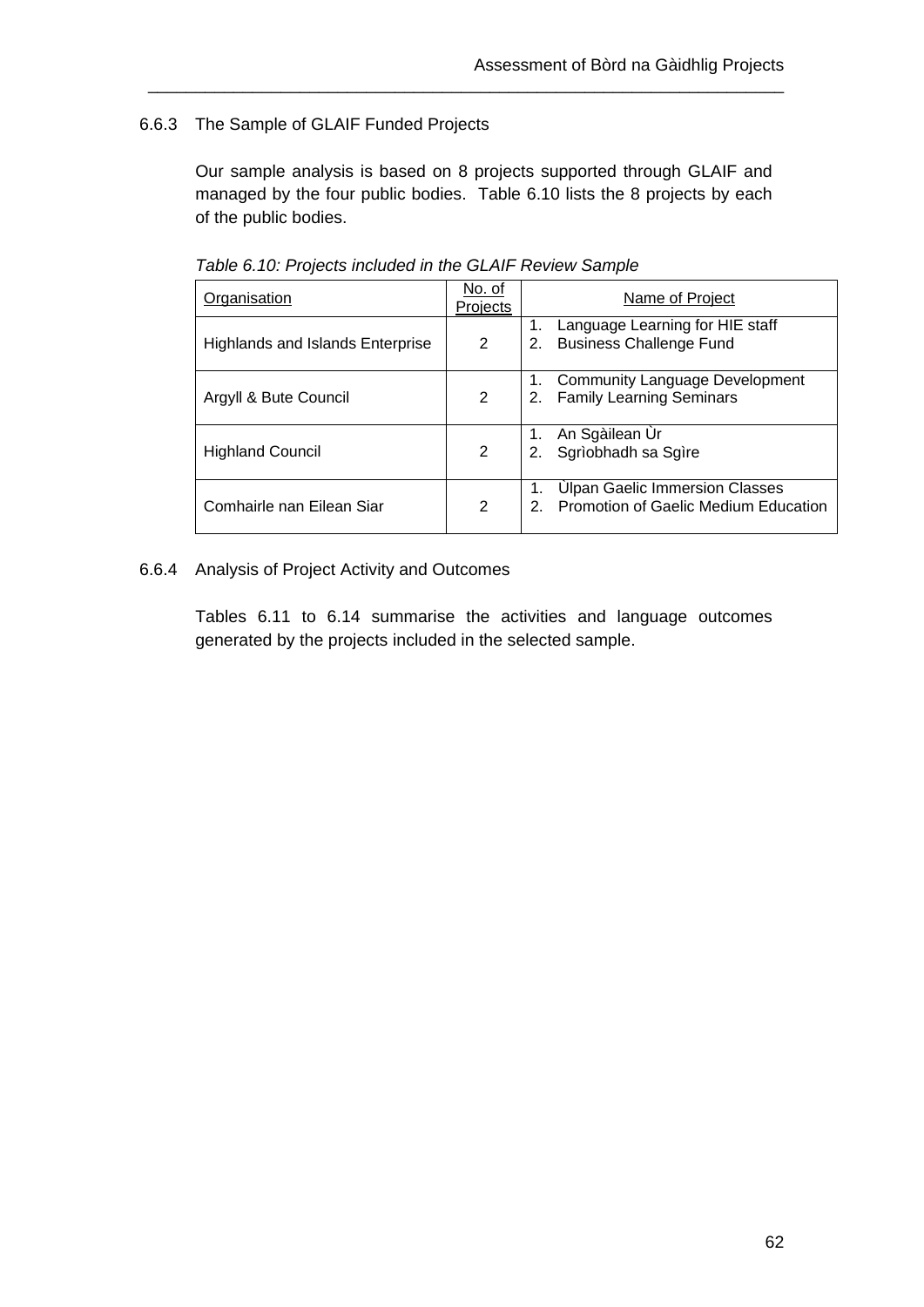| rabic 0.11.1 iiginahas aha islahas Enterprise<br>Project | Language learning for HIE staff                                                                                                                                                                                                                                     | <b>Business Challenge Fund</b>                                                     |
|----------------------------------------------------------|---------------------------------------------------------------------------------------------------------------------------------------------------------------------------------------------------------------------------------------------------------------------|------------------------------------------------------------------------------------|
| <b>Project Duration</b>                                  | 2008-11                                                                                                                                                                                                                                                             | 2008-10                                                                            |
| <b>Funds Requested</b>                                   | GLAIF: £60K; HIE: £30K                                                                                                                                                                                                                                              | <b>GLAIF: £80K; HIE: £40K</b>                                                      |
| <b>Projected Targets</b>                                 | Improved Gaelic skills in up to 25%<br>of workforce.<br>Fluency in 25% of workforce in<br>Western Isles and Skye                                                                                                                                                    | 20 businesses supported with<br>integrated Gaelic into their<br>working practices. |
| <b>Projected Outcomes</b>                                | Gaelic normalised within offices of<br>HIE.<br>Workforce capable of providing<br>services through Gaelic in the<br>Stornoway, Portree & Benbecula<br>offices.                                                                                                       | Profile of Gaelic improved as<br>adding value to business outputs.                 |
| <b>Reported Outcomes</b>                                 | Ulpan classes held at HIE offices in<br>Inverness and Dingwall.<br>3 people attending classes in<br>Broadford.                                                                                                                                                      | No outcomes reported - expected<br>start date summer 2009.                         |
| Assessment:                                              |                                                                                                                                                                                                                                                                     |                                                                                    |
| Language Capacity                                        | Gaelic language competence is<br>being developed for some members<br>of staff. Actual numbers and level of<br>competence not reported.                                                                                                                              | No outcomes reported.                                                              |
| Opportunity                                              | There should be some opportunities<br>to use the Gaelic in informal settings<br>within mainland offices. The formal<br>use of Gaelic in business setting in<br>Western Isles and Skye offices not<br>reported.                                                      | No outcomes reported.                                                              |
| Use                                                      | The numbers of staff on training<br>courses indicate a willingness to use<br>the language. Knowledge of use in<br>terms of hours and/or setting is not<br>available.                                                                                                | No outcomes reported.                                                              |
| Direction of change                                      | Positive                                                                                                                                                                                                                                                            | No change                                                                          |
| Comment                                                  | Different targets stated in project<br>proposal and end of year report.<br>No indication if 25% (c90 people)<br>within workforce have improved<br>Gaelic language skills. No indication<br>on the level of demand for Gaelic<br>services in Skye and Western Isles. | No indication on the use of<br>project funding.                                    |

*Table 6.11: Highlands and Islands Enterprise*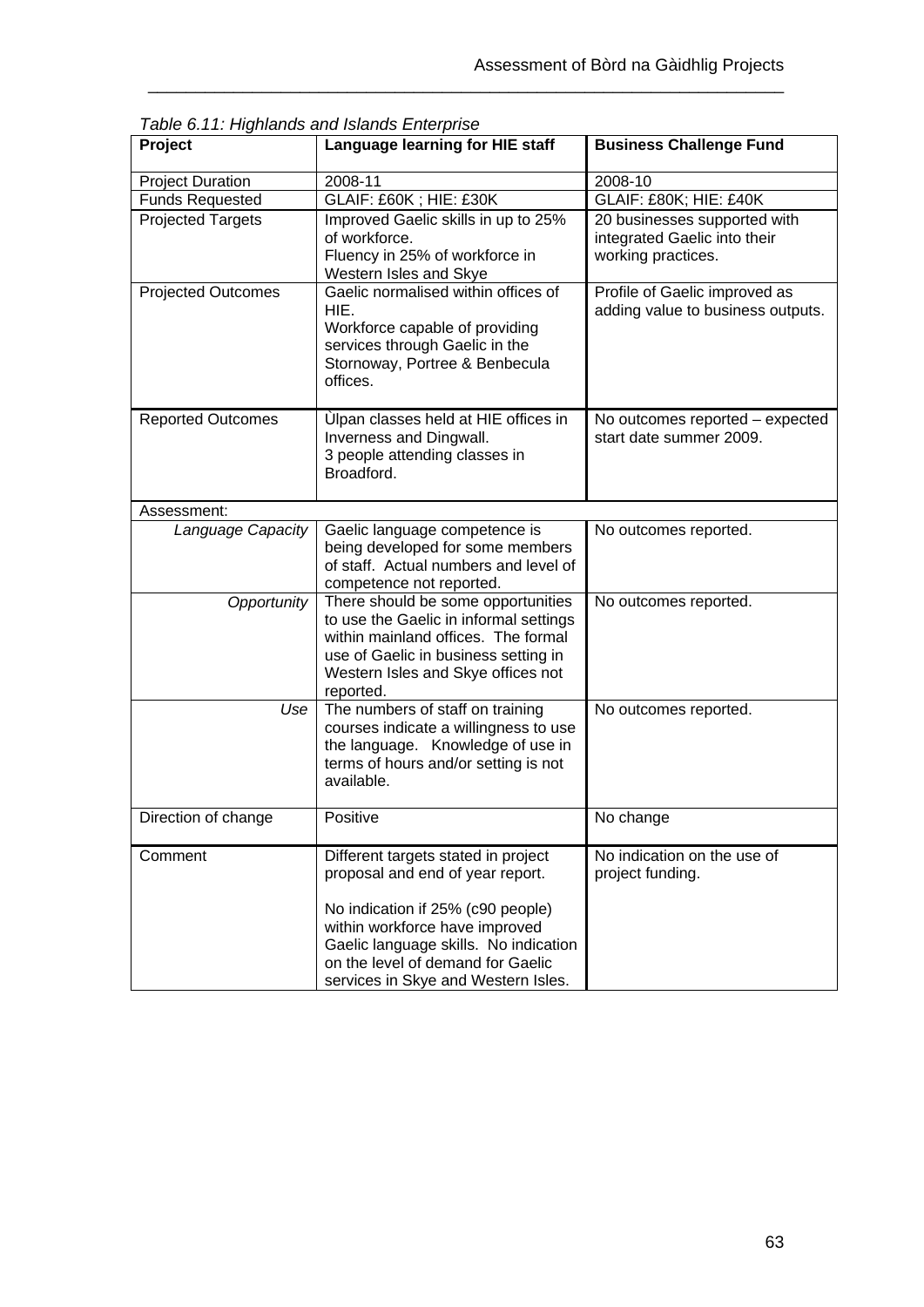| Project                   | <b>Community Language</b><br><b>Development</b>                                                                                                                                                                                                                                                                    | <b>Family Learning Seminars</b>                                                                                                                                                                                    |
|---------------------------|--------------------------------------------------------------------------------------------------------------------------------------------------------------------------------------------------------------------------------------------------------------------------------------------------------------------|--------------------------------------------------------------------------------------------------------------------------------------------------------------------------------------------------------------------|
| Duration                  | 2008-11                                                                                                                                                                                                                                                                                                            | 2008-11                                                                                                                                                                                                            |
| <b>Funds Requested</b>    | GLAIF: £29.6K; A&B: £19.7K                                                                                                                                                                                                                                                                                         | GLAIF: £27K; A&B: £5.4K                                                                                                                                                                                            |
| <b>Projected Targets</b>  | Strengthen the local Gaelic<br>Partnership across Argyll.<br>Increase the number of Gaelic<br>learning opportunities for adults in<br>the community.<br>Provide a pathway for adult learners<br>to develop towards fluency.<br>Provide opportunities for arts based<br>activities through the medium of<br>Gaelic. | Provide prospective and existing<br>parents with the tools necessary<br>to raise Gaelic speaking children.<br>To increase the numbers<br>enrolling in GME.                                                         |
| <b>Projected Outcomes</b> | Increased capacity to deliver Gaelic<br>learning opportunities locally.<br>Increased number of adult learners.<br>An increase in fluent Gaelic<br>speakers.<br>Increased skills, confidence and<br>linguistic ability.                                                                                             | Parents who have confidence in<br>the GM system and to commit to<br>GM education.<br>Benefits of GME become evident<br>to others in the community.                                                                 |
| <b>Reported Outcomes</b>  | 6 classes supported; drama activity<br>supported through local Fèisean;<br>Gaelic day for children. No<br>measures or indication of<br>participation levels.                                                                                                                                                       | Outcomes reported in generalised<br>statements. No measures or<br>indication of participation levels.                                                                                                              |
| Assessment:               |                                                                                                                                                                                                                                                                                                                    |                                                                                                                                                                                                                    |
| Language Capacity         | Attendance at classes will have<br>improved language capacity.                                                                                                                                                                                                                                                     | No measurable outcomes<br>reported.                                                                                                                                                                                |
| Opportunity               | At classes and events/festivals.<br>Strengthening of local networks to<br>create opportunity to use language<br>in informal and formal settings.<br>Community engagement associate<br>with project a positive indicator.                                                                                           | No measurable outcomes<br>reported.                                                                                                                                                                                |
| Use                       | Attitudes positive to language -<br>participation in classes and other<br>Gaelic events/festivals.                                                                                                                                                                                                                 | No measurable outcomes<br>reported.                                                                                                                                                                                |
| Direction of change       | Assumption is positive                                                                                                                                                                                                                                                                                             | Assumption is positive                                                                                                                                                                                             |
| Comment                   | Measurable indicators in relation to<br>language outcomes not set so can<br>only report in generalised terms<br>albeit that these are assumed to be<br>positive.                                                                                                                                                   | A project that should have<br>positive outcomes in relation to<br>raising awareness of benefits of<br>GME but cannot assess due to<br>lack of any data/information on<br>activities/participation and<br>benefits. |

*Table 6.12: Argyll and Bute Council*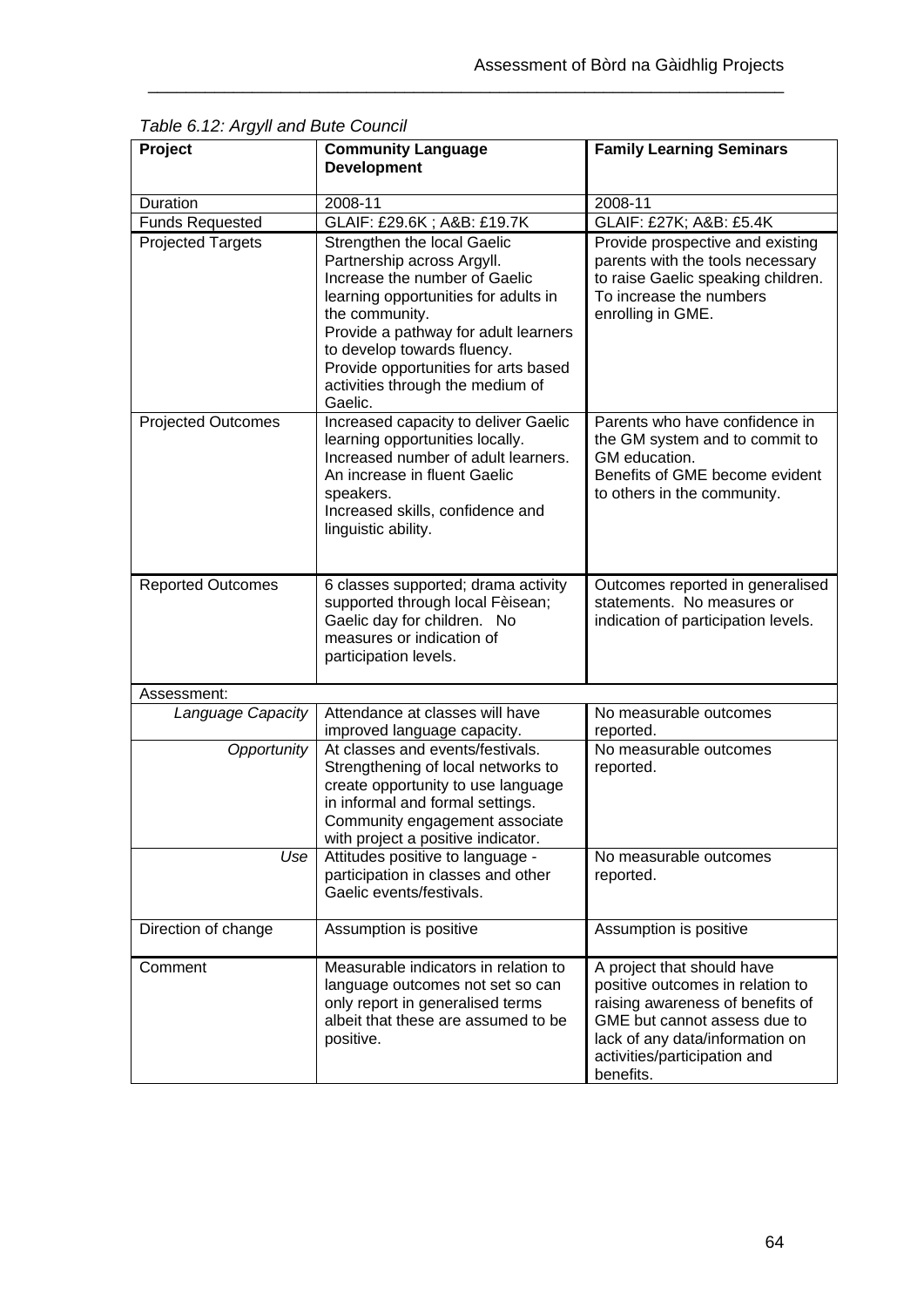| Project                   | An Sgàilean Ùr                                                                                                                                                                                                                                                                                   | Sgrìobhadh sa Sgìre                                                                                                                                                                                                                                            |
|---------------------------|--------------------------------------------------------------------------------------------------------------------------------------------------------------------------------------------------------------------------------------------------------------------------------------------------|----------------------------------------------------------------------------------------------------------------------------------------------------------------------------------------------------------------------------------------------------------------|
| Duration                  | 2008-09                                                                                                                                                                                                                                                                                          | 2008-11                                                                                                                                                                                                                                                        |
| <b>Funds Requested</b>    | GLAIF: £47.9K; Other:<br>£53.7K(unconfirmed)                                                                                                                                                                                                                                                     | GLAIF: £100K; Other: £50k                                                                                                                                                                                                                                      |
| <b>Projected Targets</b>  | 5 new Gaelic films created by young<br>people.<br>50 pupils to participate in project.<br>Hardware purchased to remain in<br>ownership of Highland schools.<br>Films showcased in pupils' own<br>area.                                                                                           | Project to visit all Gaelic medium<br>schools in Highland.<br>2 writers per term/school and 10<br>schools participating.<br>All bookshops/other outlets<br>targeted to stock Gaelic books.<br>Increase number of community<br>events involving Gaelic writers. |
| <b>Projected Outcomes</b> | Films to be a resource to inspire<br>future engagement in Gaelic media.<br>Participants to develop new skills.<br>Raise the profile of Gaelic with<br>young people.<br>Young people working through the<br>media of Gaelic.<br>Work shared with wider community,<br>promoting the use of Gaelic. | Gaelic language and literacy in<br>schools enhanced.<br>Increased awareness of Gaelic<br>literature at community level.<br>Training for adults in Gaelic<br>writing.<br>Provision of printed materials and<br>website.<br>Creation of employment.              |
| <b>Reported Outcomes</b>  | Project reported as making good<br>progress. Work activity taking place<br>in Bun Sgoil Sheilte; Ard Sgoil Phort<br>Righ; Ard Sgoil a Phluic and Bun<br>Sgoil Inbhir Nis.                                                                                                                        | Good progress reported. Co-<br>ordinator appointed. Preparation<br>materials for project being<br>prepared.                                                                                                                                                    |
| Assessment:               |                                                                                                                                                                                                                                                                                                  |                                                                                                                                                                                                                                                                |
| Language Capacity         | Undetermined but should be<br>developed in the creation of films<br>and in managing the overall<br>process.                                                                                                                                                                                      | No measurable outcomes<br>reported. Capacity enhanced if<br>projected outcomes achieved.                                                                                                                                                                       |
| Opportunity               | Language used in a mainstream<br>new economy activity with significant<br>employment potential to young<br>people.                                                                                                                                                                               | No measurable outcomes<br>reported. Opportunity extended if<br>projected outcomes achieved.                                                                                                                                                                    |
| Use                       | Networking between young people<br>and Gaelic business sector<br>enhanced. Positive attitudes<br>towards Gaelic language as a<br>differentiator in developing future<br>career pathways.                                                                                                         | No measurable outcomes<br>reported. Attitudes positive<br>towards Gaelic literature -<br>potential to develop a new cadre<br>of writers and readers.                                                                                                           |
| Direction of change       | Positive.                                                                                                                                                                                                                                                                                        | Assumption is positive.                                                                                                                                                                                                                                        |
| Comments                  | End of year report does not report<br>against targets/outcomes stated in<br>project proposal. Reporting format<br>not based on Bòrd template.                                                                                                                                                    | End of year report does not report<br>against targets/outcomes stated<br>in project proposal. Reporting<br>format not based on Bord<br>template.                                                                                                               |

*Table 6.13: The Highland Council*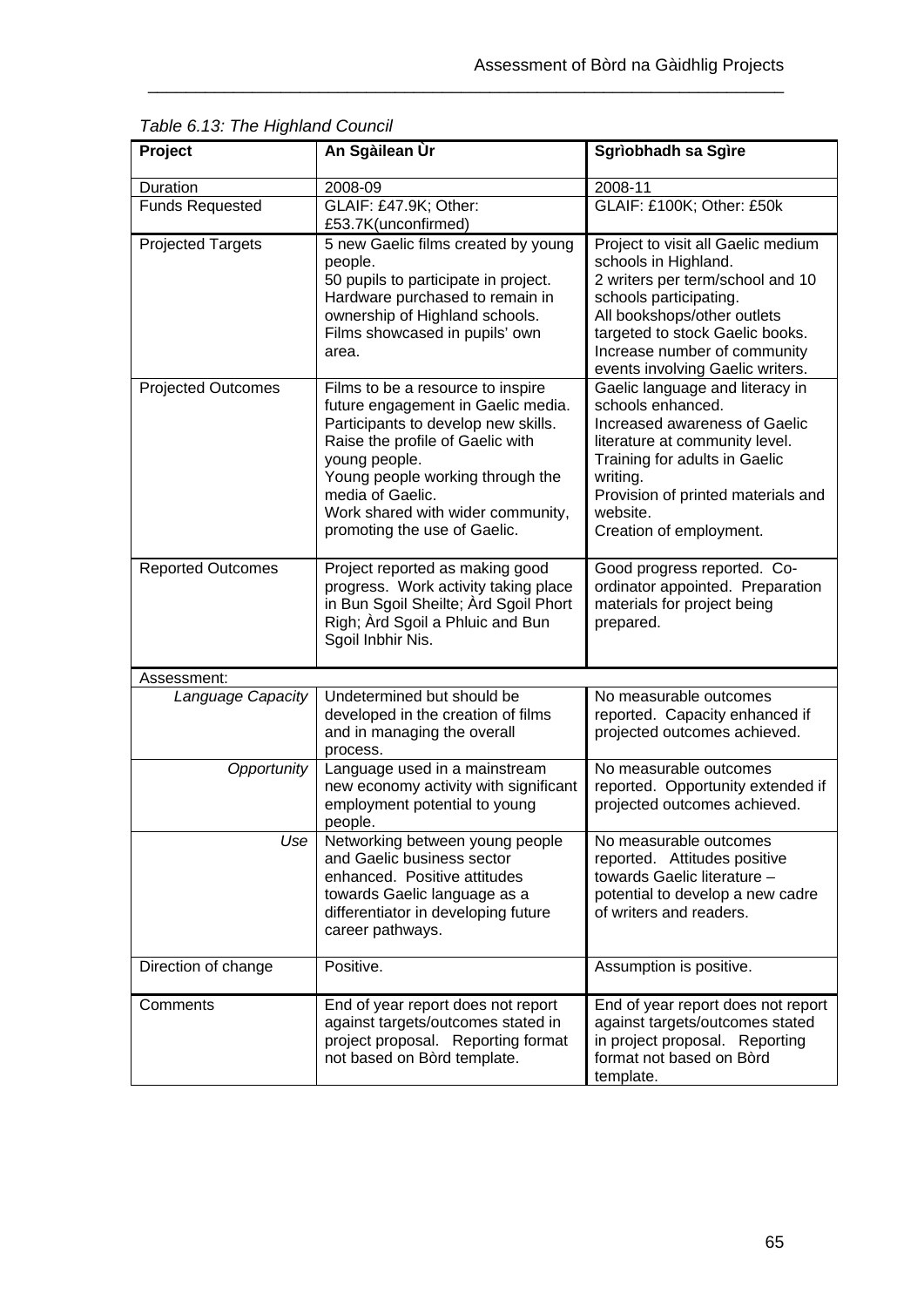| Project                   | <b>Ulpan Gaelic Immersion Classes</b>                                                                                                                                                                                                                                                                                                                                                                                                                                                    | <b>Gaelic Medium Education</b>                                                                                                                                                                                                                                                           |
|---------------------------|------------------------------------------------------------------------------------------------------------------------------------------------------------------------------------------------------------------------------------------------------------------------------------------------------------------------------------------------------------------------------------------------------------------------------------------------------------------------------------------|------------------------------------------------------------------------------------------------------------------------------------------------------------------------------------------------------------------------------------------------------------------------------------------|
|                           |                                                                                                                                                                                                                                                                                                                                                                                                                                                                                          | <b>Initiatives</b>                                                                                                                                                                                                                                                                       |
| Duration                  | 2008-09                                                                                                                                                                                                                                                                                                                                                                                                                                                                                  | 2008-11                                                                                                                                                                                                                                                                                  |
| <b>Funds Requested</b>    | <b>GLAIF: £40K</b>                                                                                                                                                                                                                                                                                                                                                                                                                                                                       | GLAIF: £55k                                                                                                                                                                                                                                                                              |
| <b>Projected Targets</b>  | Funding request not made on Bòrd<br>project proposal template.<br>Funds required for:<br>Assistance with tutor training costs.<br>Increase number of classes.<br>Create a student bursary scheme.<br>Provide teaching materials.<br>Advertising costs.                                                                                                                                                                                                                                   | Continued project funding.<br>Funds required for:<br>Promotion of GME.<br>Extending Gaelic Home Visits.<br>Research - demand for Gaelic<br>schools.<br>Gaelic in Curriculum for Excellence.<br>Continue Gaelic Cultural coordinator<br>project.                                          |
| <b>Projected Outcomes</b> | No Outcomes stated. Project paper<br>states"employment of this method of<br>teaching is seen as a prerequisite to<br>increasing the numbers of Gaelic<br>speakers in Western Isles".                                                                                                                                                                                                                                                                                                     | No Outcomes stated. Project paper<br>states"support from GLAIF would<br>be spent in vital, core areas in terms<br>of the nurturing and propagation of<br>the Gaelic language"                                                                                                            |
| <b>Reported Outcomes</b>  | Ulpan training completed with 3 tutors<br>now in Uist; 1 in Barra and 10 in Lewis.<br>Expected that trained tutors will<br>organise and deliver classes. Demand<br>known for classes throughout islands.<br>60 students currently on Ulpan courses<br>at Lews Castle - students supported<br>with class costs. Comhairle survey of<br>staff indicated 29 staff interested as<br>learners and 28 as improvers.<br>Comhairle pay for fees as part of CPD.<br>Payment made via GLAIF funds. | Information leaflets produced to<br>promote GME. Information packs<br>produced for new parents to explain<br>Gaelic bilingualism. £4k spent on<br>partnership working with CNAG to<br>promote Gaelic across community.<br>Research undertaken to ascertain<br>demand for Gaelic schools. |
| Assessment:               |                                                                                                                                                                                                                                                                                                                                                                                                                                                                                          |                                                                                                                                                                                                                                                                                          |
| Language Capacity         | Positive if momentum maintained.                                                                                                                                                                                                                                                                                                                                                                                                                                                         | No measurable outcomes.                                                                                                                                                                                                                                                                  |
| Opportunity               | Positive if momentum maintained.                                                                                                                                                                                                                                                                                                                                                                                                                                                         | No measurable outcomes.                                                                                                                                                                                                                                                                  |
| Use                       | Positive if momentum maintained.                                                                                                                                                                                                                                                                                                                                                                                                                                                         | No measurable outcomes.                                                                                                                                                                                                                                                                  |
| Direction of change       | Highly positive.                                                                                                                                                                                                                                                                                                                                                                                                                                                                         | Assumption is positive.                                                                                                                                                                                                                                                                  |
| Comments                  | Reporting format not based on Bord<br>template. Targets and Outcomes not<br>reported with clarity. Some<br>significantly positive language<br>outcomes are potentially not being<br>recorded as a result of the reporting<br>template adopted by Comhairle.                                                                                                                                                                                                                              | Whilst project activity takes place<br>with the assumption that the result is<br>positive there is no verification of<br>any real outcomes. E.g. how many<br>parents have chosen GME for their<br>children as a result of this<br>intervention?                                          |

\_\_\_\_\_\_\_\_\_\_\_\_\_\_\_\_\_\_\_\_\_\_\_\_\_\_\_\_\_\_\_\_\_\_\_\_\_\_\_\_\_\_\_\_\_\_\_\_\_\_\_\_\_\_\_\_\_\_\_\_\_\_\_\_\_\_\_

*Table 6.14: Comhairle nan Eilean Siar*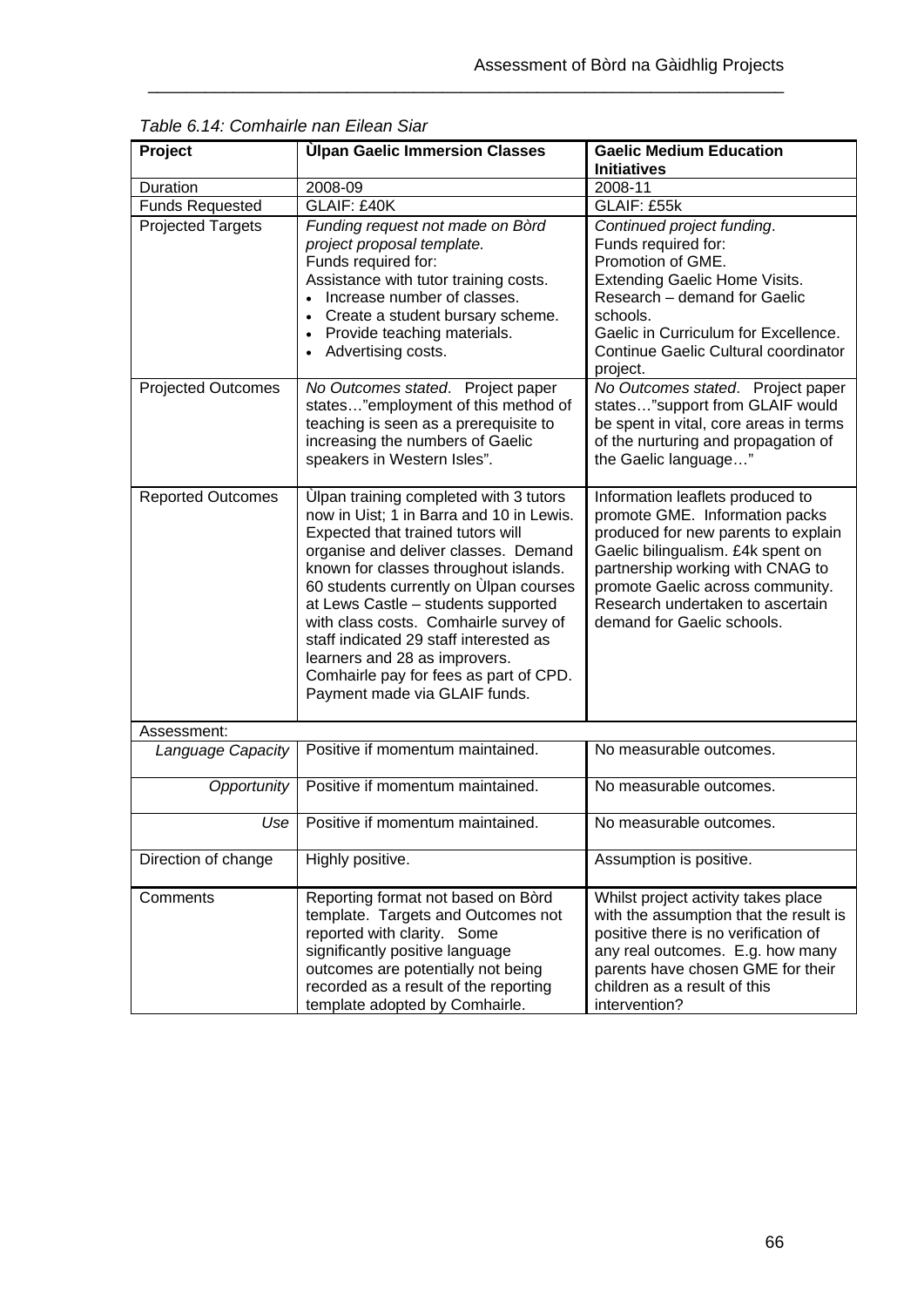#### 6.7 Conclusions from the Review of GLAIF Projects

#### 6.7.1 *Overview*

The appraisal of projects for GLAIF funding by Bòrd staff is well structured and presents a high degree of transparency for audit and accountability purposes. Evidence also exists across policy papers and other reporting media that lessons are being learned from project management experience and changes are being made to improve processes and systems. It does seem however, that a significant amount of project officer time is allocated to managing the initial appraisal processes. This is possibly at the expense of monitoring and evaluating whether language outcomes are being achieved through the supported GLAIF projects. It should be noted that it is the language outcomes that are being achieved that are important in the long-run rather than adopting a "belt-and-braces" approach to initial project appraisal, albeit that this is an important part of the overall project management cycle.

\_\_\_\_\_\_\_\_\_\_\_\_\_\_\_\_\_\_\_\_\_\_\_\_\_\_\_\_\_\_\_\_\_\_\_\_\_\_\_\_\_\_\_\_\_\_\_\_\_\_\_\_\_\_\_\_\_\_\_\_\_\_\_\_\_\_\_

There is also some difficulty in accessing/understanding the current position of GLAIF funded projects without having to resort to reviewing the myriad of electronic project files that have been created in relation to tracking the project proposal submissions from the public bodies participating in the GLAIF funding stream.

 In order to improve project management processes and develop the internal capacity to track performance with a greater degree of knowledge and understanding, Bòrd na Gàidhlig should consider investing in a bespoke project management system that can record and track in a systematic way language outcomes across the dimensions of geography, programmes, projects, type of activity etc. Such a project management system would significantly improve levels of transparency, accountability and the capability to understand at a fairly detailed level the types of project activity and the extent of the language outcomes that are being achieved at the community level. In relation to understanding language revitalisation processes it is important to have both the capability to track and to link the language outcomes generated by project activity to the language policies stated in the National Plan for Gaelic.

A number of project proposal submissions and end of year project reports from public bodies were not submitted on the standard proposal form issued by Bòrd na Gàidhlig. This causes some difficulty in appraising projects on an equal footing with all other project submissions. Those project submissions submitted in non-standard format and reviewed by the consultants lacked clarity in relation to activity, outcomes and funding parameters.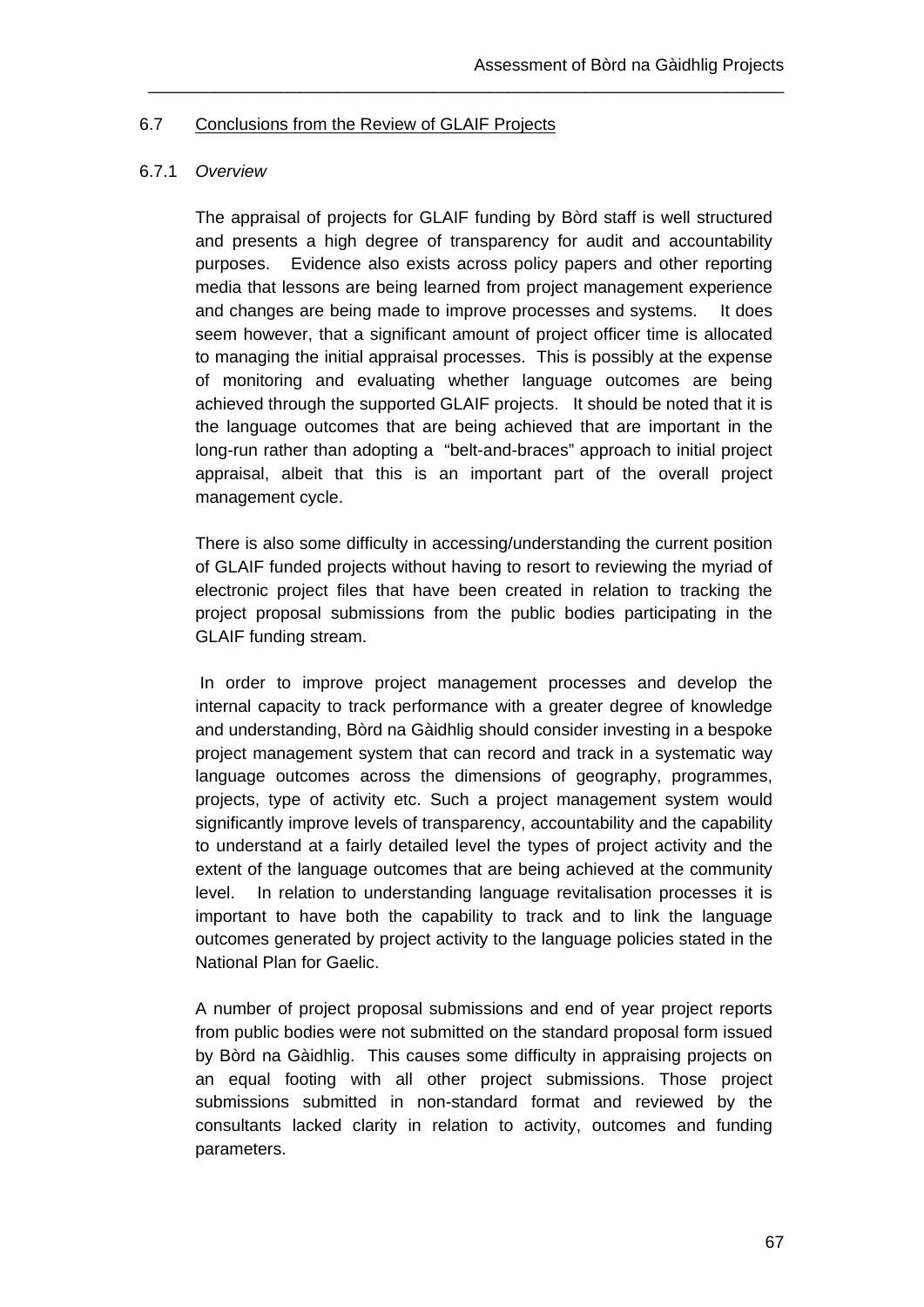End of year reports submitted in these independent reporting formats also lack transparency in the sense that it is difficult to match expected activity and outcomes with the actual outcomes/results generated by the project(s).

\_\_\_\_\_\_\_\_\_\_\_\_\_\_\_\_\_\_\_\_\_\_\_\_\_\_\_\_\_\_\_\_\_\_\_\_\_\_\_\_\_\_\_\_\_\_\_\_\_\_\_\_\_\_\_\_\_\_\_\_\_\_\_\_\_\_\_

All proposals submitted for funding should utilise standard templates otherwise the project proposal should be rejected. It is important that Bòrd na Gàidhlig is capable of not only tracking project activity and funding expenditures but also has a process in place that can gather relevant intelligence on the language outcomes generated by project activity at community level. This is not possible if public bodies take an ad-hoc approach to the submission of project proposals and the subsequent reporting of results.

The standard GLAIF project proposal and reporting templates are in the main adequate for the purposes that they have been utilised for within the present project management set-up. However, they would be enhanced with a number of small inclusions:

- Project link to National Plan Priority
- Standardised sub-areas of activity
- Standardised activities and outputs/outcomes
- Additionality and funding leverage
- The extent and composition of local /national Partnerships

The purpose of these additional reporting categories is to enable the performance measurement and evaluation of project activity and outcomes to become more standardised and easier to report in relation to justification and rationale parameters in the context of the National Plan priorities. This does not exclude additional areas of activity and outcomes to be reported by project managers in receipt of financial support through GLAIF and/or other future funding streams.

Many of the GLAIF projects reviewed by the consultants are innovative and should support Gaelic language development processes and the aim of achieving language sustainability in the long-run. However, there is some difficulty in matching the expected targets/outcomes stated in project proposals to the actual language outcomes being reported by public bodies. This could be a reporting issue in the sense that there is a lack of understanding on behalf of the respective public body as to what is expected in terms of performance reporting. As a result Bòrd na Gàidhlig needs to ensure that a robust reporting and performance system is in place to enable a clear understanding of the direct Gaelic language outcomes/impacts resulting from project interventions. At the present time, from the evidence reviewed by the consultants, there is little direct indication that this is indeed the case.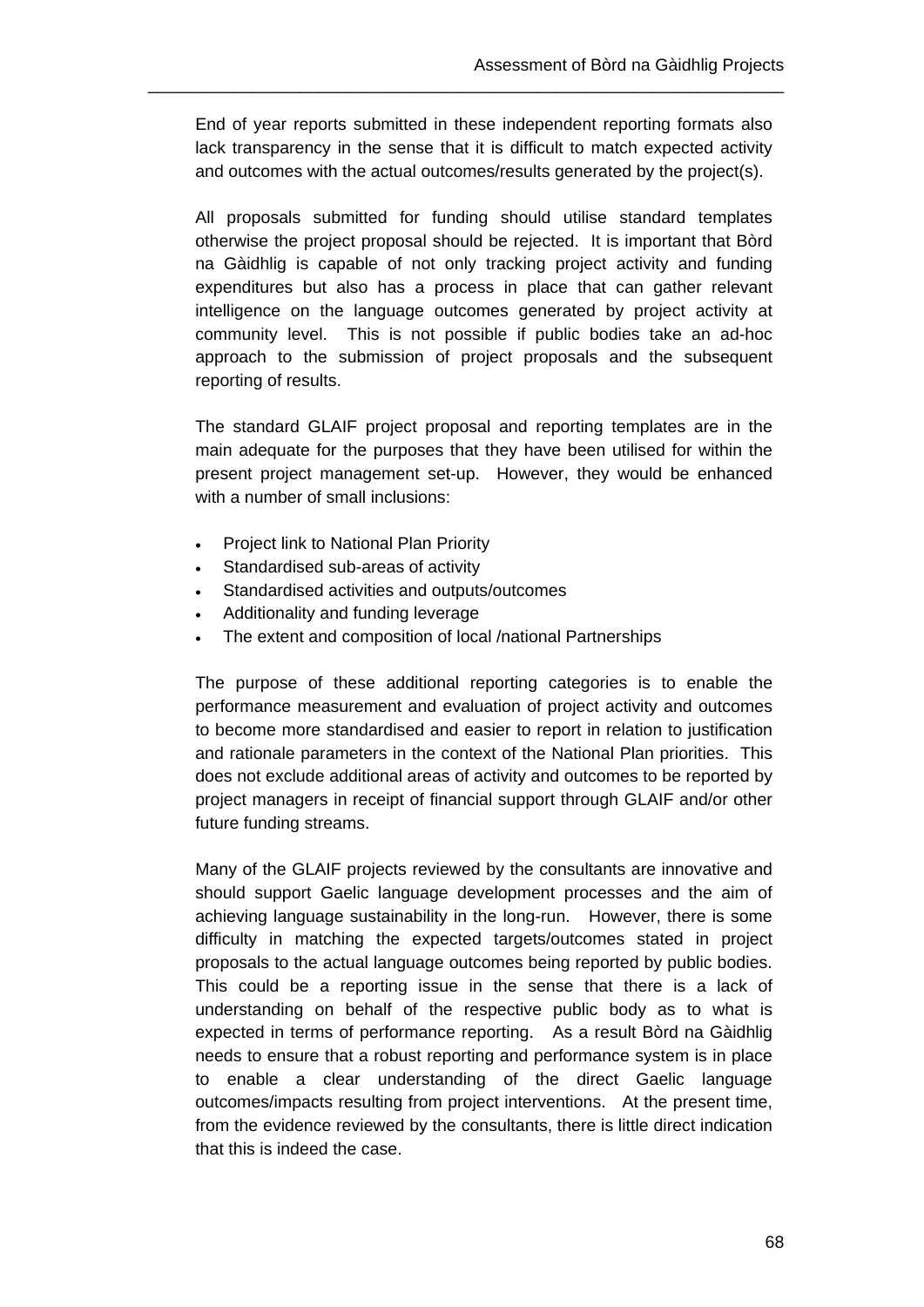### 6.7.2 *Achievement of Overall Outcomes*

Whilst a range of outcomes are undoubtedly being achieved across the projects being supported through GLAIF, the present reporting process appears almost to discount the importance of recording any language related outcomes.

\_\_\_\_\_\_\_\_\_\_\_\_\_\_\_\_\_\_\_\_\_\_\_\_\_\_\_\_\_\_\_\_\_\_\_\_\_\_\_\_\_\_\_\_\_\_\_\_\_\_\_\_\_\_\_\_\_\_\_\_\_\_\_\_\_\_\_

Our sample selection clearly indicates that whilst the consultants have made the assumption that the direction of change is positive; the non-reporting in many cases of any type of language outcome should be a matter of concern both for the public body and for Bòrd na Gàidhlig. In relation to GLAIF there are some significant expenditures being made to support Gaelic development but the evidence in project papers do not fully indicate/report the achievements expected in relation to Gaelic language outcomes.

A number of the end-of-year reports also seem to indicate targets and outcomes that are at odds to what was stated as expected activities and outcomes in the original project proposal. It is important to ensure that activities for which funding awards are made actually take place in the form that has been agreed upon between the Bòrd and the public body.

### 6.7.3 *Assessment of Additionality and Leverage*

The reporting of additionality and leverage factors appear not to be considered in the overall project management approach adopted for GLAIF. However, project appraisal papers show a declining intervention rate being applied by Bòrd na Gàidhlig to support projects seeking funding but there is no robust evidence or verification of the level of expenditures made by the public bodies in support of the GLAIF awards.

Again, this is a function of tightening up on the project management processes that are adopted by the Bòrd in the process of making funding awards and in the overall performance measurement of programme and projects in terms of activities, outputs and outcomes. If the ultimate aim is to mainstream many of the Gaelic project activities supported by the Bòrd, within the Scottish public bodies, then there is a need to clearly understand and record the match funding of projects from both public and private sector resources.

### 6.7.4 *Measuring Effectiveness*

The measurement of effectiveness should be at the centre of the management of language policy under the control of Bòrd na Gàidhlig. This requires an emphasis on tracking performance measures at each stage of the policy-to-outcomes pathway illustrated at Figure 3.2 on page 21.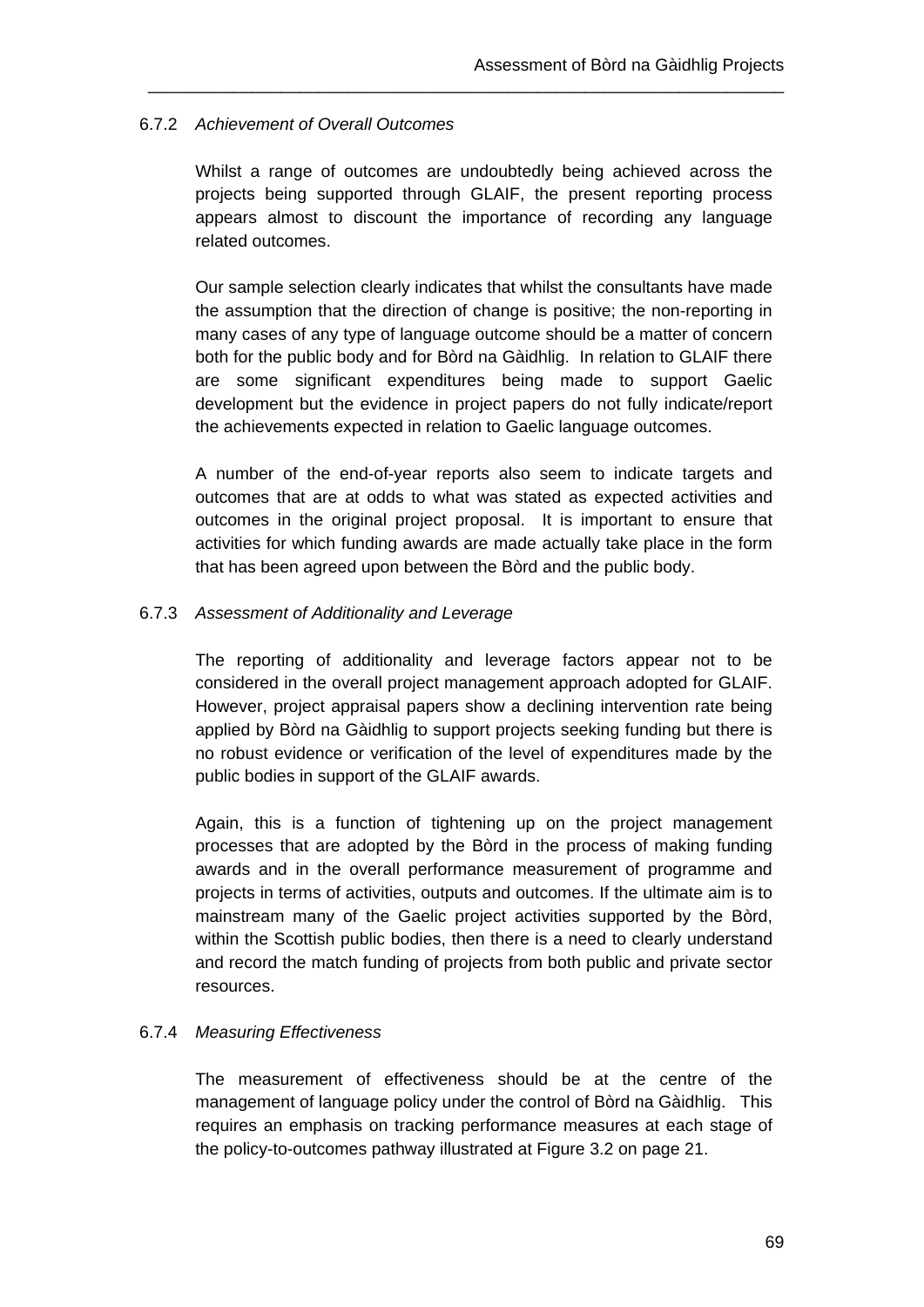A handful of core (strategic) and operational indicators should be in place to track the direction of change as this relates to specific language policy measures.

\_\_\_\_\_\_\_\_\_\_\_\_\_\_\_\_\_\_\_\_\_\_\_\_\_\_\_\_\_\_\_\_\_\_\_\_\_\_\_\_\_\_\_\_\_\_\_\_\_\_\_\_\_\_\_\_\_\_\_\_\_\_\_\_\_\_\_

The evidence from this brief review of GLAIF indicates that linkages between the strategic and operational indicators that should be in place to track progress are weak when assessed in the context of the project outcomes reported by the public bodies in respect of the funding awarded through GLAIF.

However, the consultants recognise that the measurement of outcomes constitutes one of the most difficult parts of policy evaluation/assessment particularly when dealing with language in a developmental context. This is because the measurement of outcomes is very much a direct function of the area/domain in which the specific policy is operating and many outcomes are also of an intangible nature.

As such, within all the caveats and constraints involved in the implementation of language policy, it remains important that public bodies and the Bòrd employ a robust project management system capable of tracking and linking outcomes to policy measures which is also capable of balancing the need to foster and encourage different types of project activity that will underpin the long-term sustainability of Gaelic.

### 6.7.5 *Trust and Responsibility*

The successful long-term management of the legacy of GLAIF and other language development intervention programmes/projects involves the allocation and taking of responsibility for project activities and the development of trust between the relevant stakeholders. A strong working partnership is now becoming embedded in relationships between Bòrd na Gàidhlig and the public bodies implementing Gaelic language plans and this arrangement should be maintained for the future. The sustainable management of Gaelic language resources beyond project funding timescales should be a key issue for stakeholders in the sense that the issue relates primarily to the availability of future funding channels and the sustainability of individual Gaelic language projects in the long-term.

#### 6.7.6 *End Comment*

As already indicated, the success of GLAIF and other related language revitalisation support programmes and projects rest to a great degree on how well communities are supported through the project development and implementation phases by public bodies and Gaelic support agencies and the collective approach adopted to coordinate overall activities.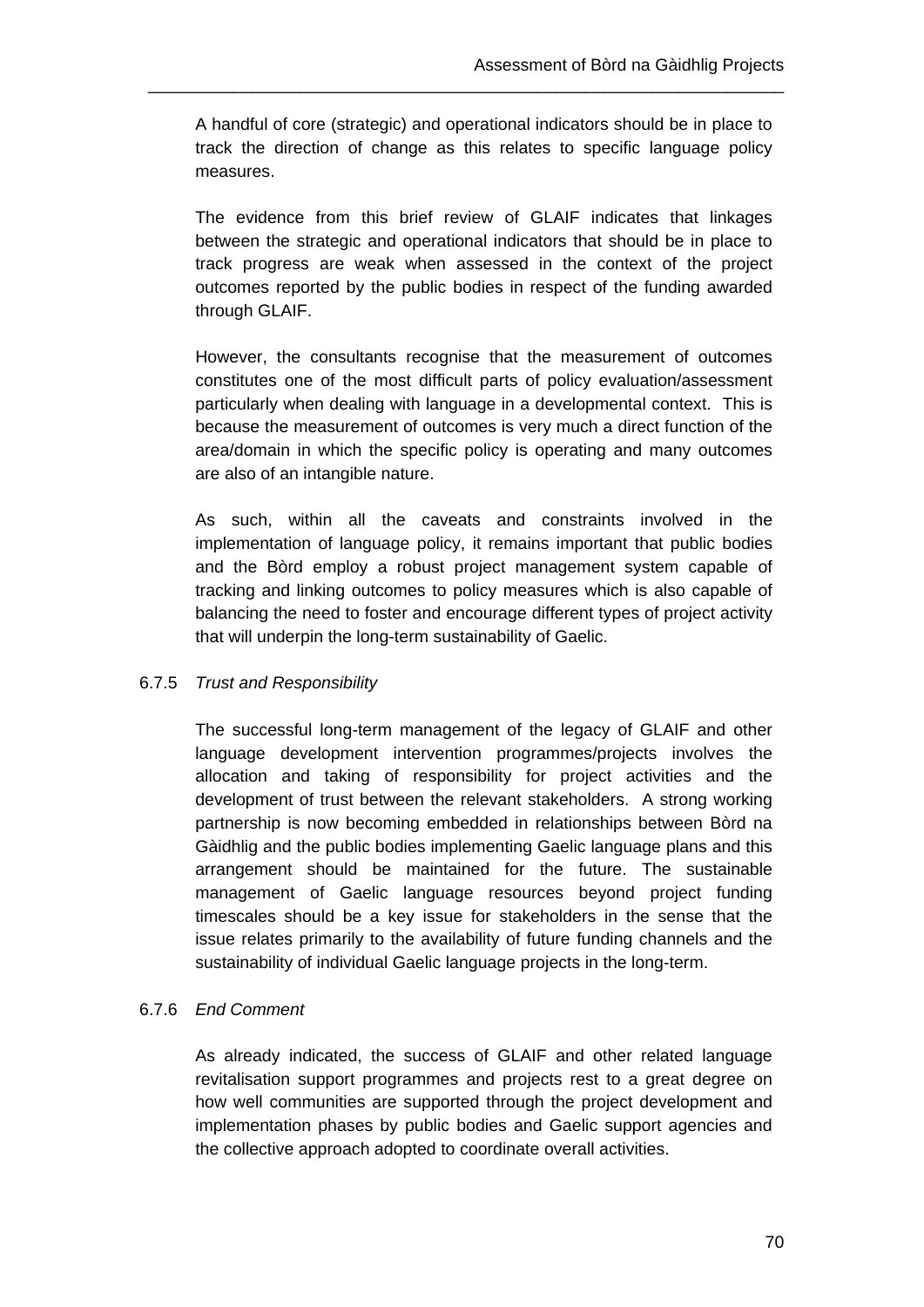In this respect there is a cross-over between the language developmental elements of capacity, opportunity and use that needs to be nurtured and supported and which is highly dependent on a range of resources extant within each community.

\_\_\_\_\_\_\_\_\_\_\_\_\_\_\_\_\_\_\_\_\_\_\_\_\_\_\_\_\_\_\_\_\_\_\_\_\_\_\_\_\_\_\_\_\_\_\_\_\_\_\_\_\_\_\_\_\_\_\_\_\_\_\_\_\_\_\_

Many of the technical pre-requisites for project success like the availability of project management skills, access to information, funding, liaison with agencies and flexibility of approach etc are known factors within any project management set-up.

Another important factor is the ability of support agencies to respond in an appropriate manner to the needs of a particular community. Having a thorough knowledge of the Gaelic language dynamics within the community make-up is a vital step towards the goals of clarifying the needs of various groups who have indicated a desire to implement a specific language project.

With decision-making at a community level, the process of analysis and planning can configure a project clearly along the lines of community needs and available resources and skills.

A clear advantage of agency support and engagement with the community from the outset is that objectivity in terms of project goals and outputs can be enhanced. In turn this can reduce the chances of failure and thus mitigate any loss of confidence within the community in relation to their own abilities to initiate and manage Gaelic language projects for themselves. This should be seen as the basis for creating a sustainable future for Gaelic.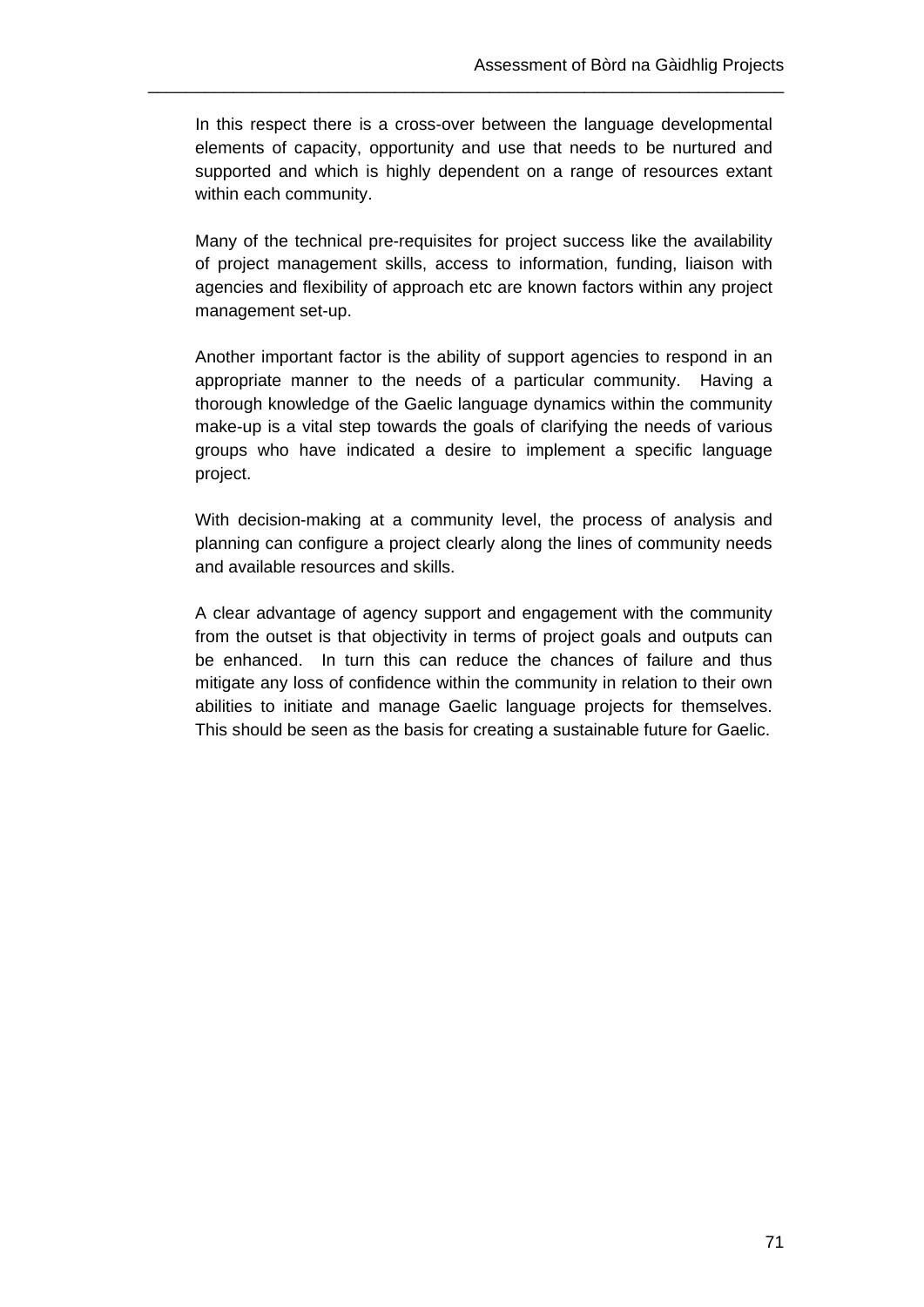### **7. The Performance Measurement Framework**

### 7.1 Introduction

In this section an overview is provided of the building blocks of a performance measurement framework. Performance measurement is about measuring the results of a policy intervention. The main purpose of this framework is to assist the Bòrd in measuring the progress of its language development actions through its funding and development effort and to satisfy the needs of its key stakeholders and partners now and into the future. Performance indicators and measures should reflect the long-term agenda drawing from the language development priorities set out in the National Plan and the Corporate Plan. They are not intended as operational targets for the Bòrd itself. Those kinds of specific targets will flow from the Bòrd's annual business plan and other associated reporting linked to partnership arrangements with the Scottish Government, public bodies and Gaelic development organisations.

\_\_\_\_\_\_\_\_\_\_\_\_\_\_\_\_\_\_\_\_\_\_\_\_\_\_\_\_\_\_\_\_\_\_\_\_\_\_\_\_\_\_\_\_\_\_\_\_\_\_\_\_\_\_\_\_\_\_\_\_\_\_\_\_\_\_\_

## 7.2 Some Design Principles

In the development of performance measurement frameworks there are generally three steps that drive the process, and they are:

- Agreement on the outcomes/results that are intended to be achieved (a vision);
- A decision on what to measure, in order to compare what has happened to what was intended; and
- A demonstration of progress and achievements so that any necessary follow-up actions can be taken to reconfigure and/or re-specify policy.

The application of these general principles will lead to the design of a framework and associated performance indicators which will:

- Allow comment on progress towards achieving Bòrd na Gàidhlig's strategic aims and objectives as set out in the National Plan for Gaelic and the current Corporate Plan.
- Enable the Bòrd and its partners to assess performance across projects. In other words, there is a need for a common set of indicators which reflects the specific types of projects to be pursued and the anticipated language outcomes;
- While enabling comprehensive assessment of performance, minimise the claim on human and financial resources necessary to do so; and
- Be easily understood and applied.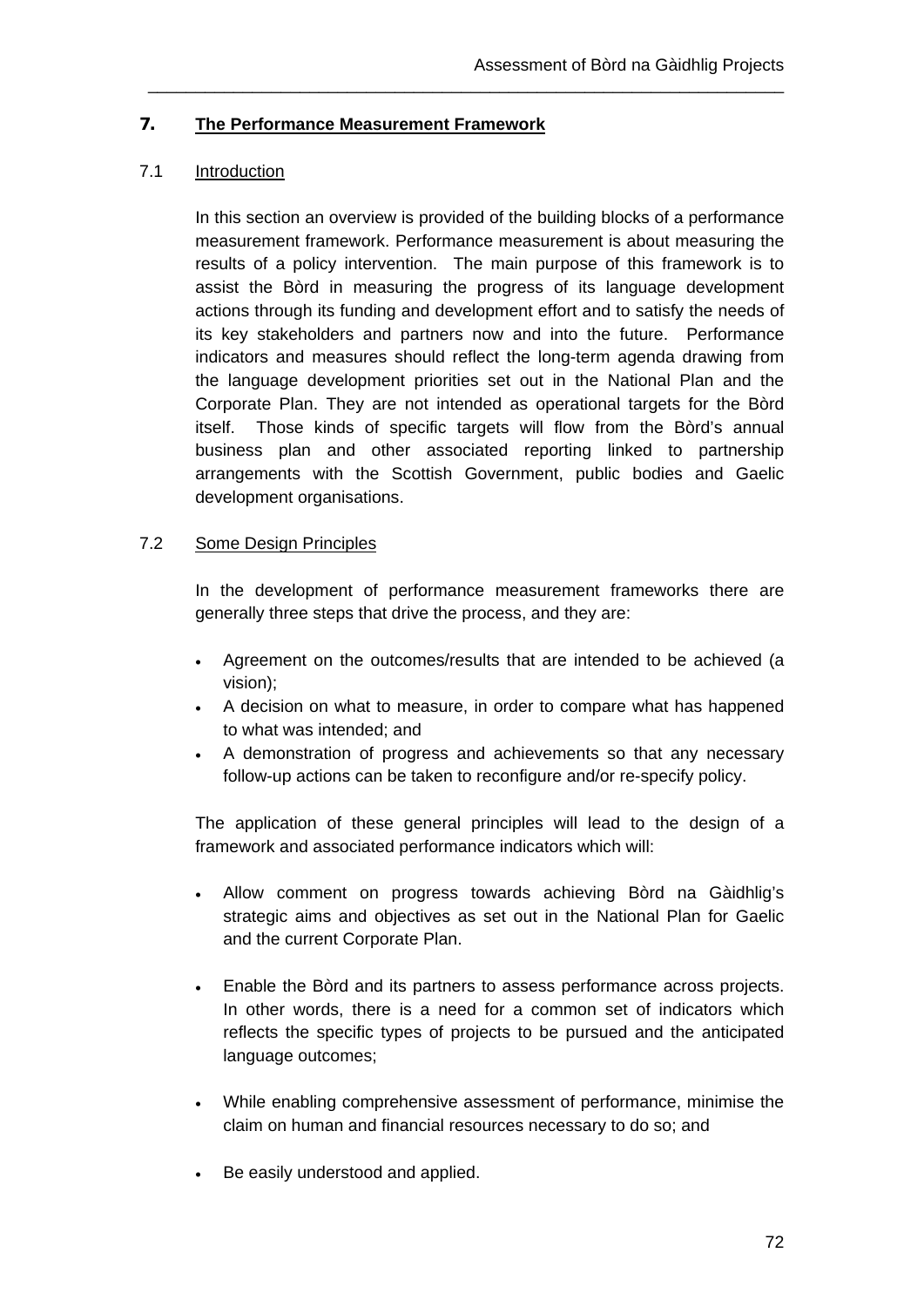In turn, these general principles point to a need for performance indicators which are:

\_\_\_\_\_\_\_\_\_\_\_\_\_\_\_\_\_\_\_\_\_\_\_\_\_\_\_\_\_\_\_\_\_\_\_\_\_\_\_\_\_\_\_\_\_\_\_\_\_\_\_\_\_\_\_\_\_\_\_\_\_\_\_\_\_\_\_

- *Appropriate***:** all indicators must be relevant to the assessment of strategic aims and objectives as well as to the types of language revitalisation projects likely to be pursued.
- *Measurable*: all indicators must be capable of measurement at the interim or ex-post stage.
- *Quantified*: all indicators when expressed as targets must be quantified.
- *Capable of aggregation*: indicators should be amenable to aggregation across projects to allow comment on progress at the strategy level in terms of the language planning principles of acquisition, usage, status and corpus.

## 7.3 The Basic Structure

The basic structure of the proposed framework is to first classify activity/priority categories which relate directly to each of the Bòrd's strategic and operational objectives. Table 7.1 illustrates an example of the approach underpinning a typical performance measurement framework.

| <b>Strategic Priority</b> | <b>Operational Objective</b> | <b>Activity/Priority</b> |
|---------------------------|------------------------------|--------------------------|
| Language                  | Acquisition in the home      | $A1 -$                   |
| Acquisition               |                              | $A2$ :-                  |
|                           |                              | $A3$ :-                  |
|                           | Acquisition through          | $B1$ :-                  |
|                           | education                    | $B2$ :-                  |
|                           |                              | B3:-                     |
|                           | Acquisition in adult         | $C1$ :-                  |
|                           | learning                     | $C2$ :-                  |
|                           |                              | $C3$ :-                  |

*Table 7.1: Example of Basic Performance Measurement Framework*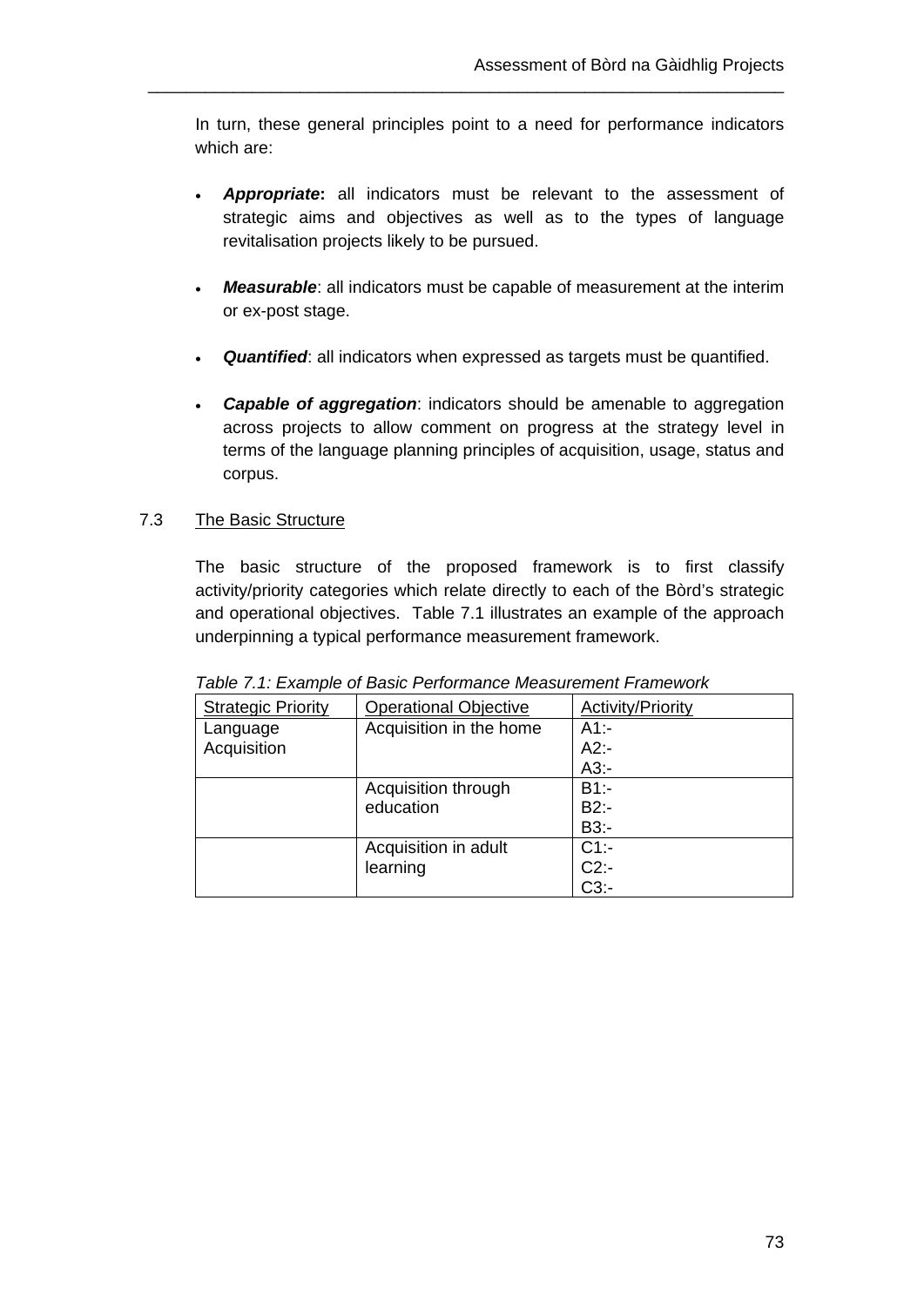Most, if not all, projects could be assigned to these activity/priority categories, again based on the main strategic/operational objective which they are meant to contribute towards. For example, one activity/priority category proposed is to support the "*roll-out of Ùlpan language learning and review its effectiveness*", which links directly to one of the Bòrd's strategic language planning categories "Language Acquisition" and the operational objective of "Acquisition in adult learning". During planning and monitoring of the National Plan for Gaelic all projects involving support to "increasing the number of adult learners to fluency" would be assigned to this category. The targets and outcomes for these projects would, in turn, contribute to the National Plan strategic objective of Language Acquisition.

\_\_\_\_\_\_\_\_\_\_\_\_\_\_\_\_\_\_\_\_\_\_\_\_\_\_\_\_\_\_\_\_\_\_\_\_\_\_\_\_\_\_\_\_\_\_\_\_\_\_\_\_\_\_\_\_\_\_\_\_\_\_\_\_\_\_\_

The proposed structure also utilises a 'pathways to impact' approach. This is an increasingly common feature of established performance monitoring systems. The conceptual framework is as shown at Figure 3.2 on page 21.

The approach involves specifying a menu of performance indicators for each activity/priority category, defined in terms of input, activity, output and outcome/impact indicators. Some of this terminology may be new to Bòrd na Gàidhlig and, for clarity, the terms used and their definitions are:

- **Inputs**: this refers to the financial costs of undertaking projects. In some instances, organisations have sought also to track human resource inputs in order to capture more fully total project costs.
- **Activities**: these are what Bòrd na Gàidhlig is purchasing through projects. For example, the number of adult learners assisted. Similar projects are grouped together in **activity categories** depending on which strategic objective they will contribute towards. They can be described in terms of **activity indicators** which measure the scale of activity and, in the current context, will provide a guide of the extent to which interventions are targeting specific operational objectives.
- **Outputs**: these are the benefits to specific client groups and represent an intermediate linkage between activities and outcomes/impacts. Thus, for example, the **output indicators** for a training project could include the number of participants gaining a recognised qualification/certificate showing the level of competence gained in Gaelic. It is output indicators which form the basis for assessing progress towards achieving strategic objectives and targets.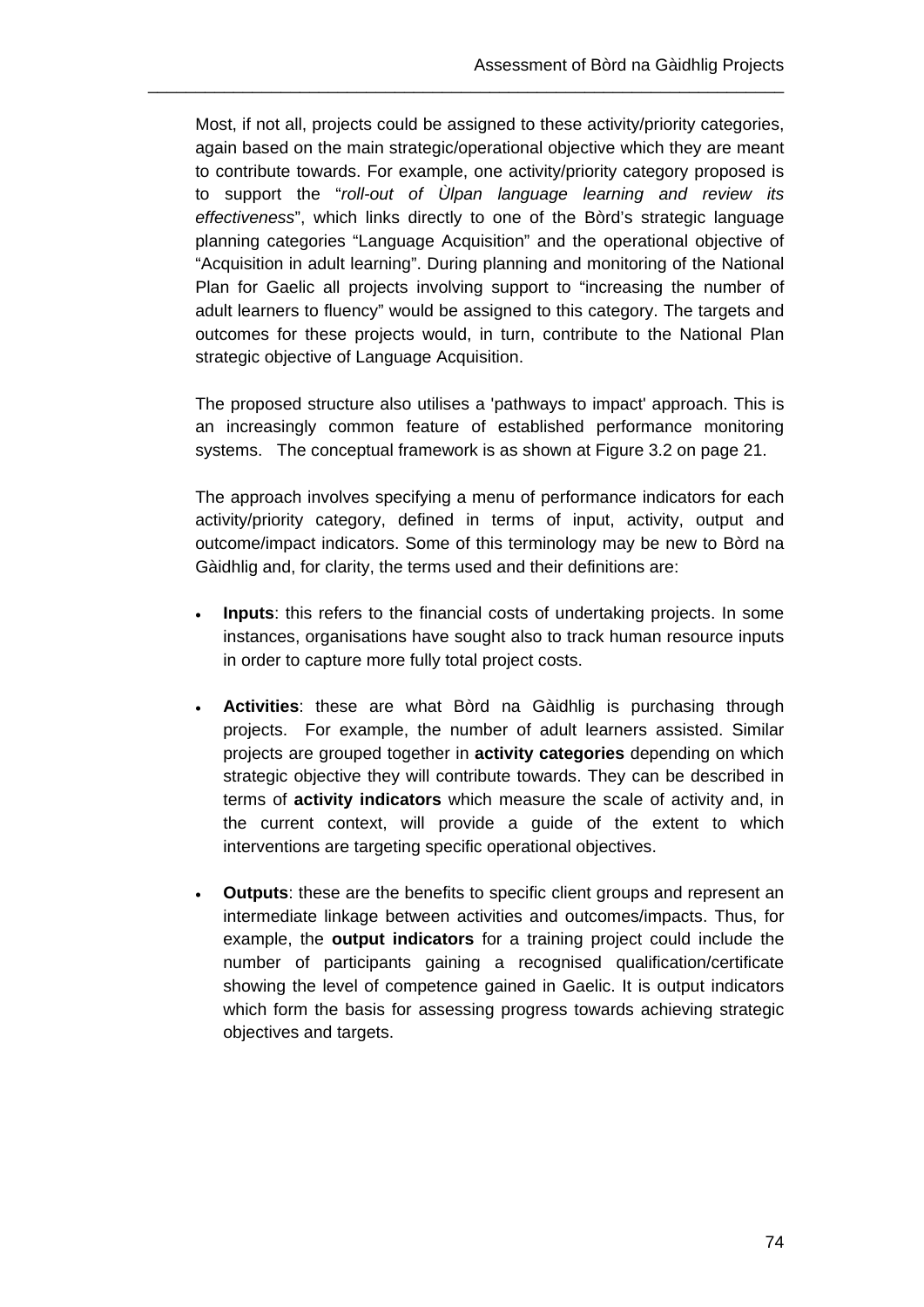**Outcomes/impacts**: these can be thought of as the ultimate benefits from a project which accrue to the wider Gaelic speaking community/Scotland as a whole. These form the basis for assessing progress towards achieving the overall strategic aims being pursued by Bòrd na Gàidhlig through the National Plan.

\_\_\_\_\_\_\_\_\_\_\_\_\_\_\_\_\_\_\_\_\_\_\_\_\_\_\_\_\_\_\_\_\_\_\_\_\_\_\_\_\_\_\_\_\_\_\_\_\_\_\_\_\_\_\_\_\_\_\_\_\_\_\_\_\_\_\_

The rationale for this approach is that, in effect, we are seeking to trace the causal linkage between inputs and outcomes/impacts, allowing for intermediate outcomes which in themselves reflect important results for the strength and vitality of the Gaelic language within the community**.** Figure 7.1 illustrates these linkages.





Moreover, the performance indicators specified will allow direct comment on the extent to which operational and strategic objectives have been achieved. However, there is a difficult balance to be struck between the richness of the data generated, collated and analysed, and the effort needed to do so. There are, in principle, a myriad of indicators which could be used to assess progress for most operational and strategic objectives.

Extending the range of performance indicators will, therefore, increase the burden placed on operational personnel at a time when staff resources are an increasing constraint on the Bòrd and other public bodies. In view of this, it is proposed that Bòrd na Gàidhlig adopts a core indicators approach. This involves specifying a relatively limited range of indicators for each activity. In turn all public bodies and Gaelic development organisations will be required to report monitoring information in relation to Gaelic language plan targets including other language development programmes/projects in receipt of Bòrd na Gàidhlig funding. Core indicators would also represent the minimum scope of the quantitative aspects of evaluation studies that would seek to assess the extent of the language outcomes being achieved within the context of National Plan targets.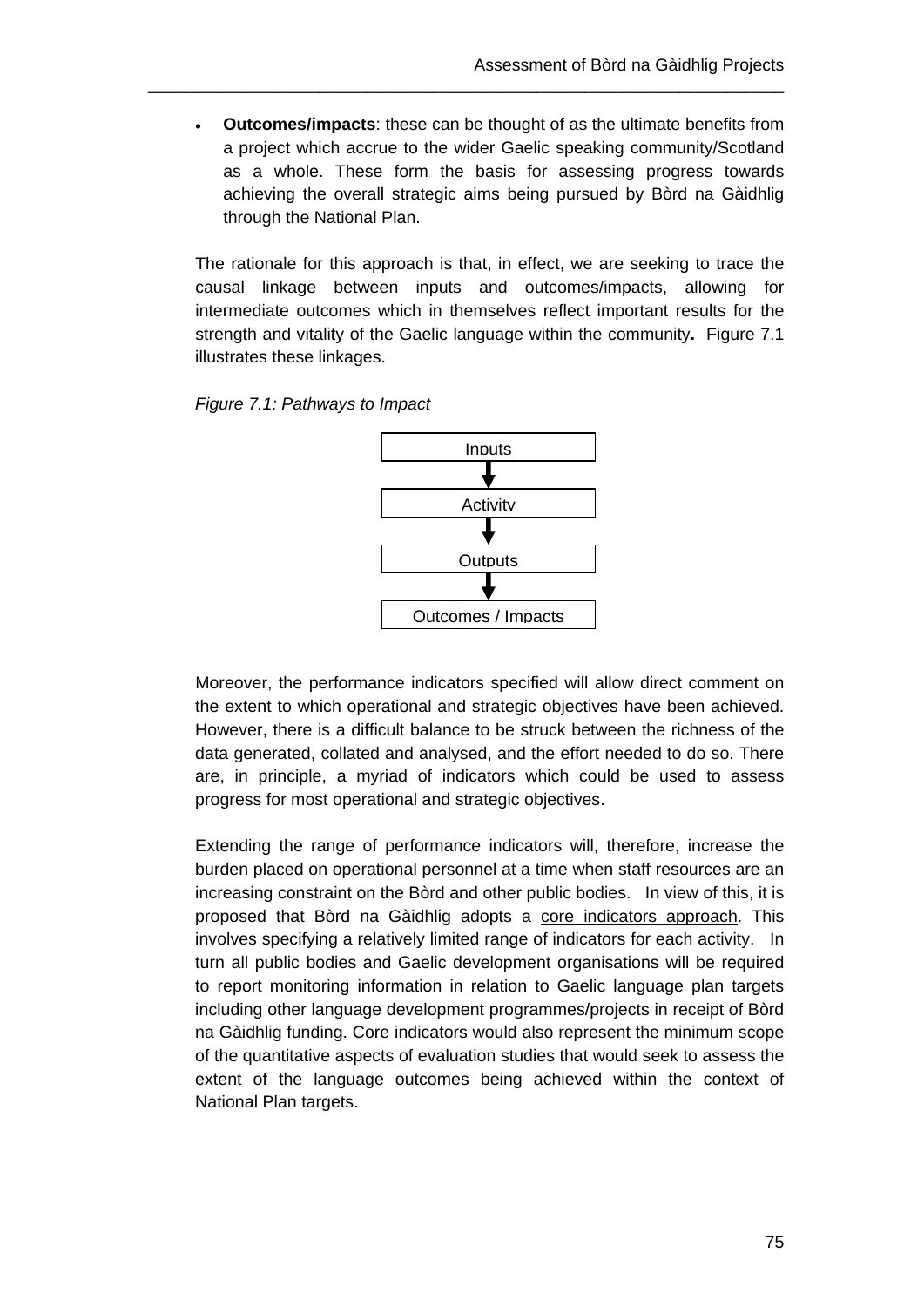## 7.4 Additionality

When measuring progress and in assessing how projects meet the objectives set, the contribution of what would have been achieved without Bòrd support needs to be recognised. In particular, the additionality of benefits – those effects on the language that have happened because of the Bòrd and its work - or were other factors more significant?

\_\_\_\_\_\_\_\_\_\_\_\_\_\_\_\_\_\_\_\_\_\_\_\_\_\_\_\_\_\_\_\_\_\_\_\_\_\_\_\_\_\_\_\_\_\_\_\_\_\_\_\_\_\_\_\_\_\_\_\_\_\_\_\_\_\_\_

A high level of additionality can be expected from the Bòrd's support of Gaelic language based developmental projects. For example, GLAIF/other projects, should over time draw in significant sums from public and community sources. A significant level of leverage within a minority language development context is very difficult to achieve. As such the Bòrd will require to work within high performing partnerships across the public sector to achieve the challenging aims and targets set out in the National Plan. Without the facilitation and financial support of the Bòrd, it is hard to see how current investment levels in Gaelic language development would be secured and/or whether the emphasis on improving the state of Gaelic in Scotland would be as strong as is currently the case.

## 7.5 Performance Monitoring Focus

In order to measure progress, the framework focuses on indicators that will measure outcomes from the language development activities – undertaken by the Bòrd and by its partners. This means that the monitoring will assess whether the outputs from the language development activities (number of Gaelic development plans) have led to the desired outcome (an increase in the number of speakers and users of Gaelic). The performance measurement framework and associated indicators need also to show evidence that the language plans of public bodies are actually making a real difference to the vitality of the Gaelic language at community level.

The proposed indicators will be crucial in monitoring the activities of the Bòrd and ensuring that its performance can be judged against the objectives set. As indicated above the Bòrd should identify a small number of core indicators in line with best practice. Baseline data collected by the Bòrd will set out the initial values against which the indicators will be measured and tracked over time and space.

Targets will be identified so that progress can be measured over time. It may be that there is not sufficient data/information at the present time on which to establish targets and that research will be required to fill any knowledge gaps.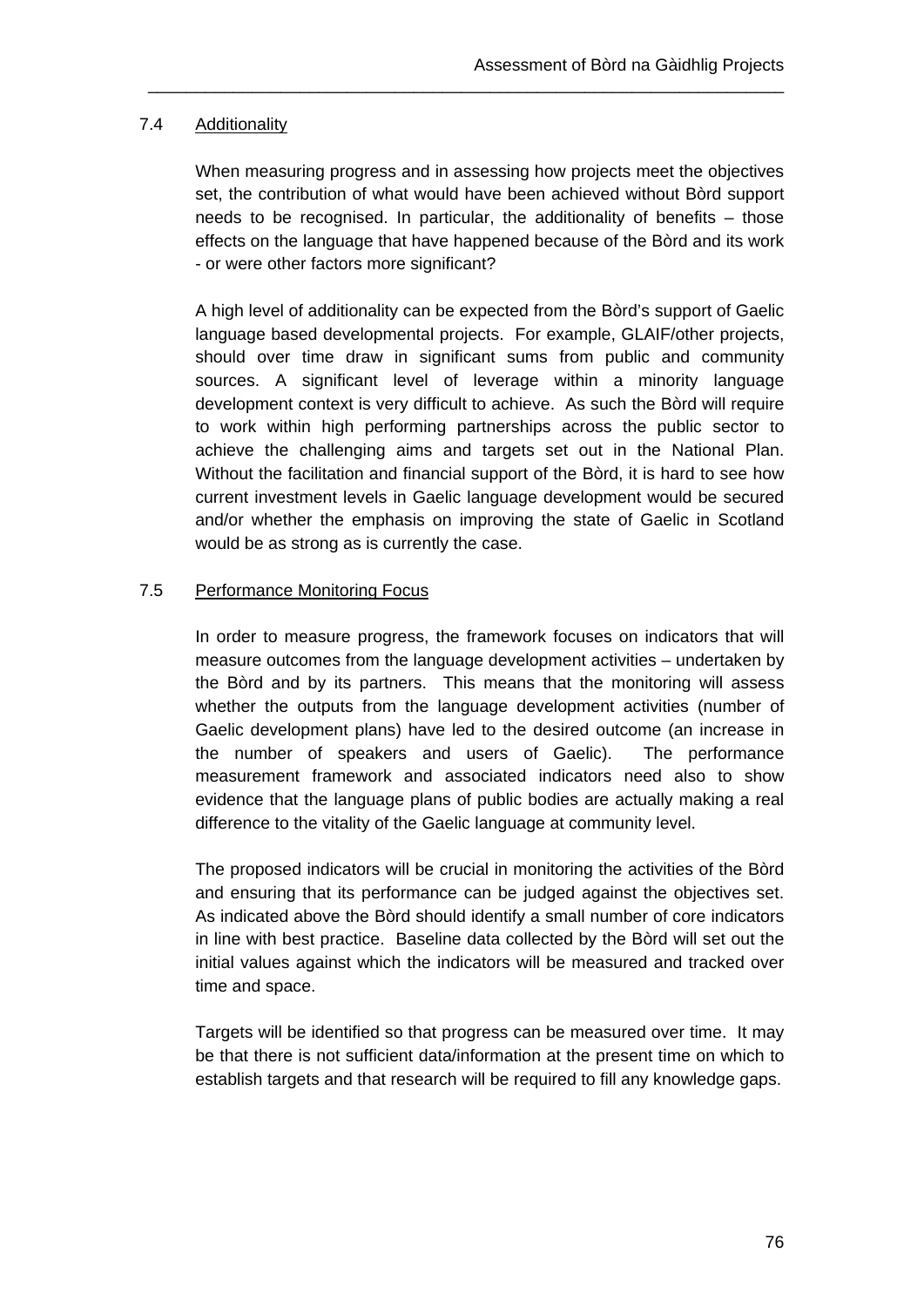## 7.6 Core Indicators

The performance monitoring framework will operate at two inter-connected levels. It will have a small number of core indicators supported by a larger number of more specific measures or project/operational support indicators.

\_\_\_\_\_\_\_\_\_\_\_\_\_\_\_\_\_\_\_\_\_\_\_\_\_\_\_\_\_\_\_\_\_\_\_\_\_\_\_\_\_\_\_\_\_\_\_\_\_\_\_\_\_\_\_\_\_\_\_\_\_\_\_\_\_\_\_

For the four strategic language planning categories/strategic priorities of Acquisition; Usage; Status; and Corpus - there will be core indicators.

The core indicator is intended to reflect broadly based progress, be an appropriate measure of progress, and be capable of comparison across regional boundaries, i.e. Western Isles, Highland etc, and if possible with other minority language situations, for example Wales and Ireland. Taken together, the core and operational level support indicators will demonstrate the real strategic direction of the Bòrd and its language planning policies. The supporting measures provide fuller detail and a more complete assessment of progress. Both sets of measures recognise the limitations of data readily accessible and are not always the ideal. They will, however, enable the Bòrd to understand and demonstrate the extent to which its interventions are making an effect on the state of Gaelic in Scotland.

The Bòrd's overall aim is to secure a sustainable future for Gaelic in Scotland and for Gaelic to be increasingly used in the home, community and public life. In many ways the most important measure is that of confidence within the community in that tangible progress is being seen to happen in respect of the strength and visibility of Gaelic across a range of categories/domains of use. This will be an outcome of Bòrd activities. Sustainable Gaelic development will mean that Gaelic speakers and users have a confidence about the language's future, a positive view of it and of themselves and of their linguistic and cultural heritage. More widely, growing levels of community confidence are increasingly recognised as being a crucial determinant of successful change within any public sector intervention process.

### 7.7 The Bòrd's Strategic Approach to Language Development

The Bòrd will adopt a strategic approach in implementing the National Plan for Gaelic. It should focus its efforts and resources on achieving the National Plan's strategic goals and on the implementation of appropriate programmes/projects, in recognition that:

- Many of its actions are mutually re-enforcing.
- They have a collective impact greater than the sum of their individual actions.
- Actions in collaboration with partners are a pre-requisite of success in the delivery of the National Plan.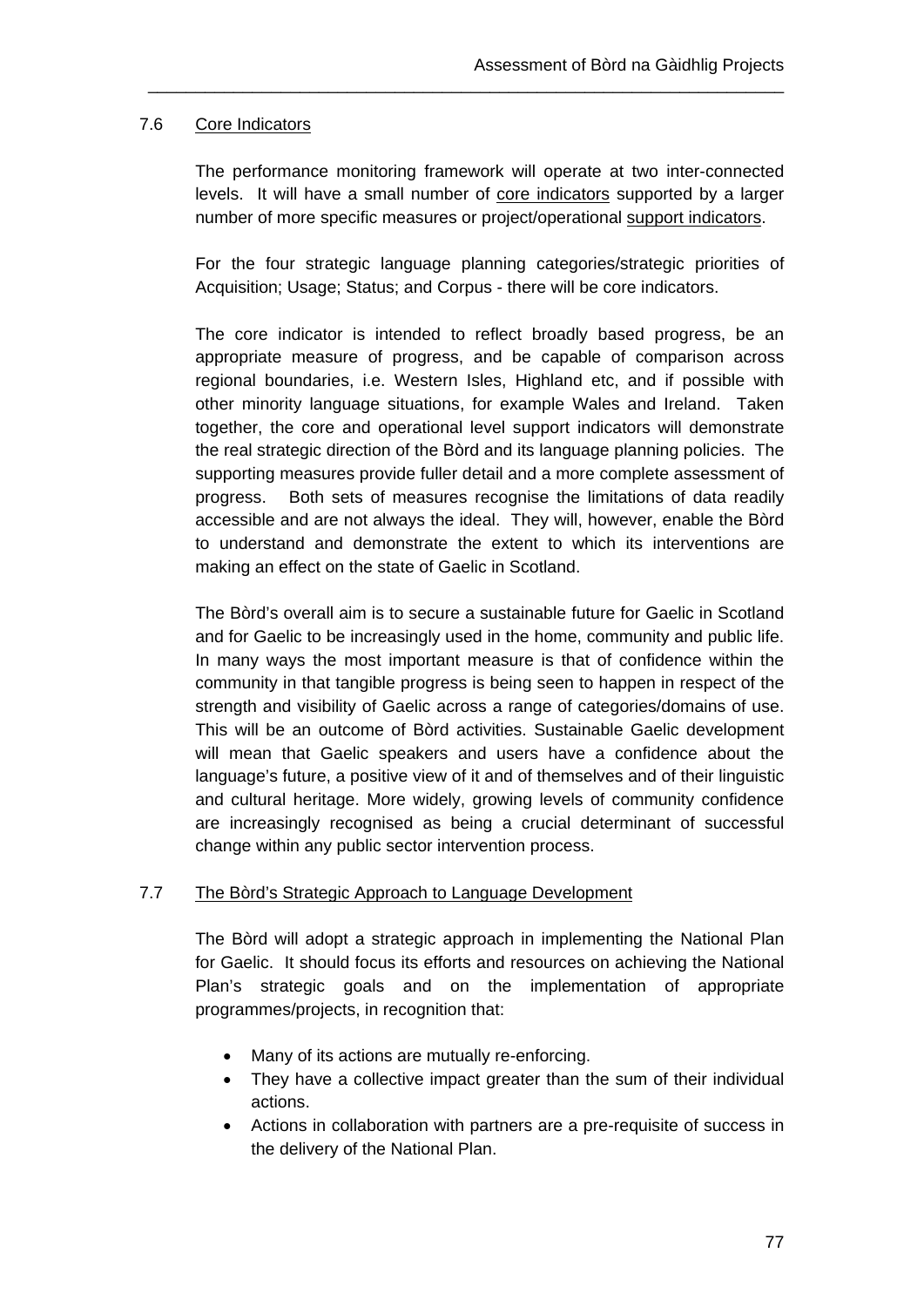In adopting this approach the Bòrd will deliberately focus resources on a small number of National Plan priorities. By definition, it will not seek to deliver on all of the aspirations set out in the National Plan immediately. Rather, it will develop its performance in those areas identified as having the greatest short, medium and long term impact on the aims of the National Plan. To do so requires not only a strategic approach to language planning but also a mechanism that can provide the Bòrd with the strategic data/information it requires to determine the extent of the scale and the direction of change emanating from its policy interventions to support the future sustainability of Gaelic.

\_\_\_\_\_\_\_\_\_\_\_\_\_\_\_\_\_\_\_\_\_\_\_\_\_\_\_\_\_\_\_\_\_\_\_\_\_\_\_\_\_\_\_\_\_\_\_\_\_\_\_\_\_\_\_\_\_\_\_\_\_\_\_\_\_\_\_

## 7.8 Strategic Vision and Objectives

The over-arching vision of the National Plan and of the Bòrd's work as set out in the 2009-11 Corporate Plan is to realise the goal of:

# *"…securing a sustainable future for Gaelic in Scotland….to see Gaelic increasingly used as the language in the home, community and public life*

The achievement of this goal is dependent on four strategic objectives:

- 1. Restoring the Gaelic language to a state of natural growth and usage in the home, community, and in public life by 2031, and stabilising it in the short-term.
- 2. Increasing the numbers entering early years Gaelic Medium Education who progress through Gaelic Medium primary and secondary education.
- 3. Increasing the number of adult learners progressing to fluency.
- 4. Increasing literacy among Gaelic speakers

These strategic objectives need to be implemented in such a way that they can demonstrate their respective contributions to the longer term strategic vision set out above. All Gaelic language programme and project activities need to be capable of making a contribution towards this end.

An illustration of the performance measurement framework as it would apply to the language planning priority of "*language acquisition*" along with some examples of potential indicators are set out below.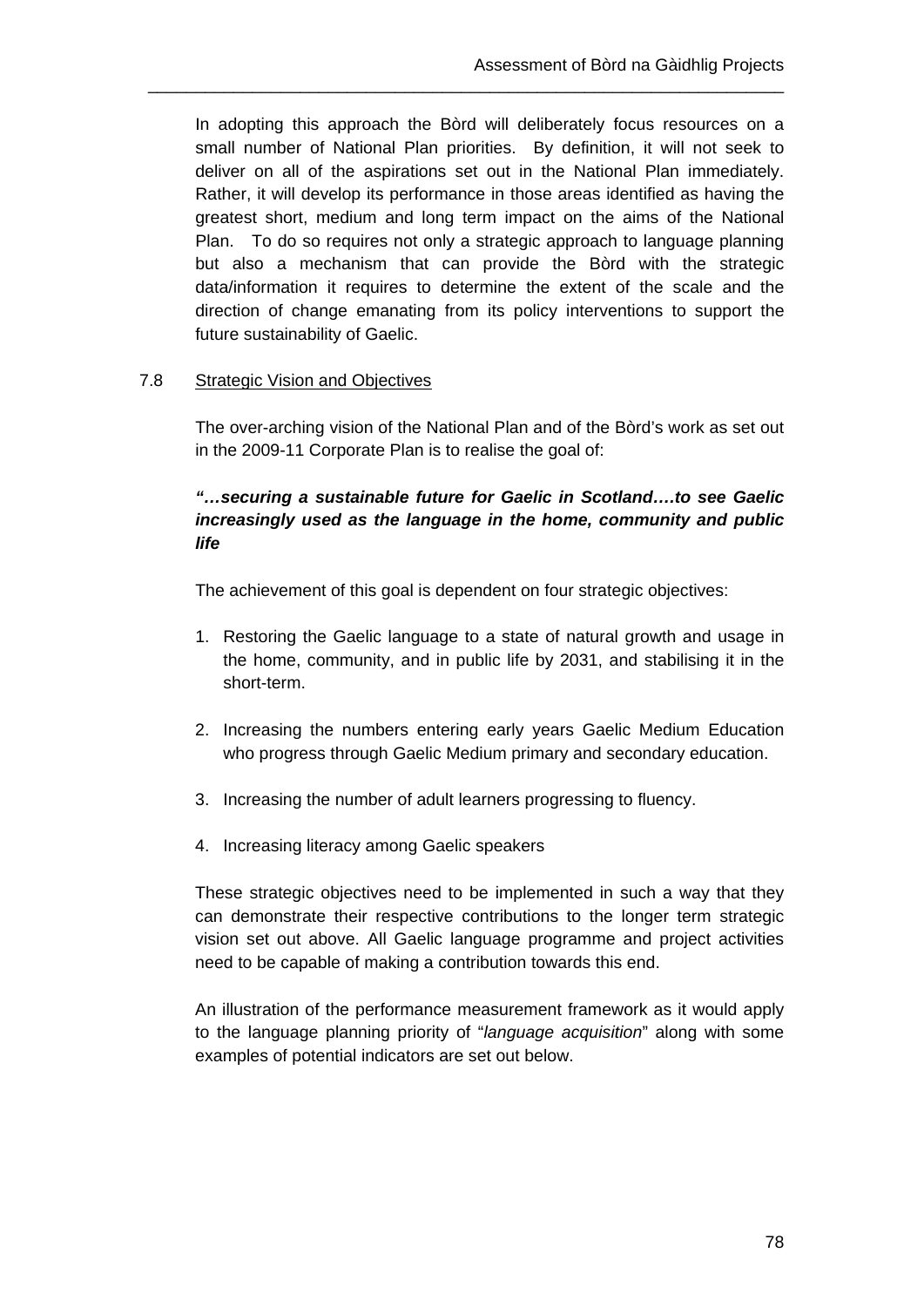# **EXAMPLE OF CORE INDICATORS**

### **PROGRAMME AND PRIORITY AREA : Language Acquisition**

**Strategic Objective:** Increase the numbers entering early years GME who progress through GM primary and secondary education

\_\_\_\_\_\_\_\_\_\_\_\_\_\_\_\_\_\_\_\_\_\_\_\_\_\_\_\_\_\_\_\_\_\_\_\_\_\_\_\_\_\_\_\_\_\_\_\_\_\_\_\_\_\_\_\_\_\_\_\_\_\_\_\_\_\_\_

*Core Indicator: Number of people being taught through Gaelic Medium education*

| <b>Operational</b><br><b>Objective</b> | <b>Activity/Priority</b>                                                                         | Indicator                                                                                                  | <b>Description of target</b>                 |
|----------------------------------------|--------------------------------------------------------------------------------------------------|------------------------------------------------------------------------------------------------------------|----------------------------------------------|
| Acquisition<br>through<br>education    | Disbursement of<br><b>Specific Grants for</b><br><b>Gaelic Education to</b><br>Local Authorities | No. of people in<br><b>GM Primary</b><br>education<br>No. of people in<br><b>GM Secondary</b><br>education | Increase in number of<br>young people in GME |
| Data collection method                 |                                                                                                  |                                                                                                            |                                              |
| Frequency of data collection           |                                                                                                  |                                                                                                            |                                              |
| <b>Baseline position</b>               |                                                                                                  |                                                                                                            |                                              |
| Making Progress (Direction of Change)  |                                                                                                  |                                                                                                            |                                              |

# **PROGRAMME AND PRIORITY AREA: Language Acquisition**

**Strategic Objective:** Increase the number of adult learners progressing to fluency

*Core Indicator: Number of adults learning Gaelic*

| <b>Operational</b><br><b>Objective</b> | <b>Activity/Priority</b>                                                                   | <b>Indicator</b>                                                              | <b>Description of target</b>                                                           |
|----------------------------------------|--------------------------------------------------------------------------------------------|-------------------------------------------------------------------------------|----------------------------------------------------------------------------------------|
| Acquisition in<br>adult learning       | Develop and<br>implement a Grant<br>Scheme to support<br>acquisition of language<br>skills | Number of<br>people learning<br>Gaelic                                        | Increase in number of<br>people attending<br>Gaelic learning<br>courses                |
|                                        |                                                                                            | Number of<br>people gaining a<br>Gaelic language<br>competence<br>certificate | Increase in number of<br>people gaining a<br>Gaelic language<br>competence certificate |
| Data collection method                 |                                                                                            |                                                                               |                                                                                        |
| Frequency of data collection           |                                                                                            |                                                                               |                                                                                        |
| <b>Baseline position</b>               |                                                                                            |                                                                               |                                                                                        |
| Making Progress (Direction of Change)  |                                                                                            |                                                                               |                                                                                        |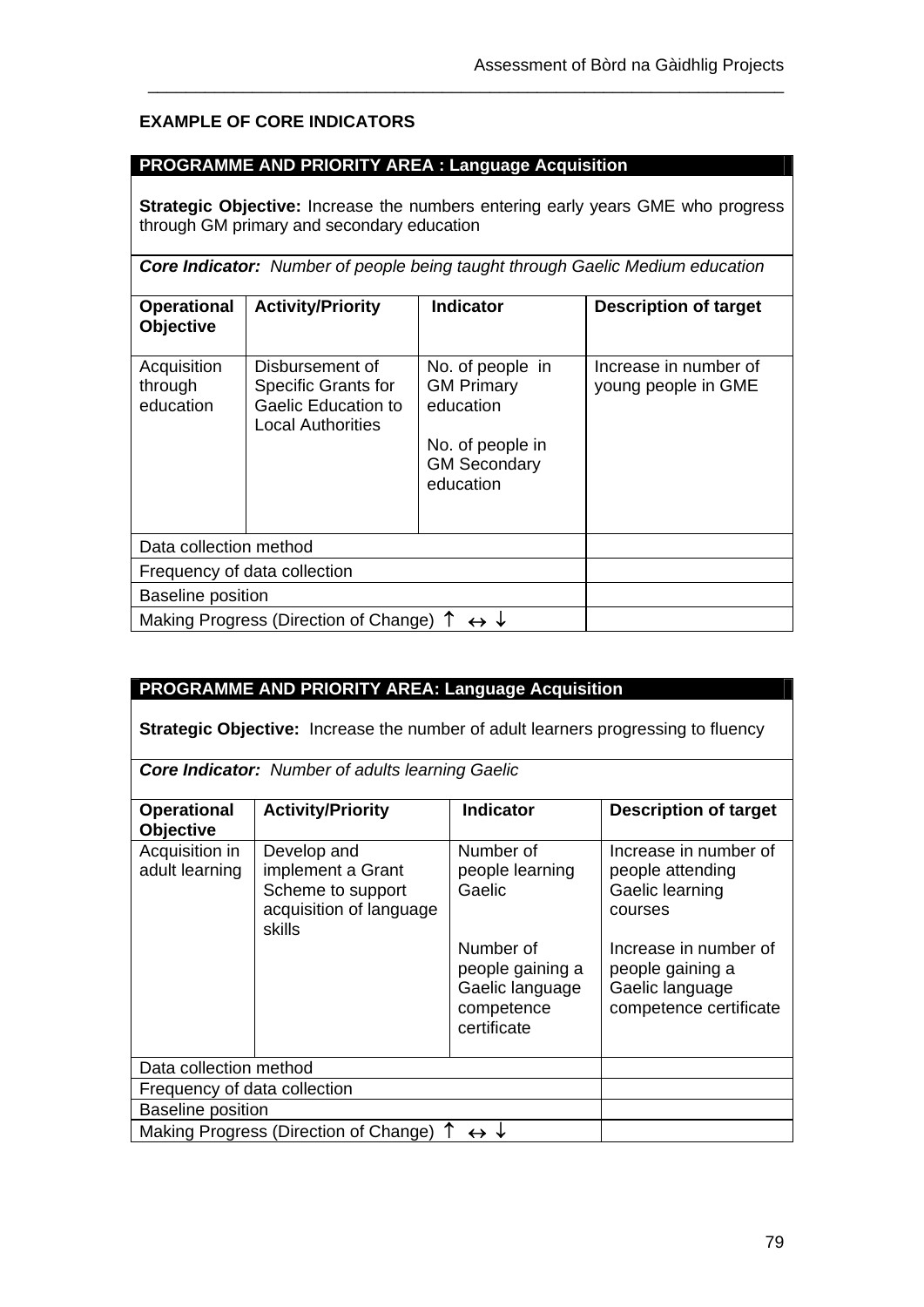## **PROGRAMME AND PRIORITY AREA: Language Acquisition**

**Strategic Objective:** Increase the number of adult learners progressing to fluency

\_\_\_\_\_\_\_\_\_\_\_\_\_\_\_\_\_\_\_\_\_\_\_\_\_\_\_\_\_\_\_\_\_\_\_\_\_\_\_\_\_\_\_\_\_\_\_\_\_\_\_\_\_\_\_\_\_\_\_\_\_\_\_\_\_\_\_

|  | <b>Core Indicator:</b> Number of Ulpan trained tutors |
|--|-------------------------------------------------------|
|--|-------------------------------------------------------|

| <b>Operational</b><br>objective  | <b>Activity/Priority</b>                                                              | <b>Indicator</b>                            | <b>Description of target</b>                                    |
|----------------------------------|---------------------------------------------------------------------------------------|---------------------------------------------|-----------------------------------------------------------------|
| Acquisition in<br>adult learning | Support the roll-out of<br>Ulpan language<br>learning and review its<br>effectiveness | Number of<br><b>Ulpan tutors</b><br>trained | Increase in the number<br>of registered Ulpan<br>trained tutors |
|                                  |                                                                                       | Cost of Ulpan<br>tutor training             | Cost per tutor trained                                          |
| Data collection method           |                                                                                       |                                             |                                                                 |
| Frequency of data collection     |                                                                                       |                                             |                                                                 |
| <b>Baseline position</b>         |                                                                                       |                                             |                                                                 |
|                                  | Making Progress (Direction of Change) 1                                               | $\leftrightarrow \downarrow$                |                                                                 |

In addition to creating core indicators for each of the language planning priorities a range of support indicators also need to be developed to track progress and change at the operational level. Support indicators will, in the main, relate to project level activity but should be capable of aggregation across public bodies/Gaelic agencies and across geographies.

However, not everything that Bòrd na Gàidhlig does in relation to Gaelic development activity can be measured due to time and resource constraints. As such a degree of care needs to be taken to identify the core and support indicators that will explicitly show the extent of progress that is being made across each of the four language planning priorities of the National Plan for Gaelic.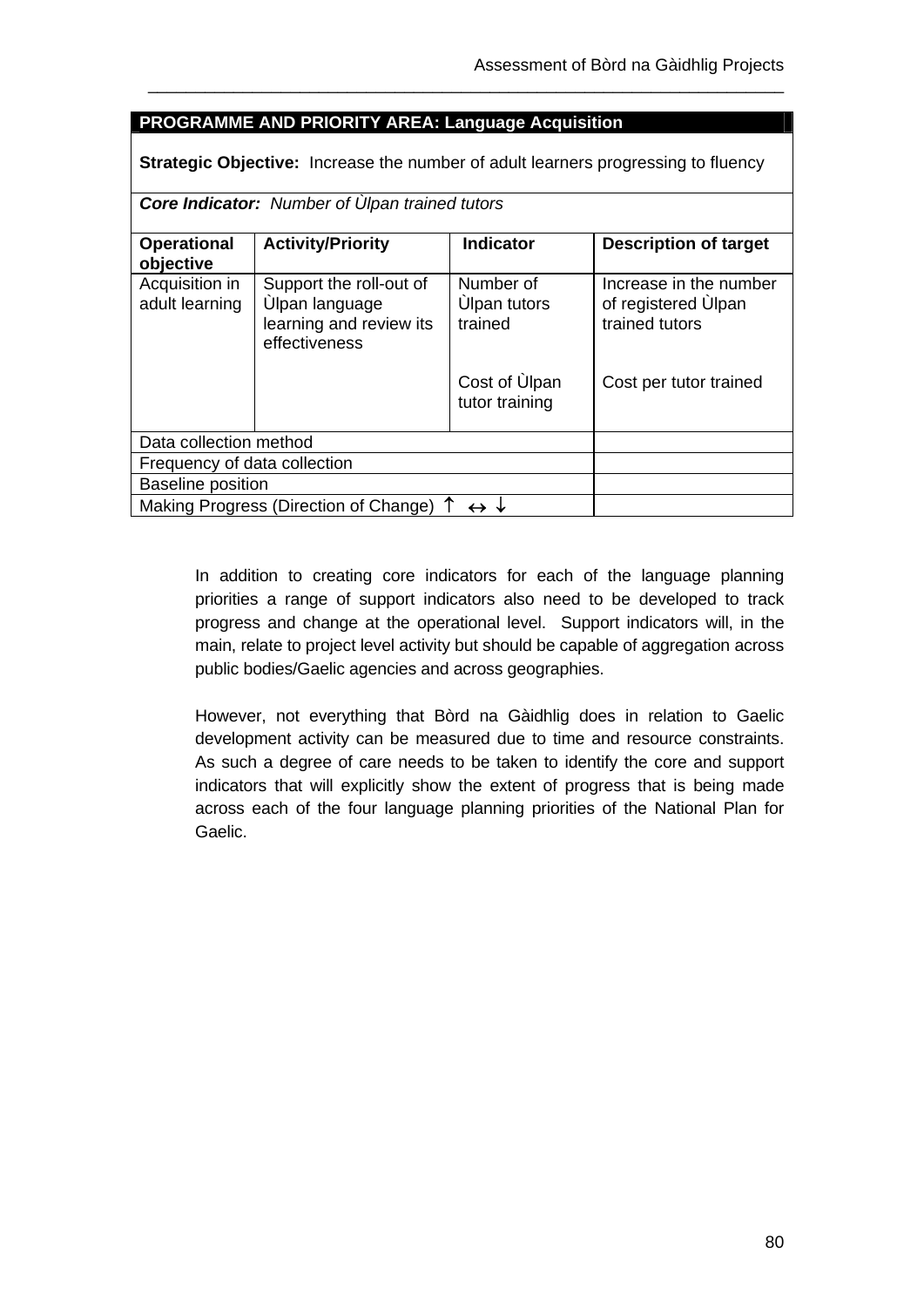### **8. Conclusions and Recommendations for Future Development**

### 8.1 Introduction

This section draws on all of the research findings to date, its main conclusions and lessons for the future. It focuses on a relatively small number of recommended actions for consideration by Bòrd na Gàidhlig.

\_\_\_\_\_\_\_\_\_\_\_\_\_\_\_\_\_\_\_\_\_\_\_\_\_\_\_\_\_\_\_\_\_\_\_\_\_\_\_\_\_\_\_\_\_\_\_\_\_\_\_\_\_\_\_\_\_\_\_\_\_\_\_\_\_\_\_

As noted at the start of this report, the study was based on a learning approach that aimed to inform future project development support processes and systems within Bòrd na Gàidhlig rather than being a critical evaluation and/or audit of the impacts generated by project activity to support the Gaelic language revitalisation effort.

This section draws on conclusions set out in the report and they are the basis of the actions proposed for consideration by the Bòrd as it moves towards the development of the new National Plan for Gaelic. The recommendations address issues of approach and of strategic development designed to support the Bòrd in creating the circumstances to enable a sustainable future for the Gaelic language in Scotland.

### 8.2 Strategic Review of Work to Date

Notwithstanding the various difficulties associated with the assessment of results from work to date it is evident that Bòrd na Gàidhlig within a comparatively short time-span has:

- Responded rapidly to the need to take forward the priorities of the National Plan for Gaelic.
- Operated at a high level of activity with very significant engagement with stakeholders and partners.
- Delivered and supported a wide range of language-based project actions.
- Managed to coordinate and implement a range of project management activity with limited staff resources whilst dealing at the same time with significant organisational change.
- . Invested a major financial commitment in support of Gaelic language development. This development effort, applied in support of Gaelic organisations along with funding directed through GLAIF, Taic Freumhan and other language based projects, has led to significant investment by a range of partner organisations across different communities.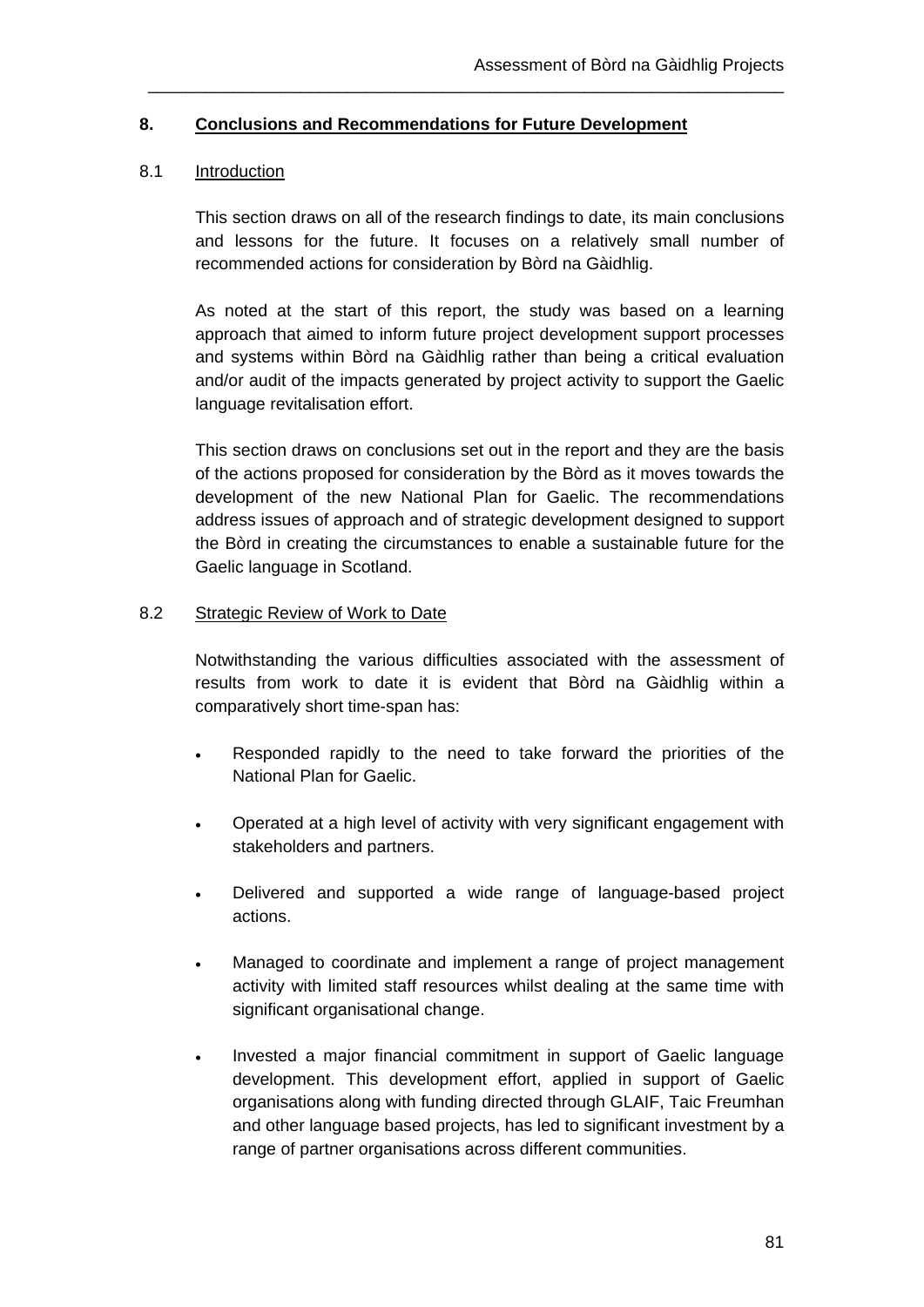## 8.3 Conclusions on Progress to Date

The National Plan for Gaelic along with the 2009 to 2011 Corporate Plan set out a wide range of priority actions, which require to be implemented within relatively short time-scales, particularly in the context of language planning processes. A high degree of emphasis, quite rightly, is placed on Language Acquisition and Language Usage with many projects designed to directly address the urgency of increasing the number of Gaelic speakers.

\_\_\_\_\_\_\_\_\_\_\_\_\_\_\_\_\_\_\_\_\_\_\_\_\_\_\_\_\_\_\_\_\_\_\_\_\_\_\_\_\_\_\_\_\_\_\_\_\_\_\_\_\_\_\_\_\_\_\_\_\_\_\_\_\_\_\_

However, the range and extent of priority actions listed in planning documents raise some questions over the resource capacity of the Bòrd to fully implement the actions inherent within each language planning priority. The range and number of expected actions also seriously question the Bòrd's capability to track performance against stated language planning priorities and expected language outcomes. The Bòrd needs to bring resources to bear to enable progress to be measured across a range of Gaelic language domains. In addition, progress against National Plan objectives and targets needs to be communicated to all relevant stakeholders and in particular to Gaelic speaking communities across Scotland as a whole.

The Language Plans being produced by public bodies attempt to address one of the most difficult issues facing the Bòrd, namely, how best to balance the need for short term progress with the longer term aims of revitalising Gaelic and reversing language shift. There are a range of choices inherent in this balancing of priorities. There is the need for the Bòrd to have the ability to report with clarity on sustainable progress to the Scottish Government but just as importantly there is also the need to instil confidence and belief in the Gaelic community that the language has a future within Scotland at all levels of life and that individuals and communities are at the heart of achieving the overall vision of *"…securing a sustainable future for Gaelic in Scotland".*

During the course of this research two specific project funding streams were assessed. The summary conclusions from our review and assessment of the Taic Freumhan Fund and of GLAIF are as follows:

*Taic Freumhan Fund* 

During 2008-09 Bòrd na Gàidhlig made grant awards of £147,800 through the Taic Freumhan Fund. These funding awards supported 101 projects with an average project cost of £1,463. 60% of projects were located in the Highlands and Islands. Nearly 50% of projects involved Gaelic language classes and social/activity events. Projects have, in general terms, promoted and raised awareness of Gaelic and have set down some foundations on which to build the future sustainability of the language.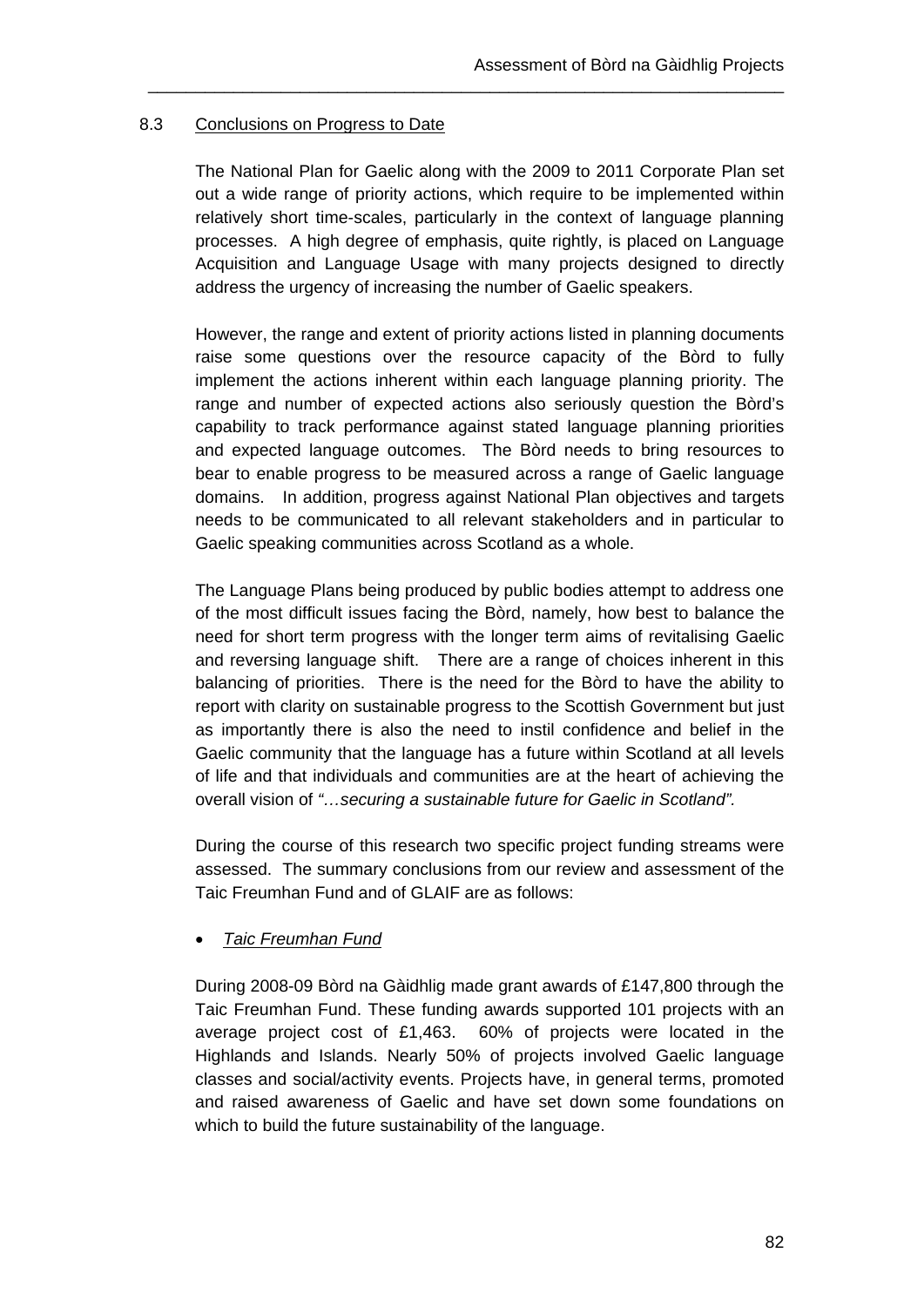The outcomes generated by project activity are many and varied but it is difficult to say with any degree of certainty, based on the reporting information provided by project applicants, what impact this has had on Gaelic language revitalisation efforts. The Taic Freumhan Fund is an important element in the "tool-kit" of approaches that can be applied to improving the state of Gaelic in Scotland. However, the overall approach to revitalising the language and reversing language shift needs to be more explicitly linked to a focused "programme" of activities that have clear and measurable language outputs and outcomes than is presently the case.

\_\_\_\_\_\_\_\_\_\_\_\_\_\_\_\_\_\_\_\_\_\_\_\_\_\_\_\_\_\_\_\_\_\_\_\_\_\_\_\_\_\_\_\_\_\_\_\_\_\_\_\_\_\_\_\_\_\_\_\_\_\_\_\_\_\_\_

## *Gaelic Language Act Implementation Fund*

The value of the Fund is £1.4 million annually and it is expected that some £5.3 million will have been allocated to public bodies in the period 2006-07 to 2010-11. Three public bodies – Highland Council, Highlands and Islands Enterprise and Comhairle nan Eilean Siar are expected to account for around 45% of GLAIF expenditures with Highland Council accounting for 20% of the overall total.

Many of the projects funded through GLAIF should support Gaelic development processes over the long-term. We have concluded from the review of a small sample of GLAIF projects that the direction of change is positive. However, whilst a range of outcomes are undoubtedly being achieved across the projects being supported through GLAIF the present reporting process appears almost to discount the importance of recording any language related outcomes. Reporting systems need to be improved significantly to enable greater clarity to be brought to bear on the actual language outcomes being generated through the projects funded through GLAIF and managed by the public bodies. At the present time the effectiveness of GLAIF is largely undetermined principally as result of the approach taken to setting targets by Bòrd na Gàidhlig and in the reporting of language outcomes by public bodies.

### 8.4 Recommended Future Actions

The recommended actions for consideration fall into a number of areas of strategic development, namely:

## *1. The Planning Process*

There exists the requirement and the opportunity to develop the performance management of the Bòrd's work in line with the timescale for the next National Plan. Over the coming twelve months there is the prospect of developing and piloting new performance monitoring alongside key stakeholders and partners.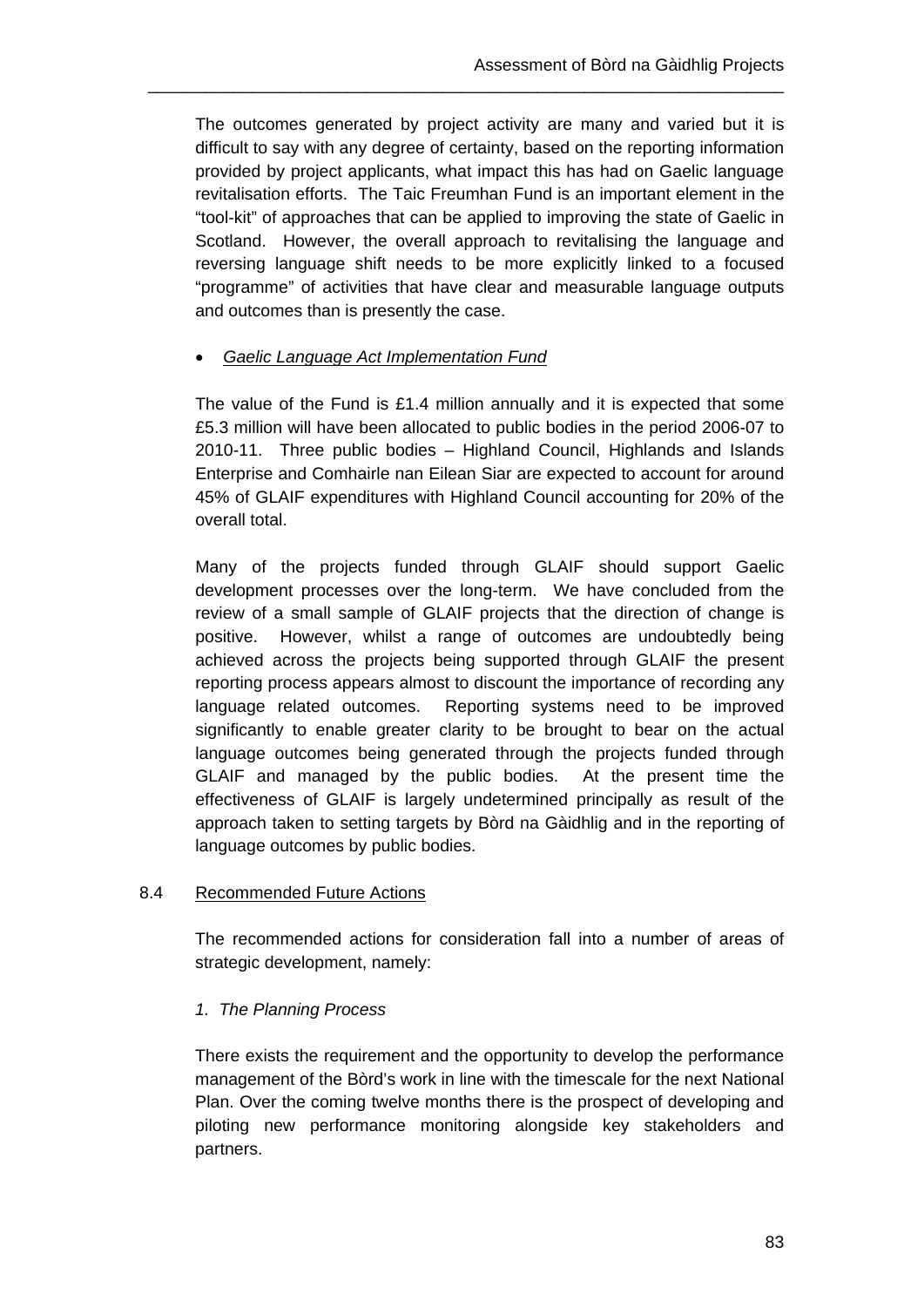A fundamental element of language policy evaluation/assessment is in understanding the cause and effect factors that affect the overall desired policy outcomes.

\_\_\_\_\_\_\_\_\_\_\_\_\_\_\_\_\_\_\_\_\_\_\_\_\_\_\_\_\_\_\_\_\_\_\_\_\_\_\_\_\_\_\_\_\_\_\_\_\_\_\_\_\_\_\_\_\_\_\_\_\_\_\_\_\_\_\_

The primary outcome being sought by the National Plan for Gaelic … *the creation for a sustainable future for Gaelic in Scotland*… depends to a great extent on the behaviour and attitudes of people towards Gaelic. Many of the outcomes associated with the National Plan for Gaelic must be analysed in terms of the results emanating from people's behaviour in relation to acquisition and use of the language.

Beyond the paramount importance attached to education and learning, there is the need to create a positive environment that can add to the prestige attached to Gaelic within society as a whole. Given the scope and ambition of the National Plan it is important to position the activities supported and facilitated by the Bòrd in those areas where they can be most effective in relation to language outcomes. This will involve:

- Explicit identification of key priorities with a maximum 5-6 that will be the focus of activity over the next 12-15 months
- An ordering/ranking of other actions to place them in order of significance
- Defining expectations of the role of other "delivery" partners finding ways of securing support for outcomes from the other Gaelic bodies

This will mean that the relative importance of the language planning categories of Language Acquisition, Usage, Status and Corpus will have to be "re-visited". Actions taken under each of these headings need to demonstrate the way and the extent to which they will contribute to the strategic objectives. Also, and of crucial importance, there will be the need to make explicit the weighting attached to individual language planning categories. This will then be supported by budget allocation to take these priorities forward towards implementation by the various partnerships established by the Bòrd.

To improve the planning process and strengthen the feedback loop between language policy; language in action; and language in the community, a number of specific elements need to be present within the structures and systems managed by Bòrd na Gàidhlig, namely:

- The identification of core and support indicators that cover all the Gaelic language priority actions under the control and management of Bòrd na Gàidhlig.
- The procurement of a computer-based database management system for project control and performance reporting to track the outcomes generated by programmes and projects that would inform and support the overall language planning processes employed by the Bòrd.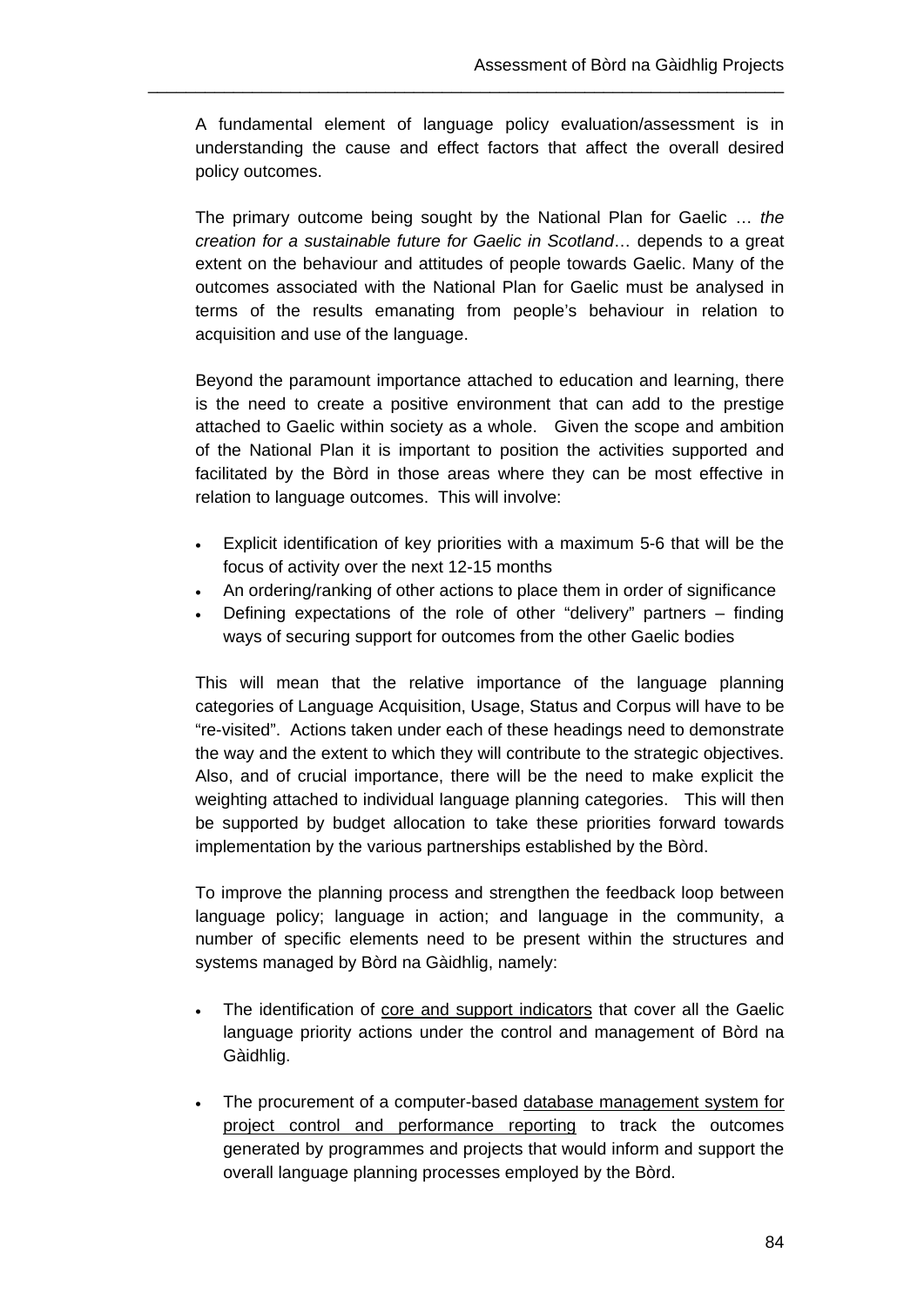Establishment of a research unit to manage the process of monitoring and evaluating programmes and projects. The unit would also have overall responsibility for the collection and dissemination of all statistics relating to Gaelic in Scotland.

\_\_\_\_\_\_\_\_\_\_\_\_\_\_\_\_\_\_\_\_\_\_\_\_\_\_\_\_\_\_\_\_\_\_\_\_\_\_\_\_\_\_\_\_\_\_\_\_\_\_\_\_\_\_\_\_\_\_\_\_\_\_\_\_\_\_\_

 A community engagement plan that communicates effectively across all stakeholder groups and which includes the requirement to disseminate data and information on progress towards the achievement of the Gaelic language priorities set out in the National Plan and in the Corporate Plan.

## *2. The Delivery Process*

There is a need to revise and streamline the language development project funding process. It needs to be:

- A more focused set of support priorities with explicit links to National Plan objectives
- Structured onto a programme basis
- Demonstrably focused on outcomes from support
- Delivered in partnership with other bodies

This approach would change the role of the Bòrd and the demands upon its resources, especially staff time. Most importantly programme support can justify and result in strong performance measurement in ways not practical or meaningful at the project level.

## *3. Programme Development*

A programme is a set of inter-related projects aimed at achieving strategic impact. Many individual projects will have little if any outcomes/impacts and little that is measurable. Collectively, projects and the level of resources attached to them, when managed as a programme can demonstrate progress towards strategic priorities with a greater degree of clarity. This method of working would also address the comprehensive "under-recording" of language benefits generated from Bòrd investment noted in the report.

The programme development process means a combination of potentially scaling back/discontinuing projects, combining projects and/or re-defining actions. Unless a programme element is clearly contributing to one of the language planning priorities it should not be included within those areas that are eligible for support from the Bòrd's resources.